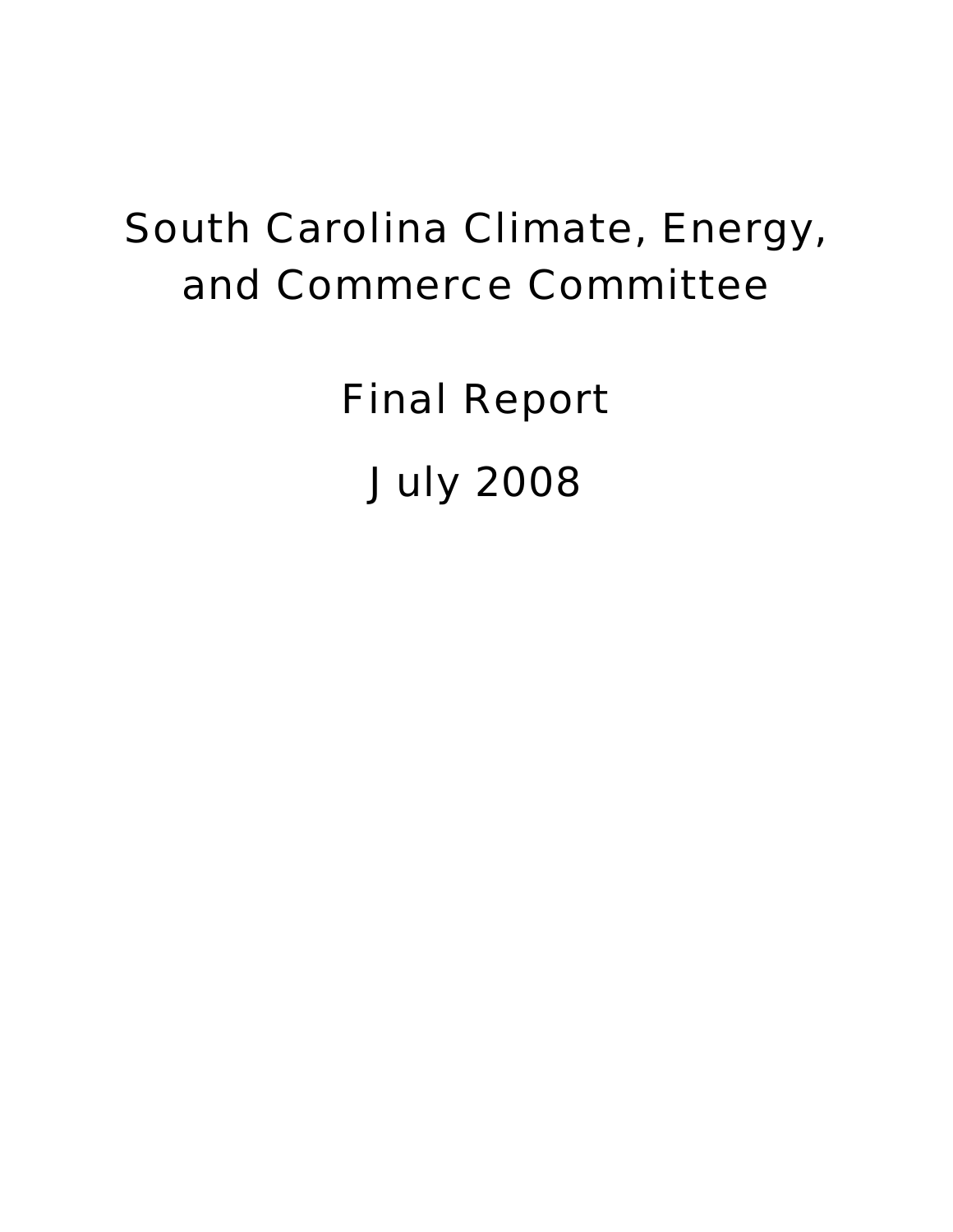# **Table of Contents**

| Members of the South Carolina Climate, Energy and Commerce Advisory Committee iii |  |
|-----------------------------------------------------------------------------------|--|
|                                                                                   |  |
|                                                                                   |  |
|                                                                                   |  |
|                                                                                   |  |
|                                                                                   |  |
|                                                                                   |  |
|                                                                                   |  |
|                                                                                   |  |
|                                                                                   |  |

### Appendixes

| G. Residential, Commercial, and Industrial Sectors – Policy Recommendations G-1 |  |
|---------------------------------------------------------------------------------|--|
|                                                                                 |  |
|                                                                                 |  |
| J. Agriculture, Forestry, and Waste Management Sectors – Policy Recommendations |  |
|                                                                                 |  |
|                                                                                 |  |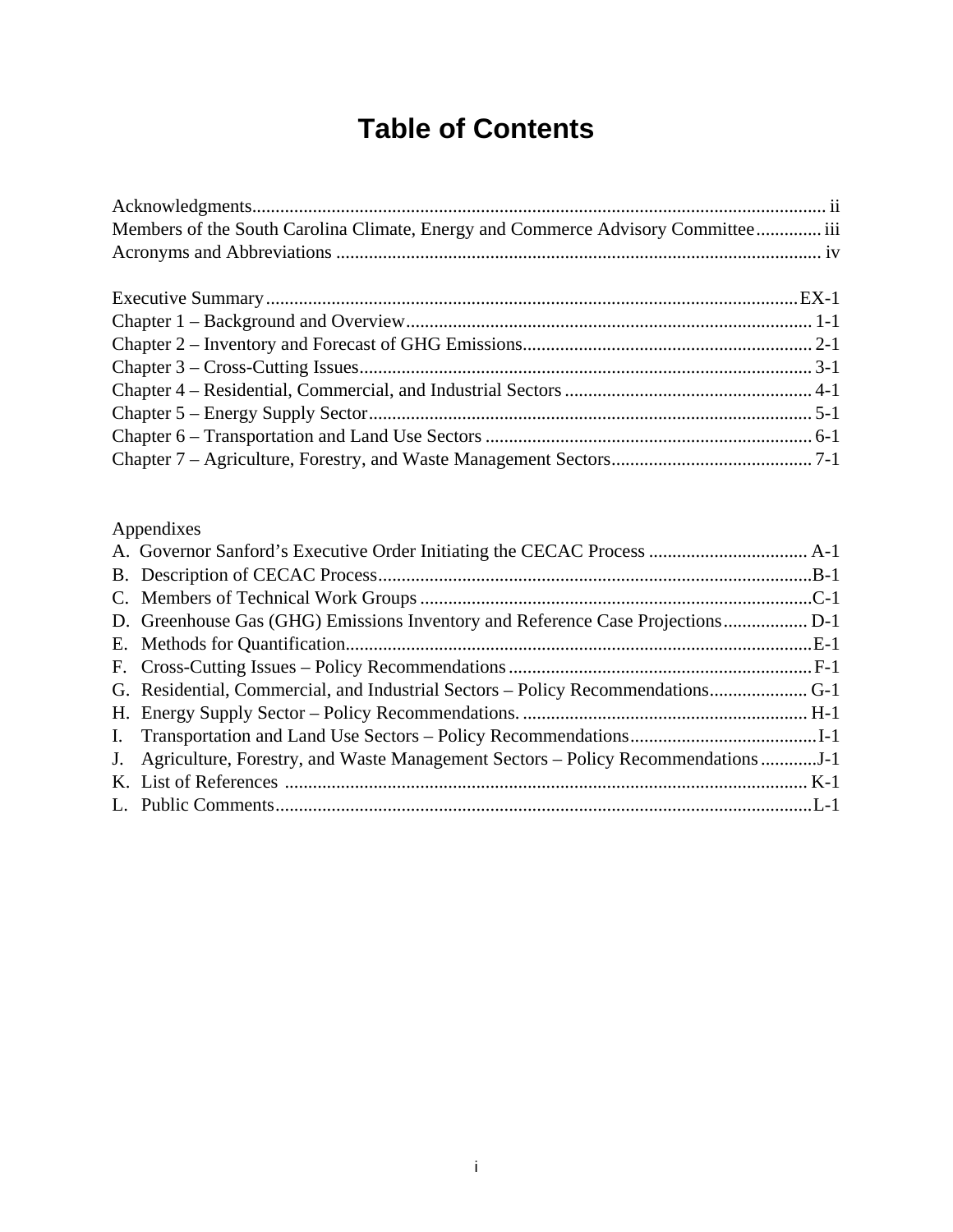# **Acknowledgments**

The Climate, Energy and Commerce Advisory Committee (CECAC) would like to thank Governor Sanford for the opportunity to meet and address the issues it considered in developing this Climate, Energy and Commerce Action Plan. The CECAC also gratefully acknowledges the following individuals and organizations who contributed significantly to the successful completion of the CECAC process and the publication of this report:

Thomas D. Peterson and the Center for Climate Strategies (CCS), with its dedicated team of professionals who contributed extraordinary amounts of time, energy, and expertise in providing facilitation services and technical analysis for the CECAC process. Special thanks to June Taylor, Laurie Cullen, Joan O'Callaghan, and Randy Strait who coordinated the production of and edited this report. Also, the CECAC wishes to acknowledge the invaluable contributions of the following CCS team members:

| Katie Pasko         |
|---------------------|
| Stephen Roe         |
| Will Schroeer       |
| Theresa Silla       |
| <b>Randy Strait</b> |
| <b>Brad Strode</b>  |
| Kenji Takahashi     |
|                     |
|                     |

Special thanks to Representative Ben Hagood, Chairman of the CECAC, and to Justin Evans, Policy Advisor, and Scott English, Chief of Staff, of the South Carolina Governor's Office, who coordinated and supervised all activities associated with the CECAC process. Many thanks also to Michael Juras of the South Carolina Department of Health and Environmental Control (SC DHEC) who contributed his time, energy, and expertise as liaison to the Technical Work Groups and arranged for meeting facilities. Valuable coordination and technical assistance were also provided by Paul Wojoski and Leslie Coolidge of SC DHEC.

The CECAC also recognizes the many individuals who participated in the sector-based Technical Work Groups, all of whom are listed in Appendix C. Although this report is intended to represent the results of the CECAC's work, the CECAC would be remiss if it did not recognize and express appreciation for the time and effort each Technical Work Group member spent in discussion, study, and deliberation during this process.

Finally, the CECAC would like to thank the donor organizations that provided the financial support that allowed CCS to serve the CECAC: the Emily Hall Tremaine Foundation, the Energy Foundation, the Merck Family Fund, the Rockefeller Brothers Fund, and the Turner Foundation.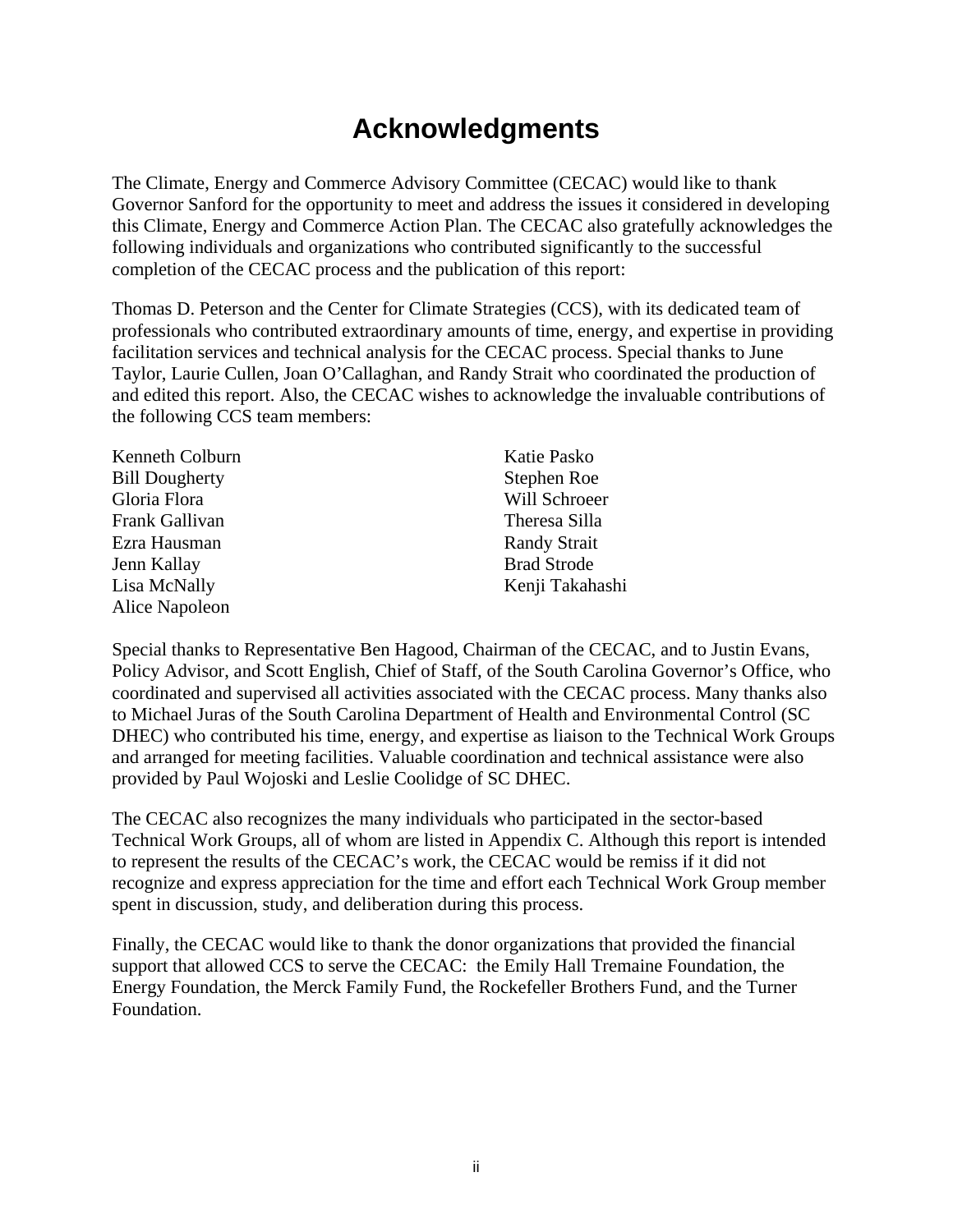# **Members of the South Carolina Climate, Energy and Commerce Advisory Committee**

**Rep. Ben Hagood**, South Carolina House of Representatives/Chairman **Dana Beach,** Executive Director, South Carolina Coastal Conservation League **Crandall Close Bowles,** Chairman, Springs Industries, Inc. **Jim Byrd,** Deputy Director, Market Services Division, South Carolina Department of Insurance **Lonnie Carter,** President and CEO, Santee Cooper **John Clark,** Director, South Carolina Energy Office **Giff Daughtridge,** Vice President and Division General Manager, Nucor Steel (replaced Ladd Hall who attended the first CECAC meeting) **Barry Falin,** Vice President (retired), Performance Polymers Manufacturing, Eastman Chemical Company **Bob Fledderman,** Manager, Environment and Regulatory Assurance, MeadWestvaco **John Frampton,** Director, South Carolina Department of Natural Resources **Dr. Paul Gayes,** Director, Center for Marine and Wetlands Studies, Coastal Carolina University **Emerson Gower,** Vice President, Southern Region, Progress Energy Carolinas **Ladd Hall,** Vice President and General Manager, Nucor Steel **Joe James,** CEO, Corporation for Economic Opportunity **Bob King,** Deputy Commissioner, South Carolina Department of Health and Environmental Control **Kevin Marsh**, President, South Carolina Electric & Gas (replaced Bill Timmerman who attended the first CECAC meeting) **Dr. Marcus Newberry,** Former Dean, Medical University of South Carolina College of Medicine **Mike Olbrich,** Plant Manager, BP Chemical **James E. Rogers,** Chairman, President, and CEO, Duke Energy Corporation **Bob Scott,** President, South Carolina Forestry Association **Lanneau H. Siegling,** Past Chairman, Hospitality Association of South Carolina **David Smalls,** President, Walterboro-Colleton Chamber of Commerce **Dr. Stephen Smith,** Executive Director, Southern Alliance for Clean Energy **John Tiencken,** Special Counsel to the Electric Cooperatives of South Carolina **Sen. Danny Verdin,** South Carolina Senate **Hugh Weathers,** Commissioner, South Carolina Department of Agriculture **Johnny Williamson,** CEO, South Carolina Soya, LLC **Brad Wyche,** Executive Director, Upstate Forever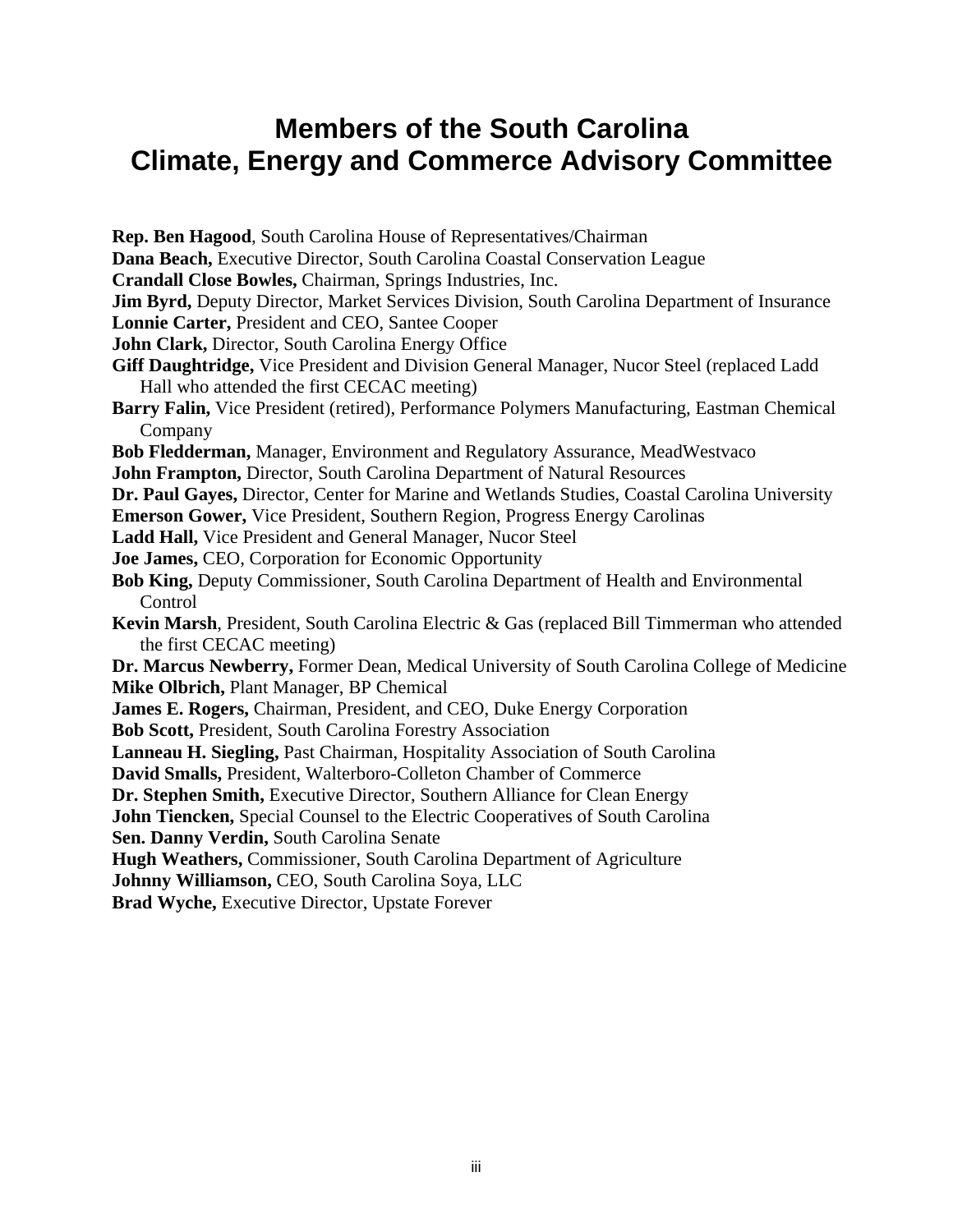# **Acronyms and Abbreviations**

| \$/kWh                | dollars per kilowatt-hour                             |
|-----------------------|-------------------------------------------------------|
| \$/MWh                | dollars per megawatt-hour                             |
| \$/tCO <sub>2</sub> e | dollars per metric ton of carbon dioxide equivalent   |
| ac                    | acre                                                  |
| <b>ACEEE</b>          | American Council for an Energy Efficient Economy      |
| ADA                   | Americans with Disabilities Act                       |
| AEO 2006              | Annual Energy Outlook 2006 [US DOE/EIA]               |
| AEO 2007              | Annual Energy Outlook 2007 [US DOE/EIA]               |
| <b>AEO 2008</b>       | Annual Energy Outlook 2008 [US DOE/EIA]               |
| AFO                   | animal feeding operation                              |
| AFW                   | Agriculture, Forestry, and Waste Management [TWG]     |
| AL                    | Alabama                                               |
| <b>ANL</b>            | Argonne National Laboratory [US DOE]                  |
| AR                    | Arkansas                                              |
| <b>ARS</b>            | <b>Agricultural Research Service [USDA]</b>           |
| <b>ASAP</b>           | Appliance Standards Awareness Project                 |
| AWWA                  | American Water Works Association                      |
| AΖ                    | Arizona                                               |
| B5                    | fuel blend of 5% biodiesel                            |
| <b>B20</b>            | fuel blend of 20% biodiesel                           |
| <b>B100</b>           | 100% biodiesel                                        |
| <b>BAU</b>            | business as usual                                     |
| <b>B</b> btu          | billion British thermal units                         |
| <b>BCAP</b>           | <b>Building Codes Assistance Project</b>              |
| <b>BCB</b>            | [South Carolina] Budget and Control Board             |
| <b>BLS</b>            | Bureau of Labor Statistics [U.S. Department of Labor] |
| Btu                   | <b>British thermal unit</b>                           |
| С                     | carbon                                                |
| C&D                   | construction and demolition                           |
| <b>CA</b>             | California                                            |
| CAA                   | Clean Air Act                                         |
| <b>CAFE</b>           | corporate average fuel economy                        |
| <b>CARB</b>           | California Air Resources Board                        |
| <b>CBECS</b>          | <b>Commercial Buildings Energy Consumption Survey</b> |
| CC                    | Cross-Cutting Issues [TWG]                            |
| <b>CCS</b>            | <b>Center for Climate Strategies</b>                  |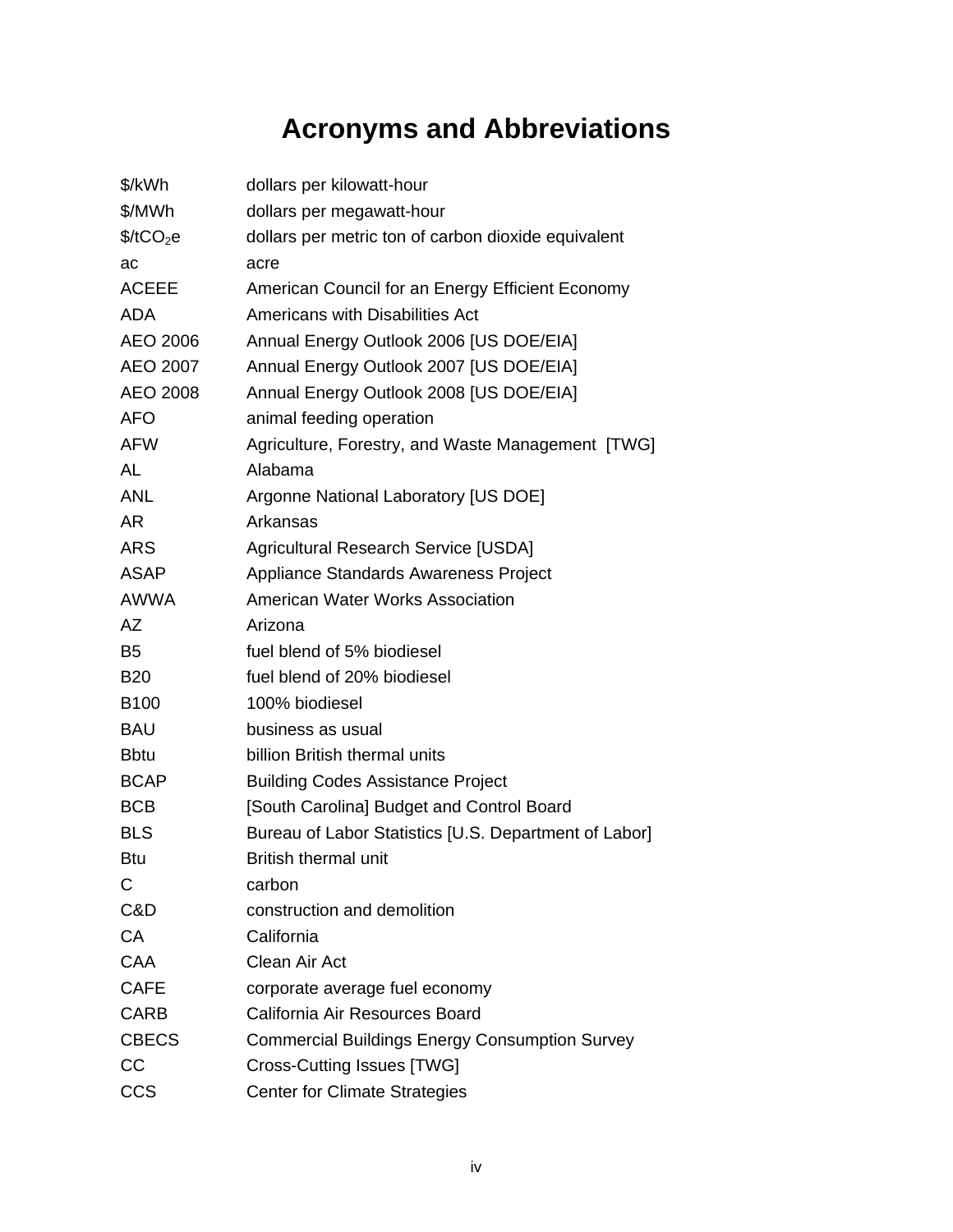| <b>CECAC</b>      | [South Carolina] Climate, Economic, and Commerce Advisory Committee |
|-------------------|---------------------------------------------------------------------|
| <b>CEPCI</b>      | Central Electric Power Cooperative, Inc.                            |
| cf                | cubic foot/feet                                                     |
| CH <sub>4</sub>   | methane                                                             |
| <b>CHP</b>        | combined heat and power                                             |
| <b>CMAQ</b>       | Congestion Mitigation and Air Quality [Improvement Program]         |
| CO                | Colorado                                                            |
| CO <sub>2</sub>   | carbon dioxide                                                      |
| CO <sub>2</sub> e | carbon dioxide equivalent                                           |
| <b>COGs</b>       | councils of government                                              |
| <b>CRF</b>        | capital recovery factor                                             |
| <b>CRP</b>        | <b>Conservation Reserve Program [USDA]</b>                          |
| <b>CS</b>         | <b>Cambridge Systematics</b>                                        |
| <b>CT</b>         | Connecticut                                                         |
| <b>CT ECMB</b>    | <b>Connecticut Energy Conservation Management Board</b>             |
| <b>CU</b>         | <b>Clemson University</b>                                           |
| <b>CWNS</b>       | <b>Clean Watershed Needs Survey</b>                                 |
| DG                | distributed generation                                              |
| <b>DOE</b>        | [United States] Department of Energy                                |
| <b>DOTs</b>       | [state] departments of transportation                               |
| <b>DRD</b>        | Division of Regional Development                                    |
| <b>DSM</b>        | demand-side management                                              |
| <b>DVD</b>        | digital versatile disc                                              |
| E85               | fuel blend of 85% ethanol                                           |
| EE                | energy efficiency                                                   |
| EIA               | Energy Information Administration [US DOE]                          |
| <b>EPA</b>        | [United States] Environmental Protection Agency                     |
| <b>EQIP</b>       | <b>Environmental Quality Incentives Program</b>                     |
| <b>ES</b>         | <b>Energy Supply [TWG]</b>                                          |
| <b>ESCO</b>       | energy service company                                              |
| <b>ESPC</b>       | energy savings performance contract                                 |
| <b>FETSIM</b>     | fuel-efficient traffic signal management                            |
| <b>FHWA</b>       | Federal Highway Administration                                      |
| <b>FIA</b>        | Forest Inventory and Analysis                                       |
| FL.               | Florida                                                             |
| <b>FLEET</b>      | <b>Freight Logistics Environmental and Energy Tracking</b>          |
| <b>FRA</b>        | <b>Federal Railroad Administration</b>                              |
| <b>FRPP</b>       | Farm and Ranch Lands Protection Program                             |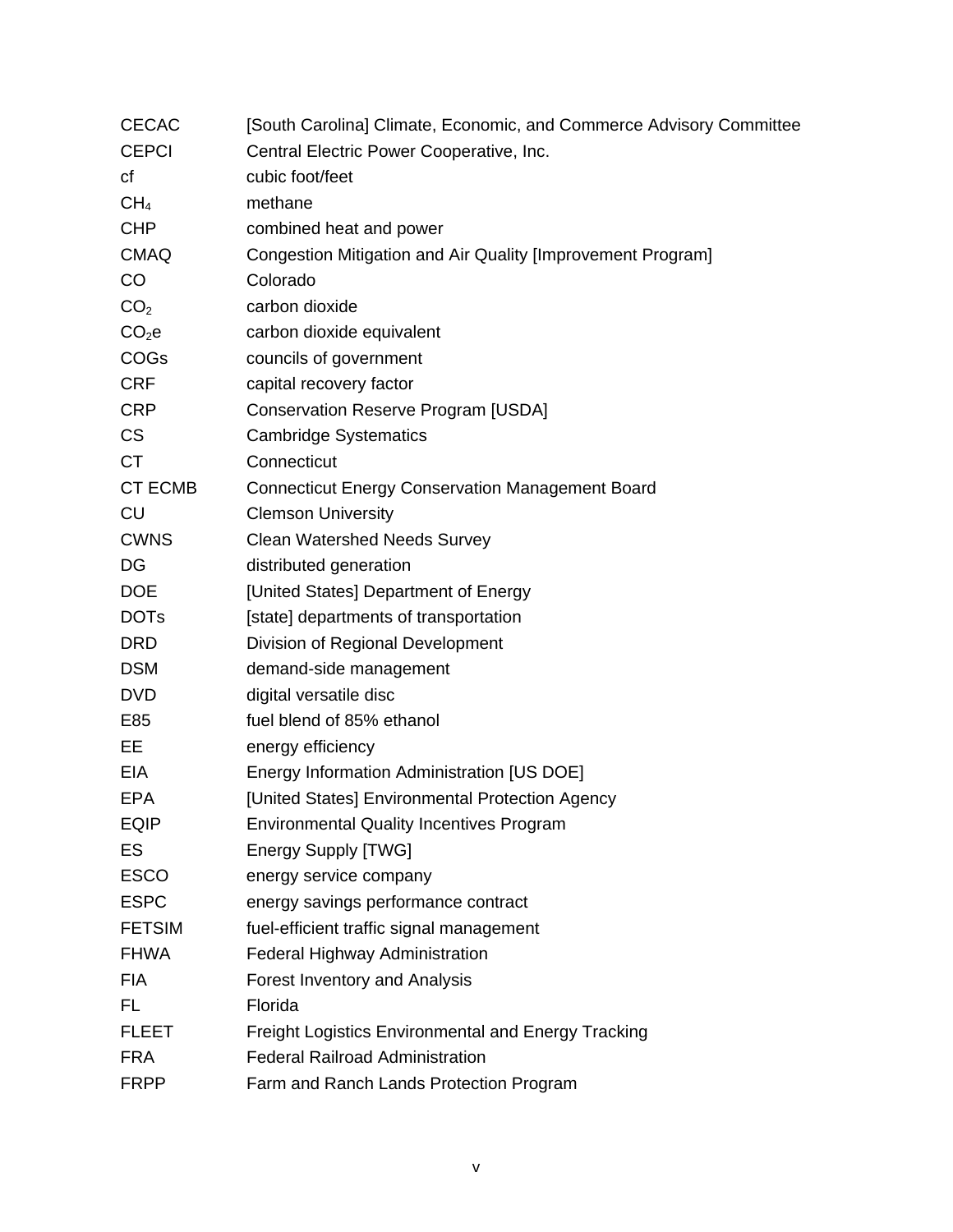| <b>FTA</b>      | <b>Federal Transit Administration</b>                                                                               |
|-----------------|---------------------------------------------------------------------------------------------------------------------|
| <b>FTE</b>      | full-time equivalent                                                                                                |
| FY.             | fiscal year                                                                                                         |
| gal             | gallon                                                                                                              |
| <b>GHG</b>      | greenhouse gas                                                                                                      |
| g/mi            | grams per mile                                                                                                      |
| <b>GREET</b>    | Greenhouse Gases, Regulated Emissions, and Energy Use in Transportation<br>[model]                                  |
| GRI             | <b>Gas Research Institute</b>                                                                                       |
| <b>GUTD</b>     | gear up, throttle down                                                                                              |
| GWh             | gigawatt-hours                                                                                                      |
| <b>GWP</b>      | global warming potential                                                                                            |
| ha              | hectare                                                                                                             |
| <b>HDPE</b>     | high-density polyethylene                                                                                           |
| <b>HDV</b>      | heavy-duty vehicle                                                                                                  |
| <b>HFC</b>      | hydrofluorocarbon                                                                                                   |
| HM              | heavy metal                                                                                                         |
| H.R.            | <b>House Resolution</b>                                                                                             |
| hr              | hour                                                                                                                |
| <b>HUD</b>      | [United States] Department of] Housing and Urban Development                                                        |
| <b>HWP</b>      | harvested wood product                                                                                              |
| 1&F             | Inventory and Forecast                                                                                              |
| IA              | Iowa                                                                                                                |
| ICC             | <b>International Code Council</b>                                                                                   |
| <b>ICE</b>      | internal combustion engine                                                                                          |
| <b>ICLEI</b>    | Local Governments for Sustainability [formerly International Council for Local<br><b>Environmental Initiatives]</b> |
| <b>IECC</b>     | <b>International Energy Conservation Code</b>                                                                       |
| IOU             | investor-owned utility                                                                                              |
| <b>IPL</b>      | Interstate Power & Light                                                                                            |
| <b>IRC</b>      | <b>International Residential Code</b>                                                                               |
| <b>ITC</b>      | investment tax credit                                                                                               |
| k               | thousand                                                                                                            |
| kg              | kilogram                                                                                                            |
| km <sup>2</sup> | square kilometers                                                                                                   |
| kW              | kilowatt                                                                                                            |
| kWh             | kilowatt-hour                                                                                                       |
| lb              | pound                                                                                                               |
| <b>LCOE</b>     | levelized cost of electricity                                                                                       |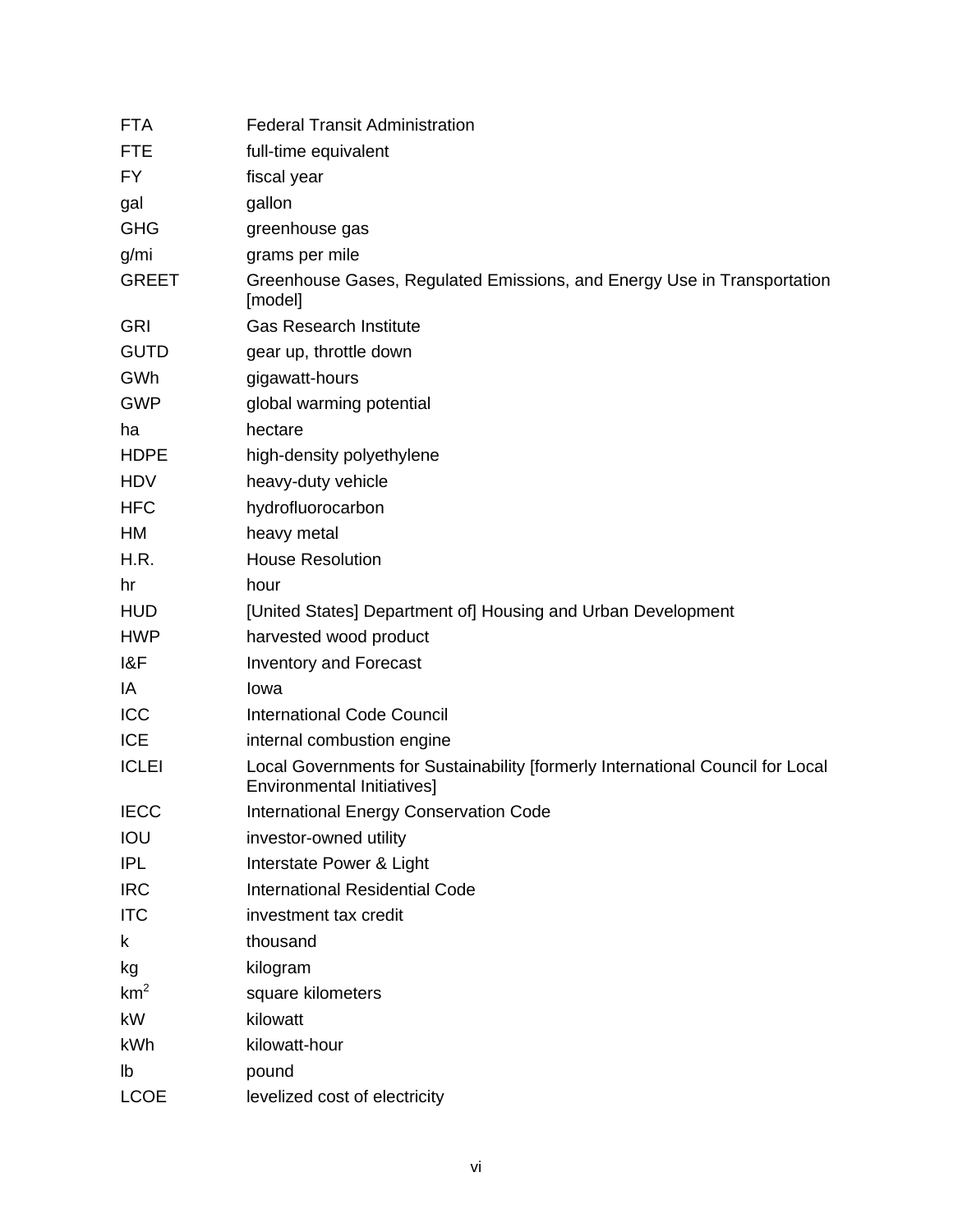| <b>LDGT</b>          | light-duty gasoline truck                                                      |
|----------------------|--------------------------------------------------------------------------------|
| <b>LDGV</b>          | light-duty gasoline vehicle                                                    |
| <b>LDPE</b>          | low-density polyethylene                                                       |
| <b>LDV</b>           | light-duty vehicle                                                             |
| LEED                 | Leadership in Energy and Environmental Design Green Building Rating<br>System™ |
| <b>LFG</b>           | landfill gas                                                                   |
| <b>LFGcost</b>       | landfill gas cost model                                                        |
| <b>LFGTE</b>         | landfill gas-to-energy                                                         |
| <b>LMOP</b>          | Landfill Methane Outreach Program                                              |
| <b>LNG</b>           | liquefied natural gas                                                          |
| m <sup>3</sup>       | cubic meters                                                                   |
| МA                   | <b>Massachusetts</b>                                                           |
| <b>MAC</b>           | [California] Market Advisory Committee                                         |
| <b>MAP</b>           | [Statewide] Motor Assistance Program                                           |
| <b>MECS</b>          | <b>Manufacturing Energy Consumption Survey</b>                                 |
| <b>MGD</b>           | million gallons per day                                                        |
| <b>MM</b>            | million                                                                        |
| <b>MMBtu</b>         | million British thermal units                                                  |
| MMgal/yr             | million gallons per year                                                       |
| MMtCO <sub>2</sub> e | million metric tons of carbon dioxide equivalent                               |
| <b>MPO</b>           | management planning organization                                               |
| <b>MSW</b>           | municipal solid waste                                                          |
| <b>MW</b>            | megawatt                                                                       |
| <b>MWh</b>           | megawatt-hours [one thousand kilowatt-hours]                                   |
| $N_2O$               | nitrous oxide                                                                  |
| N/A                  | not applicable                                                                 |
| <b>NAAQS</b>         | National Ambient Air Quality Standards                                         |
| <b>NASS</b>          | <b>National Agricultural Statistics Service [USDA]</b>                         |
| NC                   | North Carolina                                                                 |
| <b>NGO</b>           | nongovernmental organization                                                   |
| <b>NHTSA</b>         | National Highway Traffic Safety Administration [US DOT]                        |
| NO <sub>x</sub>      | nitrogen oxides                                                                |
| <b>NPS</b>           | <b>National Park Service</b>                                                   |
| <b>NPV</b>           | net present value                                                              |
| <b>NQ</b>            | not quantified                                                                 |
| <b>NRCS</b>          | <b>Natural Resource Conservation Service [USDA]</b>                            |
| <b>NREL</b>          | National Renewable Energy Laboratory [US DOE]                                  |
| <b>NRI</b>           | <b>National Resources Inventory</b>                                            |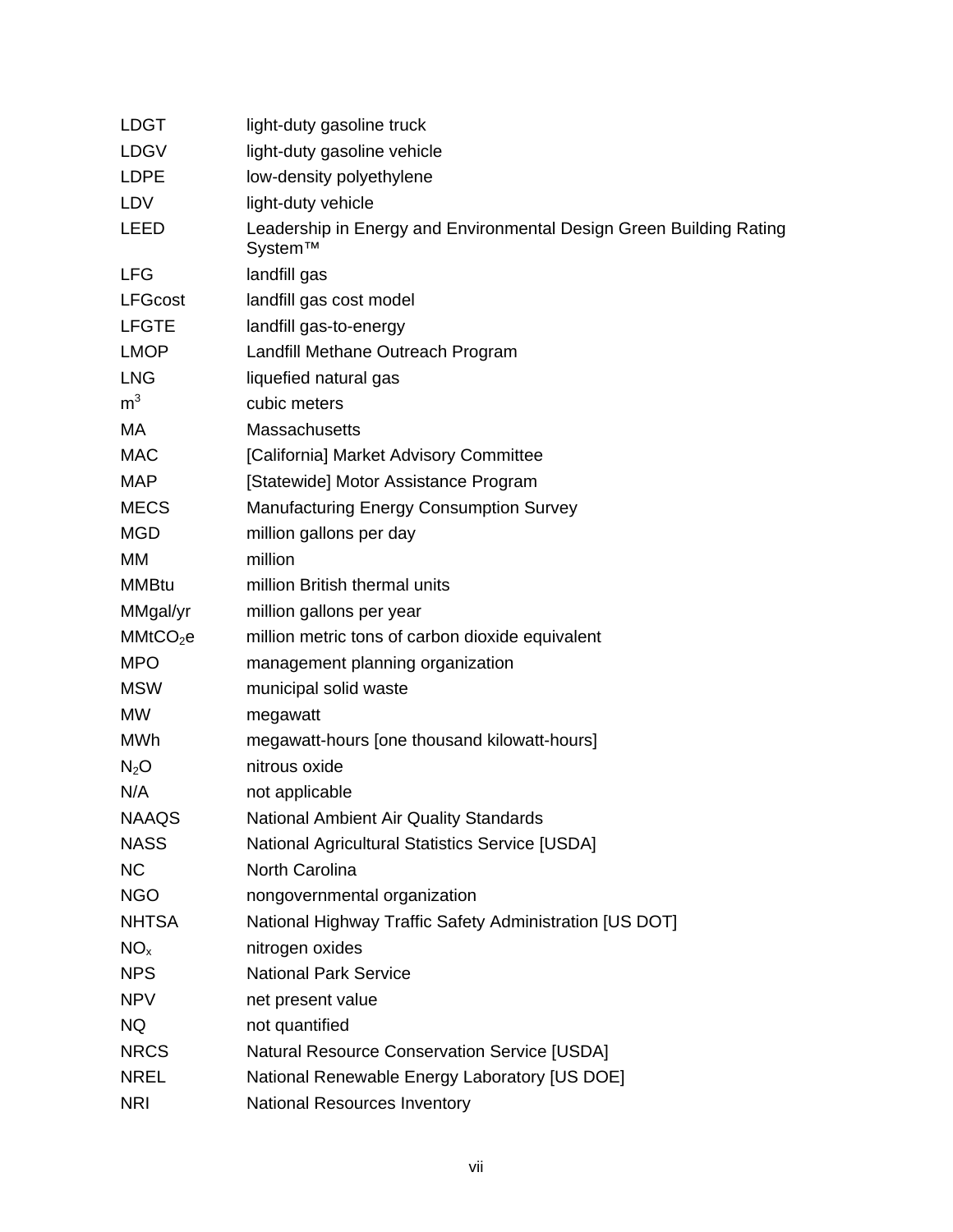| <b>NTD</b>            | <b>National Transit Database</b>                              |
|-----------------------|---------------------------------------------------------------|
| <b>NY</b>             | New York                                                      |
| O&M                   | operation and maintenance                                     |
| <b>OR</b>             | Oregon                                                        |
| <b>PA</b>             | Pennsylvania                                                  |
| PaCE                  | Palmetto Clean Energy                                         |
| PC/LDT                | passenger car/light-duty truck                                |
| <b>PET</b>            | polyethylene terephthalate                                    |
| PG&E                  | <b>Pacific Gas and Electric</b>                               |
| <b>PIA</b>            | <b>Priority Investment Act</b>                                |
| <b>PSC</b>            | <b>Public Service Commission</b>                              |
| <b>PTC</b>            | production tax credit                                         |
| PTO-hp                | power take-off horsepower                                     |
| <b>PURPA</b>          | Public Utility Regulatory Policies Act of 1978                |
| <b>PV</b>             | photovoltaic                                                  |
| R&D                   | research and development                                      |
| <b>RCI</b>            | Residential, Commercial, and Industrial [TWG]                 |
| <b>RECs</b>           | renewable energy credits                                      |
| <b>REPS</b>           | renewable energy and energy efficiency portfolio standard     |
| <b>RFS</b>            | renewable fuels standard                                      |
| <b>RMDEC</b>          | [South Carolina] Recycled Market Development Advisory Council |
| <b>SC</b>             | South Carolina                                                |
| <b>SCBCC</b>          | South Carolina Building Codes Council                         |
| <b>SC BEA</b>         | South Carolina Bureau of Economic Advisers                    |
| <b>SCCB</b>           | South Carolina Conservation Bank                              |
| <b>SCDA</b>           | South Carolina Department of Agriculture                      |
| <b>SC DHEC</b>        | South Carolina Department of Health and Environmental Control |
| <b>SC DNR</b>         | South Carolina Department of Natural Resources                |
| SC DOC                | South Carolina Department of Commerce                         |
| <b>SC DOT</b>         | South Carolina Department of Transportation                   |
| <b>SCE</b>            | Southern California Edison                                    |
| SCE&G                 | South Carolina Electric & Gas                                 |
| <b>SCEO</b>           | South Carolina Energy Office                                  |
| <b>SCFA</b>           | South Carolina Forestry Association                           |
| <b>SCFB</b>           | South Carolina Farm Bureau                                    |
| <b>SCFC</b>           | South Carolina Forestry Commission                            |
| SC <sub>I&amp;F</sub> | South Carolina Inventory and Forecast                         |
| <b>SCPSC</b>          | South Carolina Public Service Commission                      |
|                       |                                                               |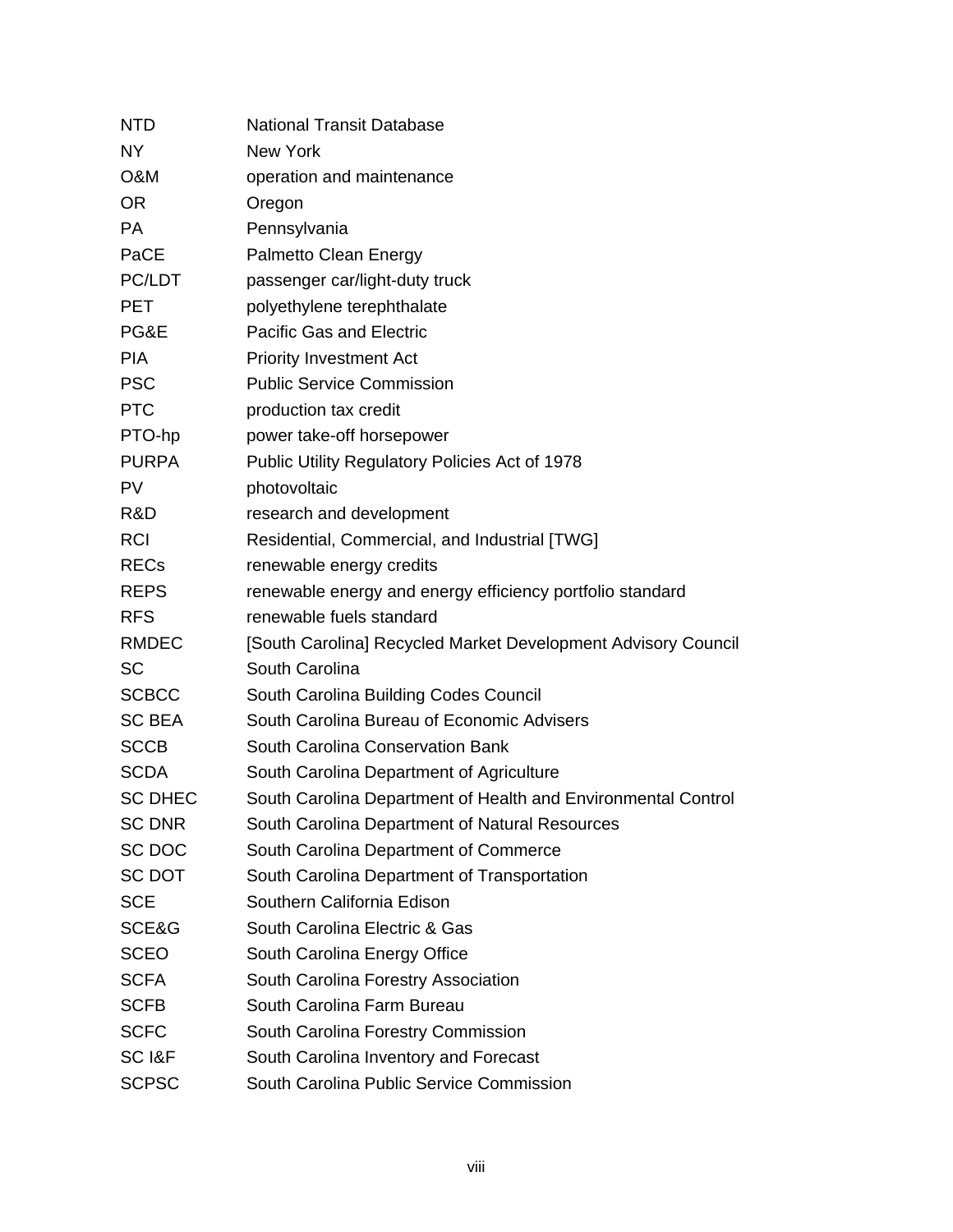| South Carolina Research Authority                                       |
|-------------------------------------------------------------------------|
| South Carolina State Climatology Office                                 |
| San Diego Gas & Electric                                                |
| [California] Self-Generation Incentive Program                          |
| solar hot water                                                         |
| <b>Sacramento Municipal Utility District</b>                            |
| single-occupant vehicle                                                 |
| sport utility vehicle                                                   |
| solar water heating                                                     |
| solid waste management                                                  |
| metric ton                                                              |
| transmission and distribution                                           |
| metric tons of carbon dioxide equivalent                                |
| transportation demand management                                        |
| Transportation and Land Use [TWG]                                       |
| transportation system management                                        |
| <b>Technical Work Group</b>                                             |
| Texas                                                                   |
| United States Department of Agriculture                                 |
| United States Department of Energy                                      |
| United States Department of Transportation                              |
| United States Environmental Protection Agency                           |
| United States Forest Service [USDA]                                     |
| United States Fish & Wildlife Service [U.S. Department of the Interior] |
| vehicle miles traveled                                                  |
| watt                                                                    |
| Washington                                                              |
| weighted-average cost of capital                                        |
| <b>WAste Reduction Model [US EPA]</b>                                   |
| <b>Western Governors' Association</b>                                   |
| waste-to-energy                                                         |
| wastewater treatment plant                                              |
| year                                                                    |
|                                                                         |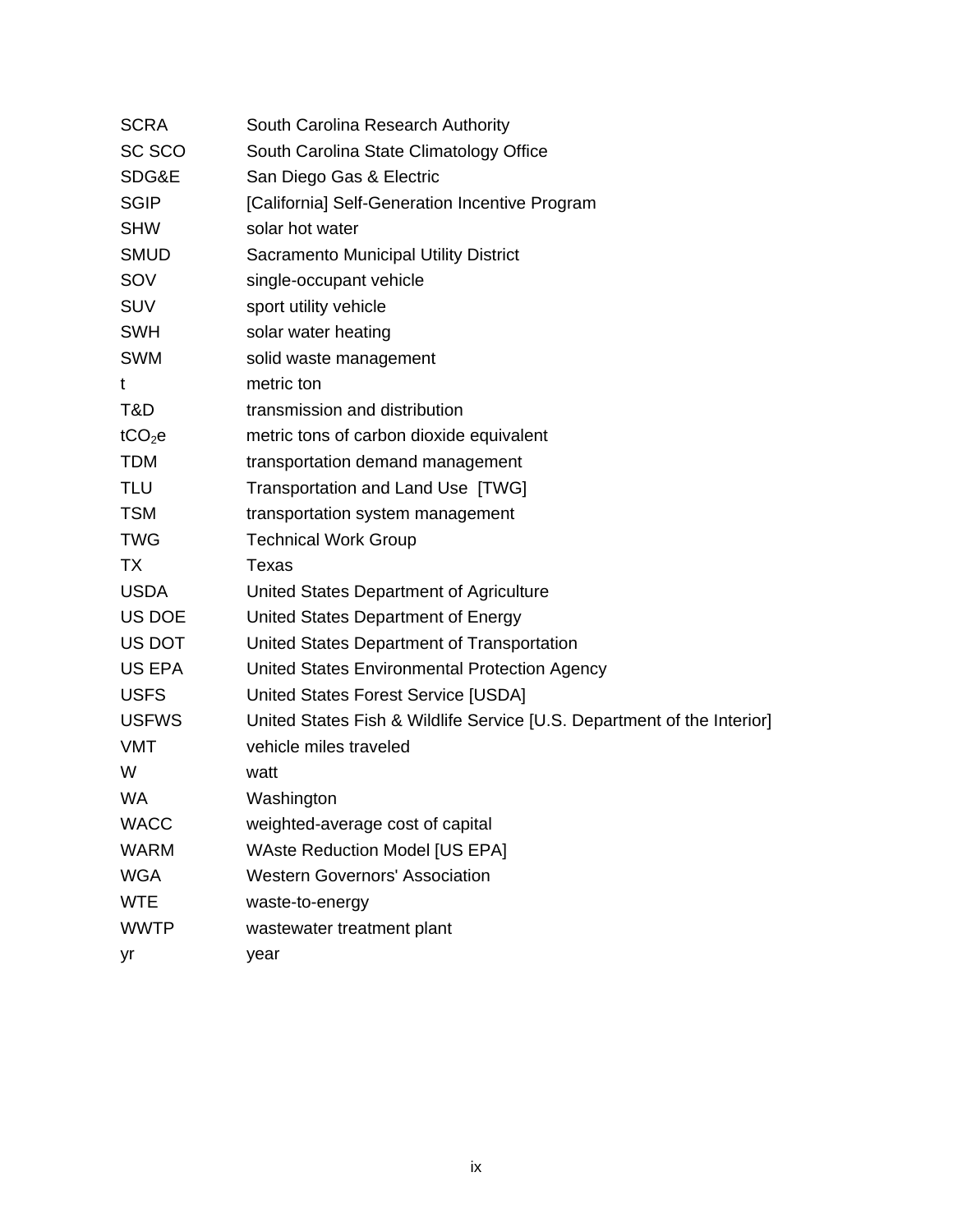# **Executive Summary**

### **Background**

On February 16, 2007, South Carolina Governor Mark Sanford issued Executive Order No. 2007-04 establishing the Governor's Climate, Energy, and Commerce Advisory Committee (CECAC) to develop a Climate, Energy, and Commerce Action Plan (Action Plan) containing specific recommended actions for mitigating greenhouse gas (GHG) emissions. This broad-based group of South Carolina citizens and leaders was charged with developing a comprehensive set of state-level policy recommendations to the Governor through a stakeholder-based consensusbuilding process. In developing its recommendations, the CECAC considered the potential benefits, costs, savings, and feasibility of furthering building and infrastructure efficiency, and related energy policy and economic opportunities. The Governor asked the Center for Climate Strategies (CCS) to work in partnership with his office and agencies of the state to provide facilitation and technical support for a process to complete a series of tasks through joint activities of the CECAC, five Technical Work Groups (TWGs) that supported the CECAC, state agencies, and members of the public.

In response to the Governor's charge, the CECAC has prepared this "Climate, Energy, and Commerce Action Plan," which documents the CECAC's recommendations and associated analyses to reduce GHG emissions and enhance energy and economic policy in South Carolina by 2020 and beyond. More than 90 South Carolinians who were members of the CECAC and the TWGs held over 70 meetings to identify, analyze, deliberate, and ultimately recommend a comprehensive set of specific policies for South Carolina. The CECAC presents this report covering:

- An inventory of historical, current, and forecasted GHG emissions in South Carolina;
- A description and analysis of recent policies and programs that will reduce GHG emissions in South Carolina;
- GHG emission reduction goals for South Carolina and recommended policies to achieve these goals;
- Recommended mechanisms for implementing these goals and policies across all sectors of South Carolina's economy;
- Estimated GHG emission reductions from the recommended policies, expressed in metric tons of carbon dioxide equivalents (tCO<sub>2</sub>e);
- Consideration of the costs or cost savings associated with the recommendations; and
- Challenges inherent in each recommendation, as well as feasibility issues.

Key recommendations and accomplishments of the CECAC are:

• Recommendation of a comprehensive set of 51 specific policies to reduce GHG emissions and address climate-, energy-, and commerce-related issues in South Carolina. The CECAC members present and voting approved 46 policy actions unanimously, and approved 5 by a super majority (four objections or fewer). Explanations of objections are in the appendixes to this report, which contain detailed accounts of the CECAC's recommendations.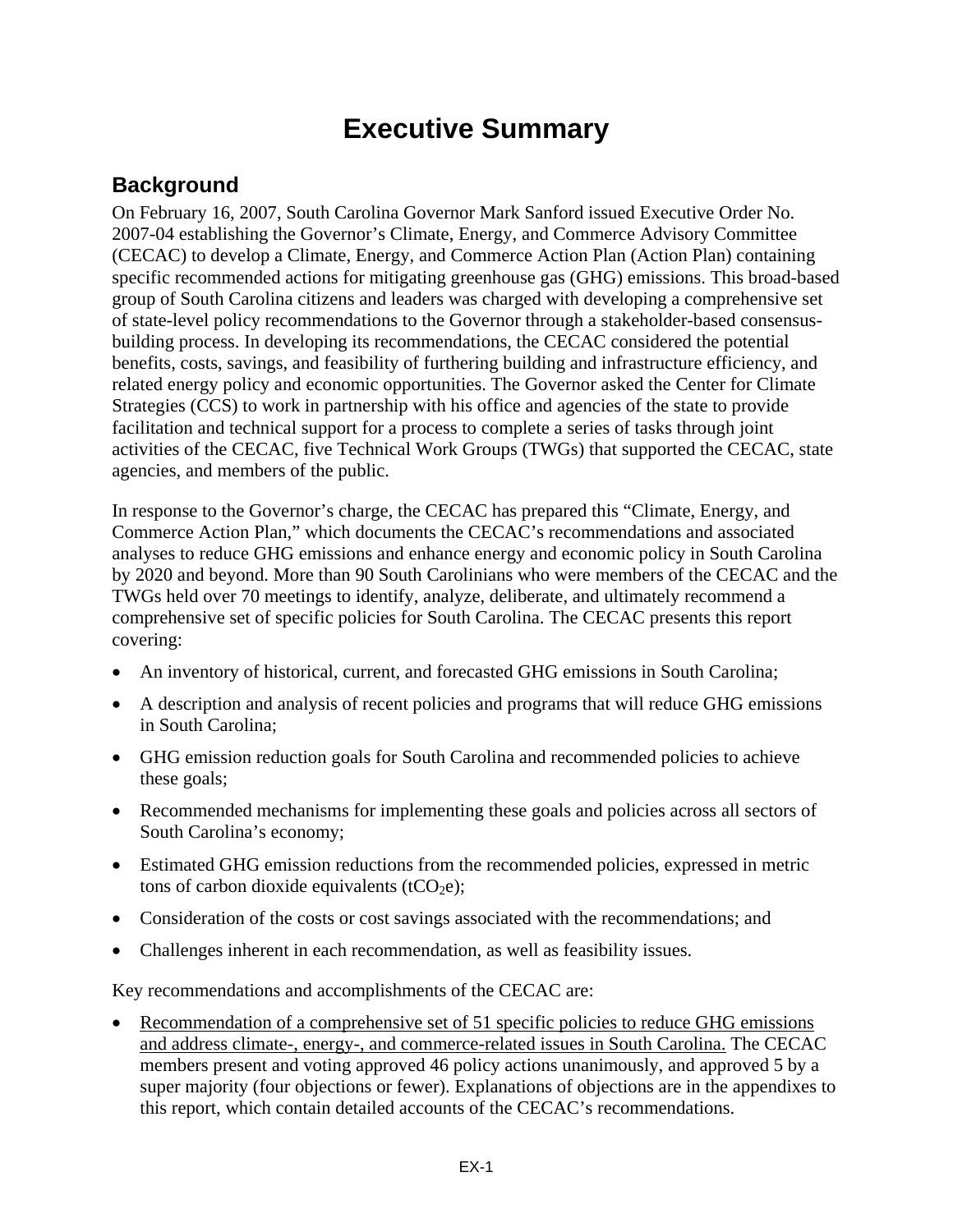- Recommendation of a voluntary, economy-wide goal for South Carolina to reduce gross GHG emissions to 5% below 1990 levels by 2020, equal to successful implementation of the policy recommendations. The state should (1) evaluate progress toward meeting the recommended goal at least once every 5 years and report the results of this evaluation to the public, and (2) consider reviewing at least once every 5 years realistic GHG reduction goals for years beyond 2020. Of the 51 policy recommendations, 38 were analyzed quantitatively to have a cumulative effect of reducing emissions by about 55 million metric tons of carbon dioxide equivalent (MMtCO<sub>2</sub>e) in 2020. Together, if the 38 quantified policy recommendations and the recent federal actions (or their functional equivalent) are successfully implemented, the 2020 GHG emission reduction goal would come very close to being achieved.
- Evaluation of the costs, savings, and feasibility of building and infrastructure efficiency to enhance energy and economic policy in South Carolina. The CECAC analyzed quantitatively the costs or cost savings of 33 of its 51 policy recommendations. Although the total net cost associated with the 33 policies analyzed is estimated at about \$1.6 billion between now and 2020, the weighted-average cost-effectiveness of the 33 policies is estimated to be approximately  $$5/tCO<sub>2</sub>e$  reduced. Many of the policies are estimated to yield significant costsaving opportunities for South Carolinians. Other policies will incur net costs because they are targeting changes in current practices that require incentives, capital investment, or other cost outlays.
- Review, update, and approval of a comprehensive inventory and forecast of GHG emissions in South Carolina from 1990 through 2020. This is the first comprehensive, statewide GHG inventory and forecast that has been developed for South Carolina. It has benefited from the expertise of many CECAC and TWG members who provided state-specific data.

### **Inventory of South Carolina's Greenhouse Gas Emissions**

In June 2007, CCS prepared a draft GHG emissions inventory and reference case projection to assist the CECAC and TWGs in understanding past, current, and possible future GHG emissions in South Carolina, and thereby inform the policy development process.<sup>1</sup> The preliminary draft was improved by incorporating comments provided by the CECAC and TWGs. As shown in Figure EX-1, the inventory and projections revealed substantial emissions growth rates and related mitigation challenges. South Carolina's gross emissions of GHGs grew by 39% between 1990 and 2005, twice the national average of 16%. South Carolina's emissions growth was driven by the growth of its population and many other factors. In addition, the state's emissions on a per-capita basis increased by about 15% between 1990 and 2005, while U.S. per-capita emissions declined slightly (2%) over this period due to many other factors. South Carolina's gross GHG emissions are projected to rise fairly steeply to about  $125 \text{ MMtCO}_2$ e by  $2025$ , or 87% over 1990 levels.

 $\overline{a}$ 

<sup>&</sup>lt;sup>1</sup> Center for Climate Strategies. *Draft South Carolina Greenhouse Gas Inventory and Reference Case Projections, 1990–2020*. Prepared by the for the Climate, Energy, and Commerce Advisory Committee of the Office of the Governor of South Carolina. June 2007 .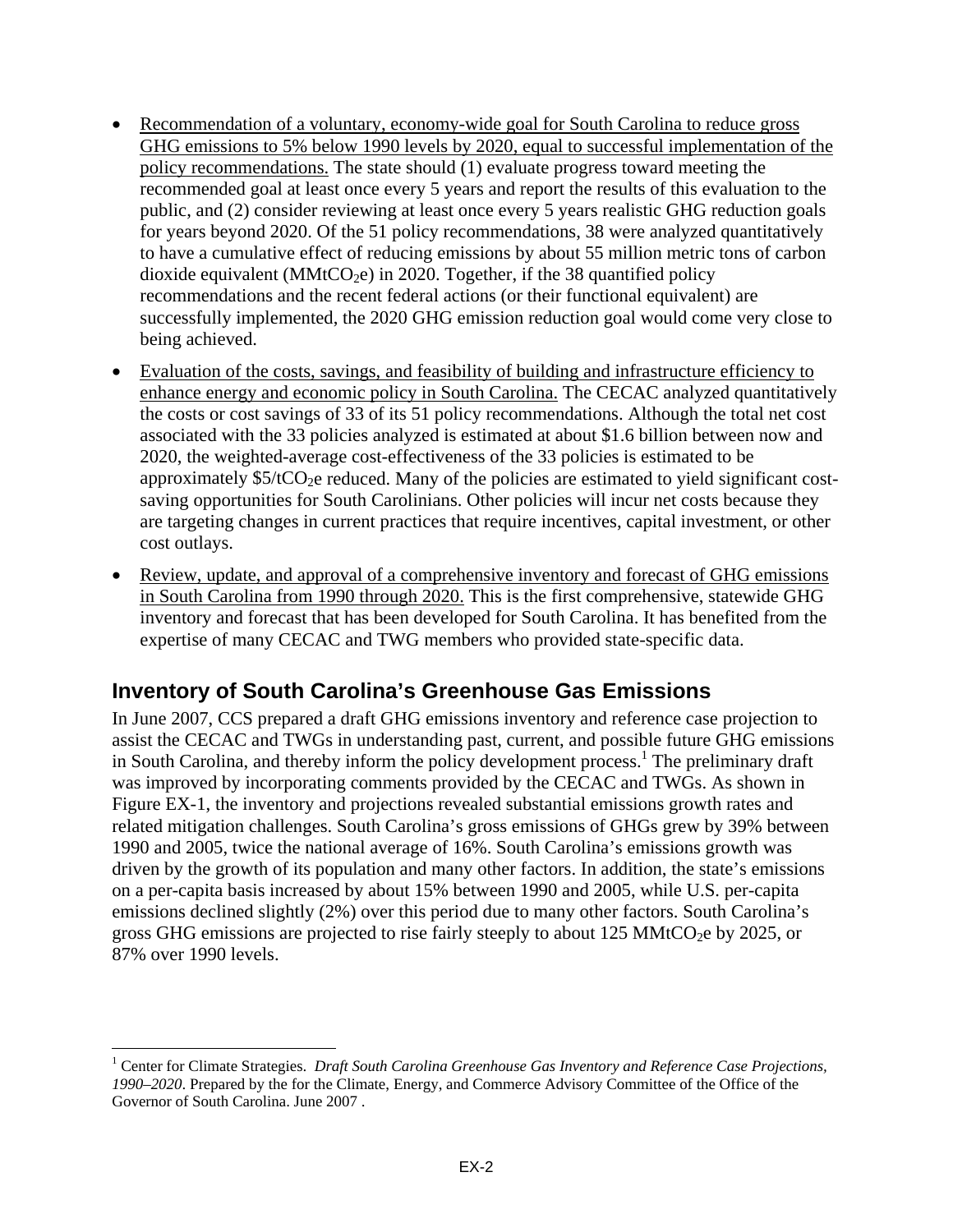

**Figure EX-1. Gross GHG emissions by sector, 1990–2020: historical and projected (consumption-based approach) business-as-usual/base case** 

 $MMCO<sub>2</sub>e$  = million metric tons of carbon dioxide equivalent; RCI = direct fuel use in residential, commercial, and industrial sectors; ODS = ozone depleting substance; Ind. = industrial.

The principal sources of South Carolina's GHG emissions in 2005 are electricity use (excluding emissions associated with electricity exported to other states) and transportation, accounting for 35% and 34% of South Carolina's gross GHG emissions, respectively, as shown in Figure EX-2. The direct use of fuels—natural gas, oil products, coal, and wood—in the residential, commercial, and industrial (RCI) sectors accounted for another 19% of the state's emissions in 2005. .

Industrial process emissions accounted for about 4% of the state's GHG emissions in 2005, and these emissions are rising due to the increasing use of hydrofluorocarbons and perfluorocarbons (PFCs) as substitutes for ozone-depleting chlorofluorocarbons.2 Other industrial process emissions result from cement manufacturing;  $CO<sub>2</sub>$  released during soda ash, limestone, and dolomite use; PFCs released during aluminum production; and sulfur hexafluoride released from transformers used in electricity transmission and distribution systems. Agricultural activities, such as manure management, fertilizer use, livestock (enteric fermentation), and changes in soil carbon due to cultivation practices, result in methane  $(CH_4)$  and nitrous oxide  $(N_2O)$  emissions that accounted for another 3% of state GHG emissions in 2005. Similarly, landfills and wastewater management facilities produce  $CH_4$  and  $N_2O$  emissions that accounted for 3% of total gross GHG emissions in South Carolina in 2005. Emissions associated with the

<u>.</u>

 $2^2$  Chlorofluorocarbons are also potent GHGs; however they are not included in GHG estimates because of concerns related to implementation of the Montreal Protocol on Substances That Deplete the Ozone Layer. See Appendix I in the *Final Inventory and Reference Case Projections* report for South Carolina. Available at: http://www.scclimatechange.us/Inventory\_Forecast\_Report.cfm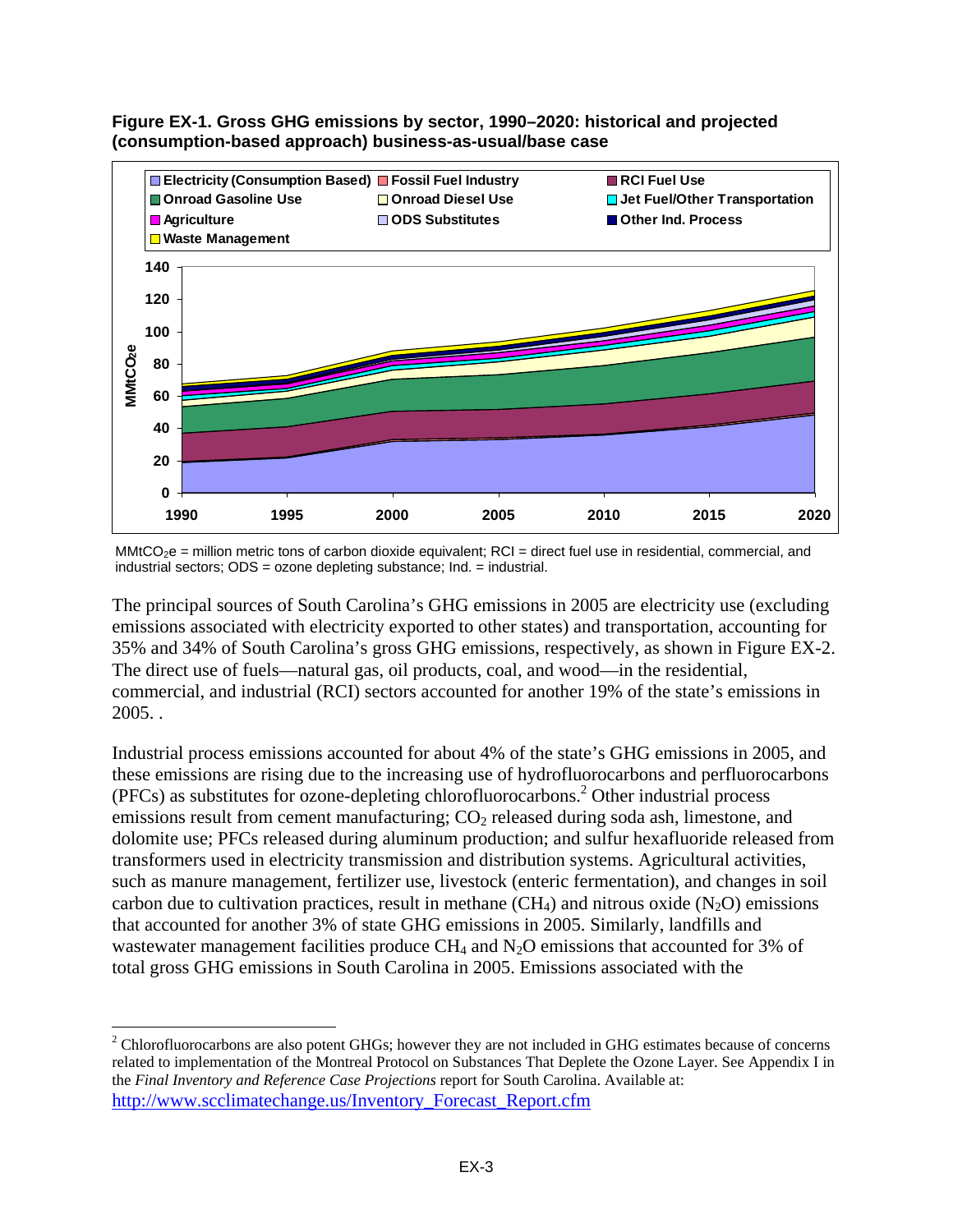transmission and distribution of natural gas accounted for 1% of the gross GHG emissions in 2005.

Forestry activities in South Carolina are estimated to be net sinks for GHG emissions, and accounted for a sink of about 31 MMtCO<sub>2</sub>e in 2005. This sector includes emissions from urban forestry and land use.





# **Recent Actions**

During the CECAC process, the federal Energy Independence and Security Act of 2007 was signed into law in December 2007. This law contains several requirements that will reduce GHG emissions as they are implemented over the next few years. Sufficient information was identified (e.g., implementation schedules) to estimate GHG emission reductions associated with implementing certain provisions of this law pertaining to increasing Corporate Average Fuel Economy (CAFE) for the national on-road vehicle fleet, and energy efficiency requirements for new appliances and lighting. The GHG emission reductions projected to be achieved by these actions when implemented in South Carolina were estimated and included in the baseline of related CECAC policy recommendations. Together, these federal requirements are estimated to reduce emissions in South Carolina by about  $5.7 \text{ MMtCO}_2$ e (a  $4.5\%$  reduction) from the business-as-usual emissions in 2020 for all sectors combined. Note, however, that GHG emission reductions associated with the Title IV (Energy Savings in Buildings and Industry) and Title V (Energy Savings in Government and Public Institutions) requirements of the federal Energy Independence and Security Act of 2007 have not been quantified because of the uncertainties in how they will be implemented. It is expected that the Title IV and Title V requirements will overlap with some of the RCI policy recommendations, especially RCI-5, RCI-6, RCI-7, and RCI-8.

South Carolina adopted several pieces of legislation in the 2007–2008 legislative session relevant to renewable energy, energy efficiency, and transportation. The following provides a brief summary of the legislation adopted. A detailed listing of the legislation has been complied by the South Carolina Energy Office and is available at the following website: http://www.energy.sc.  $gov/index.aspx?m=1$ &t=67.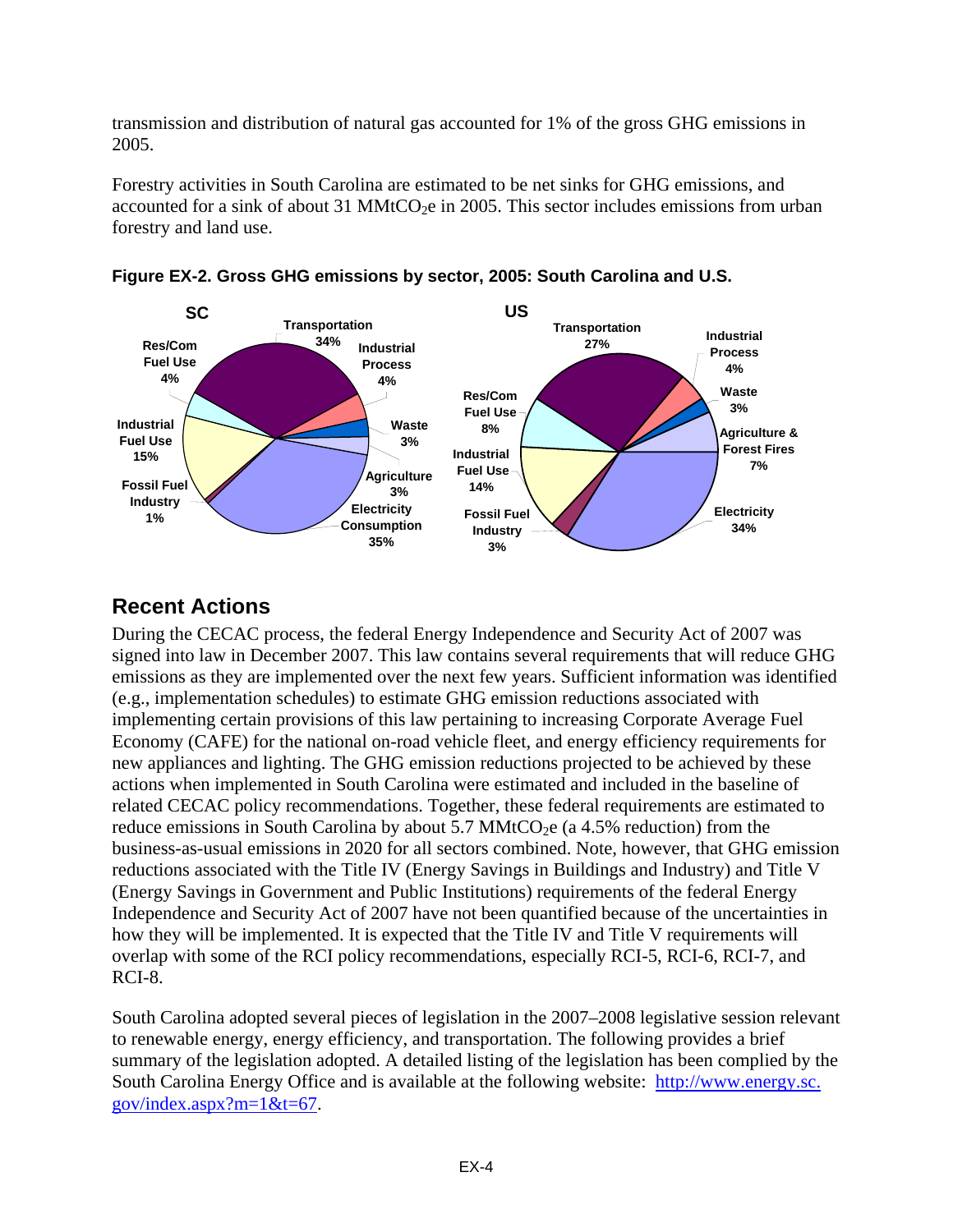#### **Renewable Energy**

- H. 3649 enhances incentives for biomass energy development by removing legislative caps on tax credits for biomass energy equipment, biodiesel and ethanol production, and other alternative energy incentives. It also removes caps on incentive payments for alternative fuel retailers and biomass energy producers.
- S. 1143 allows South Carolina gas suppliers to continue to blend fuel with ethanol instead of buying a pre-blended version from national oil companies.
- H. 4766 requires the South Carolina Energy Office to report on agency progress towards goals and staff the Wind Energy Production Farms Feasibility Study Committee, which will release a report by January 2010.

#### **Energy Efficiency**

- The Energy Independence and Sustainable Construction Act of 2007 (H. 3034) requires application of "green building" or comparable standards to major facilities to be constructed on state property with 10,000 or more square feet.
- H. 3395 requires the South Carolina Energy Office and the Office of Regulatory Staff to recommend process and procedures for establishing net metering programs at all distribution electric utilities in the state.
- H. 4766 creates specific energy reduction and reporting requirements for state agencies by requiring state agencies to prepare Energy Conservation Plans in order to meet an energy consumption reduction goal of 20% by 2020, using 2000 as a baseline year. It also requires incandescent light bulbs used by a state agency to be replaced with compact fluorescent bulbs when the incandescent bulb needs replacing. Relating to purchase of energy conservation products by a state agency, the South Carolina Energy Office may certify for procurement only a product that meets or exceeds federal Energy Star standards.
- Beginning in 2009, S. 1141 creates a new sales tax rebate program for ENERGY STAR manufactured homes. It amends the state solar tax credit to include credits for small hydropower and energy efficient products worth up to 25% of the cost of the purchase and installation, with a maximum of \$3,500 per year for up to 10 years.
- Beginning in 2009, S. 1143 provides a sales tax holiday for the entire month of October each year for purchase of Energy Star appliances and other Energy Star products costing \$2,500 or less.
- Non-legislative efforts are also taking off. For example, a partnership of the South Carolina Energy Office, local homebuilder associations, and Southface Energy Institute is piloting an EarthCraft house program, through which over 200 EarthCraft homes have been built. These actions indicate growing momentum for improving energy efficiency and reducing GHG emissions in the state.

#### **Transportation**

• S. 368 requires South Carolina to give purchasing preference to hybrid, plug-in hybrid, biodiesel, hydrogen fuel cell and flex-fuel vehicles when the performance, quality and life cycle costs are comparable to other available motor vehicles.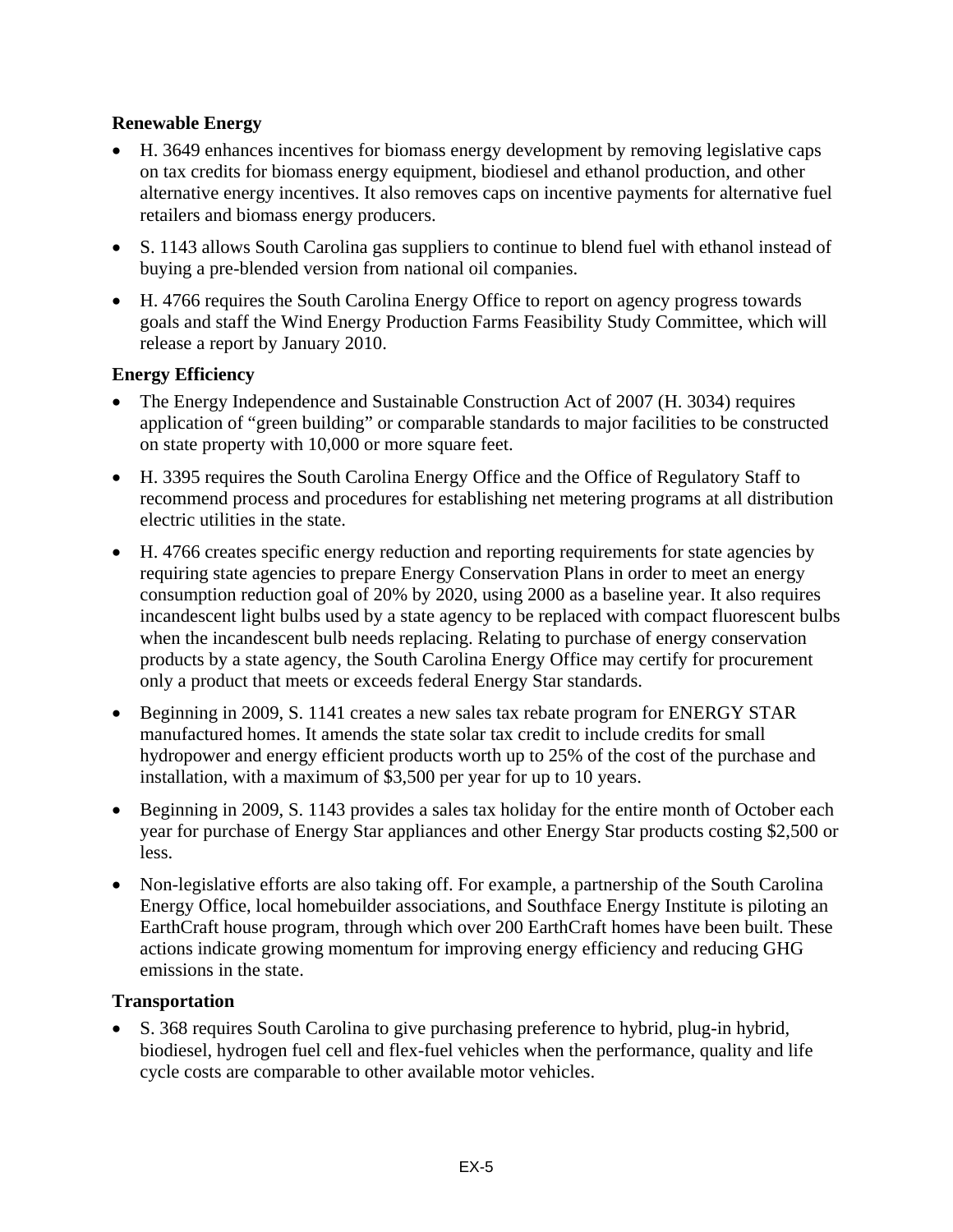- H. 3279 creates a study committee charged with reviewing all mass transit systems in South Carolina.
- H. 3853 prohibits commercial diesel vehicles from idling more than ten minutes in any 60 minute period.

# **CECAC Policy Recommendations (Beyond Recent Actions)**

The CECAC recommended 51 policy actions. The CECAC members present and voting approved 46 policy actions unanimously, and approved 5 by a super majority (four objections or fewer). Explanations of objections are in the appendixes to this report, which contain detailed accounts of the CECAC's recommendations.

A total of 38 of the 51 policy recommendations were analyzed quantitatively to estimate their effects on emissions. Of these 38 analyzed, 33 were analyzed quantitatively to estimate their costs or cost savings. The 38 recommendations for which emission reductions were quantified were estimated to have a cumulative effect of reducing emissions by about 55 MMtCO<sub>2</sub>e in 2020.

Figure EX-3 presents a graphical summary of the potential cumulative emission reductions associated with the recent federal actions and the 38 policy recommendations relative to the business-as-usual reference case projections. Table EX-1 provides the numeric estimates underlying Figure EX-3. In Figure EX-3,

- The blue line shows actual (for 1990, 2000, and 2005) and projected (for 2010, 2012, 2015, and 2020) levels of South Carolina's gross GHG emissions on a consumption basis. (The consumption-based approach accounts for emissions associated with the generation of electricity in-state to meet South Carolina's demand for electricity, and excludes emissions associated with the generation of electricity in-state that is exported to other states, since these emissions would be included in the accounts of the other states.)
- The red line shows projected emissions associated with recent federal actions that were analyzed quantitatively.
- The green line shows projected emissions if all of the CECAC's 38 recommendations that were analyzed quantitatively with respect to their GHG reduction potential are implemented successfully and the estimated reductions are fully achieved. (Note that other CECAC recommendations would have the effect of reducing emissions, but those reductions were not analyzed quantitatively, so are not reflected in the green line.)
- The black dot shows the projected emission level associated with the CECAC's recommendation of a voluntary, economy-wide goal for South Carolina to reduce its GHG emissions economy-wide by 5% below 1990 emissions by 2020. Together, if the 38 quantified policy recommendations and the recent federal actions (or their equivalent) are successfully implemented, the 2020 GHG emission reduction goal would come very close to being achieved based on results of analysis of CECAC proposals conducted through the CECAC and TWG process. CECAC's economic evaluation of the policy options was guided by an overall approach limited to estimation of the direct cost or savings of implementation on a statewide level (see Appendix E, CCS Quantification Memo for more detail). The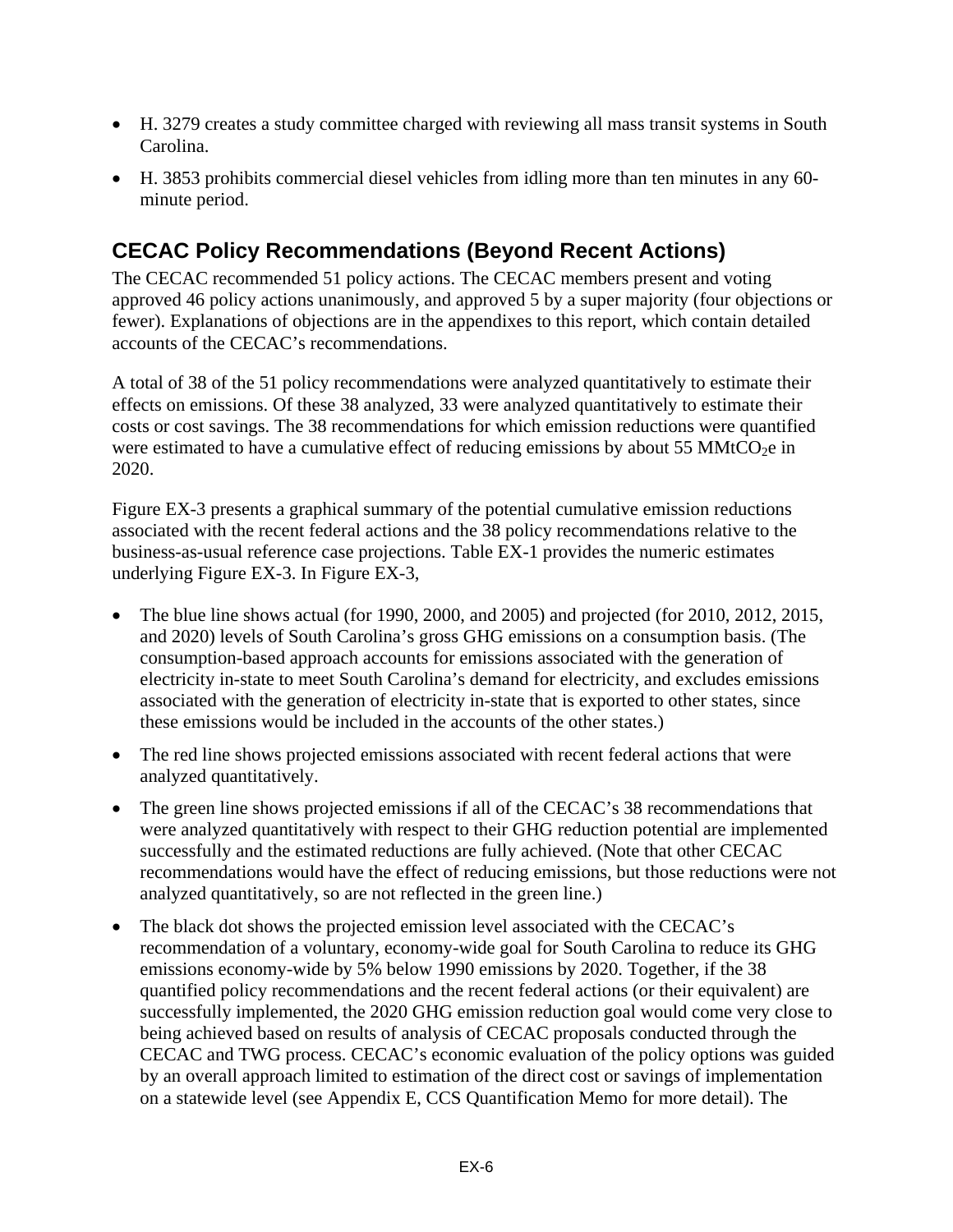CECAC did not break those costs or savings down to the individual, household, or organization levels for each option, and has not fully evaluated the costs or benefits of each policy from a broader macroeconomic, social or environmental standpoint. Further evaluation of both the broader impacts of the policy recommendations and the breakdown of costs and benefits should be considered prior to adoption by the state.

The 33 recommendations analyzed in terms of their costs or cost savings were estimated to have a total net cost of about \$1.6 billion between now and 2020, and the weighted-average costeffectiveness of the 33 policies is estimated to be approximately  $$5/tCO<sub>2</sub>e$  reduced. While the emission reductions and costs or cost savings of the CECAC's 13 other policy recommendations were not readily quantifiable, some of them would most likely achieve additional reductions at a net savings (e.g., recommendations for the TLU sector). In addition, emerging technologies may hold the potential to reduce emissions even further.

Table EX-2 provides a summary by sector of the estimated cumulative impacts if all of the CECAC's recommendations are successfully implemented. Table EX-3 shows the estimated GHG reductions, the costs or savings from each policy recommendation, and each policy's costeffectiveness (cost or savings per ton of reduction) upon which the cumulative impacts in Table EX-2 are based. Note that the cumulative impacts shown in Table EX-2 account for overlaps between policies by eliminating potential double counting of emission reductions and costs or cost savings. Chapters 3 through 7 and the appendixes provide detailed descriptions and analyses of GHG reductions, costs or cost savings, additional impacts, feasibility, etc., for each policy developed by the CECAC for each sector.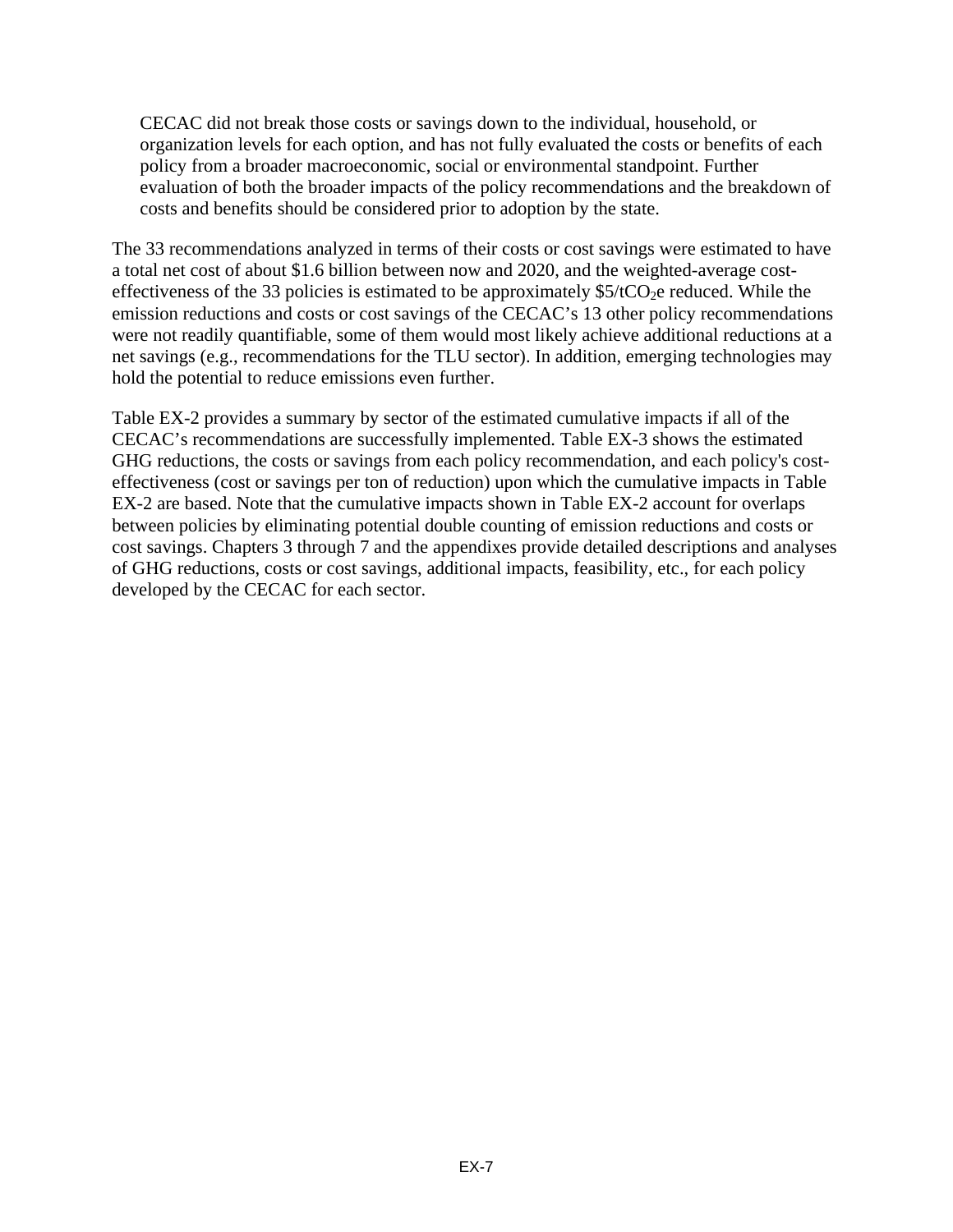



#### **Table EX-1. Annual emissions: reference case projections and impact of CECAC recommendations (consumption-basis, gross emissions)**

| <b>Annual Emissions (MMtCO2e)</b>                                            | 1990 | 2000 | 2005 | 2010  | 2012  | 2015  | 2020  |
|------------------------------------------------------------------------------|------|------|------|-------|-------|-------|-------|
| <b>Projected GHG Emissions</b>                                               | 67.2 | 87.8 | 93.5 | 102.2 | 106.9 | 112.6 | 125.4 |
| Reductions From Recent Actions*                                              |      |      | 0.0  | 0.3   | 1.0   | 2.4   | 5.7   |
| <b>Projected GHG Emissions After Recent Actions</b>                          |      |      | 93.5 | 102.0 | 106.0 | 110.1 | 119.7 |
| Total GHG Reductions From 38 Analyzed CECAC<br><b>Recommendations</b>        |      |      |      |       | 13.2  | 29.0  | 55.4  |
| Projected Annual Emissions After Quantified CECAC<br>Reductions <sup>†</sup> |      |      |      |       | 92.8  | 82.1  | 64.3  |
| 2020 GHG Reduction Goal Recommended by CECAC                                 |      |      |      |       |       |       | 63.9  |

 $MMLCO<sub>2</sub>e$  = million metric tons of carbon dioxide equivalent; GHG = greenhouse gas; CECAC = Climate, Energy, and Commerce Advisory Committee.

\* Reductions from recent actions include the Energy Independence and Security Act of 2007, Title III. Refer to Annex 1 to Appendix G for more information. GHG reductions from Titles IV and V of this Act have not been quantified because of the uncertainties in how they will be implemented. It is expected that Titles IV and V measures will overlap with RCI policies, especially RCI-5, RCI-6, RCI-7, and RCI-8.

†Projected annual emissions also include reductions from recent actions.

MMtCO<sub>2</sub>e = million metric tons of carbon dioxide equivalent; GHG = greenhouse gas; CECAC = Climate, Energy, and Commerce Advisory Committee.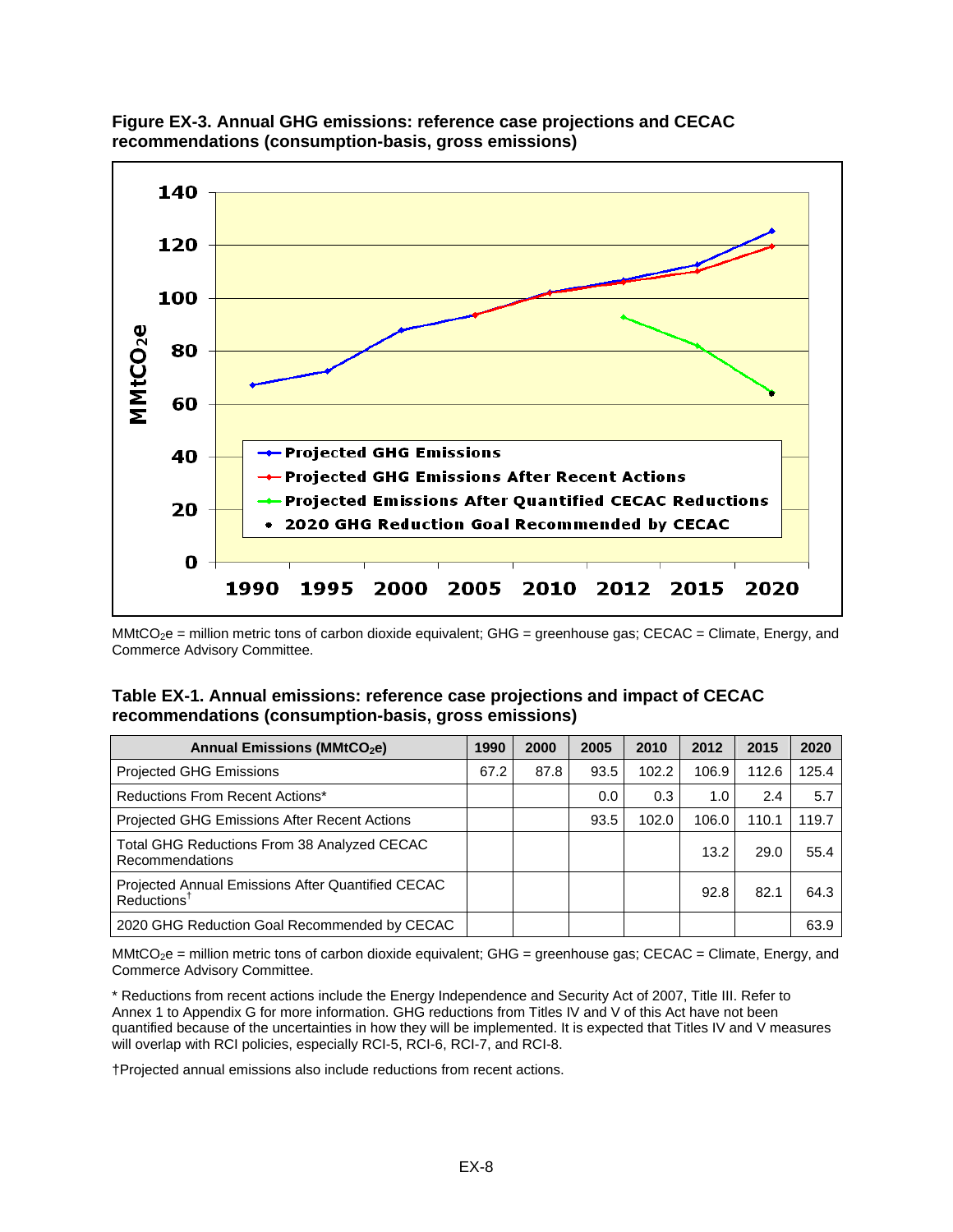For the policies recommended by the CECAC to yield the levels of estimated emission reductions and cost savings shown in Table EX-2, they must be implemented in a timely, aggressive, and thorough manner. In some cases, the recommended actions are precise, concrete steps. In other cases, they are more general, and work must be done to develop precise, concrete steps to achieve the goals recommended by the CECAC. In the latter case, precise, concrete actions need to be identified before the recommended policies can be implemented. Careful, comprehensive, and detailed planning and implementation, as well as consistent support, of these policies will be required if benefits are to be achieved.

| <b>Sector</b>                                        |                                  | <b>GHG Reductions</b><br>(MMtCO <sub>2</sub> e) |                           | <b>Net</b><br><b>Present</b>       | Cost-<br><b>Effective-</b>             |  |
|------------------------------------------------------|----------------------------------|-------------------------------------------------|---------------------------|------------------------------------|----------------------------------------|--|
|                                                      |                                  | 2020                                            | Total<br>$2008 -$<br>2020 | Value<br>2008-2020<br>(Million \$) | <b>ness</b><br>(\$/tCO <sub>2</sub> e) |  |
| <b>Residential, Commercial, and Industrial</b>       | 4.3                              | 27.7                                            | 141.6                     | $-$ \$2,941                        | $-$ \$21                               |  |
| <b>Energy Supply</b>                                 | 0.3                              | 3.0                                             | 22.5                      | \$1,012                            | \$45                                   |  |
| <b>Transportation and Land Use</b>                   | 0.8                              | 5.5                                             | 29.3                      | \$2,582                            | \$88                                   |  |
| Agriculture, Forestry, and Waste Management          | 7.8                              | 19.2                                            | 135.0                     | \$987                              | \$7.3                                  |  |
| <b>Cross-Cutting Issues</b>                          | Non-quantified, enabling options |                                                 |                           |                                    |                                        |  |
| <b>TOTAL (includes all adjustments for overlaps)</b> |                                  | 55.4                                            | 328.4                     | \$1,640                            | \$5.0                                  |  |

**Table EX-2. Summary by sector of estimated impacts of implementing all of the CECAC recommendations (cumulative reductions and costs/savings)** 

GHG = greenhouse gas; MMtCO2e = million metric tons of carbon dioxide equivalent; \$/tCO2e = dollars per metric ton of carbon dioxide equivalent.

Negative values in the Net Present Value and the Cost-Effectiveness columns represent net cost savings associated with the policy recommendations.

Within each sector, values have been adjusted to eliminate double counting for policies or elements of policies that overlap. In addition, values associated with policies or elements of policies within a sector that overlap with policies or elements of policies in another sector have been adjusted to eliminate double counting. Appendix E of this report provides documentation of how sector-level emission reductions and costs (or cost savings) were adjusted to eliminate double counting associated with overlaps between policies.

Figure EX-4 presents the estimated tons of reductions for each policy recommendation for which estimates were quantified, expressed as a cumulative figure for the period 2008–2020. Figure EX-5 presents the estimated dollars-per-ton cost (or cost savings, depicted as a negative number) for each policy recommendation for which cost estimates were quantified. This measure is calculated by dividing the net present value of the cost of the policy recommendation by the cumulative GHG reductions, all for the period 2008–2020. There can be considerable variations in the estimates of GHG emission reductions as well as the exact cost (or cost savings) per ton of reduction associated with the range of policy recommendations. Having the emissions reduction and cost-effectiveness values was helpful, but the CECAC was mindful that these are estimates. CECAC members noted that even though the quantification of impacts associated with the policies were developed using the best information that could be identified during the CECAC process, the results may be uncertain and subject to change as better information becomes available in the future. While individual members of the CECAC may not endorse each and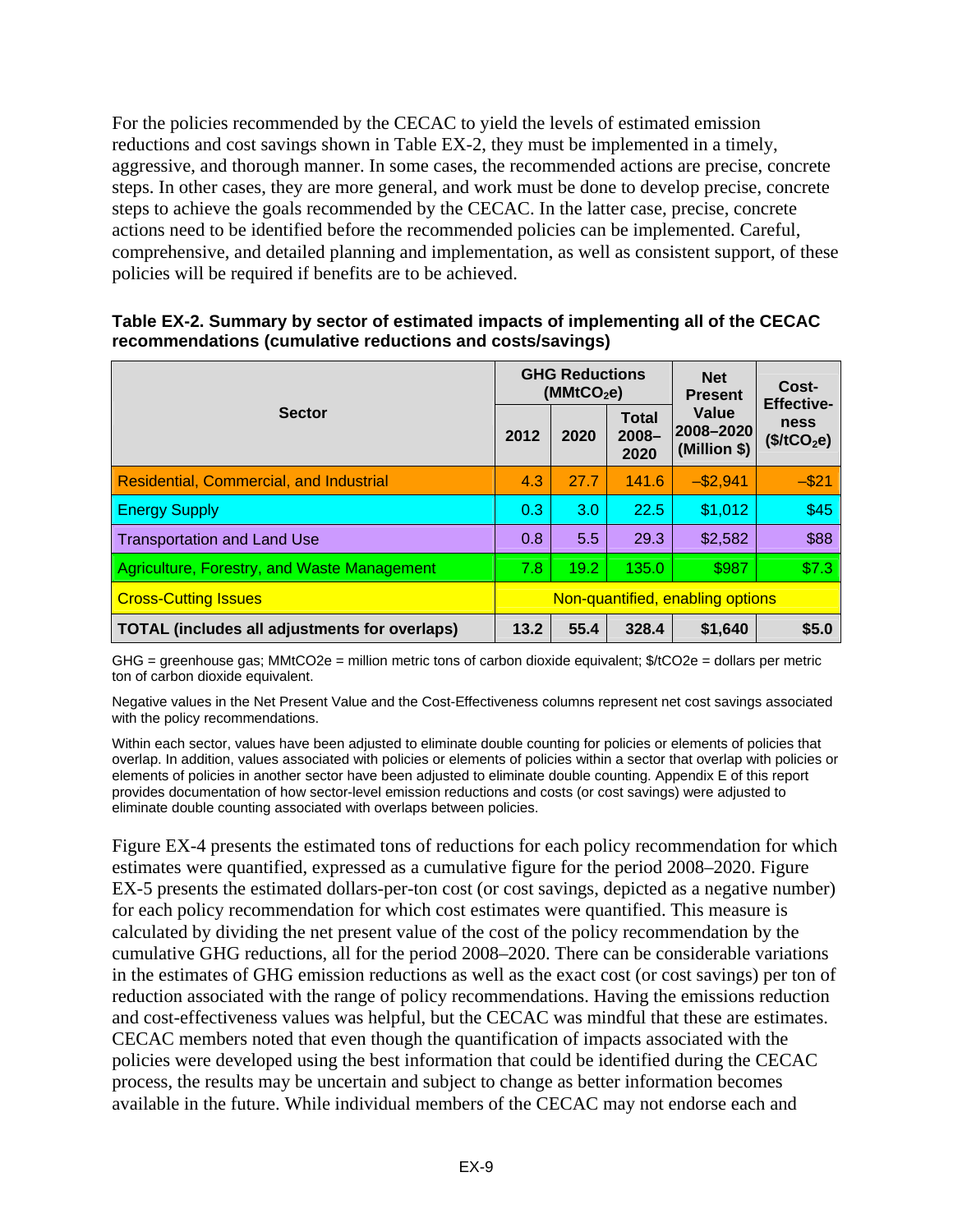every quantification method or data input, the members of the CECAC acknowledge the quantification analyses as helpful in evaluating the GHG reductions and implementation costs or savings that may be expected from the various recommendations contained in this report.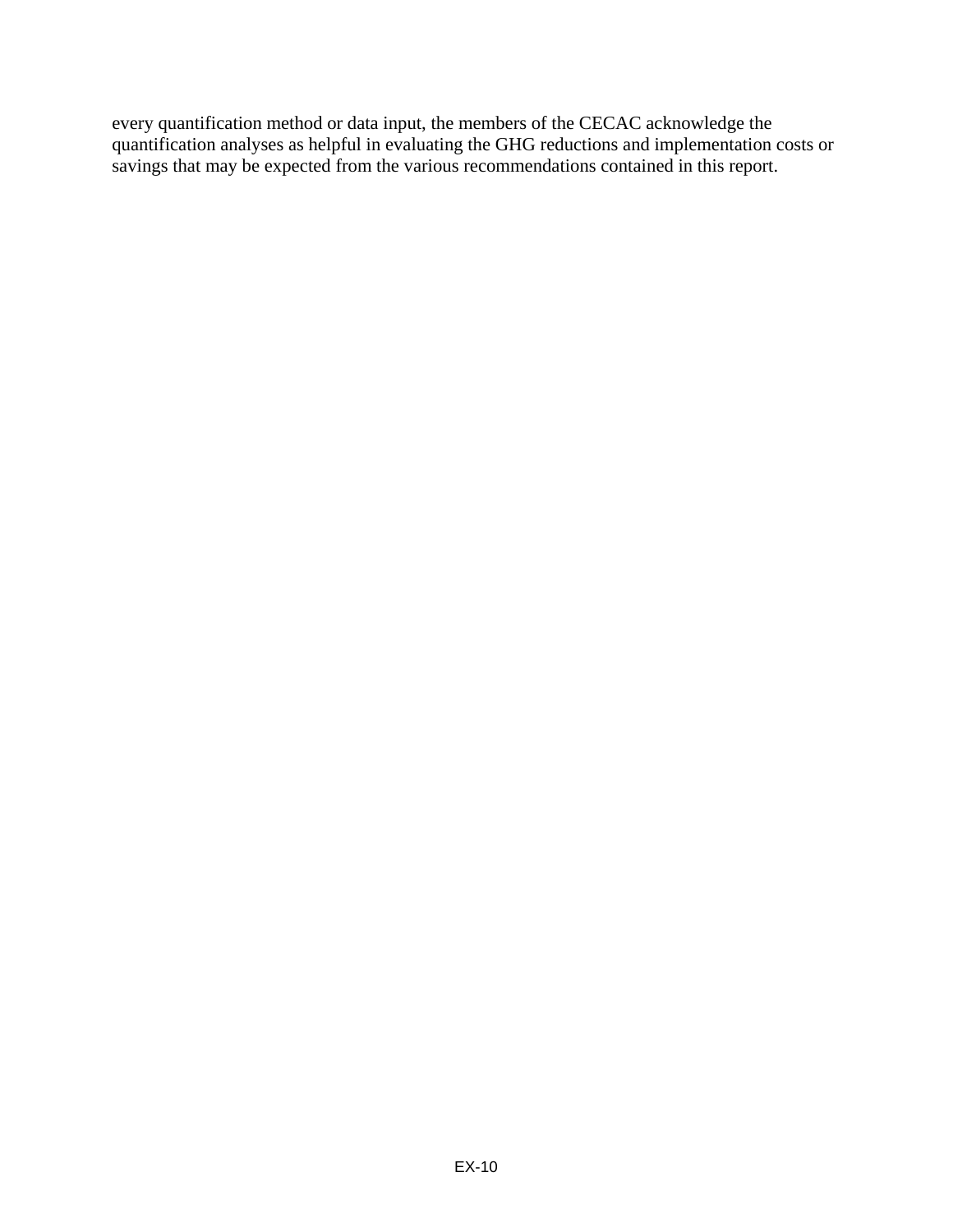|       |                                                                                                                                                                          | <b>GHG Reductions</b><br>(MMtCO <sub>2</sub> e) |                |                                  | <b>Net</b><br><b>Present</b>              | Cost-                                                |                                   |
|-------|--------------------------------------------------------------------------------------------------------------------------------------------------------------------------|-------------------------------------------------|----------------|----------------------------------|-------------------------------------------|------------------------------------------------------|-----------------------------------|
| No.   | <b>Policy Recommendation</b>                                                                                                                                             | 2012                                            | 2020           | <b>Total</b><br>$2009 -$<br>2020 | <b>Value</b><br>2009-2020<br>(Million \$) | <b>Effective-</b><br>ness<br>(\$/tCO <sub>2</sub> e) | <b>Level of</b><br><b>Support</b> |
| RCI-1 | Energy Efficiency Programs, Funds, or<br>Goals for Electricity (Residential,<br>Commercial, and Industrial)                                                              | 1.5                                             | 8.2            | 43.0                             | $-$1,127$                                 | $-$ \$26                                             | Unanimous                         |
| RCI-2 | Demand-Side Management/Energy<br>Efficiency Programs, Funds, or Goals<br>for Natural Gas, Propane, and Fuel Oil                                                          | 0.2                                             | 0.8            | 4.5                              | $-$ \$379                                 | $-$ \$85                                             | Unanimous                         |
| RCI-3 | Incentives and Regulatory Reform To<br>Promote Implementation of Renewable<br>Energy Systems, Including Solar Hot<br>Water (Residential, Commercial, and<br>Industrial)* | 0.2                                             | 0.6            | 4.0                              | \$164                                     | \$41                                                 | Unanimous                         |
| RCI-4 | <b>Energy Management Training/Training</b><br>of Building Operators                                                                                                      |                                                 | Not quantified |                                  |                                           |                                                      |                                   |
| RCI-5 | Incentives, Resources, and Regulatory<br>Reform To Promote Energy Recycling,<br>Including Combined Heat and Power                                                        | 1.0                                             | 8.2            | 39.5                             | $-$ \$332                                 | $-$ \$8                                              | Unanimous                         |
| RCI-6 | Incentives and Policies for Improving<br>Building Efficiency, Including Building<br><b>Energy Codes</b>                                                                  | 1.6                                             | 7.2            | 40.4                             | $-$ \$665                                 | $-$16$                                               | Unanimous                         |
| RCI-7 | Improved Design and Construction in<br>New and Existing State and Local<br>Government Buildings, "Government<br>Lead by Example"                                         | 0.5                                             | 5.0            | 24.6                             | $-$ \$800                                 | $-$ \$33                                             | Unanimous                         |
| RCI-8 | Participation in Voluntary Industry-<br>Government Partnerships (Including<br>Incentives)                                                                                | 0.0                                             | 0.0            | 0.05                             | Not quantified*                           |                                                      | Unanimous                         |
| RCI-9 | Incentives and Policies for Improving<br>Appliance Efficiency, Including Appliance<br>Standards                                                                          | 0.3                                             | 0.9            | 5.6                              | $-$ \$94                                  | $-$ \$17                                             | Unanimous                         |
|       | <b>Sector Total After Adjusting for</b><br><b>Overlaps (excluding RCI-8)t</b>                                                                                            | 4.3                                             | 27.7           | 141.6                            | $-$2,941$                                 | $-$ \$21                                             |                                   |
|       | <b>Reductions From Recent Actions‡</b>                                                                                                                                   | 0.5                                             | 2.2            | 12.6                             | <b>Not quantified</b>                     |                                                      |                                   |
|       | <b>Sector Total Plus Recent Actions</b>                                                                                                                                  | 4.9                                             | 29.9           | 154.2                            | $-$2,941$                                 | $-$ \$21                                             |                                   |

#### **Table EX-3. Residential, Commercial, and Industrial Policy Recommendations**

GHG = greenhouse gas; MMtCO<sub>2</sub>e = million metric tons of carbon dioxide equivalent;  $\frac{6}{2}$ cO<sub>2</sub>e = dollars per metric ton of carbon dioxide equivalent.

All costs are reported in 2005 U.S. dollars, net present value as of January 1, 2009. Negative values in the Net Present Value and the Cost-Effectiveness columns represent net cost savings associated with the recommendations. Totals in some columns may not add to the totals shown due to rounding.

The numbering used to denote the above policy recommendations is for reference purposes only; it does not reflect prioritization among these policy recommendations.

\*The costs of RCI-8 have not been quantified, due to lack of publicly available data. For more information, refer to the discussion of Key Uncertainties under RCI-8 in Appendix G of this report.

† The benefits and costs of RCI policies overlap as follows: between residential and commercial new construction in RCI-1 and RCI–6; between residential and commercial new construction in RCI-2 and RCI–6; between RCI–7 and energy efficiency efforts in government and schools within RCI-1 and RCI-2; and between RCI-9 and parts of RCI-1, RCI-2, and RCI-7. Overlaps also occur between RCI-1 and the energy efficiency component of ES-1, and between the electricity load reductions from RCI policies in general and ES-1; adjustments for these overlaps are made in the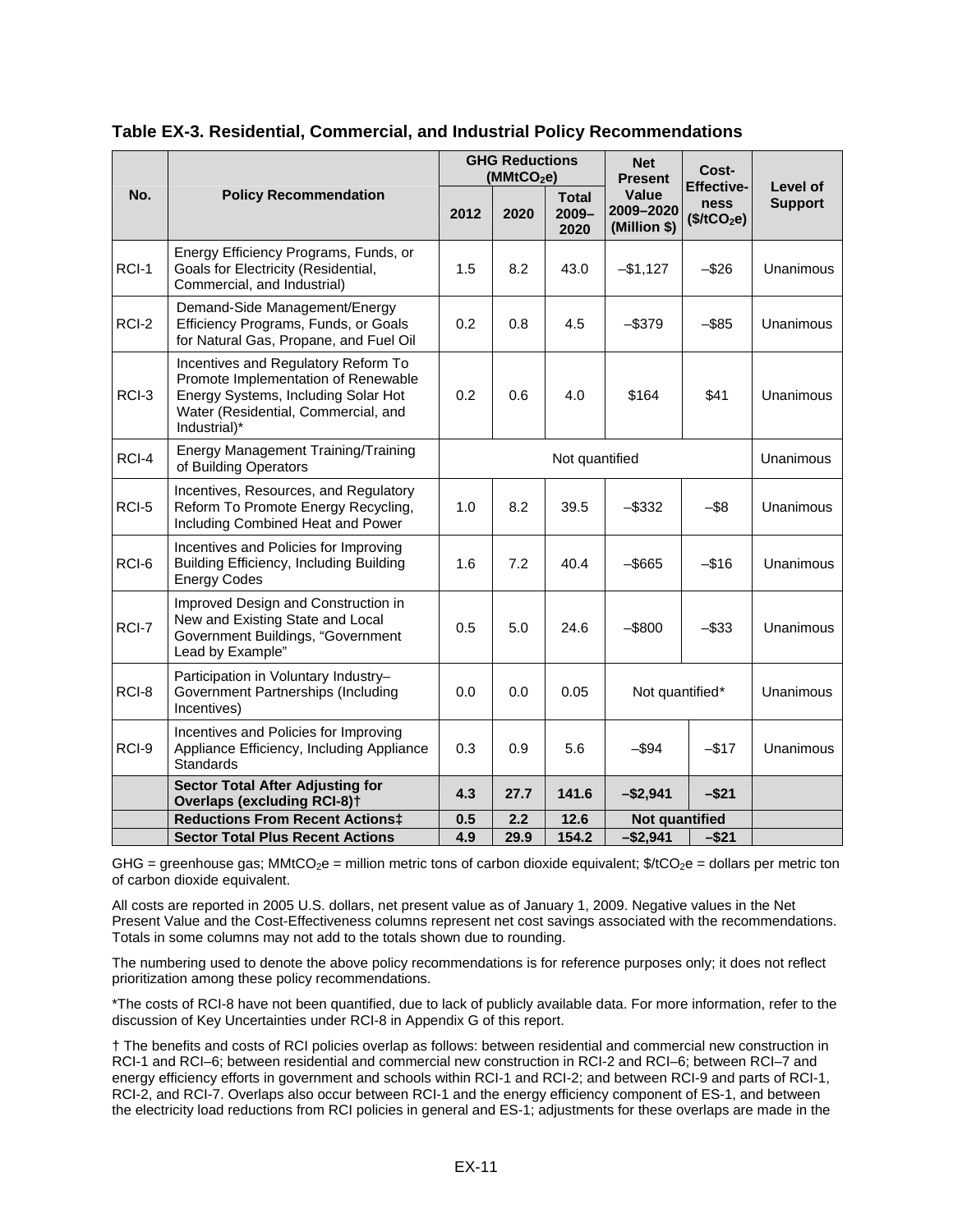ES totals. The benefits and costs of renewable energy in RCI-7 overlap with ES renewable energy policies and are not included.

‡ Reductions from recent actions include the Energy Independence and Security Act of 2007, Title III. Refer to Annex 1 to Appendix G for more information. GHG reductions from Titles IV and V of this Act have not been quantified because of the uncertainties in how they will be implemented. It is expected that Titles IV and V measures will overlap with RCI policies, especially RCI-5, RCI-6, RCI-7, and RCI-8.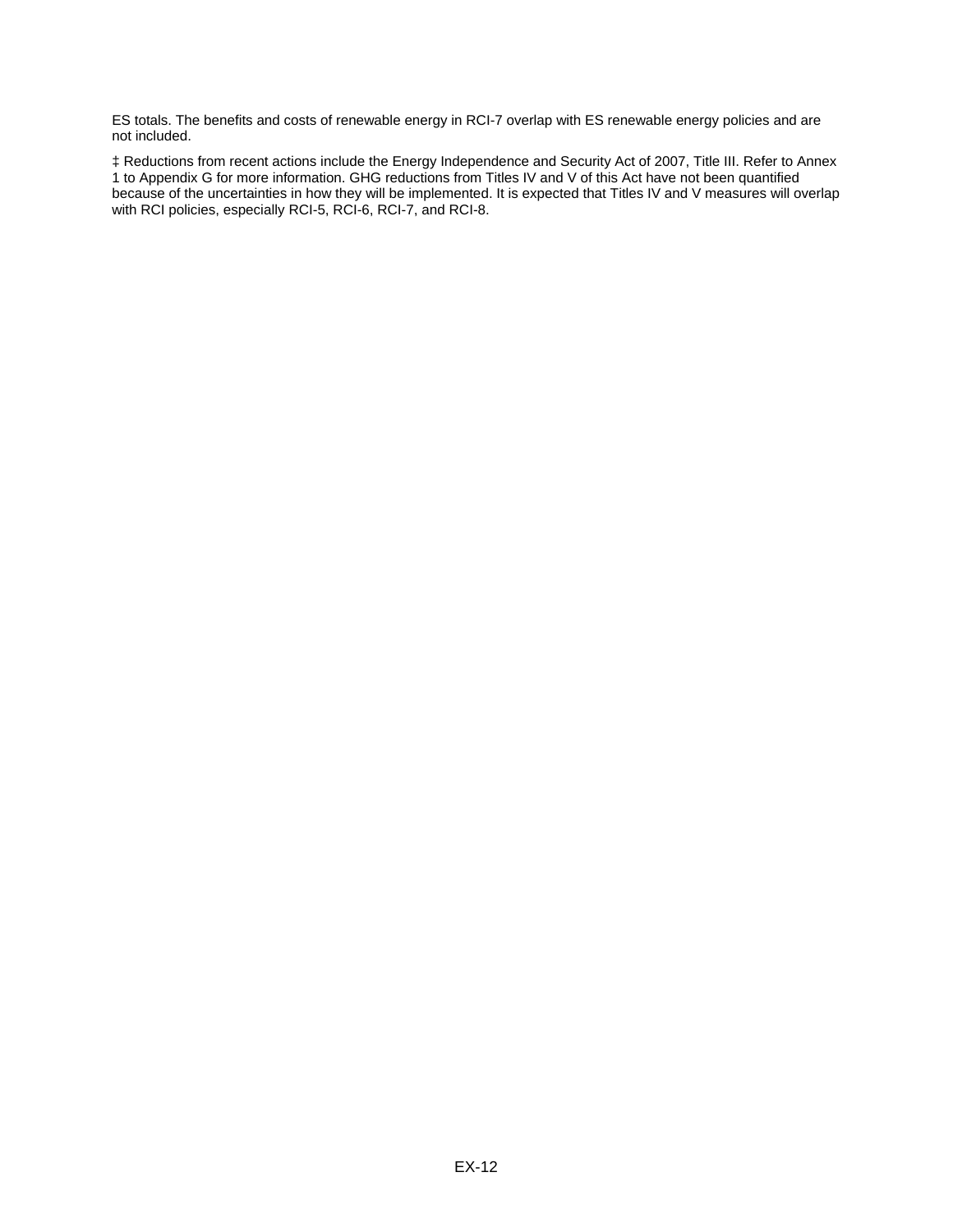|             | <b>Policy Recommendation</b>                                                                                       |                    | <b>GHG Reductions</b><br>(MMtCO <sub>2</sub> e) |                                  | <b>Net</b><br><b>Present</b>       | Cost-<br>Effective-             | Level of<br><b>Support</b>                 |
|-------------|--------------------------------------------------------------------------------------------------------------------|--------------------|-------------------------------------------------|----------------------------------|------------------------------------|---------------------------------|--------------------------------------------|
| No.         |                                                                                                                    | 2012               | 2020                                            | <b>Total</b><br>$2008 -$<br>2020 | Value<br>2008-2020<br>(Million \$) | ness<br>(\$/tCO <sub>2</sub> e) |                                            |
| $ES-1$      | Efficiency and Renewable Portfolio Standard<br>and Statement of Support for Nuclear<br>Energy                      | 1.9                | 12.6                                            | 66.5                             | \$689                              | \$10                            | Super<br>Majority<br>(Three<br>objections) |
| ES-1a       | Energy Efficiency: 5% of energy met with<br>energy efficiency resources by 2020                                    | 4.2<br>0.8<br>22.4 |                                                 |                                  | $-$ \$586                          | $-$ \$26                        |                                            |
| $ES-1b$     | Renewables: 5% of energy served by new<br>renewable resources by 2020                                              | 1.1<br>3.8<br>25.3 |                                                 |                                  | 489                                | \$19                            |                                            |
| $ES-1c$     | Nuclear: 6% of energy served by new<br>nuclear resources by 2020                                                   | 0.0                | 4.6                                             | 18.9                             | \$786                              | \$42                            |                                            |
| $ES-2$      | Technology Research and Development,<br>Including State Funding                                                    |                    | Unanimous                                       |                                  |                                    |                                 |                                            |
| $ES-3$      | Renewable Energy Financing, Tax<br>Incentives, Loans                                                               | 0.4                | 0.9                                             | 7.1                              | \$591                              | \$84                            | Unanimous                                  |
| $ES-4$      | Regulatory Model To Equalize Utility<br>Earnings on Energy Efficiency With Earnings<br>on Traditional Power Supply |                    | Super<br>Majority<br>(One<br>objection)         |                                  |                                    |                                 |                                            |
| $ES-5$      | <b>Nuclear Fuel Reprocessing</b>                                                                                   |                    | Unanimous                                       |                                  |                                    |                                 |                                            |
| $ES-6$      | Green Power Purchases and Marketing, 1%<br>Participation by 2012                                                   | 0.2                | 0.2                                             | 1.7                              | \$46                               | \$27                            | Unanimous                                  |
| <b>ES-7</b> | Attract Renewable Energy Technology<br><b>Businesses to South Carolina</b>                                         |                    | Unanimous                                       |                                  |                                    |                                 |                                            |
| $ES-8$      | Distributed Renewable Energy Incentives<br>and/or Barrier Removal (Including<br>Interconnection Rules)             | 0.05               | 0.1                                             | 0.8                              | \$42                               | \$50                            | Unanimous                                  |
|             | <b>Sector Total After Adjusting for Overlaps</b>                                                                   | 0.3                | 3.0                                             | 22.5                             | \$1,201                            | \$53                            |                                            |
|             | <b>Reductions From Recent Actions</b>                                                                              | 0.0                | 0.0                                             | 0.0                              | $\bf{0}$                           | $\bf{0}$                        |                                            |
|             | <b>Sector Total Plus Recent Actions</b>                                                                            | 0.3                | 3.0                                             | 22.5                             | \$1,201                            | \$53                            |                                            |

#### **Table EX-3 (continued). Energy Supply Policy Recommendations**

GHG = greenhouse gas; MMtCO<sub>2</sub>e = million metric tons of carbon dioxide equivalent;  $\frac{6}{2}$ e = dollars per metric ton of carbon dioxide equivalent.

All costs are reported in 2005 U.S. dollars, net present value as of January 1, 2009. Negative values in the Net Present Value and the Cost-Effectiveness columns represent net cost savings associated with the recommendations. Totals in some columns may not add to the totals shown due to rounding.

The numbering used to denote the above policy recommendations is for reference purposes only; it does not reflect prioritization among these policy recommendations.

General definition: For the purposes of the policies discussed here, and unless otherwise noted, "renewable energy" is defined as follows: A renewable energy resource includes solar; wind; small hydroelectric geothermal; ocean current or wave energy; biomass resources, including agricultural waste, animal waste, wood waste, spent pulping liquors, combustible residues, combustible liquids, combustible gases, energy crops, and landfill methane; waste heat derived from a renewable energy resource and used to produce electricity; and hydrogen derived from a renewable energy resource.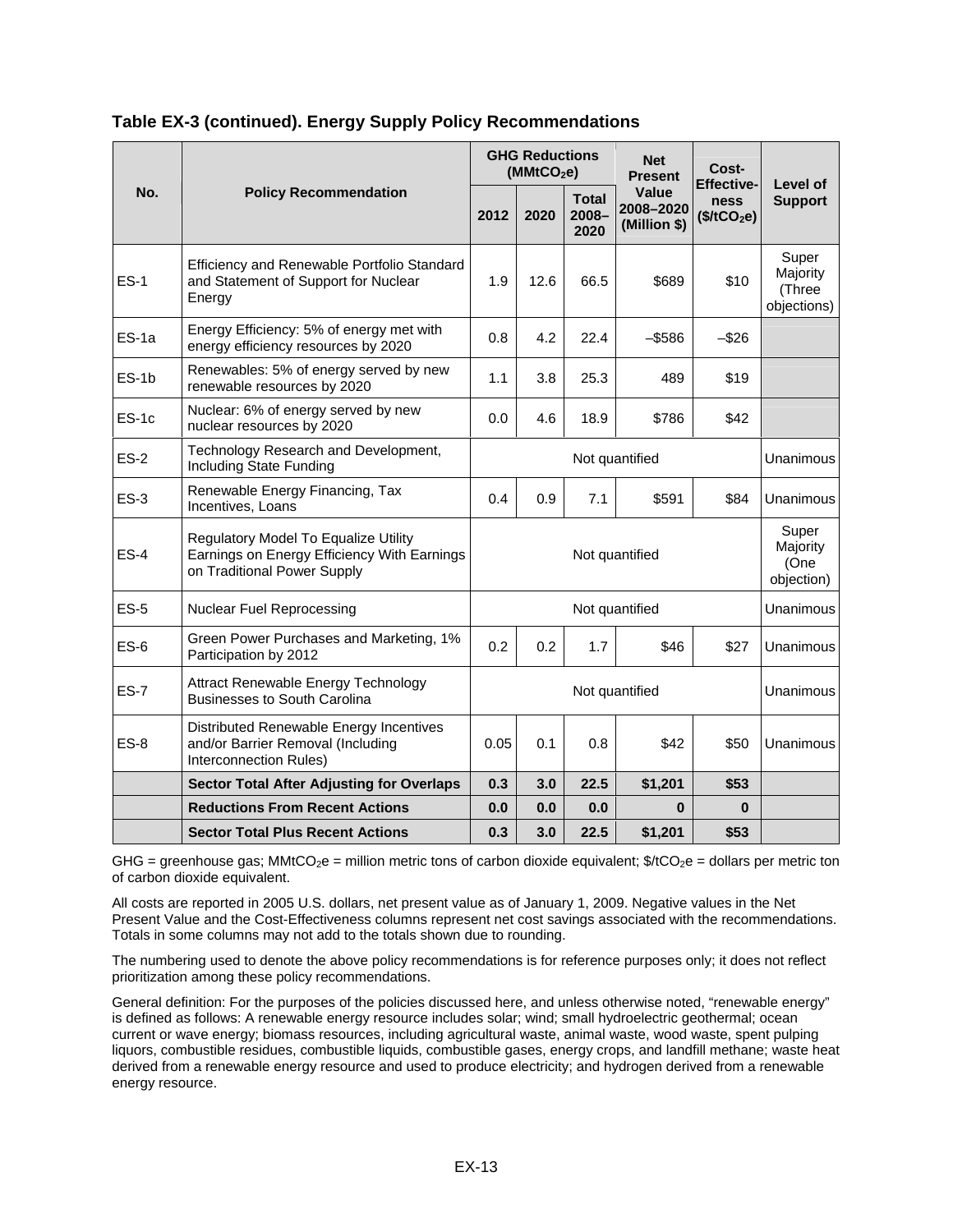For the combined impact of all ES policy recommendations, the incentives for utility-scale renewable energy projects in ES-3 are assumed to be redundant with the renewable energy mandate in ES-1; however, the distributed energy incentives in ES-3 are found to be larger than the impact of ES-8, and ES-8 is found to have no incremental impact over ES-3. These distributed renewable energy incentives, as well as voluntary green power initiatives (ES-6) are assumed to be incremental, and not to overlap with ES-1. Further, the energy efficiency component of ES-1 is assumed to overlap with the energy efficiency policy under RCI-1, and the goals for the nuclear and renewables components of ES-1 are reduced to reflect energy savings under RCI-1.

Several ES sector policy recommendations rely on biomass feedstock to replace fossil-based electricity generation. Similarly, a number of AFW policies also rely on the use of biomass for both electricity production and other energyrelated uses. Specifically, the biomass generation benefits in ES policies 1, 3, and 6 are found to overlap with AFW policies 2, 5, and 9. The fundamental limit that creates an overlap among these policies is the limited availability of biomass feedstock in South Carolina.

To accommodate this limit, the cumulative impact analysis for the ES sector does not include any of the electricity generation from woody biomass, swine waste, or poultry litter resulting from ES policies, and the impact of landfill gas generation has been reduced by 18%. Either this generation is already accounted for in AFW policies, or the feedstock is used for another purpose that has a similar or greater impact in mitigating GHG emissions in the state.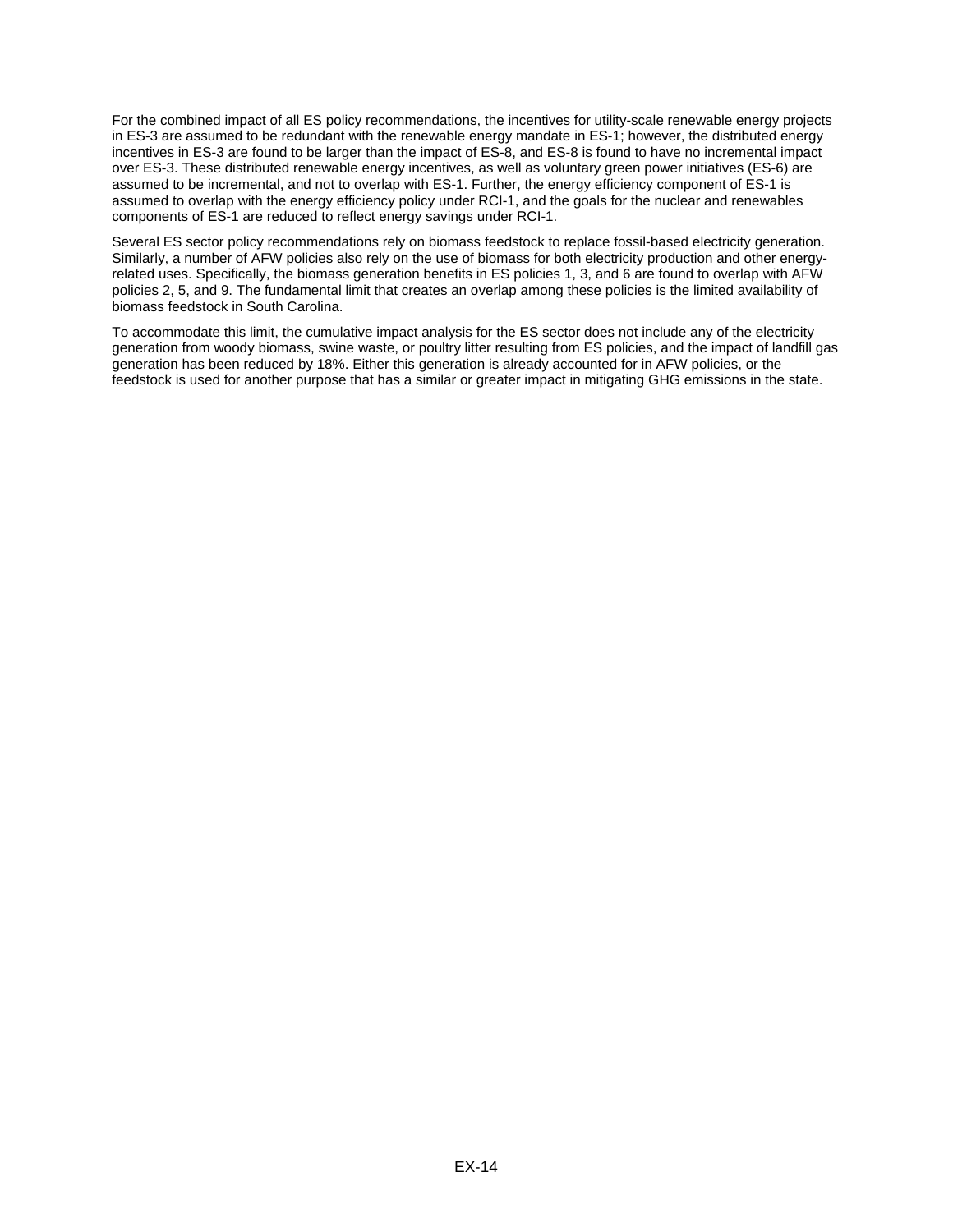|                | <b>Policy Recommendation</b>                                                          |                                              | <b>GHG Reductions</b><br>(MMtCO <sub>2</sub> e) |      |                                  |  | <b>Net</b><br><b>Present</b>                  |                    | Cost-<br><b>Effective-</b>               | Level of             |                                          |
|----------------|---------------------------------------------------------------------------------------|----------------------------------------------|-------------------------------------------------|------|----------------------------------|--|-----------------------------------------------|--------------------|------------------------------------------|----------------------|------------------------------------------|
| No.            |                                                                                       |                                              | 2012                                            | 2020 | <b>Total</b><br>$2008 -$<br>2020 |  | Value<br>2008-2020<br>(Million \$)            |                    | ness<br>(\$/tCO <sub>2</sub> e)          |                      | <b>Support</b>                           |
| TLU-1          | Adopt a South Carolina Clean Car<br>Standard                                          |                                              | 0.21                                            | 1.14 | 7.04                             |  | $-$ \$323 to<br>\$1,598                       |                    |                                          | –\$46 to<br>\$227    | Super<br>Majority<br>(Two<br>objections) |
| TLU-2          | <b>Transportation System Management</b>                                               |                                              | 0.01                                            | 0.04 | 0.22                             |  |                                               | $~<$ \$0           |                                          | $~<$ \$0             | Unanimous                                |
| <b>TLU-3</b>   | <b>Tax Credits for Efficient Vehicles</b>                                             |                                              | 0.02                                            | 0.12 | 0.68                             |  |                                               | \$244              |                                          | \$359                | Unanimous                                |
| <b>TLU-4</b>   | Improve Development Patterns                                                          |                                              | 0.41                                            | 2.31 | 14.02                            |  |                                               | $~<$ \$0           |                                          | $~<$ \$0             | Unanimous                                |
| TLU-5          | Transit & Bike-Pedestrian [Incorporates<br><b>TLU-11]</b>                             |                                              | 0.02                                            | 0.02 | 0.22                             |  |                                               | $-$ \$1            |                                          | $-$1$                | Unanimous                                |
| TLU-6          | Alternative-Fuel Infrastructure                                                       |                                              | 0.02                                            | 0.24 | 0.77                             |  | \$54                                          |                    |                                          | \$70                 | Unanimous                                |
| <b>TLU-7</b>   | Diesel Engine<br>Emission<br><b>Reductions and Fuel</b><br>Efficiency<br>Improvements | Efficiency<br>Improvements                   | 0.03                                            | 0.19 | 0.96                             |  |                                               | $-$ \$110          |                                          | $-$ \$114            | Unanimous                                |
|                |                                                                                       | <b>Biodiesel</b>                             | 0.05                                            | 0.38 | 1.95                             |  |                                               | –\$291 to<br>\$319 |                                          | $-$ \$15 to<br>\$164 | Super<br>Majority<br>(Two<br>objections) |
| TLU-8          | <b>Stricter Enforcement of Speed Limits</b>                                           |                                              | 0.10                                            | 0.12 | 1.18                             |  | <b>Not</b><br>Not<br>quantified<br>quantified |                    |                                          | Unanimous            |                                          |
| TLU-9          | Make Full Use of CMAQ Funds                                                           |                                              | Not quantified                                  |      |                                  |  |                                               | Unanimous          |                                          |                      |                                          |
| <b>TLU-10</b>  | Programs                                                                              | <b>Commuter Choice and Commuter Benefits</b> | 0.12                                            | 0.43 | 2.63                             |  | $-$ \$631<br>$-$ \$240                        |                    |                                          |                      | Unanimous                                |
| <b>TLU-12*</b> | Low-GHG Fuel Standard                                                                 |                                              | 0.38                                            | 3.67 | 17.89                            |  | \$20 to<br>\$1 to \$183<br>\$3,276            |                    | Super<br>Majority<br>(Two<br>objections) |                      |                                          |
| <b>TLU-14</b>  | Rail                                                                                  |                                              | Not quantified                                  |      |                                  |  |                                               | Unanimous          |                                          |                      |                                          |
|                | <b>Sector Total Before Adjusting for</b><br><b>Overlaps</b>                           |                                              | 1.37                                            |      | 8.64<br>47.57                    |  |                                               | Not quantified     |                                          |                      |                                          |
|                | <b>Sector Total After Adjusting for</b><br>Overlaps <sup>t</sup>                      |                                              | 0.75                                            |      | 5.53                             |  | 29.29                                         | \$2,582            |                                          | \$88                 |                                          |
|                | <b>Reductions From Recent Actions</b>                                                 |                                              | 0.45                                            |      | 3.51<br>16.37                    |  | Not quantified                                |                    |                                          |                      |                                          |
|                | <b>Sector Total Plus Recent Actions</b>                                               |                                              | 1.20                                            |      | 9.04                             |  | 45.66                                         | \$2,582            |                                          | \$88                 |                                          |

#### **Table EX-3 (continued). Transportation and Land Use Policy Recommendations**

GHG = greenhouse gas; MMtCO<sub>2</sub>e = million metric tons of carbon dioxide equivalent; \$/tCO<sub>2</sub>e = dollars per metric ton of carbon dioxide equivalent; CMAQ = Congestion Mitigation and Air Quality.

All costs are reported in 2005 U.S. dollars, net present value as of January 1, 2009. Negative values in the Net Present Value and the Cost-Effectiveness columns represent net cost savings associated with the recommendations. Totals in some columns may not add to the totals shown due to rounding.

The numbering used to denote the above policy recommendations is for reference purposes only; it does not reflect prioritization among these policy recommendations.

\* TLU-12 overlaps with AFW-4. The individual totals for TLU-12 do not reflect this overlap.

<sup>†</sup> Accounts for overlap between TLU-12 and AFW-4.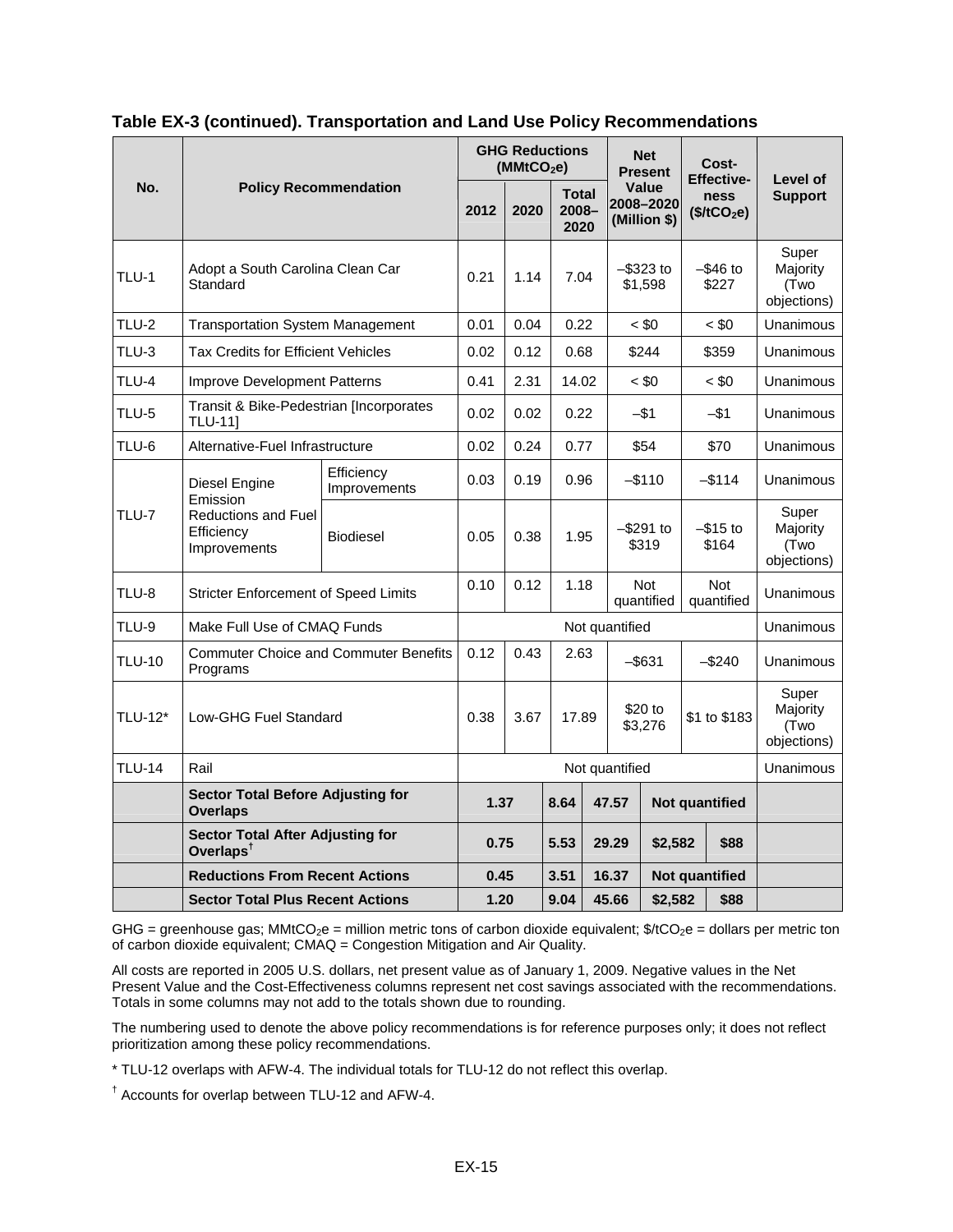#### **Table EX-3 (continued). Agriculture, Forestry, and Waste Management Policy Recommendations**

|                             | <b>Policy Recommendation</b>                                                              |       | <b>GHG Reductions</b><br>(MMtCO <sub>2</sub> e) |                               | <b>Net</b><br><b>Present</b>              | Cost-<br><b>Effective-</b>      | Level of<br><b>Support</b> |
|-----------------------------|-------------------------------------------------------------------------------------------|-------|-------------------------------------------------|-------------------------------|-------------------------------------------|---------------------------------|----------------------------|
| No.                         |                                                                                           | 2012  | 2020                                            | <b>Total</b><br>2008-<br>2020 | <b>Value</b><br>2008-2020<br>(Million \$) | ness<br>(\$/tCO <sub>2</sub> e) |                            |
| AFW-1*                      | On-Farm Energy Efficiency                                                                 | 0.052 | 0.16                                            | 1.0                           | $-$ \$43                                  | $-$ \$41                        | Unanimous                  |
| AFW-2a                      | On-Farm Waste Energy Recovery-<br>Swine/Dairy                                             | 0.006 | 0.019                                           | 0.13                          | \$0.58                                    | \$5                             | Unanimous                  |
| $AFW-2b^{\dagger}$          | On-Farm Waste Energy Recovery-<br>Poultry Litter                                          | 0.010 | 0.031                                           | 0.20                          | $-$ \$3.2                                 | $-$ \$16                        | Unanimous                  |
| AFW-3                       | Expanded Use of Local Agricultural<br>Products                                            | 0.012 | 0.030                                           | 0.21                          | <b>Not</b><br>quantified                  | <b>Not</b><br>quantified        | Unanimous                  |
| $AFW-4a^{\dagger,\ddagger}$ | In-State Liquid Biofuels Production-<br><b>Biodiesel</b>                                  | 0.12  | 0.13                                            | 1.5                           | \$26                                      | \$17                            | Unanimous                  |
| $AFW-4b^{\dagger}$          | In-State Liquid Biofuels Production-<br>Ethanol                                           | 0.86  | 1.5                                             | 13                            | \$281                                     | \$22                            | Unanimous                  |
| AFW-5 <sup>  </sup>         | <b>Expanded Use of Biomass Feedstocks</b><br>for Electricity, Heat, or Steam Production   | 2.7   | 4.9                                             | 41                            | \$156                                     | \$4                             | Unanimous                  |
| AFW-6a                      | Terrestrial Carbon Sequestration-<br>Agriculture                                          | 0.21  | 0.39                                            | 3.1                           | $-$ \$191                                 | $-$ \$62                        | Unanimous                  |
| AFW-6bi                     | Terrestrial Carbon Sequestration-<br>Forestry: Forest Management                          | 0.33  | 0.85                                            | 5.8                           | \$53                                      | \$9                             | Unanimous                  |
| AFW-6bii                    | Terrestrial Carbon Sequestration-<br>Forestry: Afforestation/Reforestation                | 0.81  | 2.4                                             | 16                            | \$158                                     | \$10                            | Unanimous                  |
| AFW-6biii <sup>1</sup>      | Terrestrial Carbon Sequestration-<br>Forestry: Urban Forestry                             | 0.37  | 1.2                                             | 7.5                           | \$456                                     | \$60                            | Unanimous                  |
| AFW-7a                      | Conservation and Restoration of<br>Agriculture Lands for Enhanced Carbon<br>Sequestration | 0.080 | 0.21                                            | 1.5                           | \$54                                      | \$37                            | Unanimous                  |
| AFW-7b                      | Conservation and Restoration of<br>Forestlands for Enhanced Carbon<br>Sequestration       | 0.42  | 3.1                                             | 16                            | \$117                                     | \$7                             | Unanimous                  |
| AFW-8                       | Advanced Recycling and Composting                                                         | 1.18  | 3.0                                             | 20                            | $-$ \$44                                  | $-$ \$2                         | Unanimous                  |
| AFW-9 <sup>  </sup>         | Waste-to-Energy Reclamation                                                               | 0.41  | 1.0                                             | 7.2                           | \$0.23                                    | \$0.03                          | Unanimous                  |
| AFW-10*                     | Water and Wastewater Energy Efficiency<br>Improvements                                    | 0.16  | 0.18                                            | 1.6                           | $-$ \$33                                  | $-$ \$21                        | Unanimous                  |
|                             | <b>Sector Total After Adjusting for</b><br>Overlaps <sup>*</sup>                          | 7.8   | 19.2                                            | 135                           | \$987                                     | \$7                             |                            |
|                             | <b>Reductions From Recent Actions</b>                                                     |       |                                                 |                               |                                           |                                 |                            |
|                             | <b>Sector Total Plus Recent Actions"</b>                                                  | 7.8   | 19.2                                            | 135                           | \$987                                     | \$7                             |                            |

GHG = greenhouse gas; MMtCO<sub>2</sub>e = million metric tons of carbon dioxide equivalent; \$/tCO<sub>2</sub>e = dollars per metric ton of carbon dioxide equivalent.

All costs are reported in 2005 U.S. dollars, net present value as of January 1, 2009. Negative values in the Net Present Value and the Cost-Effectiveness columns represent net cost savings associated with the recommendations. Totals in some columns may not add to the totals shown due to rounding.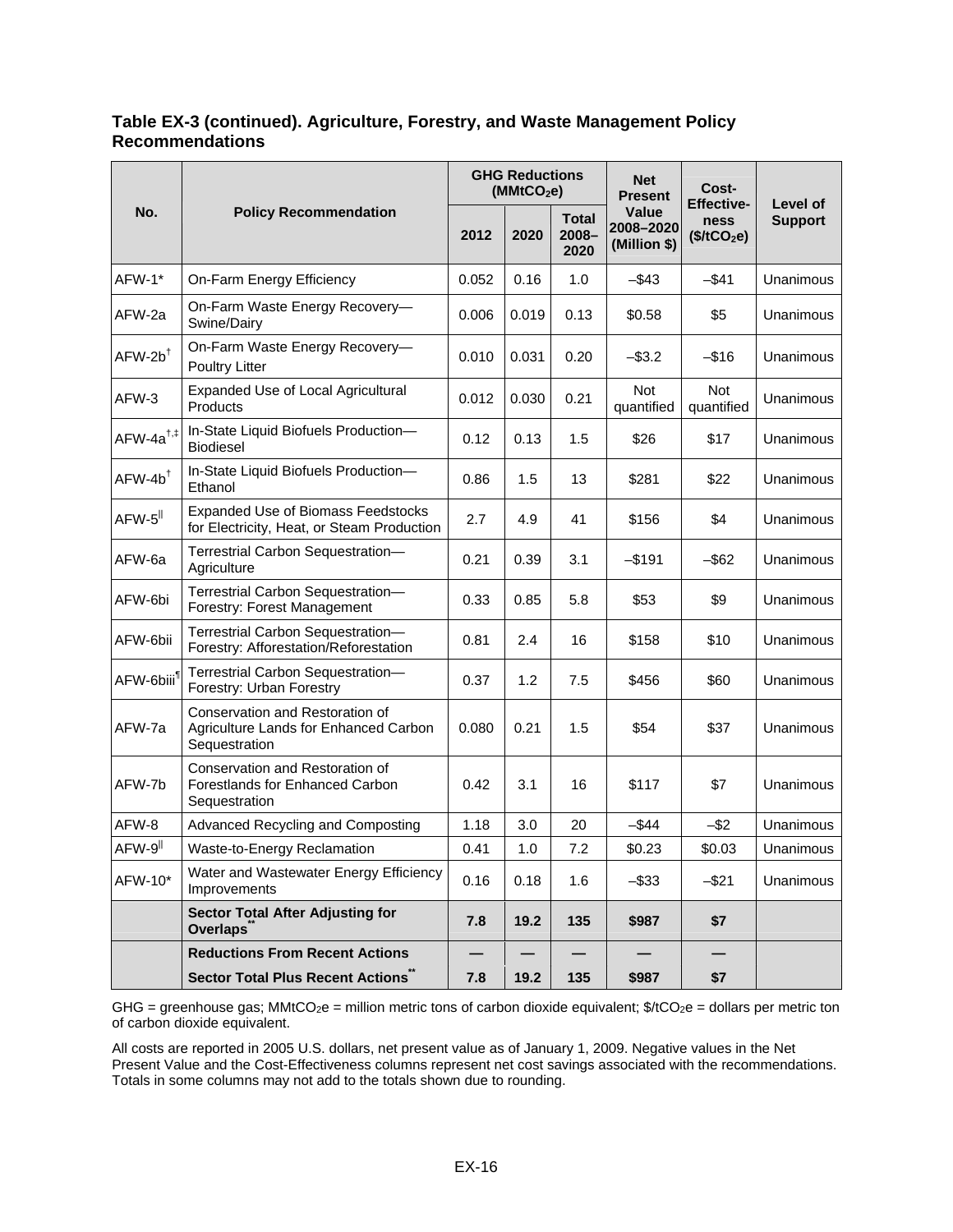The numbering used to denote the above policy recommendations is for reference purposes only; it does not reflect prioritization among these policy recommendations.

\* AFW-1 and AFW-10 may overlap with RCI-6. However, for reasons stated in the documentation of AFW-1 and AFW-10, no overlap is counted.

† AFW-4 overlaps with TLU-12 (Transportation and Land Use). This overlap is accounted for in the cumulative analysis of the TLU options.

‡ AFW-4 biodiesel targets were unachievable with in-state feedstock supplies. These reductions and costs refer to modified goals based on in-state feedstock. See text under AFW-4 in Appendix J of this report.

|| AFW-2, AFW-5, and AFW-9 overlap with ES-1. These overlaps are accounted for in the cumulative analysis of the ES policy recommendations.

¶ AFW-6biii represents the combined costs and benefits of two elements of urban forestry: tree planting and avoided deforestation. The net cost of avoided deforestation was not quantified because of insufficient information regarding the costs of such programs.

\*\* Totals may not equal sum of rows because of independent rounding. The cost-effectiveness totals represent the total net present value divided by the cumulative (2008–2020) GHG reductions for those options for which quantitative cost analyses were performed (i.e., excludes AFW-3).

| No.    | <b>Policy Recommendation</b>                                                    |                       | (MMtCO <sub>2</sub> e) | <b>GHG Reductions</b>     | <b>Net</b><br><b>Present</b>       | Cost-<br><b>Effective-</b><br>ness<br>(\$/tCO <sub>2</sub> e) | Level of       |  |
|--------|---------------------------------------------------------------------------------|-----------------------|------------------------|---------------------------|------------------------------------|---------------------------------------------------------------|----------------|--|
|        |                                                                                 | 2012                  | 2020                   | Total<br>$2008 -$<br>2020 | Value<br>2008-2020<br>(Million \$) |                                                               | <b>Support</b> |  |
| $CC-1$ | Inventories and Forecasting                                                     |                       | Not quantified         |                           |                                    |                                                               |                |  |
| $CC-2$ | <b>GHG Reporting and Registry</b>                                               |                       |                        | Unanimous                 |                                    |                                                               |                |  |
|        |                                                                                 |                       |                        |                           |                                    |                                                               |                |  |
| $CC-3$ | State Government GHG Emissions (Lead by<br>Example)                             |                       |                        | Unanimous                 |                                    |                                                               |                |  |
| $CC-4$ | Comprehensive Local Government Climate<br>Action Plans (Counties, Cities, etc.) |                       |                        | Unanimous                 |                                    |                                                               |                |  |
| $CC-5$ | <b>Public Education and Outreach</b>                                            |                       |                        | Unanimous                 |                                    |                                                               |                |  |
| $CC-6$ | <b>Adaptation &amp; Vulnerability</b>                                           |                       |                        | Unanimous                 |                                    |                                                               |                |  |
|        | <b>Sector Total After Adjusting for Overlaps</b>                                | Not quantified        |                        |                           |                                    |                                                               |                |  |
|        | <b>Reductions From Recent Actions</b>                                           | Not quantified        |                        |                           |                                    |                                                               |                |  |
|        | <b>Sector Total Plus Recent Actions</b>                                         | <b>Not quantified</b> |                        |                           |                                    |                                                               |                |  |

#### **Table EX-3 (continued) Cross-Cutting Issues Policy Recommendations**

GHG = greenhouse gas; MMtCO<sub>2</sub>e = million metric tons of carbon dioxide equivalent;  $\frac{6}{1002}$ e = dollars per metric ton of carbon dioxide equivalent.

The numbering used to denote the above policy recommendations is for reference purposes only; it does not reflect prioritization among these policy recommendations.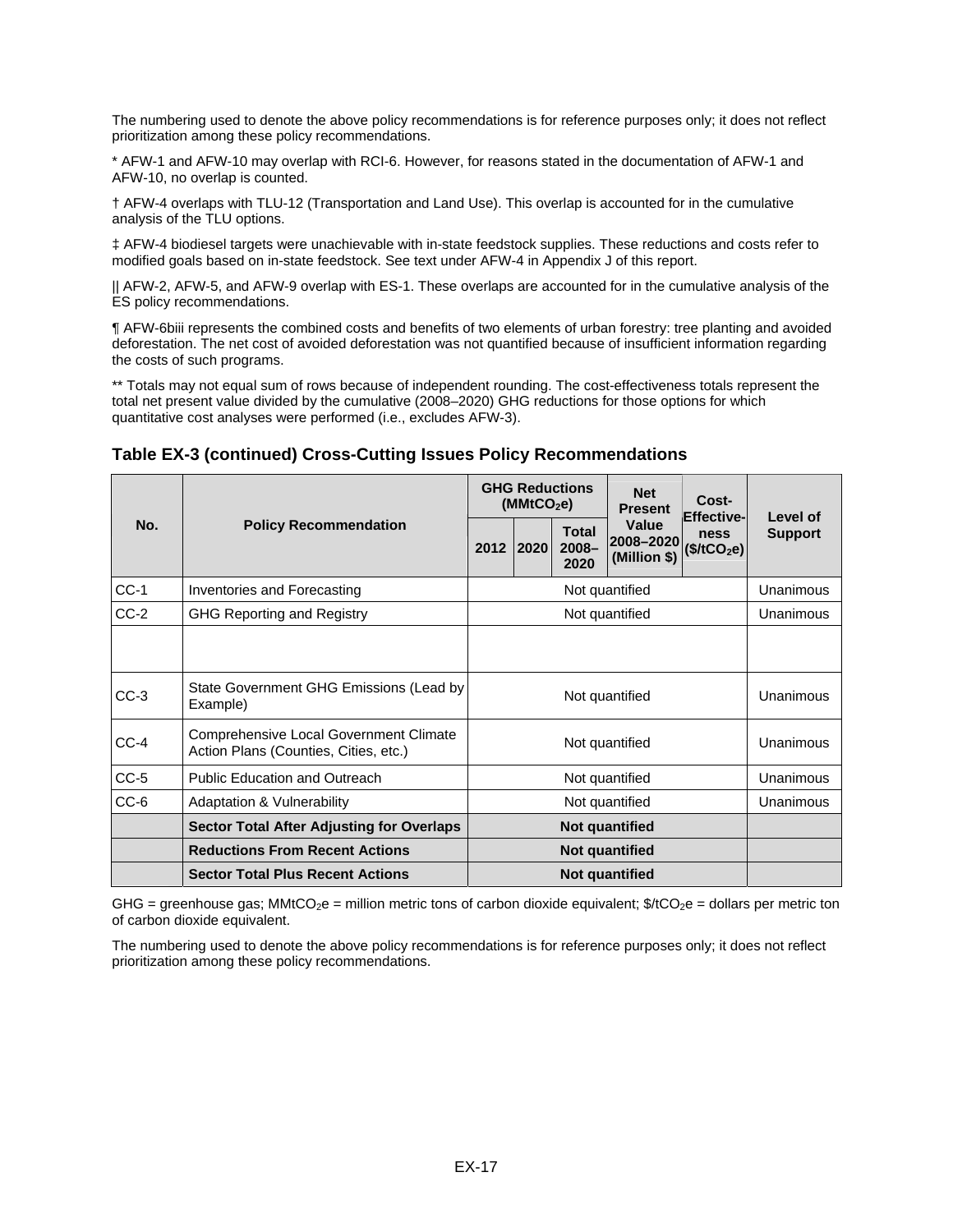

**Figure EX-4. CECAC policy recommendations ranked by 2020 annual GHG reduction potential** 

 $GHG =$  greenhouse gas; MMtCO<sub>2</sub>e = million metric tons of carbon dioxide equivalent; AFW = Agriculture, Forestry, and Waste Management; RCI = Residential, Commercial, and Industrial; TLU = Transportation and Land Use; ES = Energy Supply.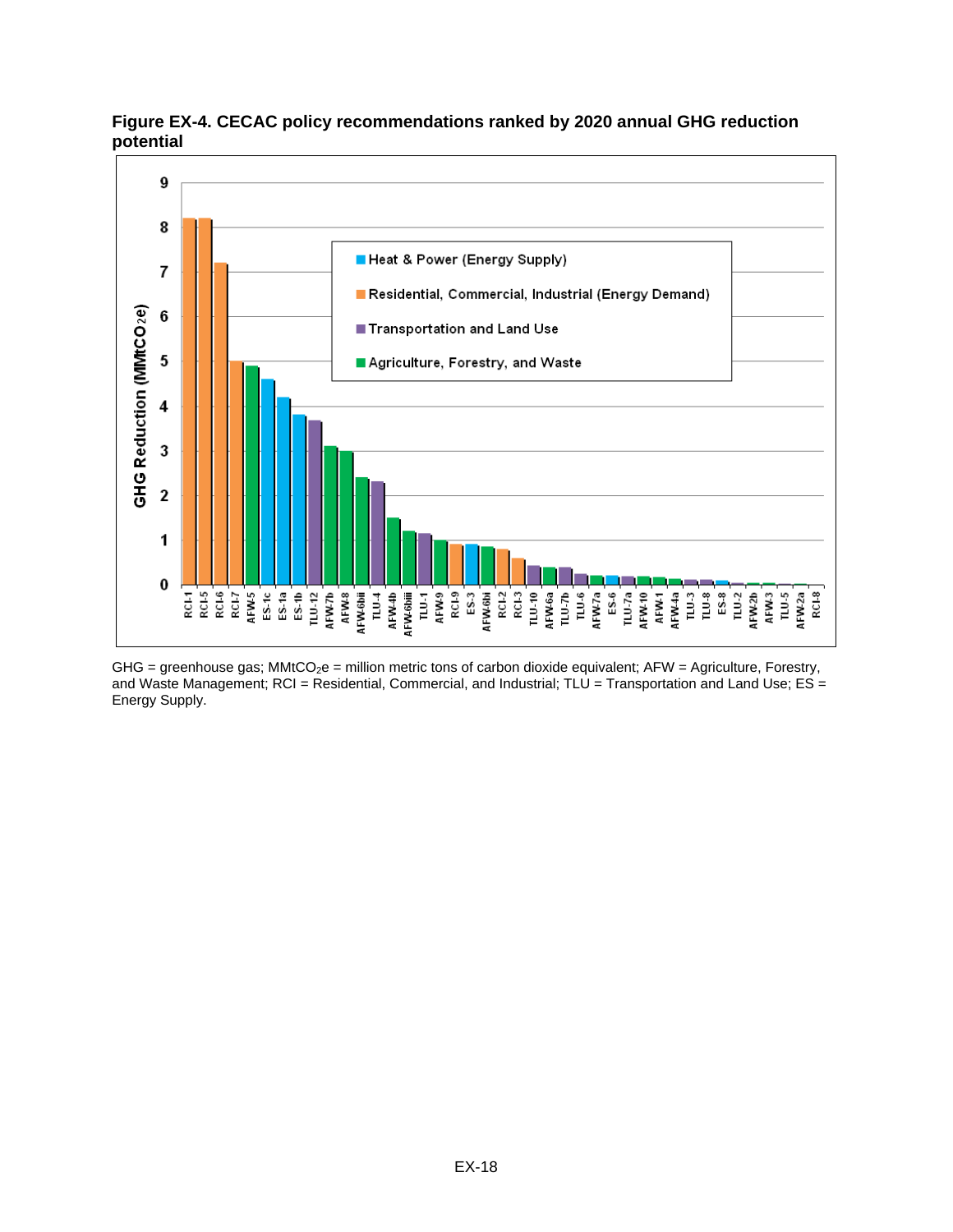



GHG = greenhouse gas; RCI = Residential, Commercial, and Industrial; TLU = Transportation and Land Use; ES = Energy Supply; AFW = Agriculture, Forestry, and Waste Management.

Negative values represent net cost savings and positive values represent net costs associated with the policy recommendation.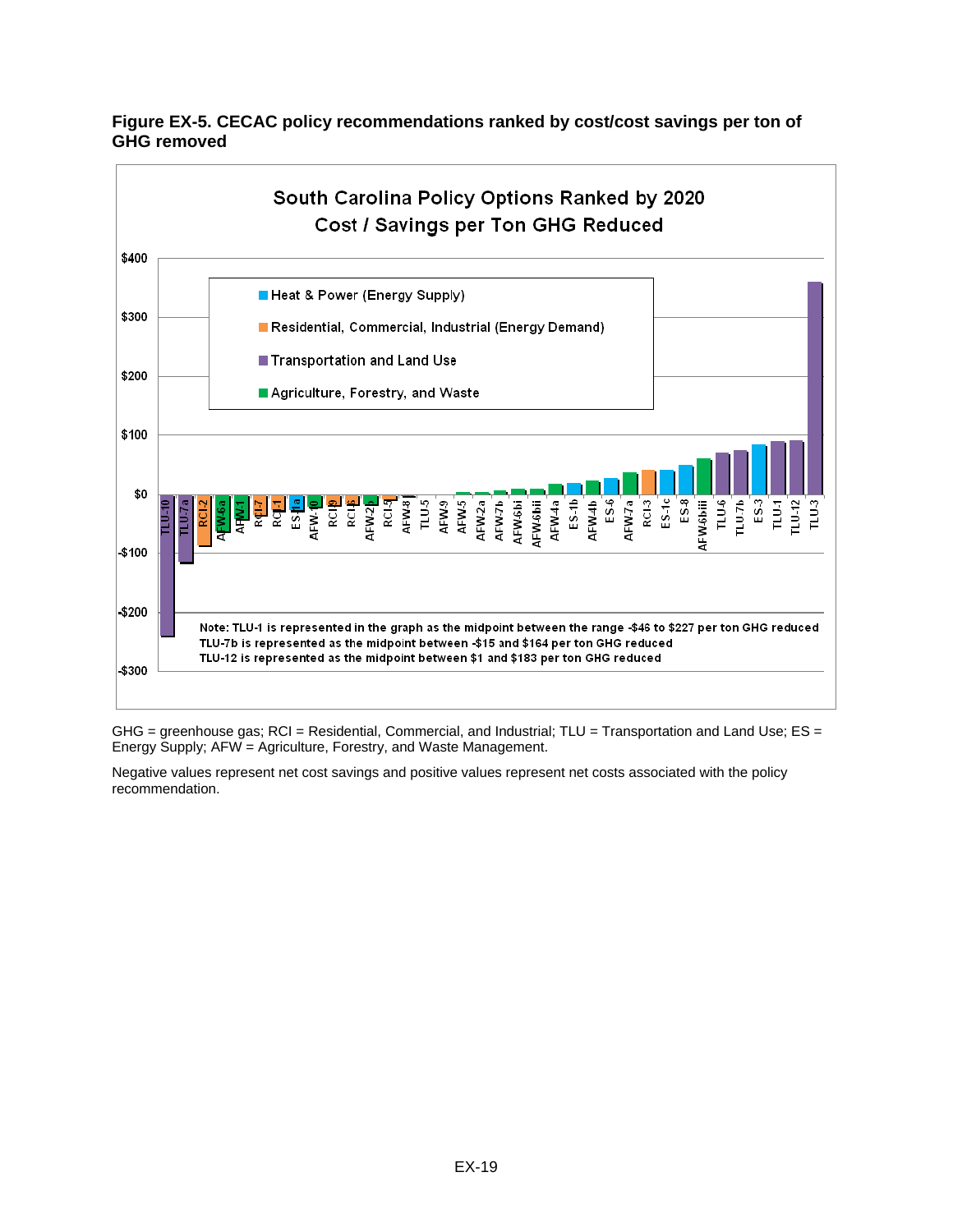# **Chapter 1 Background and Overview**

### **The Governor's Initiative**

#### **Creation of and Charge to the Climate, Energy, and Commerce Advisory Committee**

On February 16, 2007, South Carolina Governor Mark Sanford issued Executive Order No. 2007-04 establishing the Governor's Climate, Energy, and Commerce Advisory Committee (CECAC) with the following charges: $<sup>1</sup>$ </sup>

- 1. The CECAC shall consider the potential benefits, costs, savings, and feasibility of furthering building and infrastructure efficiency, and of carbon dioxide  $(CO<sub>2</sub>)$  mitigation options and related energy policy and economic opportunities, and develop specific recommended actions.
- 2. The CECAC shall not exceed 30 members appointed by the Governor, including representatives from some or all of the following sectors: Tourism and Recreation, Agriculture and Forestry, Renewable Energy, Transportation, Insurance, Banking and Finance, Manufacturing, Electric Power Generation, Advanced Technology, Construction and Building, Small Business, Public Health, Conservation Organizations, State and Local Government, Educational Institutions, and the General Public.
- 3. The CECAC shall be authorized to hold public meetings and take such actions as it deems necessary and advisable to achieve its purpose.
- 4. The CECAC shall meet as needed and submit a Climate, Energy, and Commerce Action Plan to the Governor by July 2008.<sup>2</sup>
- 5. The CECAC may receive support from the Departments of Natural Resources and Health and Environmental Control in achieving its mission.

The Governor asked the Center for Climate Strategies (CCS) to work in partnership with his office and agencies of the state to provide facilitation and technical support for a process to complete the following tasks through joint activities of the CECAC, a set of Technical Work Groups (TWGs), state agencies, and members of the public. To develop an Action Plan as directed by the Governor's Executive Order, the CECAC was tasked with completion of the following specific planning recommendations:<sup>3</sup>

 $\overline{a}$ <sup>1</sup> State of South Carolina, Executive Department, Office of the Governor, Executive Order No. 2007-04 (http://www.scgovernor.com/executive/orders/ex\_orders\_2007.htm).

 $2^2$  The South Carolina Governor's office issued an extension for completion of the CECAC's final recommendations from March to July 2008 to provide the CECAC with the time needed to fully complete its work.

<sup>&</sup>lt;sup>3</sup> These planning recommendations are included in the CECAC Process Memo which provides a detailed work plan and description of the Action Plan process. The Process Memo is provided in Appendix B of this report.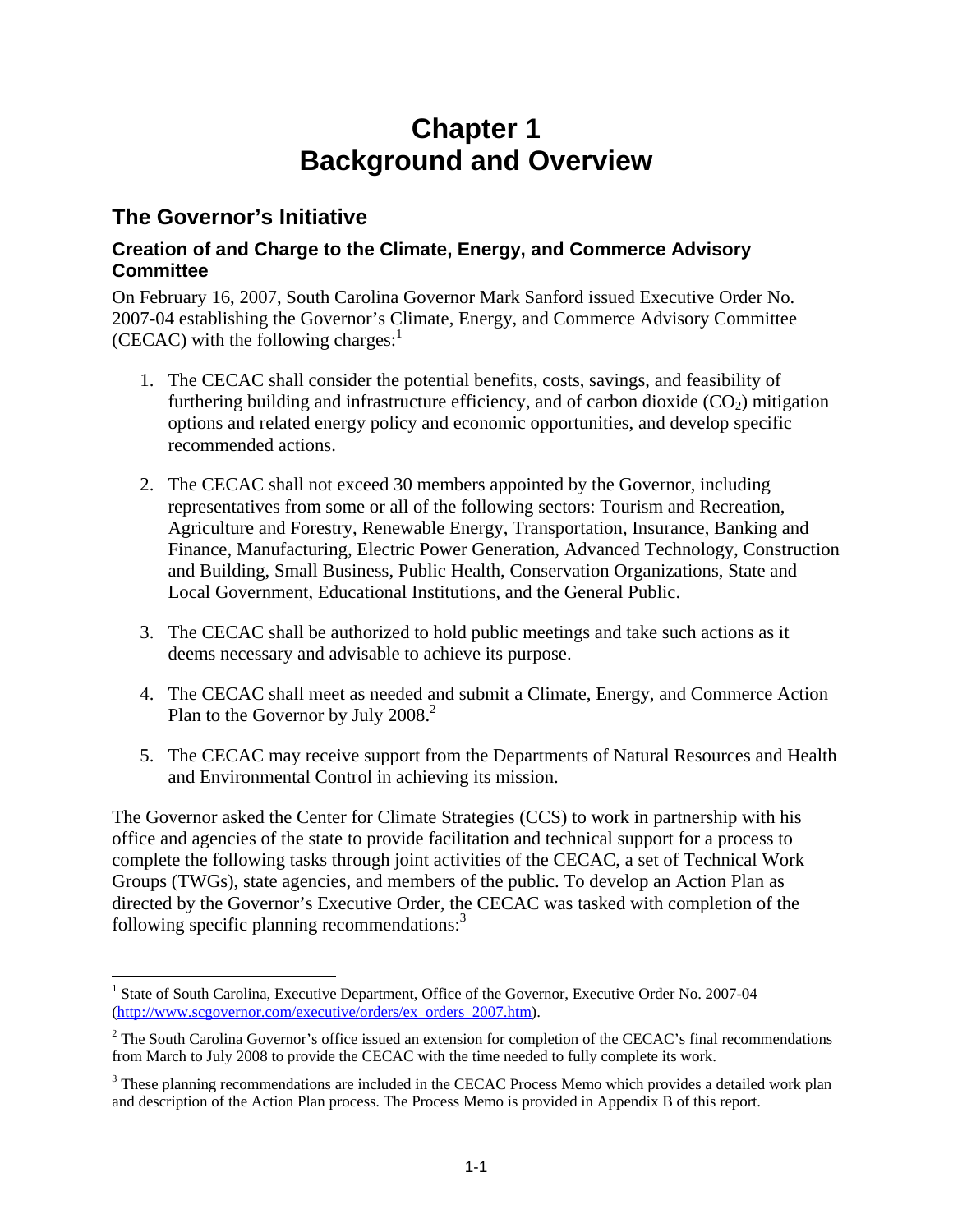- 1. Review and approval of a current and comprehensive inventory and forecast of greenhouse gas (GHG) emissions in South Carolina from 1990 to 2020;
- 2. Development and recommendation of a comprehensive set of specific policy recommendations and associated analyses to reduce GHG emissions and enhance energy and economic policy in South Carolina by 2020 and beyond;
- 3. Development and recommendation of a set of statewide GHG reduction goals and targets for implementation of these actions; and
- 4. Issuance of recommendations in the form of a final report to the Governor by July 2008.

#### **CECAC's Response to Governor's Charge**

In response to the Governor's charge, the CECAC has prepared this "Climate, Energy, and Commerce Action Plan," which documents the CECAC's recommendations and associated analyses to reduce GHG emissions and enhance energy and economic policy in South Carolina by 2020 and beyond. More than 90 South Carolinians who were members of the CECAC and the five TWGs that supported the CECAC held over 70 meetings to identify, analyze, deliberate, and ultimately recommend a comprehensive set of specific policies for South Carolina. The CECAC presents this report covering:

- An inventory of historical, current, and forecasted GHG emissions in South Carolina;
- A description and analysis of recent policies and programs that will reduce GHG emissions in South Carolina;
- GHG emission reduction goals for South Carolina and recommended policies to achieve these goals;
- Recommended mechanisms for implementing these goals and policies across all sectors of South Carolina's economy;
- Estimated GHG emission reductions from the recommended policies, expressed in metric tons of carbon dioxide equivalents (tCO<sub>2</sub>e);
- Consideration of the costs or cost savings associated with the recommendations; and
- Challenges inherent in each recommendation, as well as feasibility issues.

Key recommendations and accomplishments of the CECAC are:

- Recommendation of a comprehensive set of 51 specific policies to reduce GHG emissions and address climate-, energy-, and commerce-related issues in South Carolina. The CECAC members present and voting approved 46 policy actions unanimously, and approved 5 by a super majority (four objections or fewer). Explanations of objections are in the appendixes to this report, which contain detailed accounts of the CECAC's recommendations.
- Recommendation of a voluntary, economy-wide goal for South Carolina to reduce gross GHG emissions to 5% below 1990 levels by 2020, equal to successful implementation of the policy recommendations. The state should (1) evaluate progress toward meeting the recommended goal at least once every 5 years and report the results of this evaluation to the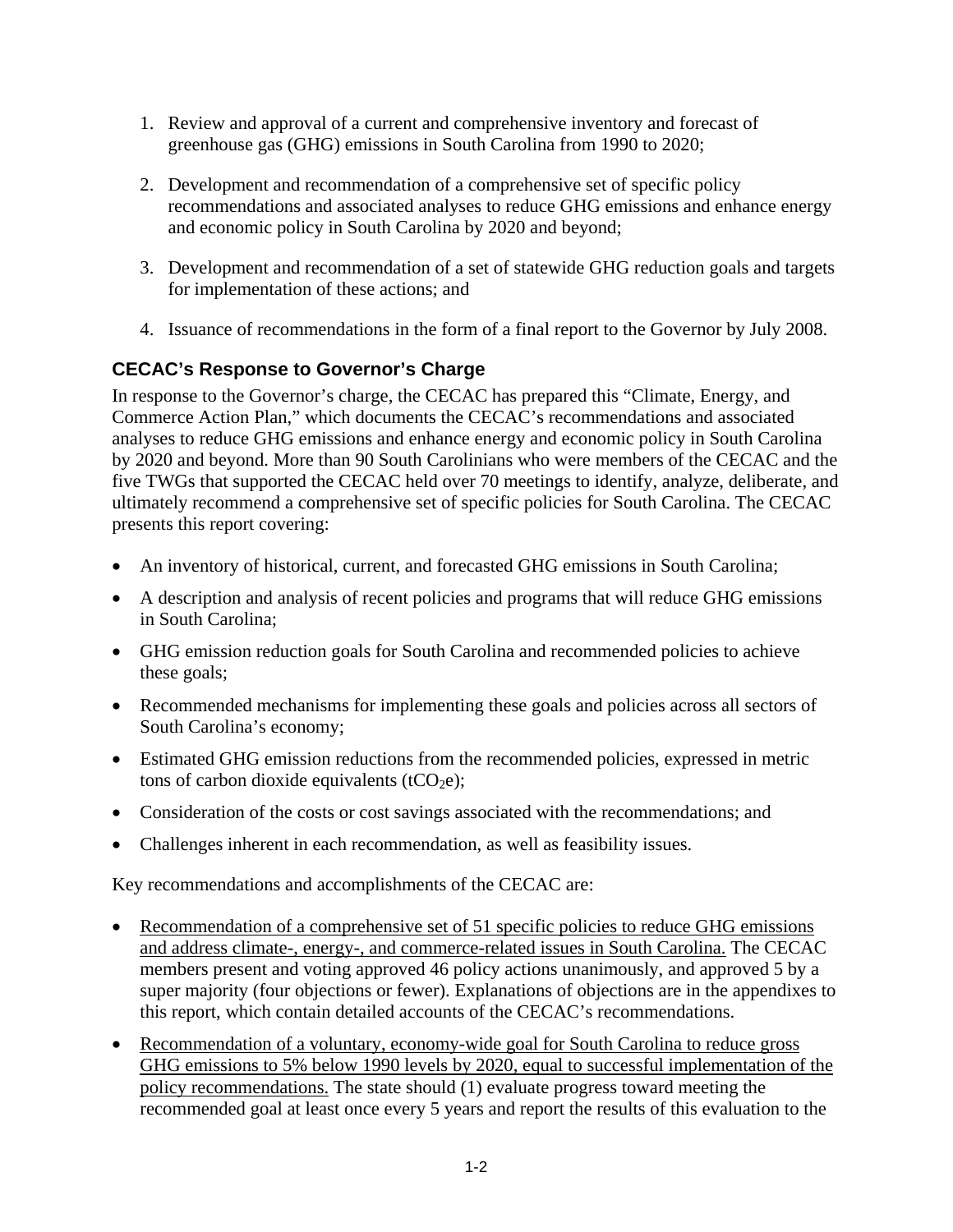public, and (2) consider reviewing at least once every 5 years realistic GHG reduction goals for years beyond 2020. Of the 51 policy recommendations, 38 were analyzed quantitatively to have a cumulative effect of reducing emissions by about 55 million metric tons of carbon dioxide equivalent ( $MMtCO<sub>2</sub>e$ ) in 2020. Together, if the 38 quantified policy recommendations and the recent federal actions (or their equivalent) are successfully implemented, the 2020 GHG emission reduction goal would come very close to being achieved.

- Evaluation of the costs, savings, and feasibility of building and infrastructure efficiency to enhance energy and economic policy in South Carolina. The CECAC analyzed quantitatively the costs or cost savings of 33 of its 51 policy recommendations. Although the total net cost associated with the 33 policies analyzed is estimated at about \$1.6 billion between now and 2020, the weighted-average cost-effectiveness of the 33 policies is estimated to be approximately  $$5/tCO<sub>2</sub>e$  reduced. Many of the policies are estimated to yield significant costsaving opportunities for South Carolinians. Other policies will incur net costs because they are targeting changes in current practices that require incentives, capital investment, or other cost outlays.
- Review, update, and approval of a comprehensive inventory and forecast of GHG emissions in South Carolina for 1990 through 2020. This is the first comprehensive, statewide GHG inventory and forecast that has been developed for South Carolina. It has benefited from the expertise of many CECAC and TWG members who provided state-specific data.

## **Recent Actions**

#### **GHG Reductions Associated With Recent Federal Actions**

The federal Energy Independence and Security Act of 2007 was signed into law in December 2007. This law contains several requirements that will reduce GHG emissions as they are implemented over the next few years. During the CECAC process, sufficient information was identified (e.g., implementation schedules) to estimate GHG emission reductions associated with implementing the Corporate Average Fuel Economy (CAFE) requirements and energy efficiency requirements for new appliances and lighting in South Carolina. The GHG emission reductions projected to be achieved by these actions are shown in Figure 1-1. Table 1-1 provides the numeric estimates underlying Figure 1-1. Together these federal requirements are estimated to reduce emissions in South Carolina by about  $5.7 \text{ MMtCO}_2$ e (a  $4.5\%$  reduction) from the business-as-usual emissions in 2020 for all sectors combined. Note, however, that GHG emission reductions associated with the Title IV (Energy Savings in Buildings and Industry) and Title V (Energy Savings in Government and Public Institutions) requirements of the federal Energy Independence and Security Act of 2007 have not been quantified because of the uncertainties in how they will be implemented. It is expected that the Title IV and Title V requirements will overlap with some of the RCI policy recommendations, especially RCI-5, RCI-6, RCI-7, and RCI-8.

### **Recent State Actions**

South Carolina adopted several pieces of legislation in the 2007–2008 legislative session relevant to renewable energy, energy efficiency, and transportation. The following provides a brief summary of the legislation adopted. A detailed listing of the legislation has been complied by the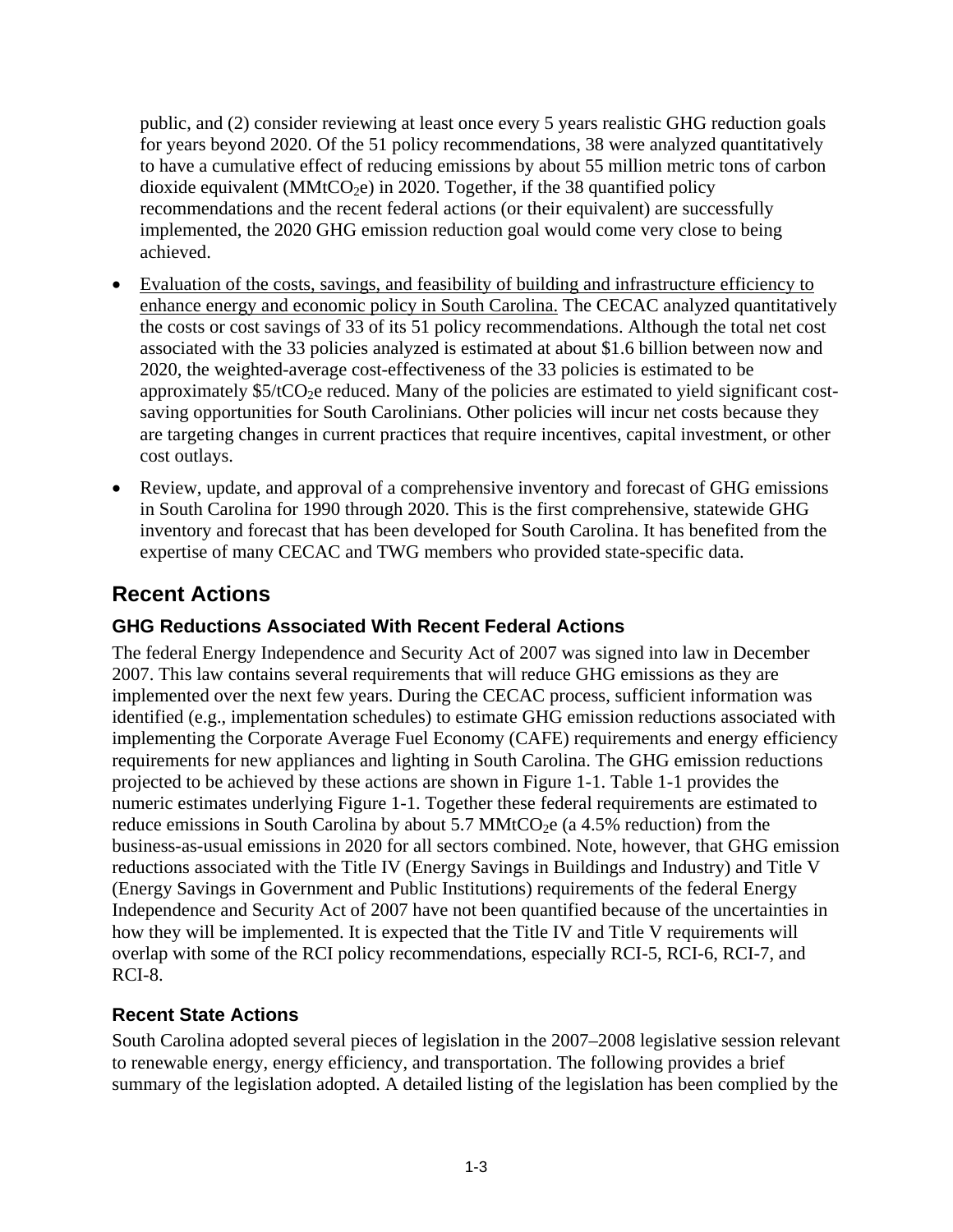South Carolina Energy Office and is available at the following website: http://www.energy.sc.  $gov/index.aspx?m=1&t=67.$ 

#### **Renewable Energy**

- H. 3649 enhances incentives for biomass energy development by removing legislative caps on tax credits for biomass energy equipment, biodiesel and ethanol production, and other alternative energy incentives. It also removes caps on incentive payments for alternative fuel retailers and biomass energy producers.
- S. 1143 allows South Carolina gas suppliers to continue to blend fuel with ethanol instead of buying a pre-blended version from national oil companies.
- H. 4766 requires the South Carolina Energy Office to report on agency progress towards goals and staff the Wind Energy Production Farms Feasibility Study Committee, which will release a report by January 2010.

#### **Energy Efficiency**

- The Energy Independence and Sustainable Construction Act of 2007 (H. 3034) requires application of "green building" or comparable standards to major facilities to be constructed on state property with 10,000 or more square feet.
- H. 3395 requires the South Carolina Energy Office and the Office of Regulatory Staff to recommend process and procedures for establishing net metering programs at all distribution electric utilities in the state.
- H. 4766 creates specific energy reduction and reporting requirements for state agencies by requiring state agencies to prepare Energy Conservation Plans in order to meet an energy consumption reduction goal of 20% by 2020, using 2000 as a baseline year. It also requires incandescent light bulbs used by a state agency to be replaced with compact fluorescent bulbs when the incandescent bulb needs replacing. Relating to purchase of energy conservation products by a state agency, the South Carolina Energy Office may certify for procurement only a product that meets or exceeds federal Energy Star standards.
- Beginning in 2009, S. 1141 creates a new sales tax rebate program for ENERGY STAR manufactured homes. It amends the state solar tax credit to include credits for small hydropower and energy efficient products worth up to 25% of the cost of the purchase and installation, with a maximum of \$3,500 per year for up to 10 years.
- Beginning in 2009, S. 1143 provides a sales tax holiday for the entire month of October each year for purchase of Energy Star appliances and other Energy Star products costing \$2,500 or less.
- Non-legislative efforts are also taking off. For example, a partnership of the South Carolina Energy Office, local homebuilder associations, and Southface Energy Institute is piloting an EarthCraft house program, through which over 200 EarthCraft homes have been built. These actions indicate growing momentum for improving energy efficiency and reducing GHG emissions in the state.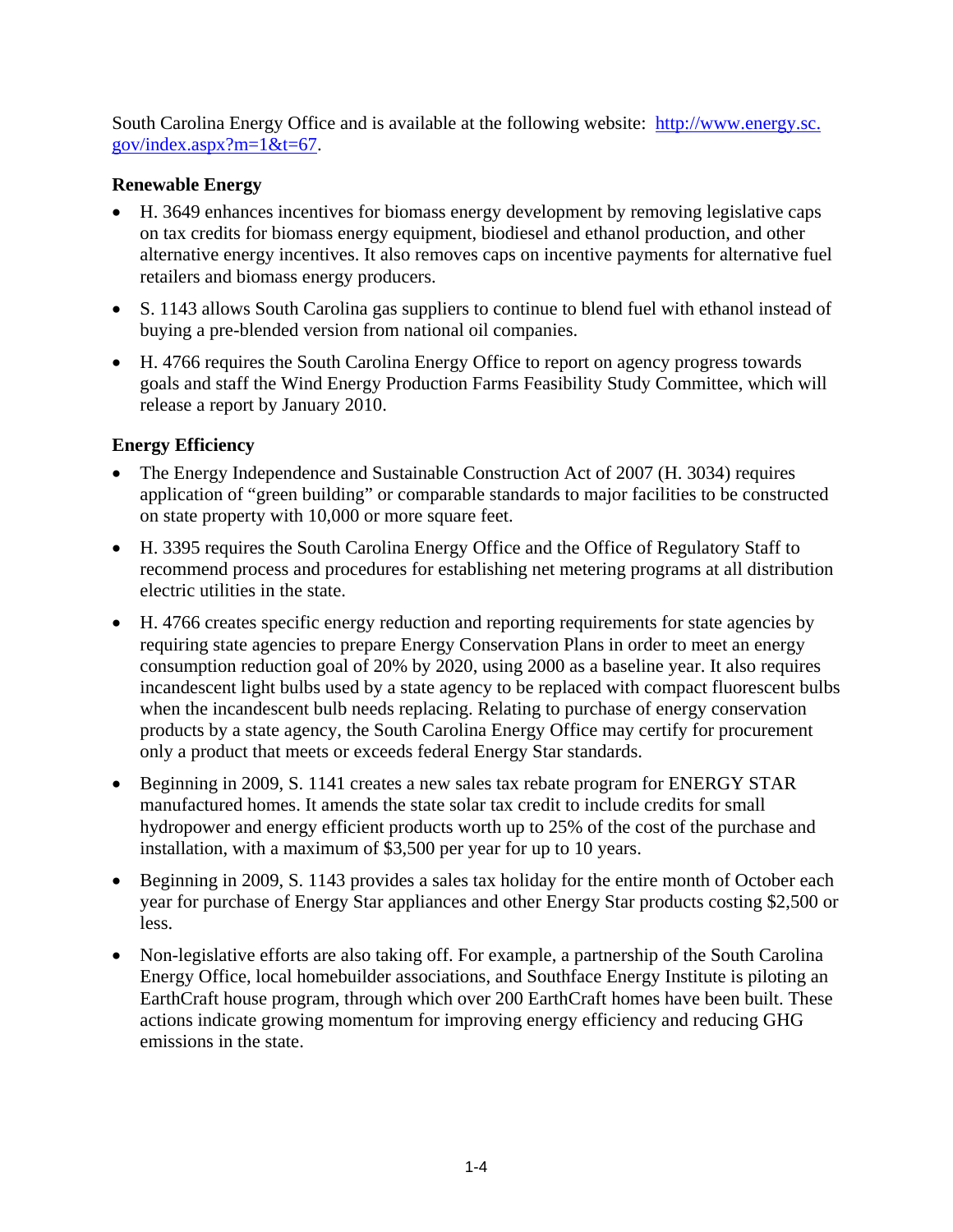#### **Transportation**

- S. 368 requires South Carolina to give purchasing preference to hybrid, plug-in hybrid, biodiesel, hydrogen fuel cell and flex-fuel vehicles when the performance, quality and life cycle costs are comparable to other available motor vehicles.
- H. 3279 creates a study committee charged with reviewing all mass transit systems in South Carolina.
- H. 3853 prohibits commercial diesel vehicles from idling more than ten minutes in any 60 minute period.

**Figure 1-1. Estimated emission reductions associated with the effect of recent federal actions in South Carolina (consumption-basis, gross emissions)** 



| Table 1-1. Estimated emission reductions associated with the effect of recent federal |
|---------------------------------------------------------------------------------------|
| actions in South Carolina (consumption-basis, gross emissions)                        |

|                                                                | <b>GHG</b><br><b>Reductions</b> |      | <b>GHG Emissions</b><br>(MMtCO <sub>2</sub> e) |                                      |
|----------------------------------------------------------------|---------------------------------|------|------------------------------------------------|--------------------------------------|
|                                                                | (MMtCO <sub>2</sub> e)          |      | <b>Business</b><br>as Usual                    | <b>With Recent</b><br><b>Actions</b> |
| <b>Sector / Recent Action</b>                                  | 2012                            | 2020 | 2020                                           | 2020                                 |
| <b>Residential, Commercial and Industrial (RCI)</b>            |                                 |      |                                                |                                      |
| Energy Efficiency Requirements for New Appliances and Lighting | 0.50                            | 2.19 | 19.88                                          | 17.69                                |
| <b>Transportation and Land Use (TLU)</b>                       |                                 |      |                                                |                                      |
| Corporate Average Fuel Economy (CAFE) Requirements             | 0.45                            | 3.51 | 43.57                                          | 40.06                                |
| Total (RCI + TLU Sectors)                                      | 0.96                            | 5.70 | 63.45                                          | 57.75                                |
| <b>Total (All Sectors)</b>                                     |                                 |      | 125.4                                          | 119.7                                |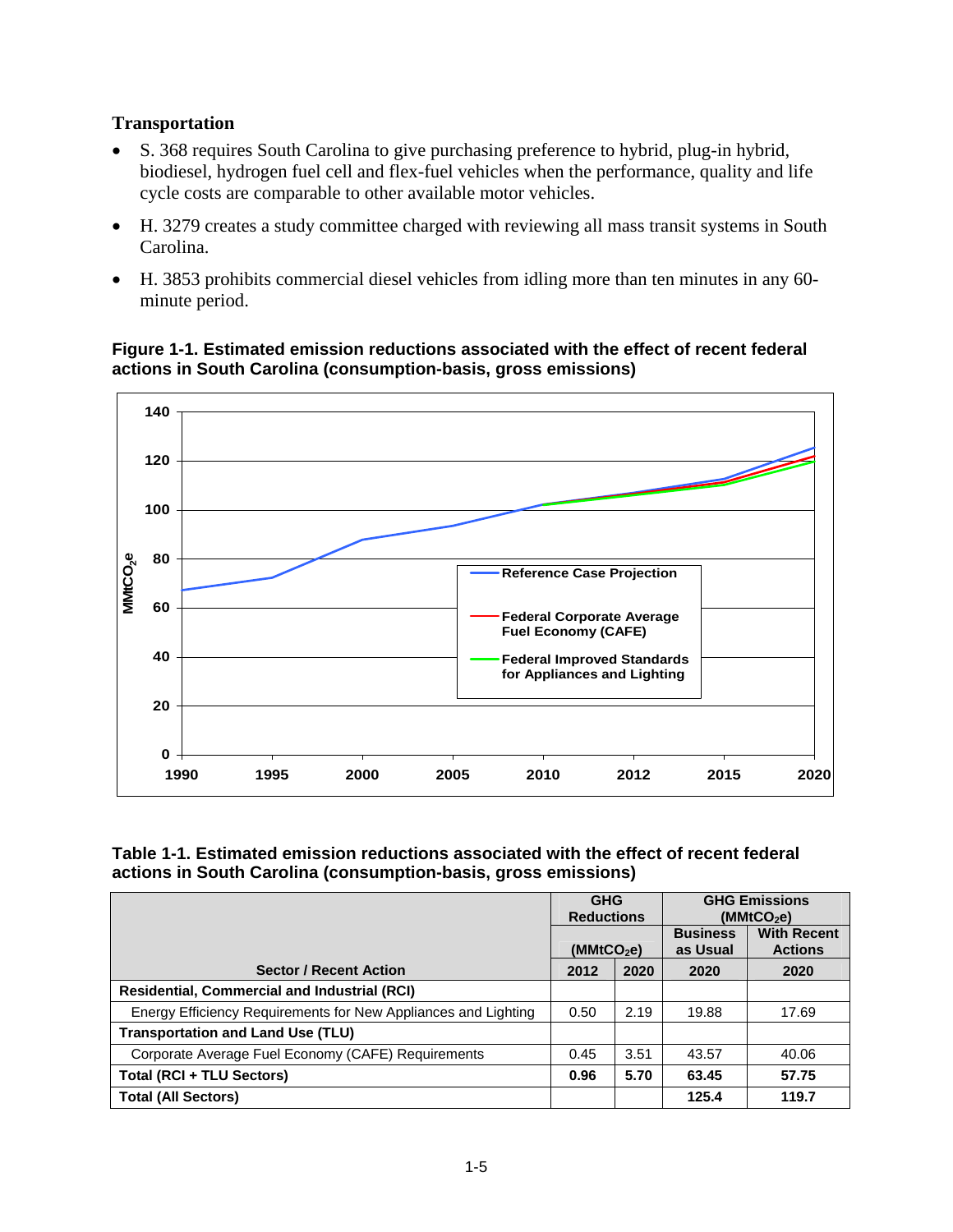GHG = greenhouse gas; MMtCO2e = million metric tons of carbon dioxide equivalent.

# **The CECAC Process**

The CECAC first met on April 27, 2007, and met a total of nine times, with the final decisional meeting held on May 9, 2008, and then a conference call for review of this report. The CECAC also held via conference call an information session on cap-and-trade and carbon tax mechanisms. In all, more than 70 meetings and teleconference calls of the CECAC and the five supporting TWGs were held to identify and analyze various potential policy actions in advance of the CECAC's May 9, 2008, final decisional meeting.

The five TWGs considered information and potential recommendations in the following sectors:

- Residential, Commercial, and Industrial (RCI);
- Energy Supply (ES);
- Transportation and Land Use (TLU);
- Agriculture, Forestry, and Waste Management (AFW); and
- Cross-Cutting Issues (CC) (i.e., issues that cut across the above sectors).

CCS provided facilitation and technical assistance to the CECAC and each of the TWGs. The TWGs consisted of CECAC members as well as individuals who were not on the CECAC but who did have an interest in and expertise regarding the issues being addressed by each TWG (see Appendix C for a listing of the members of each TWG). The TWGs served as advisers to the CECAC and helped generate initial recommendations on priority policy recommendations for analysis. They then developed draft proposals on the design characteristics and quantification of the proposed policy recommendations. Where members of a TWG did not fully agree on recommendations to the CECAC, the summary of their efforts was reported to the CECAC for further consideration and actions. The CECAC then made its decisions after reviewing the TWGs' proposals.

The CECAC process involved a model of informed self-determination through a facilitated, stepwise, consensus-building approach. With oversight by the South Carolina Governor's Office, the process was conducted by CCS, an independent, expert facilitation and technical analysis team. It was based on procedures that CCS consultants have used in a number of other state climate change planning initiatives since 2000, but was adapted specifically for South Carolina. The CECAC process sought but did not mandate consensus, and it explicitly documented the level of CECAC support for some policies and key findings established through a voting process established in advance.

The 51 policy recommendations (out of more than 250 potential options considered) adopted by the CECAC and presented in this report underwent two levels of screening by the CECAC. First, a potential policy recommendation being considered by a TWG was not accepted as a "priority for analysis" and fleshed out for full analysis unless it had a super majority of support from CECAC members present at the decisional meetings (with "super majority" defined as four objections or fewer by CECAC members attending a meeting). Second, after the analyses were conducted, only policy recommendations that received at least majority support (defined as less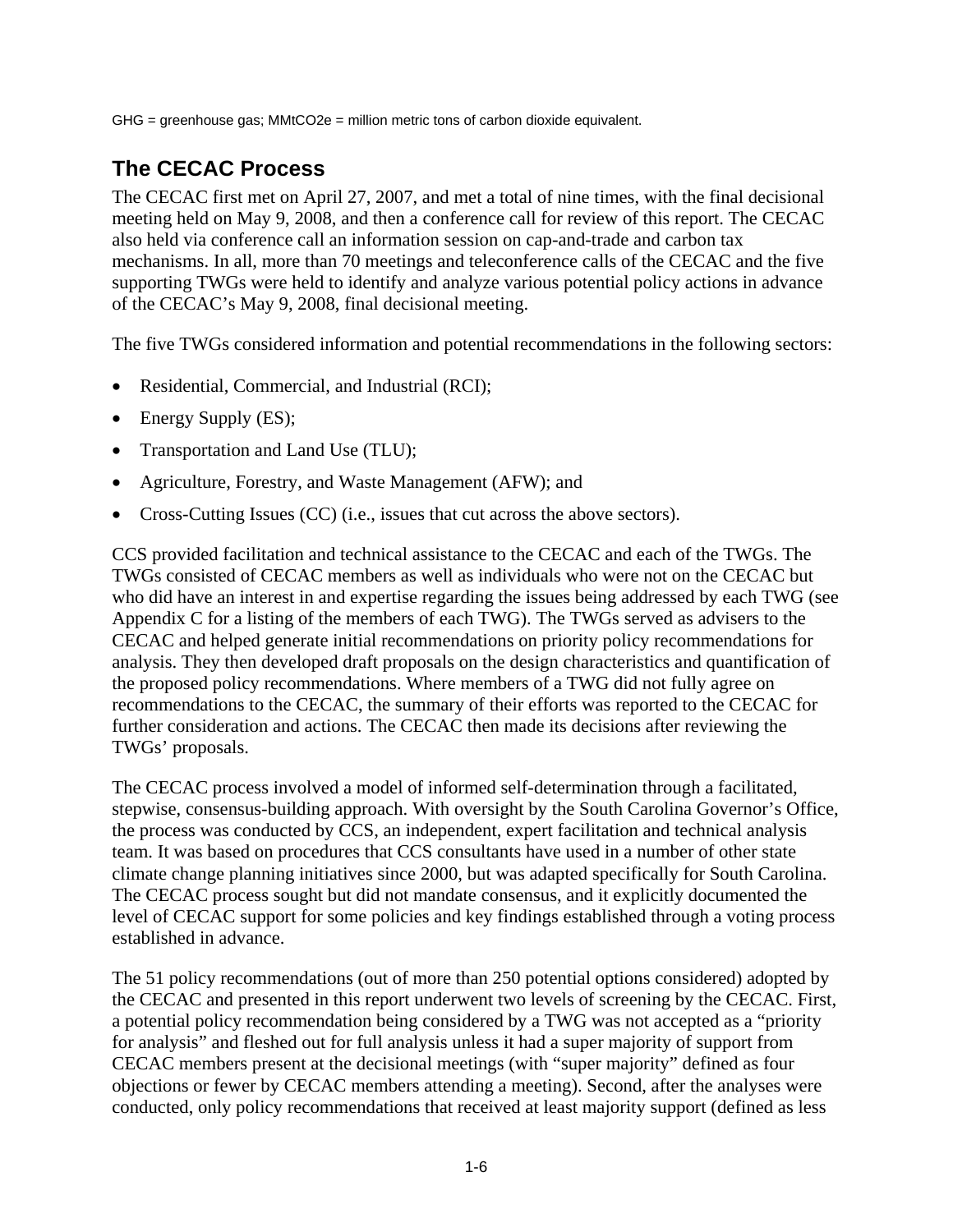than half of those present objecting) from CECAC members present at the decisional meetings were adopted by the CECAC and included in this report. The TWGs' recommendations to the CECAC were documented and presented to the CECAC at each CECAC meeting. All of the CECAC and TWG meetings were open to the public, and all materials for and summaries of the CECAC and TWG meetings were posted on the CECAC Web site (www.scclimatechange.us).

### **Analysis of Policy Recommendations**

With CCS providing facilitation and technical analysis, the five TWGs submitted recommendations for policies for CECAC consideration using a "policy option template" conveying the following key information:

Policy Description Policy Design (Goals, Timing, Parties Involved) Implementation Mechanisms Related Policies/Programs in Place Type(s) of GHG Reductions Estimated GHG Reductions and Net Costs or Cost Savings Key Uncertainties Additional Benefits and Costs Feasibility Issues Status of Group Approval Level of Group Support Barriers to Consensus

In its deliberations, the CECAC modified and embraced various policy recommendations. The final versions for each sector, conforming to the policy option templates, appear in Appendixes F through J and constitute the most detailed record of decisions of the CECAC. Appendix E describes the methods used for quantification of the 38 policy recommendations that were analyzed quantitatively. The quantitative analysis produced estimates of the GHG emission reductions and costs (or cost savings) of various policies, both in terms of a net present value from 2008 to 2020 and a dollars-per-ton cost (i.e., cost-effectiveness).<sup>4</sup> The key methods are summarized below.

**Estimates of GHG Reductions:** Using the projection of future GHG emissions (see below) as a starting point, 38 policy recommendations were analyzed by CCS to estimate GHG reductions attributable to each policy in the individual years of 2012 and 2020 and cumulative reductions over the period 2008–2020. The estimates were prepared in accordance with guidance by the appropriate TWG and the CECAC, which later reviewed the estimates and, in some cases, directed that they be revised with respect to such elements as goals, data sources, and methodology. Many policies were estimated to affect the quantity or type of fossil fuel combusted; others affected methane or  $CO<sub>2</sub>$  sequestered. Among the many assumptions involved

 $\overline{a}$ <sup>4</sup> The analysis addressed emission reductions and associated costs or cost savings and did not attempt to estimate specific price changes or utility rate changes that might result from implementation of a policy recommendation. There was no attempt to monetize the benefit of emission reductions in atmospheric concentration (e.g., health benefits).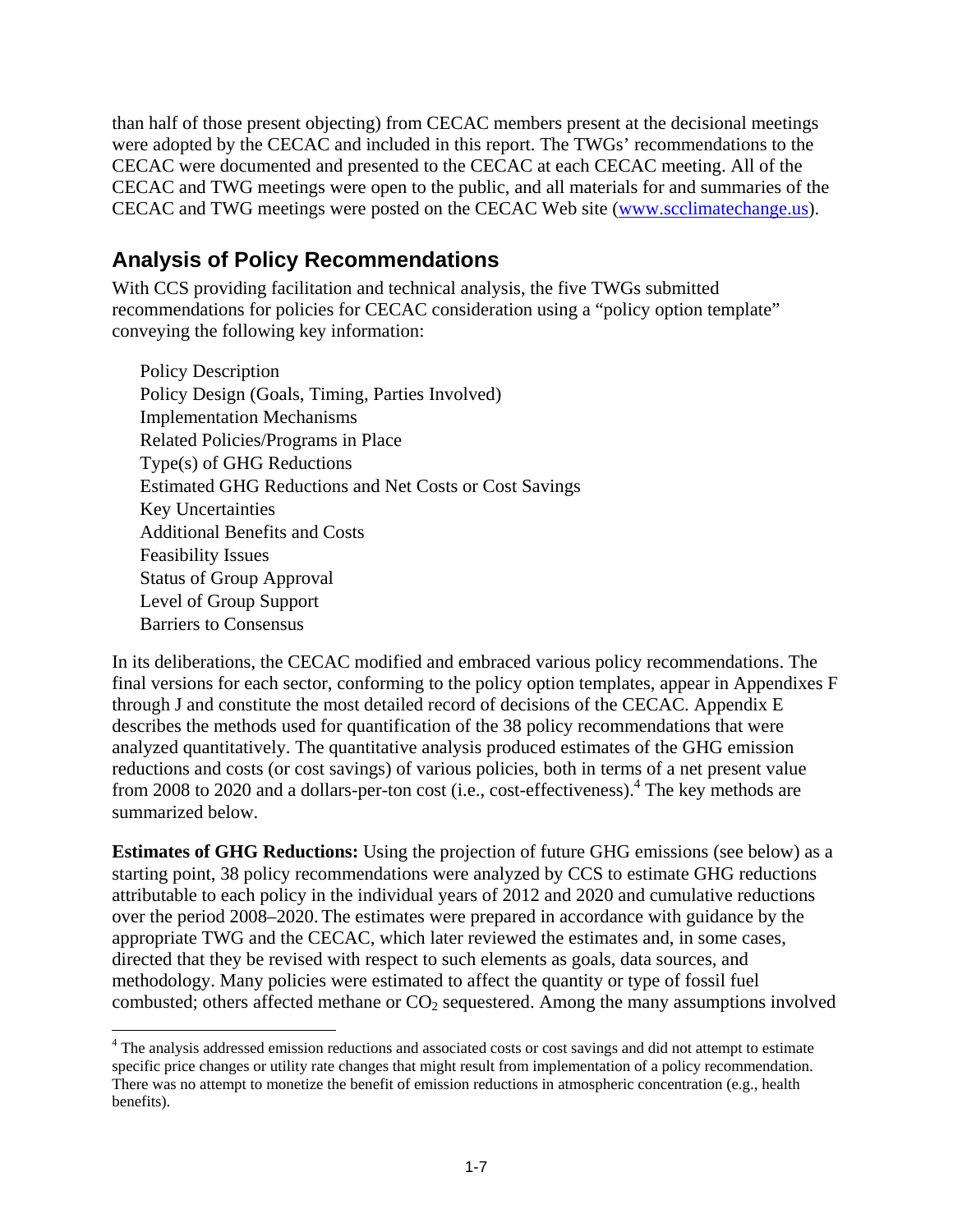in this task was selection of the appropriate GHG accounting framework—namely, the choice between taking a "production-based" approach versus a "consumption-based" approach to various sectors of the economy.<sup>5</sup> The CECAC took a "production-based" approach in all sectors except the electricity sector, in both forecasting emissions and in estimating the GHG impacts of policies. This issue, along with other GHG estimation issues (e.g., analysis of overlapping or interacting policy impacts), is discussed in detail in Appendix E (Methods for Quantification).

**Estimates of Costs/Cost Savings:** The analyses of 33 policy recommendations included estimates of the cost of those policies, both in terms of net costs or cost savings during 2008– 2020 and a dollars-per-ton cost (i.e., cost-effectiveness).<sup>6</sup> (The other 5 policy recommendations that were analyzed with respect to their GHG reductions were such that their costs or cost savings could not be readily estimated.) The following provides a brief summary of the approach used to estimate costs or cost savings associated with the policy recommendations:

- *Discounted and annualized costs or cost savings—*Fairly standard approaches were taken here. The net present value of costs or cost savings was calculated by applying a real discount rate of 5%. Dollars-per-ton estimates were derived as an annualized cost per ton, dividing the present value cost or savings by the cumulative GHG reduction measured in tons. As was the case with GHG reductions, the period 2008–2020 was analyzed.
- *Cost savings—*Many policies created easily monetized cost savings (e.g., fuel savings and electricity savings). In these cases, monetized cost savings were subtracted from monetized costs, resulting in net costs. These net costs could be positive or negative; negative costs indicated that the policy saved money or produced "cost savings."
- Direct vs. indirect effects—Estimates of costs and cost savings were based on "direct effects" (i.e., those borne by the entities implementing the policy).7 Implementing entities could be individuals, companies, and/or government agencies. In contrast, conventional cost-benefit analysis takes the "societal perspective" and tallies every conceivable impact on every entity in society (and quantifies these wherever possible).

**Contributing Issues:** The CECAC recommendations were guided in part by the GHG reductions and monetized costs and cost savings of various policies, but members also felt that other considerations (e.g., social, economic, and environmental) should also have weight. The TWGs were asked to examine these qualitative terms where deemed important and quantify

<sup>&</sup>lt;sup>5</sup> A production-based approach estimates GHG emissions associated with goods and services produced within the state, and a consumption-based approach estimates GHG emissions associated with goods and services consumed within the state. In some sectors of the economy, these two approaches may not result in significantly different numbers. However, the power sector is notable in that it is responsible for large quantities of GHG emissions, and states often produce more or less electricity than they consume (with the remainder attributable to power exports or imports). South Carolina is an example of a state that is a net exporter of electric power.

<sup>&</sup>lt;sup>6</sup> The analysis addressed the costs or cost savings of each policy recommendation and, with the exception of a few recommendations that address rate structures, did not attempt to estimate specific price changes or utility rate changes that might result from implementation of a policy.

 $<sup>7</sup>$  "Additional benefits and costs" were defined as those borne by entities other than those implementing the policy</sup> recommendation. These indirect effects were quantified on a case-by-case basis, depending on magnitude, importance, need, and availability of data.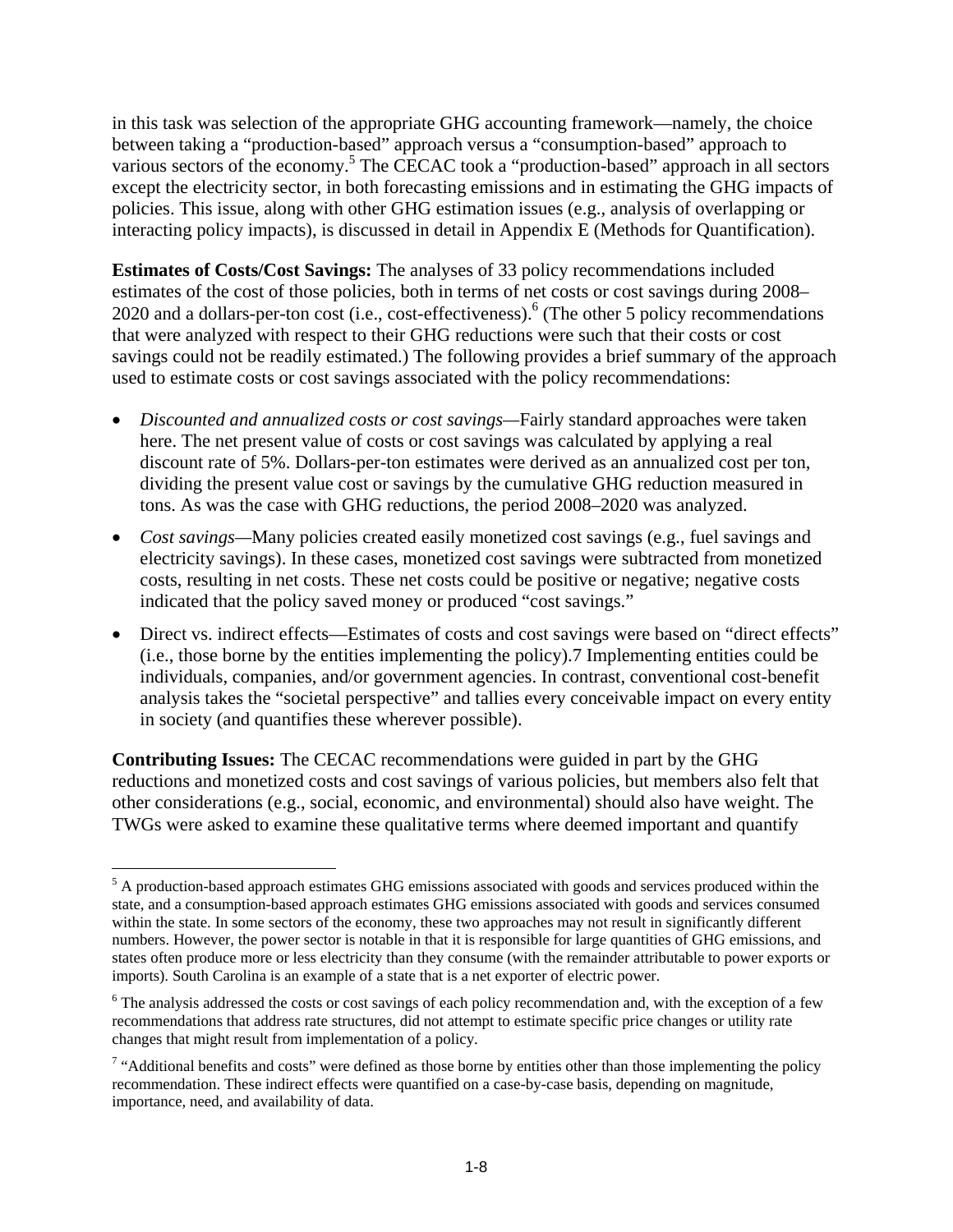them on a case-by-case basis, as needed, depending on need and where data were readily available. In some cases, the recommended actions are precise, concrete steps. In other cases, they are more general, and work must be done to develop precise, concrete steps to achieve the goals recommended by the CECAC. In the latter case, precise, concrete actions need to be identified before the recommended policies can be implemented.

## **South Carolina GHG Emissions Inventory and Reference Case Projections**

In June 2007, CCS prepared a draft GHG emissions inventory and reference case projection for the CECAC to assist the CECAC and TWGs in understanding past, current, and possible future GHG emissions in South Carolina, and thereby inform the policy development process.<sup>8</sup> The CECAC and TWGs reviewed, discussed, and evaluated the draft inventory and projections methodologies as well as alternative data and approaches for improving the draft inventory and projections. The inventory and reference case projections were revised to address the comments approved by the CECAC and were subsequently approved by the CECAC at its ninth meeting. $9$ 

The inventory and reference case projections included detailed coverage of all economic sectors and GHGs in South Carolina, including future emission trends and assessment issues related to energy, economic, and population growth. The assessment included estimates of total statewide "gross emissions" (leaving aside carbon sequestration<sup>10</sup>) on a production basis for all sources and on a consumption basis for the electricity sector (see prior discussion under "Analysis of Policy Recommendations" in this chapter for an explanation of the production versus consumption approach). Further discussion of the issues involved in developing the inventory and reference case projections is summarized in Chapter 2 (Inventory and Projections of GHG Emissions) and discussed in detail in the final report for the inventory and reference case projections.

The inventory and reference case projections revealed substantial emissions growth rates and related mitigation challenges. Figure 1-2 shows the reference case projections for South Carolina's gross GHG emissions as rising fairly steeply to 125 MMtCO<sub>2</sub>e by 2020, growing by 87% over 1990 levels. Figure 1-2 also provides the sectoral breakdown of projected GHG emissions.

The inventory and reference case projections of South Carolina's GHG emissions provided the following critical findings:

<sup>&</sup>lt;sup>8</sup> Center for Climate Strategies. Draft South Carolina Greenhouse Gas Inventory and Reference Case Projections, 1990–2020. Prepared for the Climate, Energy, and Commerce Advisory Committee of the Office of the Governor of South Carolina. June 2007.

<sup>&</sup>lt;sup>9</sup> Center for Climate Strategies. Final South Carolina Greenhouse Gas Inventory and Reference Case Projections, 1990–2020. Prepared for the Climate, Energy, and Commerce Advisory Committee of the Office of the Governor of South Carolina. June 2008 (http://www.scclimatechange.us/Inventory\_Forecast\_Report.cfm).

 $10$  Sequestration refers to the storing of carbon in mines, brine strata, oceans, plants and soil. As trees and other plants grow they remove  $CO<sub>2</sub>$ , the principal GHG, from the atmosphere transforming the carbon (C) through photosynthesis into cellulose, starch and sugars, thus sequestering it in their structures and roots. The oxygen  $(O_2)$  is released back into the atmosphere. South Carolina's forests and agricultural lands are capable of sequestering much CO2, as described in Chapter 7 (Agriculture, Forestry, and Waste Management).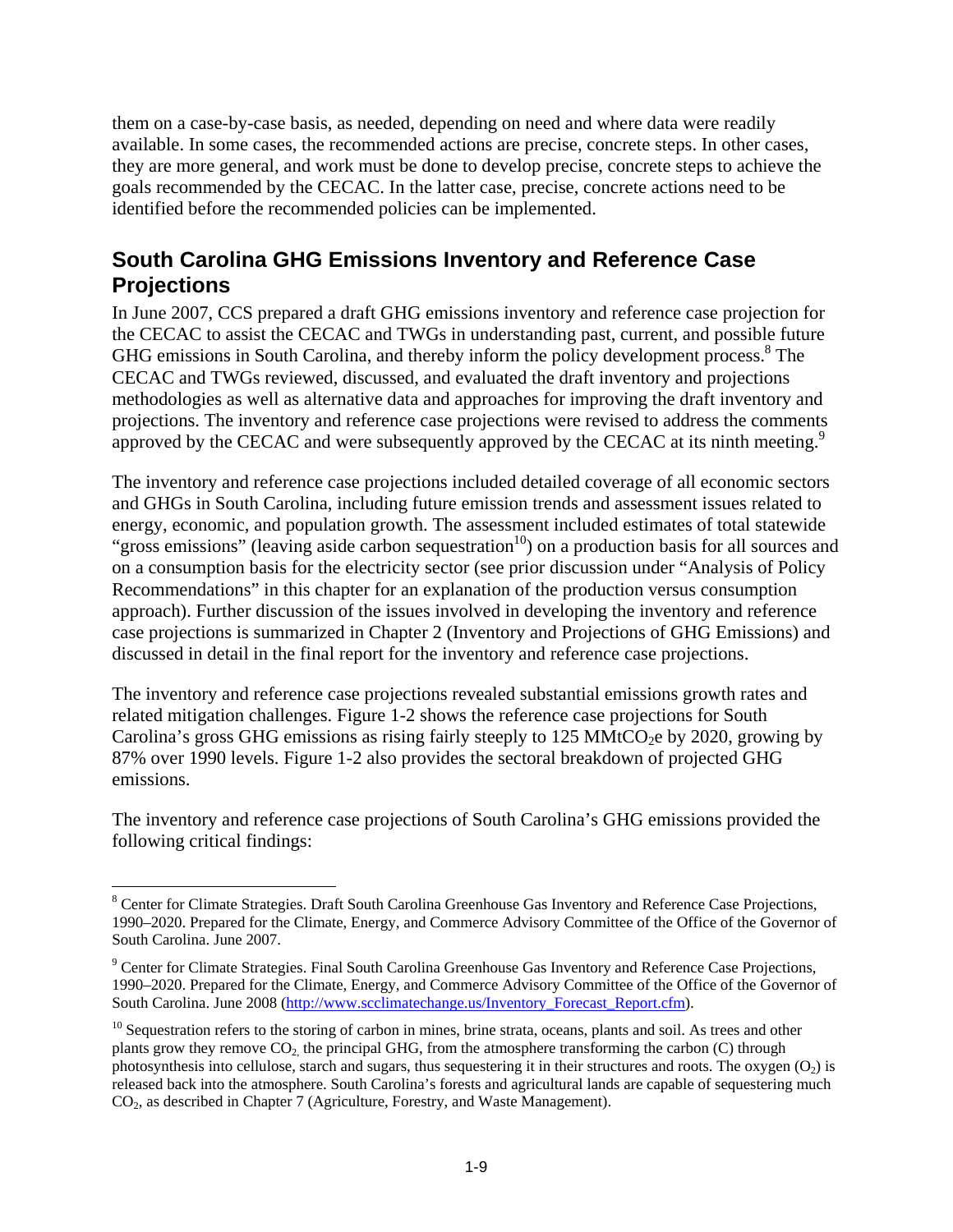- As is common in many states, the production and consumption of electricity and transportation are the sectors with the largest emissions, and they are expected to continue to grow faster than other sectors.
- From 2005 to 2020, emissions associated with electricity generation to meet both in-state and out-of-state demand are projected to be the largest contributor to future emissions growth, followed by emissions associated with the transportation sector. Other sources of emissions growth include the RCI fuel use sectors, the transmission and distribution of natural gas, and the increasing use of hydrofluorocarbons and perfluorocarbons as substitutes for ozonedepleting substances in refrigeration, air conditioning, and other applications.

While South Carolina's estimated emissions growth rate, presents challenges, it also provides major opportunities. Key choices regarding technologies and infrastructure can have a significant impact on the emissions of a fast-growing state. The CECAC's recommendations document the opportunities for the state to reduce its GHG emissions while continuing its strong economic growth by being more energy efficient; using more renewable energy sources; increasing the use of cleaner transportation modes, technologies, and fuels; and encouraged the use of more nuclear energy.





RCI = direct fuel use in residential, commercial, and industrial sectors; ODS = ozone-depleting substance; Ind. = industrial.

## **CECAC Policy Recommendations (Beyond Recent Actions)**

The CECAC recommended 51 policy actions. The CECAC members present and voting approved 46 policy actions unanimously, and approved 5 by a super majority (four objections or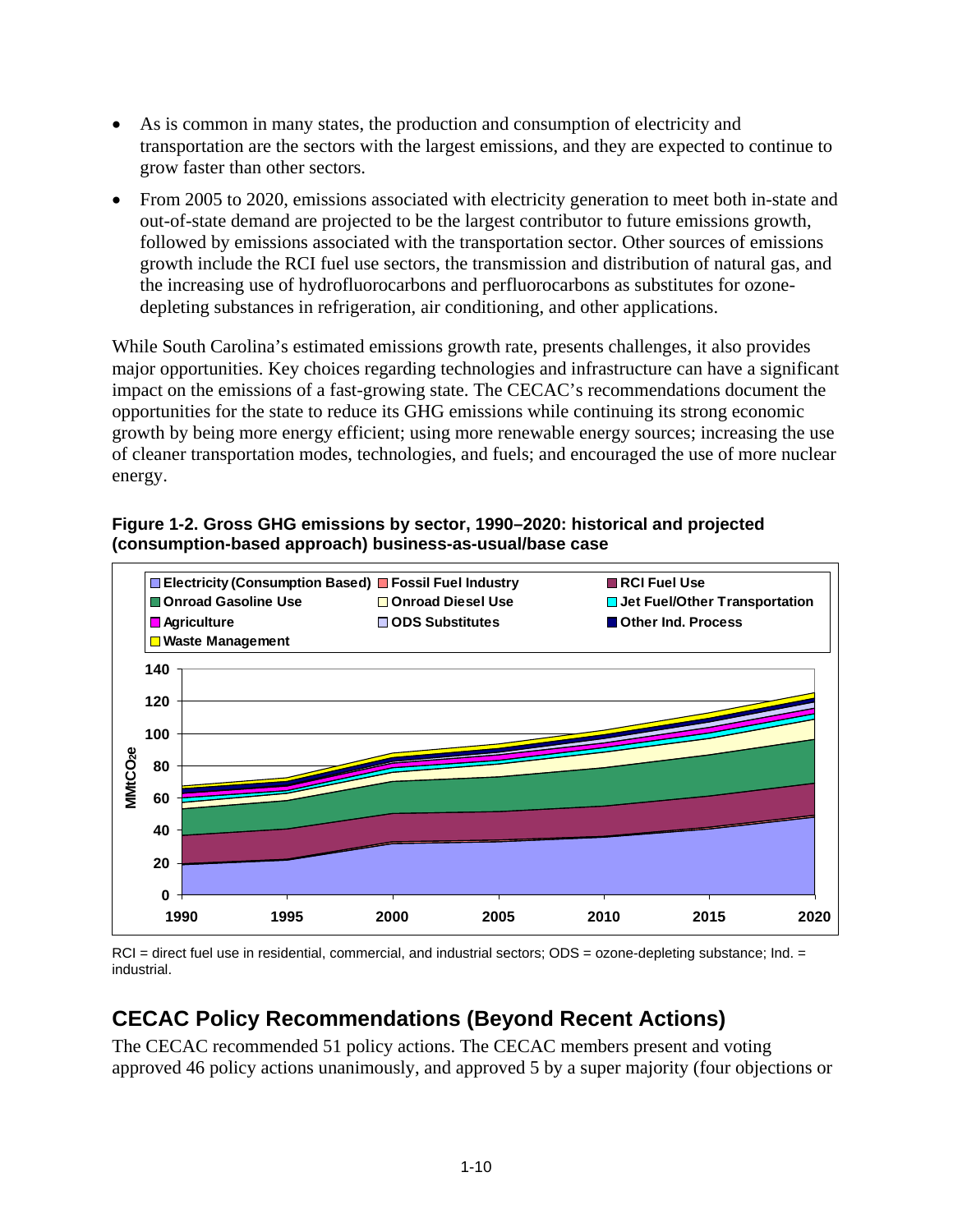fewer). Explanations of objections are in the appendixes to this report, which contain detailed accounts of the CECAC's recommendations.

A total of 38 of the 51 policy recommendations were analyzed quantitatively to estimate their effects on emissions. Of these 38 analyzed, 33 were analyzed quantitatively to estimate their costs or cost savings. The 38 recommendations for which emission reductions were quantified were estimated to have a cumulative effect of reducing emissions by about 55 MMtCO<sub>2</sub>e in 2020.

Figure 1-3 presents a graphical summary of the potential cumulative emission reductions associated with the recent federal actions and the 38 policy recommendations relative to the business-as-usual reference case projections. Table 1-2 provides the numeric estimates underlying Figure 1-3. In Figure 1-3,

- The blue line shows actual (for 1990, 2000, and 2005) and projected (for 2010, 2012, 2015, and 2020) levels of South Carolina's gross GHG emissions on a consumption basis. (The consumption-based approach accounts for emissions associated with the generation of electricity in-state to meet South Carolina's demand for electricity, and excludes emissions associated with the generation of electricity in-state that is exported to other states, since these emissions would be included in the accounts of the other states.)
- The red line shows projected emissions associated with recent federal actions that were analyzed quantitatively.
- The green line shows projected emissions if all of the CECAC's 38 recommendations that were analyzed quantitatively with respect to their GHG reduction potential are implemented successfully and the estimated reductions are fully achieved. (Note that other CECAC recommendations would have the effect of reducing emissions, but those reductions were not analyzed quantitatively, so are not reflected in the green line.)
- The black dot shows the projected emission level associated with the CECAC's recommendation of a voluntary, economy-wide goal for South Carolina to reduce its GHG emissions economy-wide by 5% below 1990 emissions by 2020. Together, if the 38 quantified policy recommendations and the recent federal actions (or their equivalent) are successfully implemented, the 2020 GHG emission reduction goal would come very close to being achieved based on results of analysis of CECAC proposals conducted through the CECAC and TWG process. CECAC's economic evaluation of the policy options was guided by an overall approach limited to estimation of the direct cost or savings of implementation on a statewide level (see Appendix E, CCS Quantification Memo for more detail). The CECAC did not break those costs or savings down to the individual, household, or organization levels for each option, and has not fully evaluated the costs or benefits of each policy from a broader macroeconomic, social or environmental standpoint. Further evaluation of both the broader impacts of the policy recommendations and the breakdown of costs and benefits should be considered prior to adoption by the state.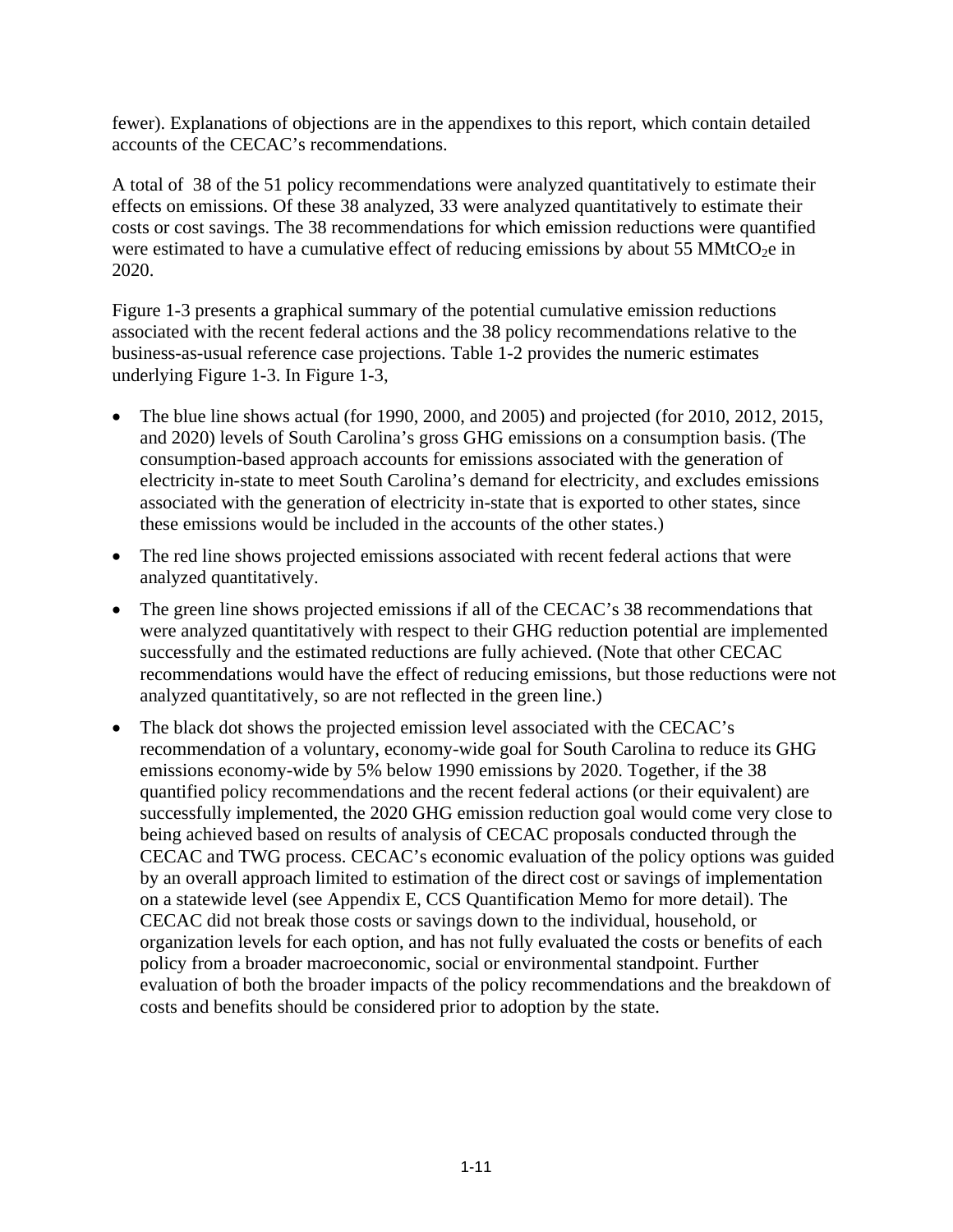



MMtCO<sub>2</sub>e = million metric tons of carbon dioxide equivalent; GHG = greenhouse gas; CECAC = Climate, Energy, and Commerce Advisory Committee.

#### **Table 1-2. Annual emissions: reference case projections and impact of CECAC recommendations (consumption-basis, gross emissions)**

| <b>Annual Emissions (MMtCO2e)</b>                                           | 1990 | 2000 | 2005 | 2010  | 2012  | 2015  | 2020  |
|-----------------------------------------------------------------------------|------|------|------|-------|-------|-------|-------|
| Projected GHG Emissions                                                     | 67.2 | 87.8 | 93.5 | 102.2 | 106.9 | 112.6 | 125.4 |
| Reductions From Recent Actions*                                             |      |      | 0.0  | 0.3   | 1.0   | 2.4   | 5.7   |
| Projected GHG Emissions After Recent Actions                                |      |      | 93.5 | 102.0 | 106.0 | 110.1 | 119.7 |
| Total GHG Reductions From 38 Analyzed CECAC<br>Recommendations              |      |      |      |       | 13.2  | 29.0  | 55.4  |
| Projected Annual Emissions After Quantified CECAC<br>$Reductions^{\dagger}$ |      |      |      |       | 92.8  | 82.1  | 64.3  |
| 2020 GHG Reduction Goal Recommended by CECAC                                |      |      |      |       |       |       | 63.9  |

MMtCO<sub>2</sub>e = million metric tons of carbon dioxide equivalent; GHG = greenhouse gas; CECAC = Climate, Energy, and Commerce Advisory Committee.

\* Reductions from recent actions include the Energy Independence and Security Act of 2007, Title III. Refer to Annex 1 to Appendix G for more information. GHG reductions from Titles IV and V of this Act have not been quantified because of the uncertainties in how they will be implemented. It is expected that Titles IV and V measures will overlap with RCI policies, especially RCI-5, RCI-6, RCI-7, and RCI-8.

<sup>†</sup> Projected annual emissions also include reductions from recent actions.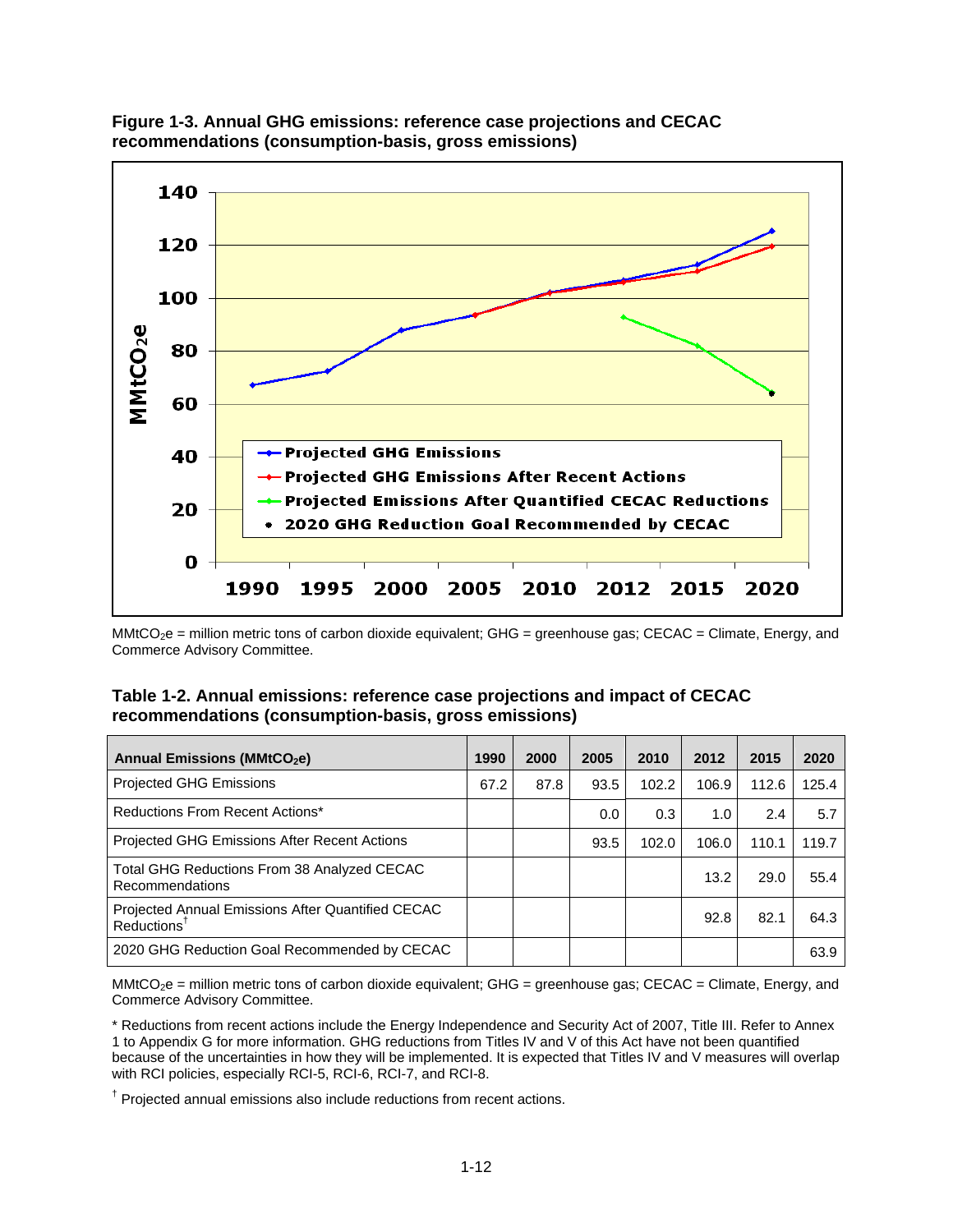The 33 recommendations analyzed in terms of their costs or cost savings were estimated to have a total net cost of about \$1.6 billion between now and 2020; however, the weighted-average costeffectiveness of the 33 policies is estimated to be approximately  $$5/tCO<sub>2</sub>e$  reduced. While the emission reductions and costs or cost savings of the CECAC's 13 other policy recommendations were not readily quantifiable, some of them would most likely achieve additional reductions at a net savings (e.g., recommendations for the TLU sector). In addition, emerging technologies may hold the potential to reduce emissions even further.

Table 1-3 provides a summary by sector of the estimated cumulative impacts if all of the CECAC's recommendations are successfully implemented. Table 1-4 shows the estimated GHG reductions, the costs or savings from each policy recommendation, and each policy's costeffectiveness (cost or savings per ton of reduction) upon which the cumulative impacts in Table 1-3 are based. Note that the cumulative impacts shown in Table 1-3 account for overlaps between policies by eliminating potential double counting of emission reductions and costs or cost savings. Chapters 3 through 7 and the appendixes provide detailed descriptions and analyses of GHG reductions, costs or cost savings, additional impacts, feasibility, etc., for each policy developed by the CECAC for each sector.

For the policies recommended by the CECAC to yield the levels of estimated emission reductions shown in Table 1-3, they must be implemented in a timely, aggressive, and thorough manner. In some cases, the recommended actions are precise, concrete steps. In other cases, they are more general, and work must be done to develop precise, concrete steps to achieve the goals recommended by the CECAC. In the latter case, precise, concrete actions need to be identified before the recommended policies can be implemented. Careful, comprehensive, and detailed planning and implementation, as well as consistent support, of these policies will be required if benefits to consumers and the environment are to be achieved.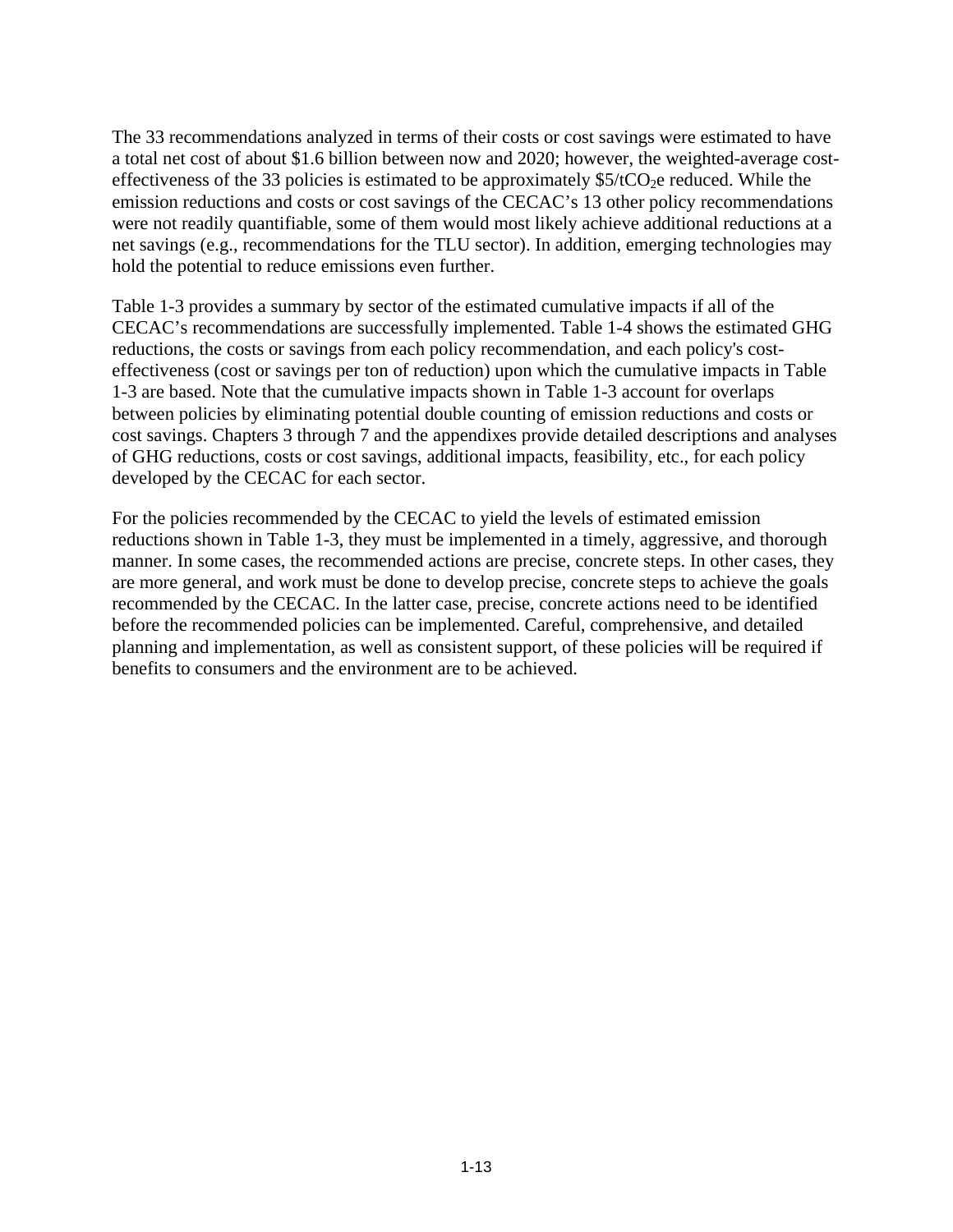### **Table 1-3. Summary by sector of estimated impacts of implementing all of the CECAC recommendations (cumulative reductions and costs/savings)**

|                                                      |                                  | <b>GHG Reductions</b><br>(MMtCO <sub>2</sub> e) |                           | <b>Net</b><br><b>Present</b>       | Cost-<br><b>Effective-</b>      |  |
|------------------------------------------------------|----------------------------------|-------------------------------------------------|---------------------------|------------------------------------|---------------------------------|--|
| <b>Sector</b>                                        | 2012                             | 2020                                            | Total<br>$2008 -$<br>2020 | Value<br>2008-2020<br>(Million \$) | ness<br>(\$/tCO <sub>2</sub> e) |  |
| Residential, Commercial, and Industrial              | 4.3                              | 27.7                                            | 141.6                     | $-$ \$2,941                        | $-$ \$21                        |  |
| <b>Energy Supply</b>                                 | 0.3                              | 3.0                                             | 22.5                      | \$1,012                            | \$45                            |  |
| <b>Transportation and Land Use</b>                   | 0.8                              | 5.5                                             | 29.3                      | \$2,582                            | \$88                            |  |
| Agriculture, Forestry, and Waste Management          | 7.8                              | 19.2                                            | 135.0                     | \$987                              | \$7.3                           |  |
| <b>Cross-Cutting Issues</b>                          | Non-quantified, enabling options |                                                 |                           |                                    |                                 |  |
| <b>TOTAL (includes all adjustments for overlaps)</b> | 13.2                             | 55.4                                            | 328.4                     | \$1,640                            | \$5.0                           |  |

GHG = greenhouse gas; MMtCO2e = million metric tons of carbon dioxide equivalent; \$/tCO2e = dollars per metric ton of carbon dioxide equivalent.

Negative values in the Net Present Value and the Cost-Effectiveness columns represent net cost savings associated with the policy recommendations.

Within each sector, values have been adjusted to eliminate double counting for policies or elements of policies that overlap. In addition, values associated with policies or elements of policies within a sector that overlap with policies or elements of policies in another sector have been adjusted to eliminate double counting. Appendix E of this report provides documentation of how sector-level emission reductions and costs (or cost savings) were adjusted to eliminate double counting associated with overlaps between policies.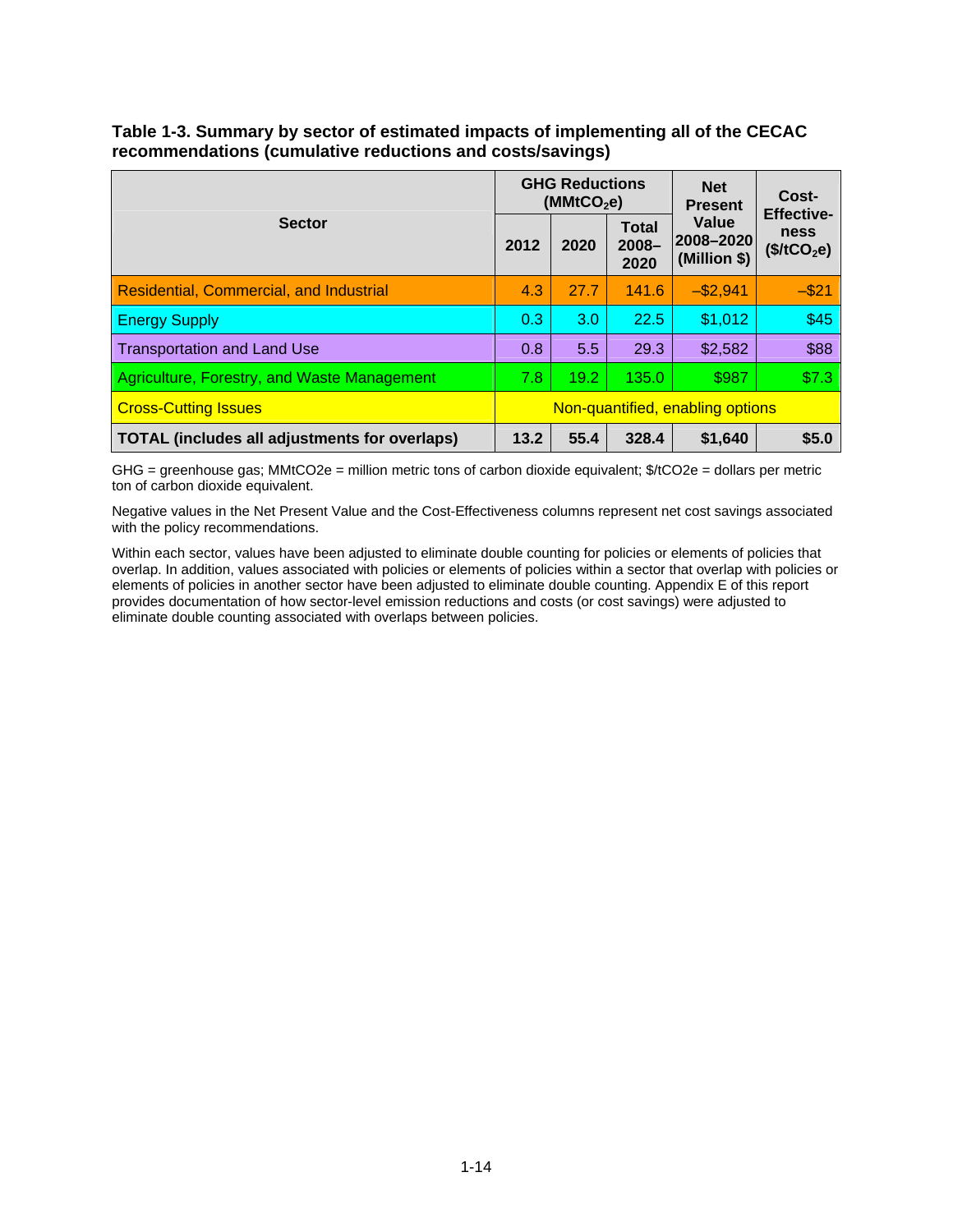|       |                                                                                                                                                                          |                                 | <b>GHG Reductions</b><br>(MMtCO <sub>2</sub> e) |                                  | <b>Net</b><br><b>Present</b>              | Cost-                                                | Level of<br><b>Support</b> |  |
|-------|--------------------------------------------------------------------------------------------------------------------------------------------------------------------------|---------------------------------|-------------------------------------------------|----------------------------------|-------------------------------------------|------------------------------------------------------|----------------------------|--|
| No.   | <b>Policy Recommendation</b>                                                                                                                                             | 2012                            | 2020                                            | <b>Total</b><br>$2009 -$<br>2020 | <b>Value</b><br>2009-2020<br>(Million \$) | <b>Effective-</b><br>ness<br>(\$/tCO <sub>2</sub> e) |                            |  |
| RCI-1 | Energy Efficiency Programs, Funds, or<br>Goals for Electricity (Residential,<br>Commercial, and Industrial)                                                              | 1.5                             | 8.2                                             | 43.0                             | $-$1,127$                                 | $-$ \$26                                             | Unanimous                  |  |
| RCI-2 | Demand-Side Management/Energy<br>Efficiency Programs, Funds, or Goals<br>for Natural Gas, Propane, and Fuel Oil                                                          |                                 | 0.8                                             | 4.5                              | $-$ \$379                                 | $-$ \$85                                             | Unanimous                  |  |
| RCI-3 | Incentives and Regulatory Reform To<br>Promote Implementation of Renewable<br>Energy Systems, Including Solar Hot<br>Water (Residential, Commercial, and<br>Industrial)* |                                 | 0.6                                             | 4.0                              | \$164                                     | \$41                                                 | Unanimous                  |  |
| RCI-4 | <b>Energy Management Training/Training</b><br>of Building Operators                                                                                                      |                                 | Not quantified                                  |                                  |                                           |                                                      |                            |  |
| RCI-5 | Incentives, Resources, and Regulatory<br>Reform To Promote Energy Recycling,<br>Including Combined Heat and Power                                                        | 8.2<br>$-$ \$332<br>1.0<br>39.5 |                                                 | $-$ \$8                          | Unanimous                                 |                                                      |                            |  |
| RCI-6 | Incentives and Policies for Improving<br>Building Efficiency, Including Building<br><b>Energy Codes</b>                                                                  | 1.6                             | 7.2                                             | 40.4                             | $-$ \$665                                 | $-$ \$16                                             | Unanimous                  |  |
| RCI-7 | Improved Design and Construction in<br>New and Existing State and Local<br>Government Buildings, "Government<br>Lead by Example"                                         | 0.5                             | 5.0                                             | 24.6                             | $-$ \$800<br>$-$ \$33                     |                                                      | Unanimous                  |  |
| RCI-8 | Participation in Voluntary Industry-<br>Government Partnerships (Including<br>Incentives)                                                                                | 0.0                             | 0.0                                             | 0.05                             |                                           | Not quantified*                                      |                            |  |
| RCI-9 | Incentives and Policies for Improving<br>Appliance Efficiency, Including Appliance<br>Standards                                                                          | 0.3                             | $-$17$<br>0.9<br>5.6<br>$-$ \$94                |                                  |                                           | Unanimous                                            |                            |  |
|       | <b>Sector Total After Adjusting for</b><br><b>Overlaps (excluding RCI-8)t</b>                                                                                            | 4.3                             | 27.7                                            | 141.6                            | $-$2,941$                                 | $-$ \$21                                             |                            |  |
|       | <b>Reductions From Recent Actionstt</b>                                                                                                                                  | 0.5                             | 2.2                                             | 12.6                             | Not quantified                            |                                                      |                            |  |
|       | <b>Sector Total Plus Recent Actions</b>                                                                                                                                  | 4.9                             | 29.9                                            | 154.2                            | $-$2,941$                                 | $-$ \$21                                             |                            |  |

**Table 1-4. Residential, Commercial, and Industrial Policy Recommendations** 

GHG = greenhouse gas; MMtCO<sub>2</sub>e = million metric tons of carbon dioxide equivalent;  $\frac{6}{2}$ e = dollars per metric ton of carbon dioxide equivalent.

All costs are reported in 2005 U.S. dollars, net present value as of January 1, 2009. Negative values in the Net Present Value and the Cost-Effectiveness columns represent net cost savings associated with the recommendations. Totals in some columns may not add to the totals shown due to rounding.

The numbering used to denote the above policy recommendations is for reference purposes only; it does not reflect prioritization among these policy recommendations.

\*The costs of RCI-8 have not been quantified, due to lack of publicly available data. For more information, refer to the discussion of Key Uncertainties under RCI-8 in Appendix G of this report.

† The benefits and costs of RCI policies overlap as follows: between residential and commercial new construction in RCI-1 and RCI–6; between residential and commercial new construction in RCI-2 and RCI–6; between RCI–7 and energy efficiency efforts in government and schools within RCI-1 and RCI-2; and between RCI-9 and parts of RCI-1, RCI-2, and RCI-7. Overlaps also occur between RCI-1 and the energy efficiency component of ES-1, and between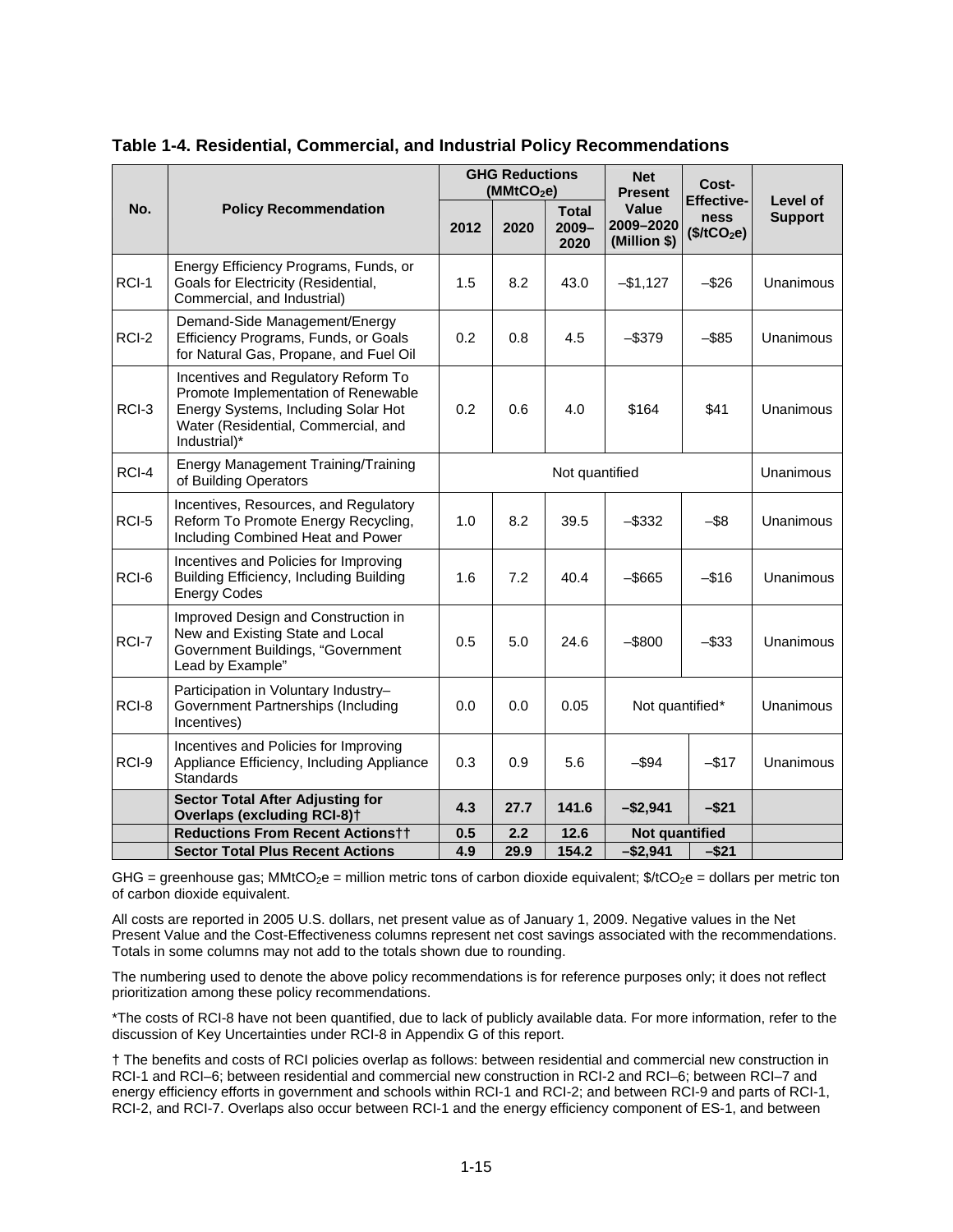the electricity load reductions from RCI policies in general and ES-1; adjustments for these overlaps are made in the ES totals. The benefits and costs of renewable energy in RCI-7 overlap with ES renewable energy policies and are not included.

†† Reductions from recent actions include the Energy Independence and Security Act of 2007, Title III. Refer to Annex 1 to Appendix G for more information. GHG reductions from Titles IV and V of this Act have not been quantified because of the uncertainties in how they will be implemented. It is expected that Titles IV and V measures will overlap with RCI policies, especially RCI-5, RCI-6, RCI-7, and RCI-8.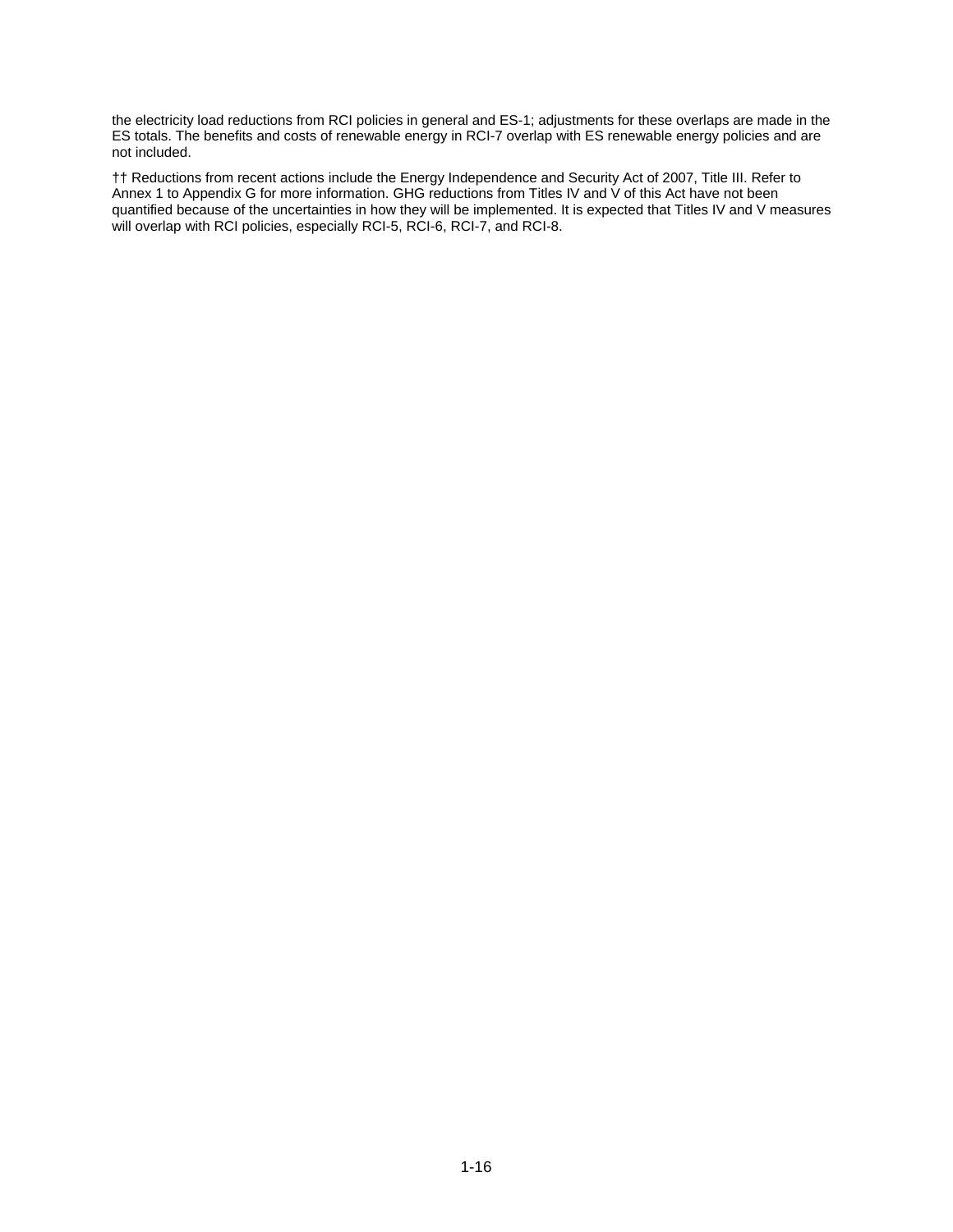|             |                                                                                                                    |                                   | <b>GHG Reductions</b><br>(MMtCO <sub>2</sub> e) |                                  | <b>Net</b><br><b>Present</b>       | Cost-<br><b>Effective-</b>      | Level of                                   |
|-------------|--------------------------------------------------------------------------------------------------------------------|-----------------------------------|-------------------------------------------------|----------------------------------|------------------------------------|---------------------------------|--------------------------------------------|
| No.         | <b>Policy Recommendation</b>                                                                                       | 2012                              | 2020                                            | <b>Total</b><br>$2008 -$<br>2020 | Value<br>2008-2020<br>(Million \$) | ness<br>(\$/tCO <sub>2</sub> e) | <b>Support</b>                             |
| $ES-1$      | Efficiency and Renewable Portfolio Standard<br>and Statement of Support for Nuclear Energy                         | 1.9                               | 12.6                                            | 66.5                             | \$689                              | \$10                            | Super<br>Majority<br>(Three<br>objections) |
| ES-1a       | Energy Efficiency: 5% of energy met with<br>energy efficiency resources by 2020                                    | 4.2<br>0.8<br>22.4<br>$-$ \$586   |                                                 | $-$ \$26                         |                                    |                                 |                                            |
| $ES-1b$     | Renewables: 5% of energy served by new<br>renewable resources by 2020                                              | 3.8<br>25.3<br>\$19<br>1.1<br>489 |                                                 |                                  |                                    |                                 |                                            |
| $ES-1c$     | Nuclear: 6% of energy served by new nuclear<br>resources by 2020                                                   | 0.0                               | 4.6                                             | 18.9                             | \$786                              | \$42                            |                                            |
| $ES-2$      | Technology Research and Development,<br>Including State Funding                                                    | Not quantified                    |                                                 |                                  |                                    |                                 | Unanimous                                  |
| $ES-3$      | Renewable Energy Financing, Tax<br>Incentives, Loans                                                               | 0.4<br>0.9<br>7.1<br>\$591        |                                                 | \$84                             | Unanimous                          |                                 |                                            |
| $ES-4$      | Regulatory Model To Equalize Utility<br>Earnings on Energy Efficiency With Earnings<br>on Traditional Power Supply | Not quantified                    |                                                 |                                  |                                    |                                 | Super<br>Majority<br>(One<br>objection)    |
| $ES-5$      | <b>Nuclear Fuel Reprocessing</b>                                                                                   |                                   |                                                 |                                  | Not quantified                     |                                 | Unanimous                                  |
| $ES-6$      | Green Power Purchases and Marketing, 1%<br>Participation by 2012                                                   | 0.2                               | 0.2                                             | 1.7                              | \$46                               | \$27                            | Unanimous                                  |
| <b>ES-7</b> | Attract Renewable Energy Technology<br><b>Businesses to South Carolina</b>                                         |                                   |                                                 |                                  | Not quantified                     |                                 | Unanimous                                  |
| $ES-8$      | Distributed Renewable Energy Incentives<br>and/or Barrier Removal (Including<br>Interconnection Rules)             | 0.05                              | 0.1                                             | 0.8                              | \$42                               | \$50                            | Unanimous                                  |
|             | <b>Sector Total After Adjusting for Overlaps</b>                                                                   | 0.3                               | 3.0                                             | 22.5                             | \$1,201                            | \$53                            |                                            |
|             | <b>Reductions From Recent Actions</b>                                                                              | 0.0                               | 0.0                                             | 0.0                              | 0                                  | $\bf{0}$                        |                                            |
|             | <b>Sector Total Plus Recent Actions</b>                                                                            |                                   | 3.0                                             | 22.5                             | \$1,201                            | \$53                            |                                            |

#### **Table 1-4 (continued). Energy Supply Policy Recommendations**

GHG = greenhouse gas; MMtCO<sub>2</sub>e = million metric tons of carbon dioxide equivalent;  $\frac{6}{1002e}$  = dollars per metric ton of carbon dioxide equivalent.

All costs are reported in 2005 U.S. dollars, net present value as of January 1, 2009. Negative values in the Net Present Value and the Cost-Effectiveness columns represent net cost savings associated with the recommendations. Totals in some columns may not add to the totals shown due to rounding.

The numbering used to denote the above policy recommendations is for reference purposes only; it does not reflect prioritization among these policy recommendations.

General definition: For the purposes of the policies discussed here, and unless otherwise noted, "renewable energy" is defined as follows: A renewable energy resource includes solar; wind; small hydroelectric; geothermal; ocean current or wave energy; biomass resources, including agricultural waste, animal waste, wood waste, spent pulping liquors, combustible residues, combustible liquids, combustible gases, energy crops, and landfill methane; waste heat derived from a renewable energy resource and used to produce electricity; and hydrogen derived from a renewable energy resource.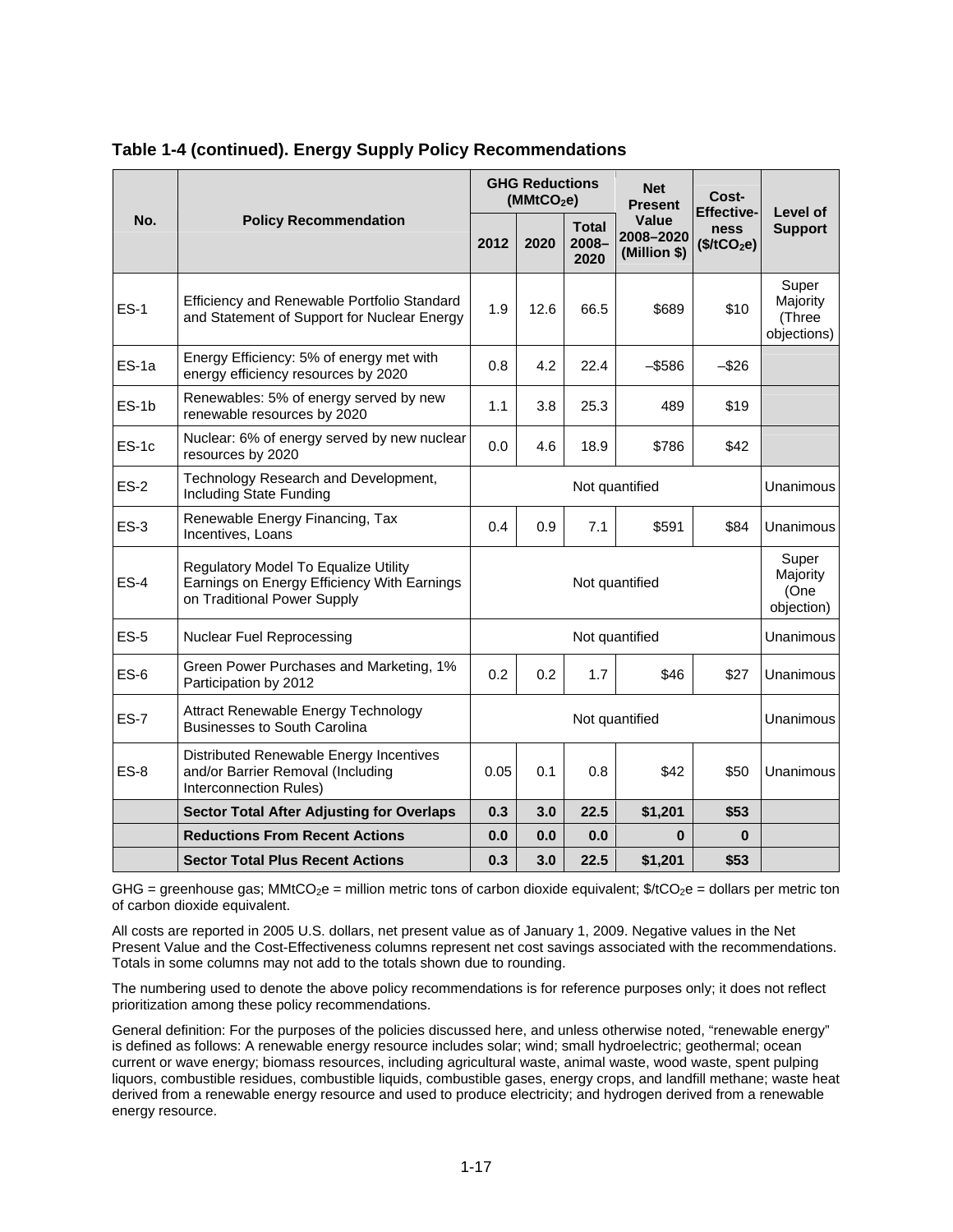For the combined impact of all ES policy recommendations, the incentives for utility-scale renewable energy projects in ES-3 are assumed to be redundant with the renewable energy mandate in ES-1; however, the distributed energy incentives in ES-3 are found to be larger than the impact of ES-8, and ES-8 is found to have no incremental impact over ES-3. These distributed renewable energy incentives, as well as voluntary green power initiatives (ES-6) are assumed to be incremental, and not to overlap with ES-1. Further, the energy efficiency component of ES-1 is assumed to overlap with the energy efficiency policy under RCI-1, and the goals for the nuclear and renewables components of ES-1 are reduced to reflect energy savings under RCI-1.

Several ES sector policy recommendations rely on biomass feedstock to replace fossil-based electricity generation. Similarly, a number of AFW policies also rely on the use of biomass for both electricity production and other energyrelated uses. Specifically, the biomass generation benefits in ES policies 1, 3, and 6 are found to overlap with AFW policies 2, 5, and 9. The fundamental limit that creates an overlap among these policies is the limited availability of biomass feedstock in South Carolina.

To accommodate this limit, the cumulative impact analysis for the ES sector does not include any of the electricity generation from woody biomass, swine waste, or poultry litter resulting from ES policies, and the impact of landfill gas generation has been reduced by 18%. Either this generation is already accounted for in AFW policies, or the feedstock is used for another purpose that has a similar or greater impact in mitigating GHG emissions in the state.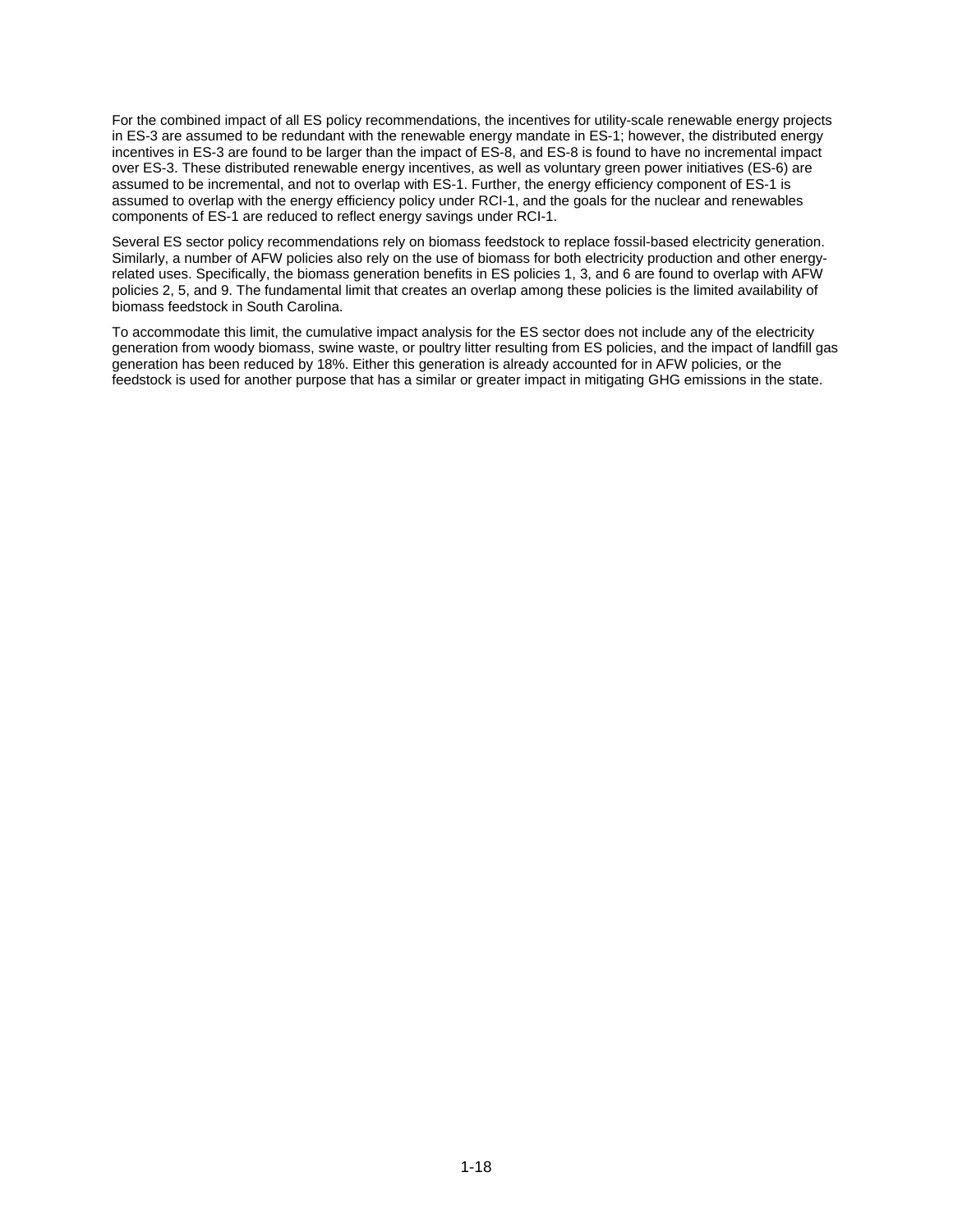|                                        |                                                                  |                                     | <b>GHG Reductions</b><br>(MMtCO <sub>2</sub> e) |      |                               | <b>Net</b><br><b>Present</b> |                                    | Cost-<br><b>Effective-</b>         |                                 | Level of              |                                          |
|----------------------------------------|------------------------------------------------------------------|-------------------------------------|-------------------------------------------------|------|-------------------------------|------------------------------|------------------------------------|------------------------------------|---------------------------------|-----------------------|------------------------------------------|
| No.                                    | <b>Policy Recommendation</b>                                     |                                     | 2012                                            | 2020 | <b>Total</b><br>2008-<br>2020 |                              | Value<br>2008-2020<br>(Million \$) |                                    | ness<br>(\$/tCO <sub>2</sub> e) |                       | <b>Support</b>                           |
| TLU-1                                  | Adopt a South Carolina Clean Car<br>Standard                     |                                     | 0.21                                            | 1.14 | 7.04                          |                              |                                    | $-$ \$323 to<br>\$1,598            |                                 | $-$ \$46 to<br>\$227  | Super<br>Majority<br>(Two<br>objections) |
| TLU-2                                  | <b>Transportation System Management</b>                          |                                     | 0.01                                            | 0.04 | 0.22                          |                              |                                    | $~<$ \$0                           |                                 | $~<$ \$0              | Unanimous                                |
| <b>TLU-3</b>                           | <b>Tax Credits for Efficient Vehicles</b>                        |                                     | 0.02                                            | 0.12 | 0.68                          |                              |                                    | \$359<br>\$244                     |                                 | Unanimous             |                                          |
| TLU-4                                  |                                                                  | <b>Improve Development Patterns</b> |                                                 | 2.31 | 14.02                         |                              |                                    | $~<$ \$0                           |                                 | $~<$ \$0              | Unanimous                                |
| TLU-5                                  | Transit & Bike-Pedestrian [Incorporates<br><b>TLU-11</b> ]       |                                     | 0.02                                            | 0.02 | 0.22                          |                              |                                    | $-$ \$1<br>-\$1                    |                                 | Unanimous             |                                          |
| TLU-6                                  | Alternative-Fuel Infrastructure                                  |                                     | 0.02                                            | 0.24 | 0.77                          |                              | \$54                               |                                    |                                 | \$70                  | Unanimous                                |
| Diesel Engine<br>TLU-7<br>Improvements |                                                                  | Efficiency<br>Improvements          | 0.03                                            | 0.19 | 0.96                          |                              | $-$110$                            |                                    |                                 | $-$ \$114             | Unanimous                                |
|                                        | <b>Emission Reductions</b><br>and Fuel Efficiency                | <b>Biodiesel</b>                    | 0.05                                            | 0.38 | 1.95                          |                              |                                    | $-$ \$291 to<br>\$319              |                                 | –\$15 to<br>\$164     | Super<br>Majority<br>(Two<br>objections) |
| TLU-8                                  | <b>Stricter Enforcement of Speed Limits</b>                      |                                     | 0.10                                            | 0.12 |                               | 1.18<br>Not<br>quantified    |                                    |                                    | Not<br>quantified               | Unanimous             |                                          |
| <b>TLU-9</b>                           | Make Full Use of CMAQ Funds                                      |                                     | Not quantified                                  |      |                               |                              |                                    |                                    |                                 | Unanimous             |                                          |
| <b>TLU-10</b>                          | <b>Commuter Choice and Commuter Benefits</b><br>Programs         |                                     | 0.12                                            | 0.43 | 2.63                          |                              |                                    | $-$ \$631                          |                                 | $-$ \$240             | Unanimous                                |
| <b>TLU-12*</b>                         | Low-GHG Fuel Standard                                            |                                     | 0.38                                            | 3.67 | 17.89                         |                              |                                    | \$20 to<br>\$1 to \$183<br>\$3,276 |                                 |                       | Super<br>Majority<br>(Two<br>objections) |
| <b>TLU-14</b>                          | Rail                                                             |                                     |                                                 |      |                               |                              | Not quantified                     |                                    |                                 |                       | Unanimous                                |
|                                        | <b>Sector Total Before Adjusting for</b><br><b>Overlaps</b>      |                                     | 1.37                                            |      | 8.64                          |                              | 47.57                              |                                    |                                 | Not quantified        |                                          |
|                                        | <b>Sector Total After Adjusting for</b><br>Overlaps <sup>t</sup> |                                     | 0.75                                            |      | 5.53                          |                              | 29.29                              | \$2,582                            |                                 | \$88                  |                                          |
|                                        | <b>Reductions From Recent Actions</b>                            |                                     | 0.45                                            |      | 3.51                          |                              | 16.37                              |                                    |                                 | <b>Not quantified</b> |                                          |
|                                        | <b>Sector Total Plus Recent Actions</b>                          |                                     | 1.20                                            |      | 9.04                          |                              | 45.66                              | \$2,582                            |                                 | \$88                  |                                          |

#### **Table 1-4 (continued). Transportation and Land Use Policy Recommendations**

GHG = greenhouse gas; MMtCO<sub>2</sub>e = million metric tons of carbon dioxide equivalent;  $\frac{1}{2}$ tCO<sub>2</sub>e = dollars per metric ton of carbon dioxide equivalent; CMAQ = Congestion Mitigation and Air Quality.

All costs are reported in 2005 U.S. dollars, net present value as of January 1, 2009. Negative values in the Net Present Value and the Cost-Effectiveness columns represent net cost savings associated with the recommendations. Totals in some columns may not add to the totals shown due to rounding.

The numbering used to denote the above policy recommendations is for reference purposes only; it does not reflect prioritization among these policy recommendations.

\* TLU-12 overlaps with AFW-4. The individual totals for TLU-12 do not reflect this overlap.

<sup>†</sup> Accounts for overlap between TLU-12 and AFW-4.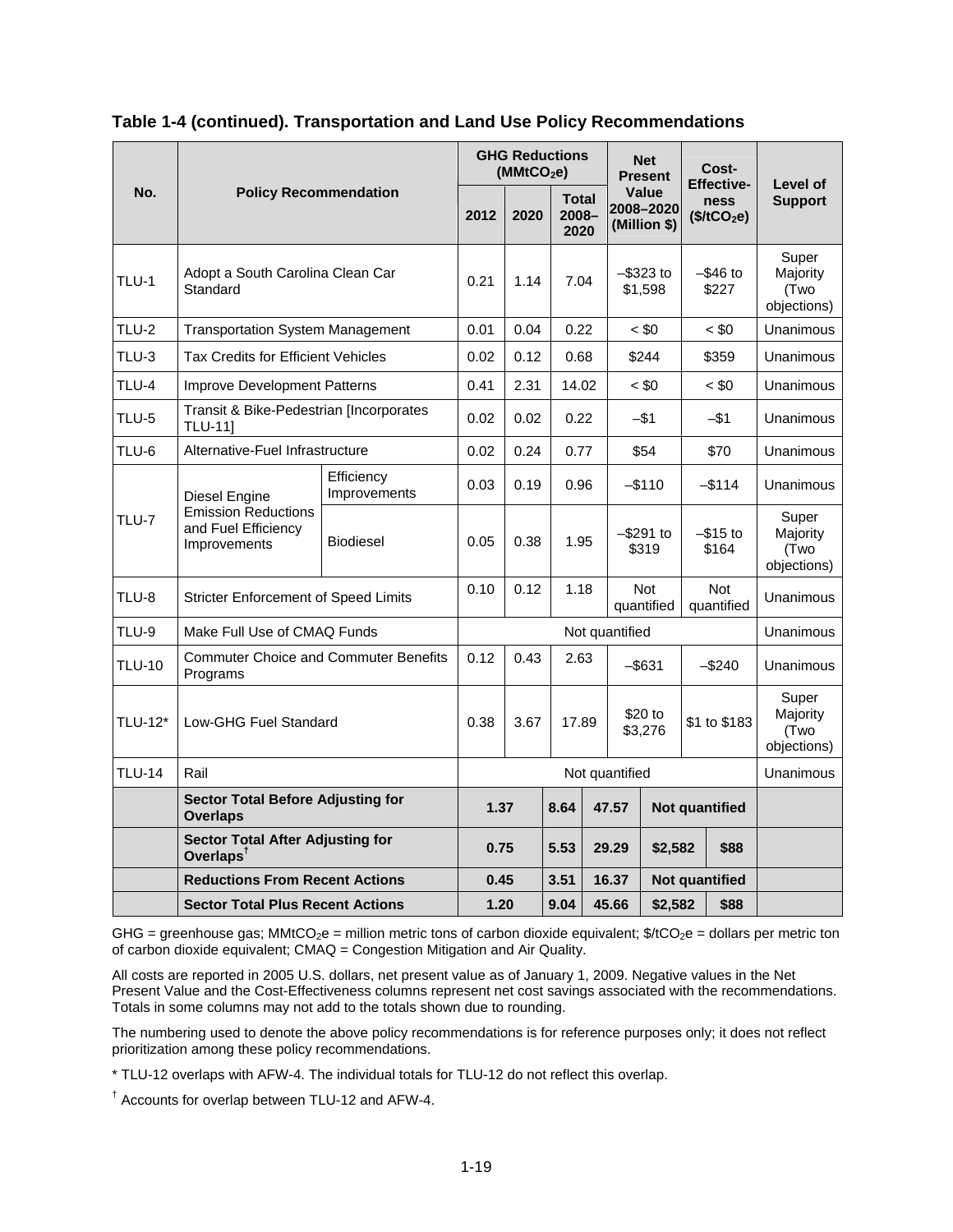### **Table 1-4 (continued). Agriculture, Forestry, and Waste Management Policy Recommendations**

|                                 |                                                                                           |       | <b>GHG Reductions</b><br>(MMtCO <sub>2</sub> e) |                               | <b>Net</b><br><b>Present</b>              | Cost-<br><b>Effective-</b>      | Level of       |  |
|---------------------------------|-------------------------------------------------------------------------------------------|-------|-------------------------------------------------|-------------------------------|-------------------------------------------|---------------------------------|----------------|--|
| No.                             | <b>Policy Recommendation</b>                                                              | 2012  | 2020                                            | <b>Total</b><br>2008-<br>2020 | <b>Value</b><br>2008-2020<br>(Million \$) | ness<br>(\$/tCO <sub>2</sub> e) | <b>Support</b> |  |
| AFW-1*                          | On-Farm Energy Efficiency                                                                 | 0.052 | 0.16                                            | 1.0                           | $-$ \$43                                  | $-$ \$41                        | Unanimous      |  |
| AFW-2a                          | On-Farm Waste Energy Recovery-<br>Swine/Dairy                                             | 0.006 | 0.019                                           | 0.13                          | \$0.58                                    | \$5                             | Unanimous      |  |
| $AFW-2b$ <sup>†</sup>           | On-Farm Waste Energy Recovery-<br>Poultry Litter                                          | 0.010 | 0.031                                           | 0.20                          | $-$ \$3.2                                 | $-$ \$16                        | Unanimous      |  |
| AFW-3                           | Expanded Use of Local Agricultural<br>Products                                            | 0.012 | 0.030                                           | 0.21                          | <b>Not</b><br>quantified                  | <b>Not</b><br>quantified        | Unanimous      |  |
| AFW-<br>$4a^{\dagger,\ddagger}$ | In-State Liquid Biofuels Production-<br>Biodiesel                                         | 0.12  | 0.13                                            | 1.5                           | \$26                                      | \$17                            | Unanimous      |  |
| $AFW-4b^{\dagger}$              | In-State Liquid Biofuels Production-<br>Ethanol                                           | 0.86  | 1.5                                             | 13                            | \$281                                     | \$22                            | Unanimous      |  |
| $AFW-5$                         | Expanded Use of Biomass Feedstocks for<br>Electricity, Heat, or Steam Production          | 2.7   | 4.9                                             | 41                            | \$156                                     | \$4                             | Unanimous      |  |
| AFW-6a                          | Terrestrial Carbon Sequestration-<br>Agriculture                                          | 0.21  | 0.39                                            | 3.1                           | $-$ \$191                                 | $-$ \$62                        | Unanimous      |  |
| AFW-6bi                         | Terrestrial Carbon Sequestration-<br>Forestry: Forest Management                          | 0.33  | 0.85                                            | 5.8                           | \$53                                      | \$9                             | Unanimous      |  |
| AFW-6bii                        | Terrestrial Carbon Sequestration-<br>Forestry: Afforestation/Reforestation                | 0.81  | 2.4                                             | 16                            | \$158                                     | \$10                            | Unanimous      |  |
| AFW-<br>6biii <sup>¶</sup>      | Terrestrial Carbon Sequestration-<br>Forestry: Urban Forestry                             | 0.37  | 1.2                                             | 7.5                           | \$456                                     | \$60                            | Unanimous      |  |
| AFW-7a                          | Conservation and Restoration of<br>Agriculture Lands for Enhanced Carbon<br>Sequestration | 0.080 | 0.21                                            | 1.5                           | \$54                                      | \$37                            | Unanimous      |  |
| AFW-7b                          | Conservation and Restoration of<br>Forestlands for Enhanced Carbon<br>Sequestration       | 0.42  | 3.1                                             | 16                            | \$117                                     | \$7                             | Unanimous      |  |
| AFW-8                           | Advanced Recycling and Composting                                                         | 1.18  | 3.0                                             | 20                            | $-$ \$44                                  | $-$ \$2                         | Unanimous      |  |
| AFW-9                           | Waste-to-Energy Reclamation                                                               | 0.41  | 1.0                                             | 7.2                           | \$0.23                                    | \$0.03                          | Unanimous      |  |
| AFW-10*                         | Water and Wastewater Energy Efficiency<br>Improvements                                    | 0.16  | 0.18                                            | 1.6                           | $-$ \$33                                  | $-$ \$21                        | Unanimous      |  |
|                                 | <b>Sector Total After Adjusting for</b><br>Overlaps <sup>®</sup>                          | 7.8   | 19.2                                            | 135                           | \$987                                     | \$7                             |                |  |
|                                 | <b>Reductions From Recent Actions</b>                                                     |       |                                                 |                               |                                           |                                 |                |  |
|                                 | Sector Total Plus Recent Actions                                                          | 7.8   | 19.2                                            | 135                           | \$987                                     | \$7                             |                |  |

GHG = greenhouse gas; MMtCO<sub>2</sub>e = million metric tons of carbon dioxide equivalent;  $\frac{1}{2}$ tCO<sub>2</sub>e = dollars per metric ton of carbon dioxide equivalent.

All costs are reported in 2005 U.S. dollars, net present value as of January 1, 2009. Negative values in the Net Present Value and the Cost-Effectiveness columns represent net cost savings associated with the recommendations. Totals in some columns may not add to the totals shown due to rounding.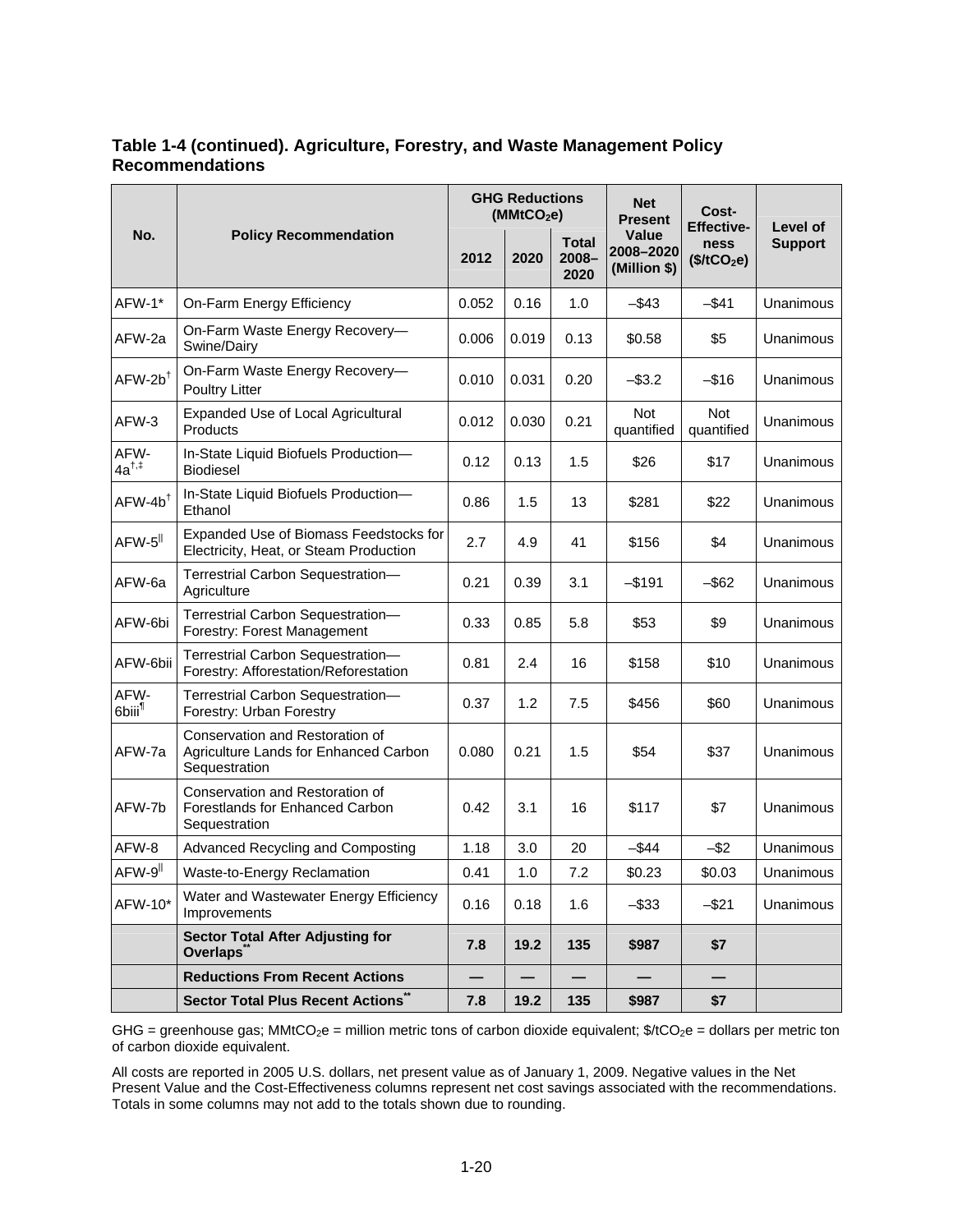The numbering used to denote the above policy recommendations is for reference purposes only; it does not reflect prioritization among these policy recommendations.

\* AFW-1 and AFW-10 may overlap with RCI-6. However, for reasons stated in the documentation of AFW-1 and AFW-10, no overlap is counted.

† AFW-4 overlaps with TLU-12 (Transportation and Land Use). This overlap is accounted for in the cumulative analysis of the TLU options.

‡ AFW-4 biodiesel targets were unachievable with in-state feedstock supplies. These reductions and costs refer to modified goals based on in-state feedstock. See text under AFW-4 in Appendix J of this report.

|| AFW-2, AFW-5, and AFW-9 overlap with ES-1. These overlaps are accounted for in the cumulative analysis of the ES policy recommendations.

¶ AFW-6biii represents the combined costs and benefits of two elements of urban forestry: tree planting and avoided deforestation. The net cost of avoided deforestation was not quantified because of insufficient information regarding the costs of such programs.

\*\* Totals may not equal sum of rows because of independent rounding. The cost-effectiveness totals represent the total net present value divided by the cumulative (2008–2020) GHG reductions for those options for which quantitative cost analyses were performed (i.e., excludes AFW-3).

|        | <b>Policy Recommendation</b>                                                           |  | (MMtCO <sub>2</sub> e) | <b>GHG Reductions</b>            | <b>Net</b><br><b>Present</b>       | Cost-                                                |                            |
|--------|----------------------------------------------------------------------------------------|--|------------------------|----------------------------------|------------------------------------|------------------------------------------------------|----------------------------|
| No.    |                                                                                        |  | 2012<br>2020           | <b>Total</b><br>$2008 -$<br>2020 | Value<br>2008-2020<br>(Million \$) | <b>Effective-</b><br>ness<br>(\$/tCO <sub>2</sub> e) | Level of<br><b>Support</b> |
| $CC-1$ | Inventories and Forecasting                                                            |  | Not quantified         |                                  |                                    |                                                      | Unanimous                  |
| $CC-2$ | <b>GHG Reporting and Registry</b>                                                      |  |                        | Unanimous                        |                                    |                                                      |                            |
|        |                                                                                        |  |                        |                                  |                                    |                                                      |                            |
| $CC-3$ | State Government GHG Emissions (Lead by<br>Example)                                    |  |                        | Unanimous                        |                                    |                                                      |                            |
| $CC-4$ | <b>Comprehensive Local Government Climate</b><br>Action Plans (Counties, Cities, etc.) |  |                        |                                  | Not quantified                     |                                                      | Unanimous                  |
| $CC-5$ | <b>Public Education and Outreach</b>                                                   |  |                        |                                  | Not quantified                     |                                                      | Unanimous                  |
| $CC-6$ | Adaptation & Vulnerability                                                             |  |                        |                                  | Not quantified                     |                                                      | Unanimous                  |
|        | <b>Sector Total After Adjusting for Overlaps</b>                                       |  |                        |                                  | <b>Not quantified</b>              |                                                      |                            |
|        | <b>Reductions From Recent Actions</b>                                                  |  |                        |                                  |                                    |                                                      |                            |
|        | <b>Sector Total Plus Recent Actions</b>                                                |  |                        |                                  |                                    |                                                      |                            |

**Table 1-4 (continued) Cross-Cutting Issues Policy Recommendations** 

GHG = greenhouse gas; MMtCO2e = million metric tons of carbon dioxide equivalent; \$/tCO2e = dollars per metric ton of carbon dioxide equivalent.

The numbering used to denote the above policy recommendations is for reference purposes only; it does not reflect prioritization among these policy recommendations.

### **Perspectives on Policy Recommendations**

As explained above, the CECAC considered the estimates of the GHG reductions that could be achieved by 38 of its recommendations, and the costs (or cost savings) of 33 of those 38. Figure 1-4 presents the estimated tons of reductions for each policy recommendation for which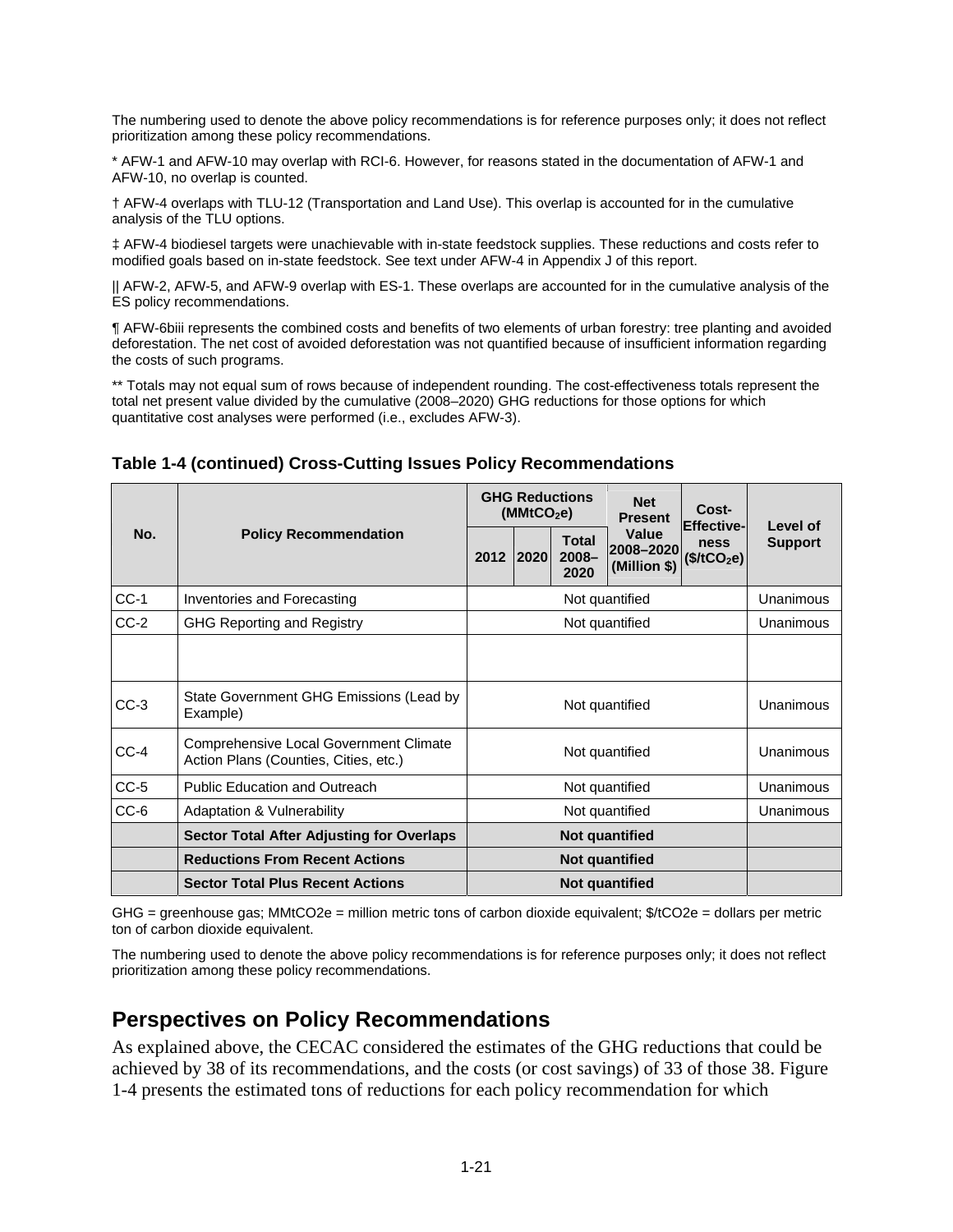estimates were quantified, expressed as a cumulative figure for the period 2008–2020. In addition to the imprecision in GHG reductions achieved by each policy recommendation, there are also uncertainties in the exact cost (or cost savings) per ton of reduction achieved. Figure 1-5 presents the estimated dollars-per-ton cost (or cost savings, depicted as a negative number) for each policy recommendation for which cost estimates were quantified. This measure is calculated by dividing the net present value of the cost of the policy recommendation by the cumulative GHG reductions, all for the period 2008–2020. There can be considerable variations in the estimates of GHG emission reductions as well as the exact cost (or cost savings) per ton of reduction associated with the range of policy recommendations. Having the emissions reduction and cost-effectiveness values was helpful, but the CECAC was mindful that these are estimates. CECAC members noted that even though the quantification of impacts associated with the policies were developed using the best information that could be identified during the CECAC process, the results may be uncertain and subject to change as better information becomes available in the future. While individual members of the CECAC may not endorse each and every quantification method or data input, the members of the CECAC acknowledge the quantification analyses as helpful in evaluating the GHG reductions and implementation costs or savings that may be expected from the various recommendations contained in this report.



**Figure 1-4. CECAC policy recommendations ranked by 2020 annual GHG reduction potential** 

 $GHG =$  greenhouse gas;  $MMtCO<sub>2</sub>e =$  million metric tons of carbon dioxide equivalent;  $AFW =$  Agriculture, Forestry, and Waste Management; RCI = Residential, Commercial, and Industrial; TLU = Transportation and Land Use; ES = Energy Supply.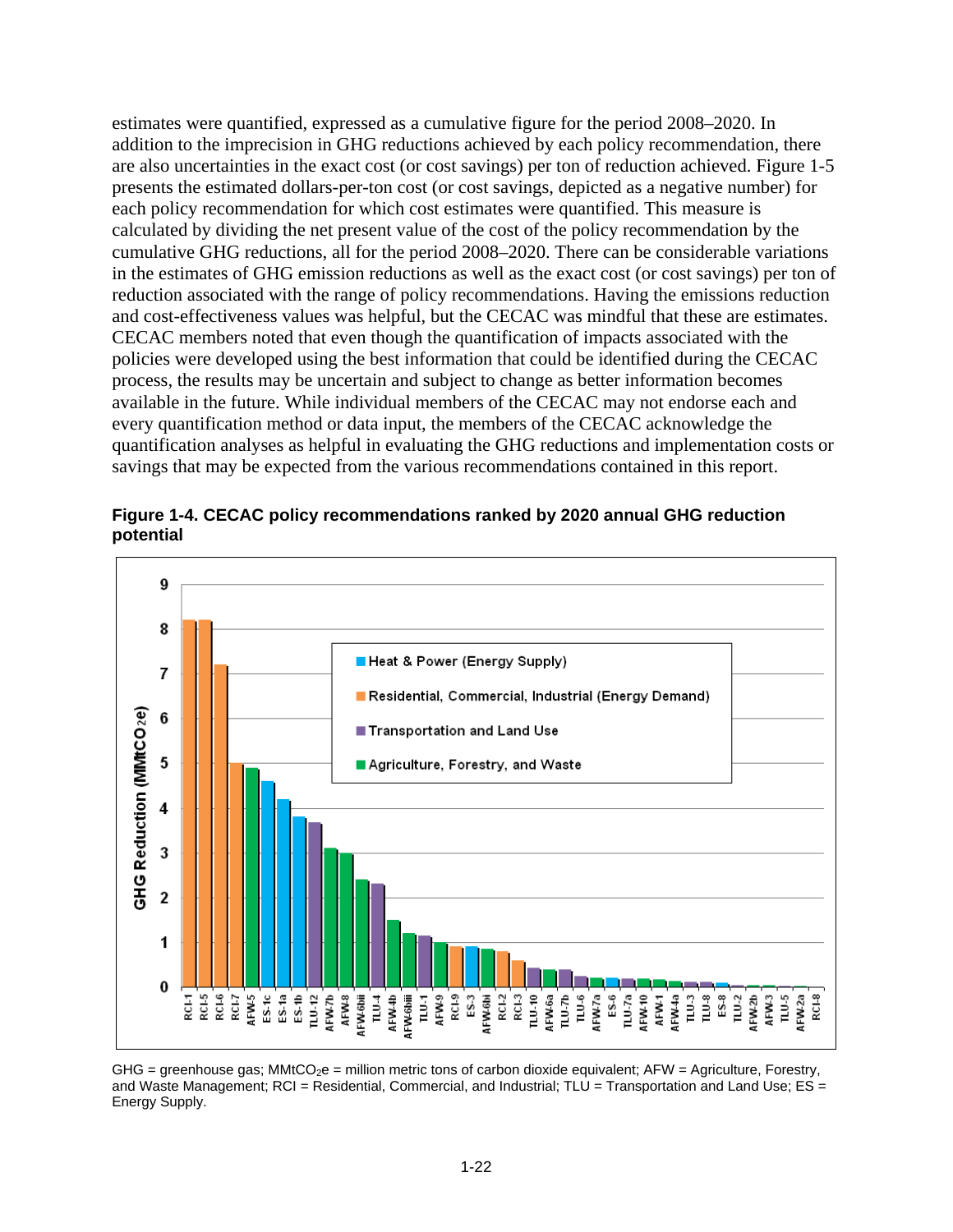

**Figure 1-5. CECAC policy recommendations ranked by cost/cost savings per ton of GHG removed** 

GHG = greenhouse gas; RCI = Residential, Commercial, and Industrial; TLU = Transportation and Land Use; ES = Energy Supply; AFW = Agriculture, Forestry, and Waste Management.

Negative values represent net cost savings and positive values represent net costs associated with the policy recommendation.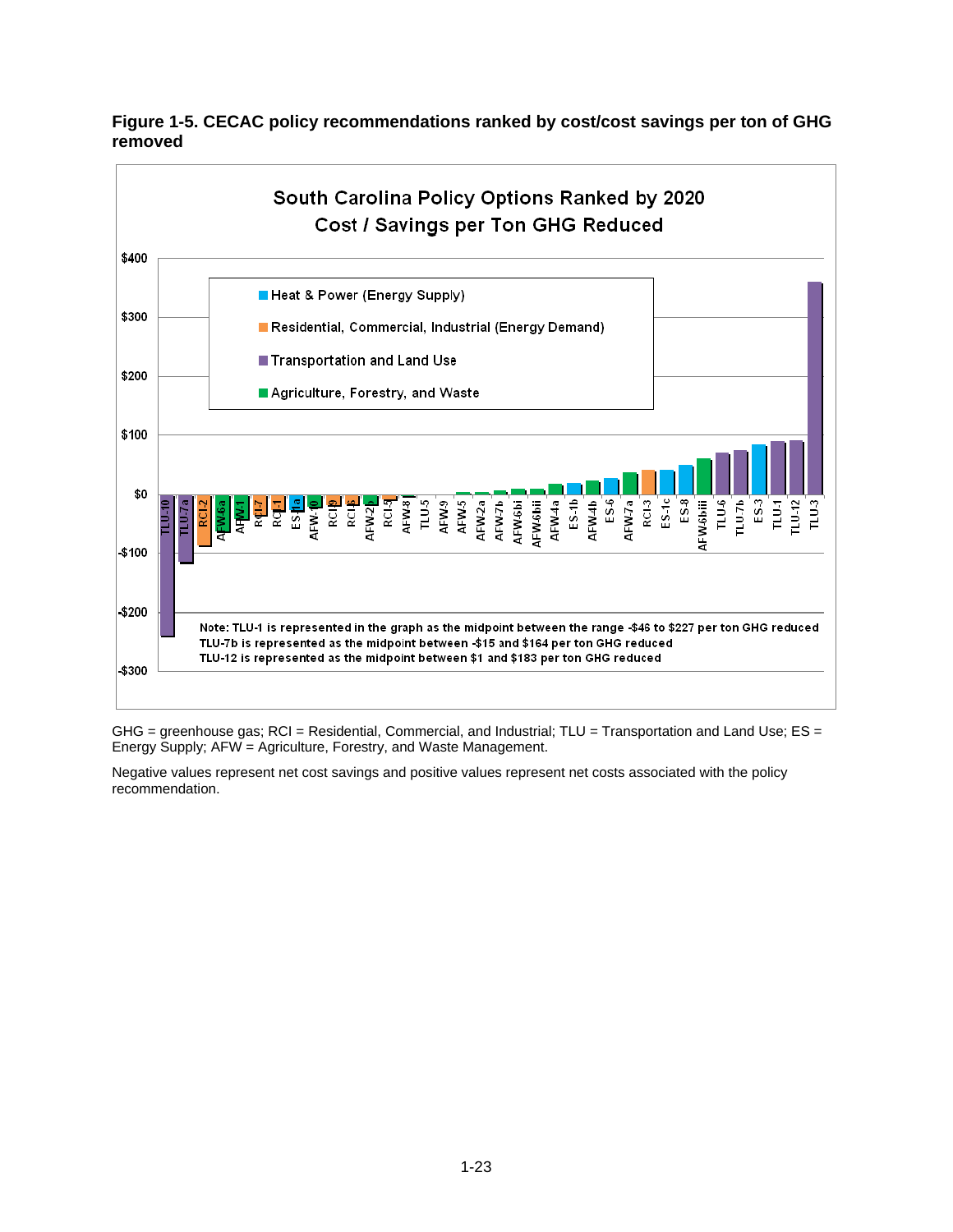# **Chapter 2 Inventory and Projections of GHG Emissions**

## **Introduction**

 $\overline{a}$ 

This chapter summarizes South Carolina's greenhouse gas (GHG) emissions and sinks (carbon storage) from 1990 to 2020. The Center for Climate Strategies (CCS) prepared a draft of South Carolina's GHG emissions inventory and reference case projections for the Climate, Energy, and Commerce Advisory Committee (CECAC) of the Office of the Governor of South Carolina. The draft inventory and reference case projections, completed in June 2007, provided the CECAC with an initial, comprehensive understanding of current and possible future GHG emissions. The draft report was provided to the CECAC and its Technical Work Groups (TWGs) to assist them in understanding past, current, and possible future GHG emissions in South Carolina, and thereby inform the policy recommendation development process. The CECAC and TWGs have reviewed, discussed, and evaluated the draft inventory and methodologies, as well as alternative data and approaches for improving the draft GHG inventory and forecast. The inventory and forecast have since been revised to address the comments provided by the CECAC. The information in this chapter reflects the information presented in the final *South Carolina Greenhouse Gas Inventory and Reference Case Projections* report (hereafter referred to as the Inventory and Projections report).

Historical GHG emissions estimates (1990 through  $2005)^2$  were developed using a set of generally accepted principles and guidelines for state GHG emissions inventories, relying to the extent possible on South Carolina-specific data and inputs. The reference case projections (2006–2020) are based on a compilation of various existing projections of electricity generation, fuel use, and other GHG-emitting activities, along with a set of simple, transparent assumptions described in the final Inventory and Projections report.

The Inventory and Projections report covers the six types of gases included in the U.S. GHG inventory: carbon dioxide  $(CO_2)$ , methane  $(CH_4)$ , nitrous oxide  $(N_2O)$ , hydrofluorocarbons (HFCs), perfluorocarbons (PFCs), and sulfur hexafluoride  $(SF_6)$ . Emissions of these GHGs are presented using a common metric,  $CO<sub>2</sub>$  equivalence ( $CO<sub>2</sub>e$ ), which indicates the relative contribution of each gas, per unit mass, to global average radiative forcing on a global warming potential-weighted basis.<sup>3</sup>

<sup>&</sup>lt;sup>1</sup> Center for Climate Strategies for the Climate. Final South Carolina Greenhouse Gas Inventory and Reference Case Projections: 1990–2020. Prepared for the Climate, Energy, and Commerce Advisory Committee of the Office of the Governor of South Carolina. June 2008.

 $2^2$  The last year of available historical data for each sector varies between 2000 and 2005.

<sup>&</sup>lt;sup>3</sup> Changes in the atmospheric concentrations of GHGs can alter the balance of energy transfers between the atmosphere, space, land, and the oceans. A gauge of these changes is called radiative forcing, which is a simple measure of changes in the energy available to the Earth–atmosphere system (IPCC, 2001). Holding everything else constant, increases in GHG concentrations in the atmosphere will produce positive radiative forcing (i.e., a net increase in the absorption of energy by the Earth). See: Boucher, O., et al. "Radiative Forcing of Climate Change." Chapter 6 in *Climate Change 2001: The Scientific Basis*. Contribution of Working Group 1 of the Intergovernmental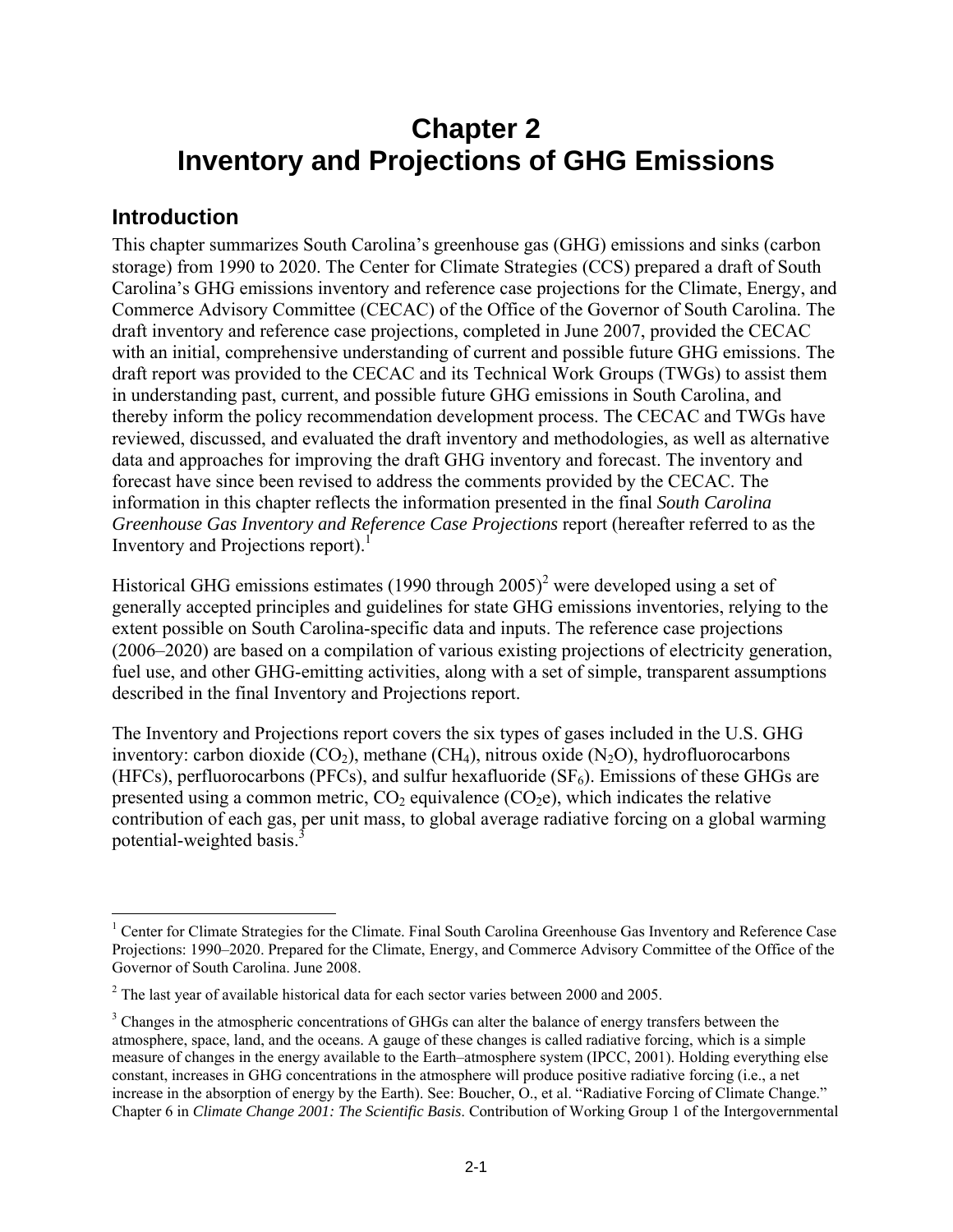It is important to note that the emissions estimates reflect the GHG emissions associated with the electricity sources used to meet South Carolina's demands, corresponding to a consumptionbased approach to emissions accounting. Another way to look at electricity emissions is to consider the GHG emissions produced by electricity generation facilities in the state—a production-based method. The study covers both methods of accounting for emissions, but for consistency, all total results are reported as consumption-based.

## **South Carolina GHG Emissions: Sources and Trends**

Table 2-1 provides a summary of GHG emissions estimated for South Carolina by sector for 1990, 2000, 2005, 2010, and 2020. As shown in this table, South Carolina is estimated to be a net source of GHG emissions (positive, or gross, emissions). South Carolina's forests serve as sinks of GHG emissions (removal of emissions, or negative emissions). South Carolina's net emissions subtract the equivalent GHG reduction from emission sinks from the gross GHG emissions totals. The following sections discuss GHG emission sources and sinks, trends, projections, and uncertainties.

Emissions of aerosols, particularly "black carbon" from fossil fuel combustion, could have significant climate impacts through their effects on radiative forcing. Estimates of these aerosol emissions on a CO<sub>2</sub>e basis were developed for South Carolina based on 2002 and 2018 data from the Visibility Improvement State and Tribal Association of the Southeast (VISTAS) regional planning organization. The results for current levels of black carbon emissions were a total of 7.0 MMtCO<sub>2</sub>e, which is the mid-point of a range of estimated emissions  $(4.5-9.6 \text{ MMtCO}_2e)$  in 2002. Based on an assessment of the primary contributors, it is estimated that black carbon emissions will decrease substantially by 2018 after new engine and fuel standards take effect in the on-road and nonroad diesel engine sectors. These estimates are not incorporated into the totals shown in Table 2-1, because a global warming potential for black carbon has not yet been assigned by the Intergovernmental Panel on Climate Change (IPCC).

## **Historical Emissions**

### **Overview**

In 2005, on a gross emissions consumption basis (i.e., excluding carbon sinks), South Carolina accounted for approximately 94 million metric tons (MMt) of  $CO<sub>2</sub>e$  emissions, an amount equal to 1.3% of total U.S. gross GHG emissions. On a net emissions basis (i.e., including carbon sinks), South Carolinians accounted for approximately 62 MMtCO<sub>2</sub>e of emissions in 2005, an amount equal to 1.0% of total U.S. net GHG emissions.<sup>4</sup> South Carolina's GHG emissions are

Panel on Climate Change Cambridge University Press. Cambridge, United Kingdom. Available at: http://www.grida.no/climate/ipcc\_tar/wg1/212.htm

<sup>&</sup>lt;sup>4</sup> The national emissions used for these comparisons are based on 2005 emissions from U.S. Environmental Protection Agency, *Inventory of U.S. Greenhouse Gas Emissions and Sinks: 1990–2006*, April 15, 2008, EPA430- R-08-005. Available at: http://www.epa.gov/climatechange/emissions/usinventoryreport.html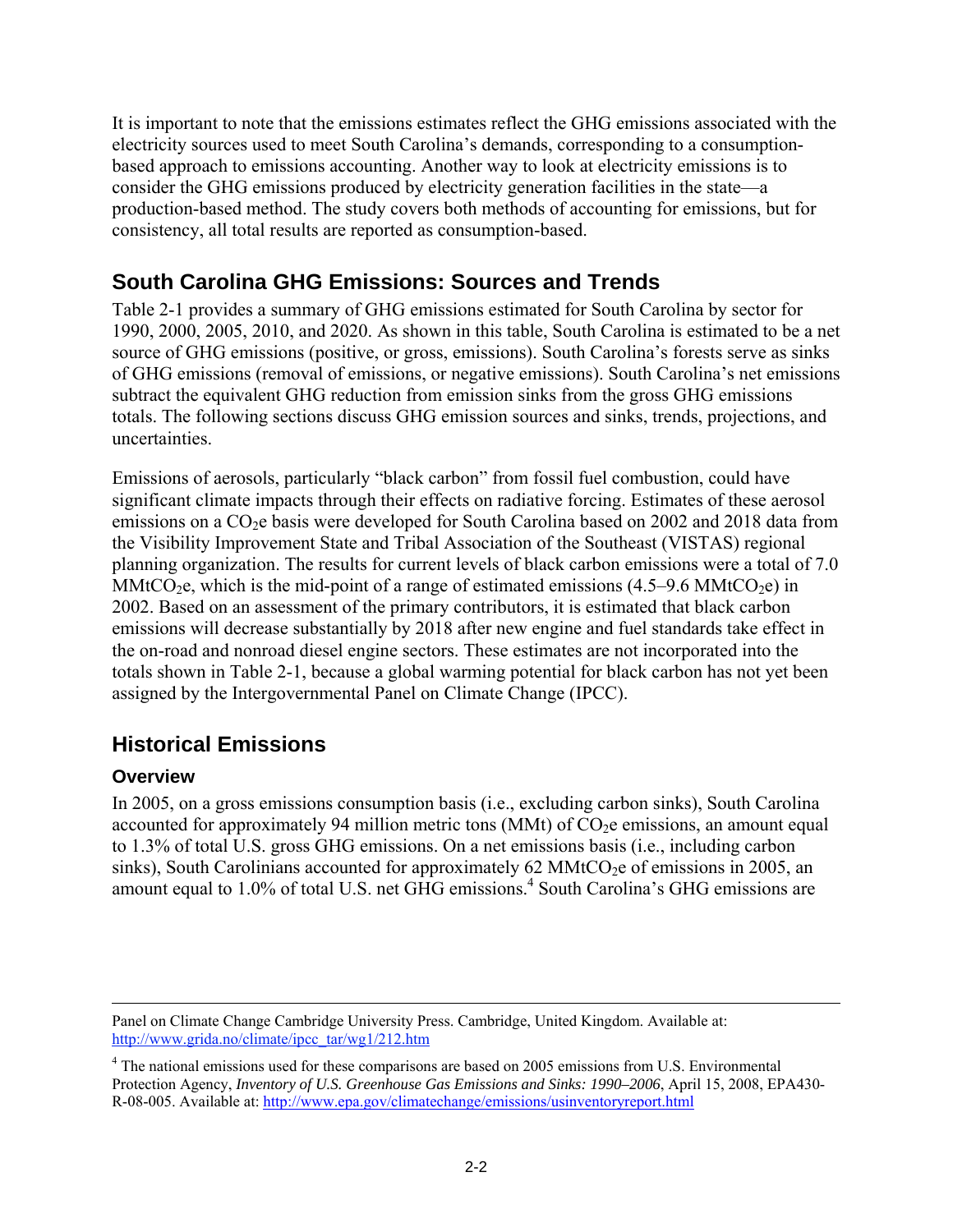rising faster than those of the nation as a whole. From 1990 to 2005, South Carolina's gross GHG emissions increased by 39%, while national gross emissions rose by 16%.<sup>5</sup>

| (Million Metric Tons CO <sub>2</sub> e)                          | 1990    | 2000    | 2005    | 2010    | 2020    |
|------------------------------------------------------------------|---------|---------|---------|---------|---------|
| <b>Energy (Consumption Based)</b>                                | 59.8    | 78.8    | 83.5    | 91.3    | 112.5   |
| <b>Electricity Use (Consumption)</b>                             | 18.5    | 32.0    | 33.0    | 35.7    | 48.2    |
| Electricity production (in-state)                                | 21.9    | 36.4    | 38.0    | 40.2    | 54.5    |
| Coal                                                             | 18.1    | 31.3    | 31.9    | 32.1    | 44.0    |
| Natural gas                                                      | 0.32    | 0.42    | 0.86    | 2.99    | 3.44    |
| Oil                                                              | 0.05    | 0.29    | 0.19    | 0.55    | 0.62    |
| Wood ( $CH_4$ and $N_2O$ )                                       | 0.02    | 0.02    | 0.02    | 0.02    | 0.04    |
| MSW/landfill gas                                                 | 0.00    | 0.02    | 0.01    | 0.01    | 0.01    |
| Net exported electricity                                         | $-3.38$ | $-4.37$ | $-4.98$ | $-4.51$ | $-6.31$ |
| Residential/Commercial/Industrial<br>(RCI) Fuel Use              | 17.7    | 17.7    | 17.9    | 18.7    | 19.9    |
| Coal                                                             | 5.46    | 4.71    | 3.64    | 4.04    | 4.13    |
| Natural gas                                                      | 6.49    | 7.96    | 6.75    | 7.36    | 8.20    |
| Oil                                                              | 5.64    | 4.81    | 7.39    | 7.18    | 7.38    |
| Wood ( $CH_4$ and $N_2O$ )                                       | 0.16    | 0.18    | 0.15    | 0.16    | 0.17    |
| <b>Transportation</b>                                            | 22.7    | 28.4    | 31.8    | 36.1    | 43.6    |
| On-road gasoline                                                 | 16.2    | 19.8    | 21.5    | 23.8    | 27.6    |
| On-road diesel                                                   | 4.09    | 5.96    | 7.59    | 9.25    | 12.2    |
| Marine vessels                                                   | 0.84    | 1.53    | 1.78    | 2.08    | 2.75    |
| Rail, natural gas, LPG, other                                    | 0.43    | 0.28    | 0.24    | 0.25    | 0.27    |
| Jet fuel and aviation gasoline                                   | 1.19    | 0.77    | 0.68    | 0.72    | 0.77    |
| <b>Fossil Fuel Industry</b>                                      | 0.83    | 0.78    | 0.76    | 0.80    | 0.89    |
| Natural gas industry                                             | 0.83    | 0.78    | 0.76    | 0.80    | 0.89    |
| Transmission                                                     | 0.32    | 0.36    | 0.38    | 0.40    | 0.46    |
| Distribution                                                     | 0.35    | 0.22    | 0.25    | 0.27    | 0.31    |
| Pipeline fuel use                                                | 0.16    | 0.19    | 0.13    | 0.13    | 0.12    |
| <b>Industrial Processes</b>                                      | 2.61    | 3.28    | 4.14    | 4.98    | 6.63    |
| Cement manufacture (CO <sub>2</sub> )                            | 1.10    | 1.31    | 1.64    | 1.65    | 1.68    |
| Limestone and dolomite use (CO <sub>2</sub> )                    | 0.01    | 0.01    | 0.01    | 0.01    | 0.01    |
| Soda ash (CO <sub>2</sub> )                                      | 0.04    | 0.04    | 0.04    | 0.04    | 0.04    |
| ODS substitutes (HFC, PFC)                                       | 0.005   | 1.07    | 1.67    | 2.48    | 4.07    |
| Electric power transmission and<br>distribution (T&D) (SF $_6$ ) | 0.62    | 0.36    | 0.35    | 0.36    | 0.38    |
| Aluminum manufacturing (PFC)                                     | 0.84    | 0.51    | 0.43    | 0.44    | 0.45    |
| <b>Waste Management</b>                                          | 1.65    | 2.77    | 2.88    | 3.01    | 3.38    |
| Solid waste management                                           | 1.48    | 2.57    | 2.67    | 2.79    | 3.14    |

**Table 2-1. South Carolina historical and reference case GHG emissions, by sector\*** 

<sup>&</sup>lt;sup>5</sup> During this period, population grew by 21% in South Carolina and by 19% nationally. However, South Carolina's economy grew at a slower rate on a per capita basis (up 30% vs. 34% nationally).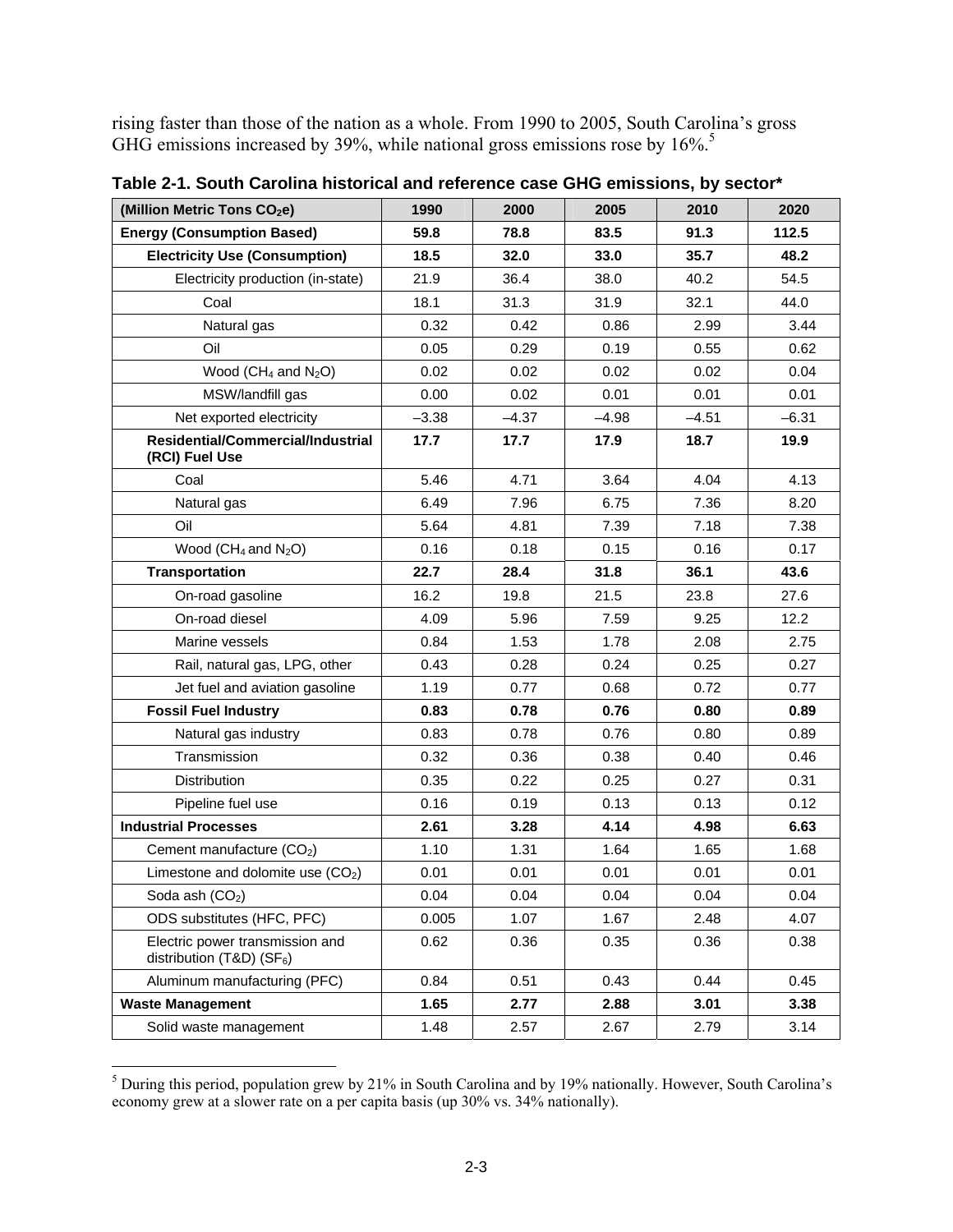| (Million Metric Tons CO <sub>2</sub> e)                                                      | 1990     | 2000     | 2005     | 2010     | 2020     |
|----------------------------------------------------------------------------------------------|----------|----------|----------|----------|----------|
| Wastewater management                                                                        | 0.17     | 0.20     | 0.21     | 0.22     | 0.24     |
| <b>Agriculture</b>                                                                           | 3.11     | 3.15     | 2.98     | 2.95     | 2.89     |
| Enteric fermentation                                                                         | 0.69     | 0.57     | 0.54     | 0.57     | 0.51     |
| Manure management                                                                            | 0.39     | 0.47     | 0.48     | 0.49     | 0.57     |
| Agriculture soils and residue<br>burning                                                     | 1.86     | 1.76     | 1.76     | 1.71     | 1.63     |
| Agriculture soils (cultivation<br>practices)                                                 | 0.18     | 0.18     | 0.18     | 0.18     | 0.18     |
| <b>Total Gross Emissions (Consumption</b><br>Basis)                                          | 67.2     | 87.8     | 93.5     | 102.2    | 125.4    |
| Increase relative to 1990                                                                    |          | 31%      | 39%      | 52%      | 87%      |
| <b>Forestry and Land Use</b>                                                                 | $-33.2$  | $-31.0$  | $-31.2$  | $-31.2$  | $-31.2$  |
| Forested Landscape                                                                           | $-28.78$ | $-28.78$ | $-28.78$ | $-28.78$ | $-28.78$ |
| Urban Forestry and Land Use                                                                  | $-4.38$  | $-2.24$  | $-2.46$  | $-2.46$  | $-2.46$  |
| <b>Net Emissions (Consumption Basis,</b><br><b>Including Forestry and Land Use</b><br>Sinks) | 34.0     | 56.8     | 62.3     | 71.0     | 94.1     |

MMtCO<sub>2</sub>e = million metric tons of carbon dioxide equivalent; CH<sub>4</sub> = methane; N<sub>2</sub>O = nitrous oxide; MSW = municipal solid waste; LPG = liquefied petroleum gas; ODS = ozone-depleting substance; HFC = hydrofluorocarbon; PFC = perfluorocarbon;  $SF_6$  = sulfur hexafluoride; NG = natural gas;  $T&D$  = transmission and distribution; VISTAS = Visibility Improvement State and Tribal Association of the Southeast.

\* Totals may not equal exact sum of subtotals shown in this table due to independent rounding.

On a per-capita basis, South Carolinians emitted about 22 metric tons (t) of gross  $CO<sub>2</sub>e$  in 2005, lower than the national average of about 24 tCO<sub>2</sub>e. Figure 2-1 illustrates the state's emissions per capita and per unit of economic output. It also shows that in South Carolina per-capita emissions have increased from 1990 to 2005, but remained fairly flat for the nation as a whole. South Carolina's per capita emissions increased between 1995 and 2001 as a result of an additional 700 megawatts of coal capacity coming on line in the state. In both South Carolina and the nation as a whole, economic growth exceeded emissions growth throughout the 1990–2005 period. From 1990 to 2005, emissions per unit of gross product dropped by 27% nationally, and by 12% in South Carolina<sup>6</sup>

The principal sources of South Carolina's GHG emissions in 2005 are electricity consumption and transportation, accounting for 35% and 34% of South Carolina's gross GHG emissions, respectively, as shown in Figure 2-2. The direct use of fuels—natural gas, oil products, coal, and wood—in the residential, commercial, and industrial (RCI) sectors accounts for another 19% of the state's emissions in 2005.

<sup>&</sup>lt;sup>6</sup> Based on real gross domestic product (millions of chained 2000 dollars), that excludes the effects of inflation, available from the U.S. Department of Commerce, Bureau of Economic Analysis. "Gross Domestic Product by State." Available at: http://www.bea.gov/regional/gsp/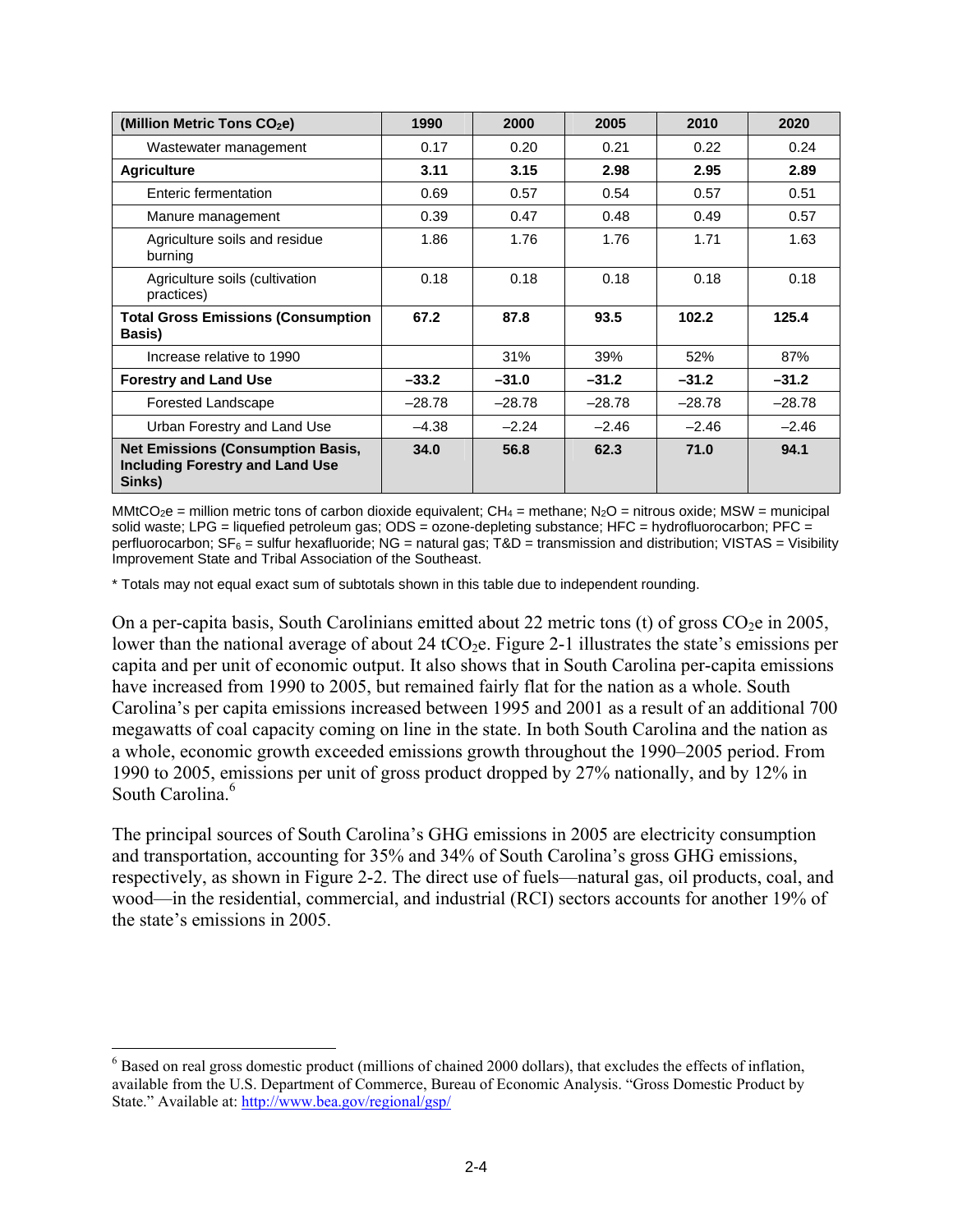

**Figure 2-1. South Carolina and U.S. gross GHG emissions, per-capita and per-unit gross product** 

GHG = greenhouse gas;  $tCO_2e$  = metric tons of carbon dioxide equivalent.; GSP = gross state product; GDP = gross domestic product;  $g =$  grams.



### **Figure 2-2. Gross GHG emissions by sector, 2005: South Carolina and U.S.**

Industrial process emissions accounted for about 4% of the state's GHG emissions in 2005, and these emissions are rising due to the increasing use of HFCs and PFCs as substitutes for ozonedepleting chlorofluorocarbons.<sup>7</sup> Other industrial process emissions include  $CO<sub>2</sub>$  released by cement manufacturing;  $CO_2$  released during soda ash, limestone, and dolomite use; PFCs released during aluminum production; and  $SF<sub>6</sub>$  released from transformers used in electricity

 $<sup>7</sup>$  Chlorofluorocarbons are also potent GHGs; however, they are not included in GHG estimates because of concerns</sup> related to implementation of the Montreal Protocol on Substances That Affect the Ozone Layer. See Appendix I in the Final Inventory and Projections report for South Carolina. Available at: http://www.scclimatechange.us/ Inventory\_Forecast\_Report.cfm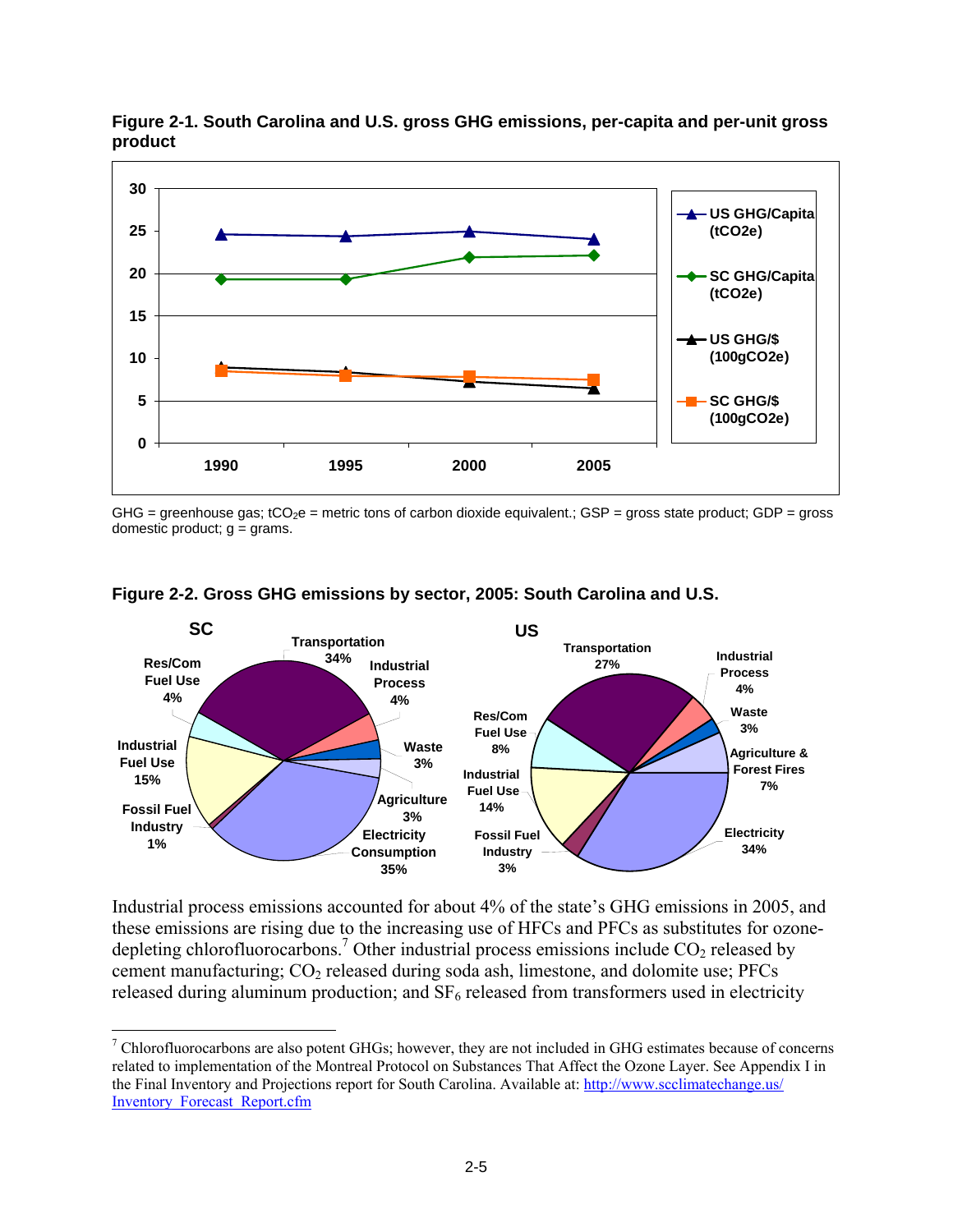transmission and distribution systems. Agricultural activities, such as manure management, fertilizer use, livestock (enteric fermentation), and changes in soil carbon due to cultivation practices, result in  $CH_4$  and  $N_2O$  emissions that accounted for another 3% of state GHG emissions in 2005. Similarly, landfills and wastewater management facilities produce  $CH<sub>4</sub>$  and N<sub>2</sub>O emissions that accounted for 3% of total gross GHG emissions in South Carolina in 2005. Emissions associated with the transmission and distribution of natural gas accounted for 1% of the gross GHG emissions in 2005.

Forestry emissions refer to the net  $CO<sub>2</sub>$  flux<sup>8</sup> from forested lands in South Carolina, which account for about 66% of the state's land area.<sup>9</sup> South Carolina's forests are estimated to be net sinks of  $CO<sub>2</sub>$  emissions in the state, reducing net GHG emissions by 31 MMtCO<sub>2</sub>e in 2005.

## **Reference Case Projections**

Relying on a variety of sources for projections, as noted in the Inventory and Projections report, a simple reference case projection of GHG emissions through 2020 was developed. As illustrated in Figure 2-3 and shown numerically in Table 2-1, under the reference case projections, South Carolina's gross GHG emissions continue to grow steadily, climbing to about 125 MMtCO<sub>2</sub>e by 2020, or 87% above 1990 levels. This equates to a 2% annual rate of growth. By 2020, the share of South Carolina's gross GHG emissions associated with electricity consumption grows to 38%; emissions from the RCI fuel use sector decrease to 16%; while emissions from the transportation sector stay relatively constant, at 35%.

Emissions associated with electricity consumption are projected to be the largest contributor to future GHG emissions growth, followed by emissions associated with the transportation sector, as shown in Figure 2-4. Other sources of emissions growth include the increasing use of HFCs and PFCs as substitutes for ozone-depleting substances (ODS) in refrigeration, air conditioning, and other applications, as well as the RCI fuel use sector. Table 2-2 summarizes the growth rates that drive the growth in the South Carolina reference case projections, as well as the sources of these data.

<sup>1</sup> <sup>8</sup> "Flux" refers to both emissions of  $CO<sub>2</sub>$  to the atmosphere and removal (sinks) of  $CO<sub>2</sub>$  from the atmosphere.

<sup>&</sup>lt;sup>9</sup> Total forested acreage is 12.7 million acres. For acreage by forest type, see: Richard A. Birdsey and George M. Lewis. "Carbon in United States Forests and Wood Products, 1987–1997: State-by-State Estimates." South Carolina Estimate for 1987–1997. Available from the U.S. Department of Agriculture, Forest Service, Northern Global Change Research Program, at: http://www.fs.fed.us/ne/global/pubs/books/epa/states/SC.htm. The total land area in South Carolina is 19.3 million acres (http://www.50states.com/scarolin.htm).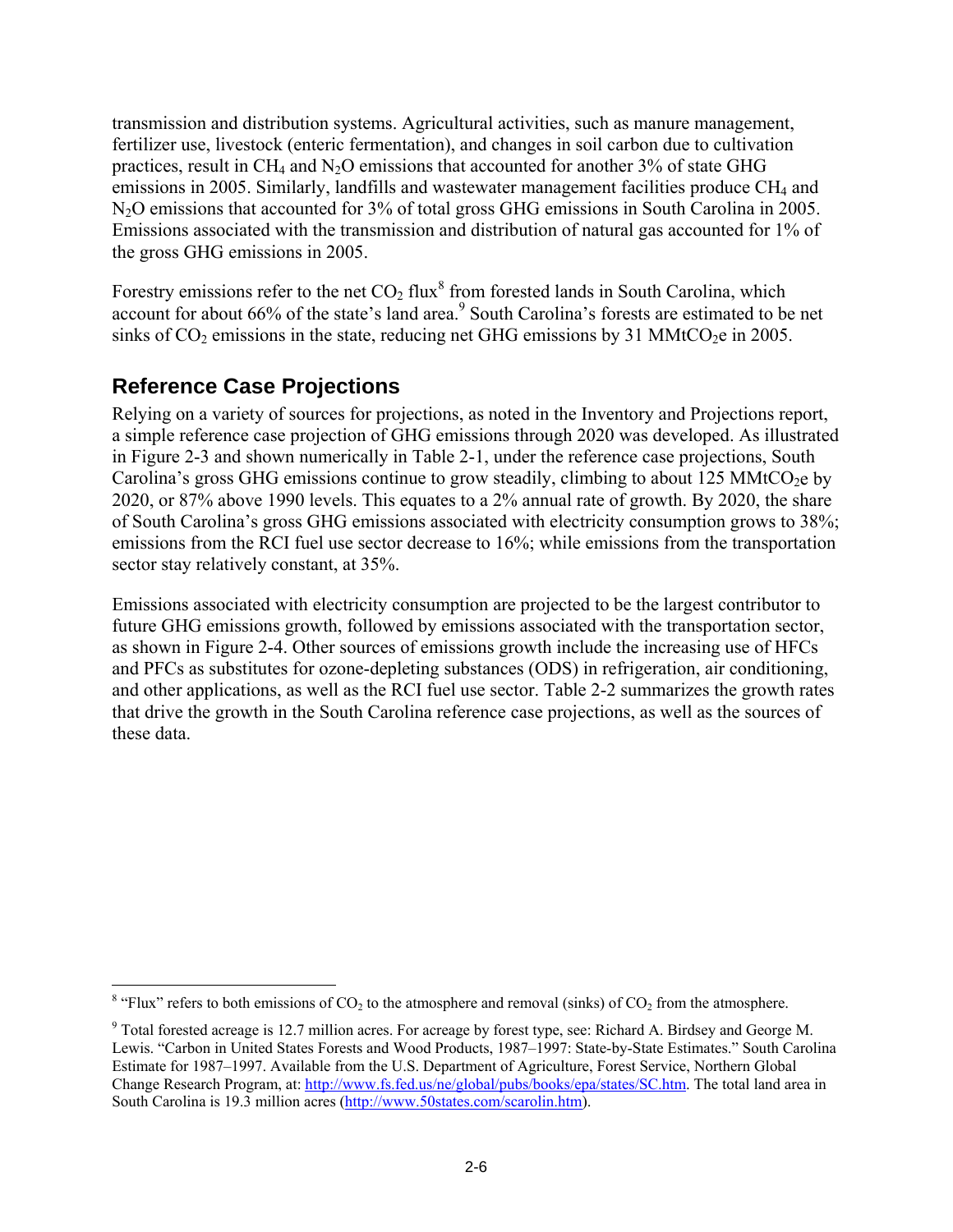

### **Figure 2-3. South Carolina gross GHG emissions by sector, 1990–2020: historical and projected**

 $MMCO<sub>2</sub>e$  = million metric tons of carbon dioxide equivalent; RCI = direct fuel use in residential, commercial, and industrial sectors; ODS = ozone-depleting substance; Ind. = industrial.





MMtCO<sub>2</sub>e = million metric tons of carbon dioxide equivalent; ODS = ozone-depleting substance; HFCs = hydrofluorocarbons; RCI = direct fuel use in residential, commercial, and industrial sectors.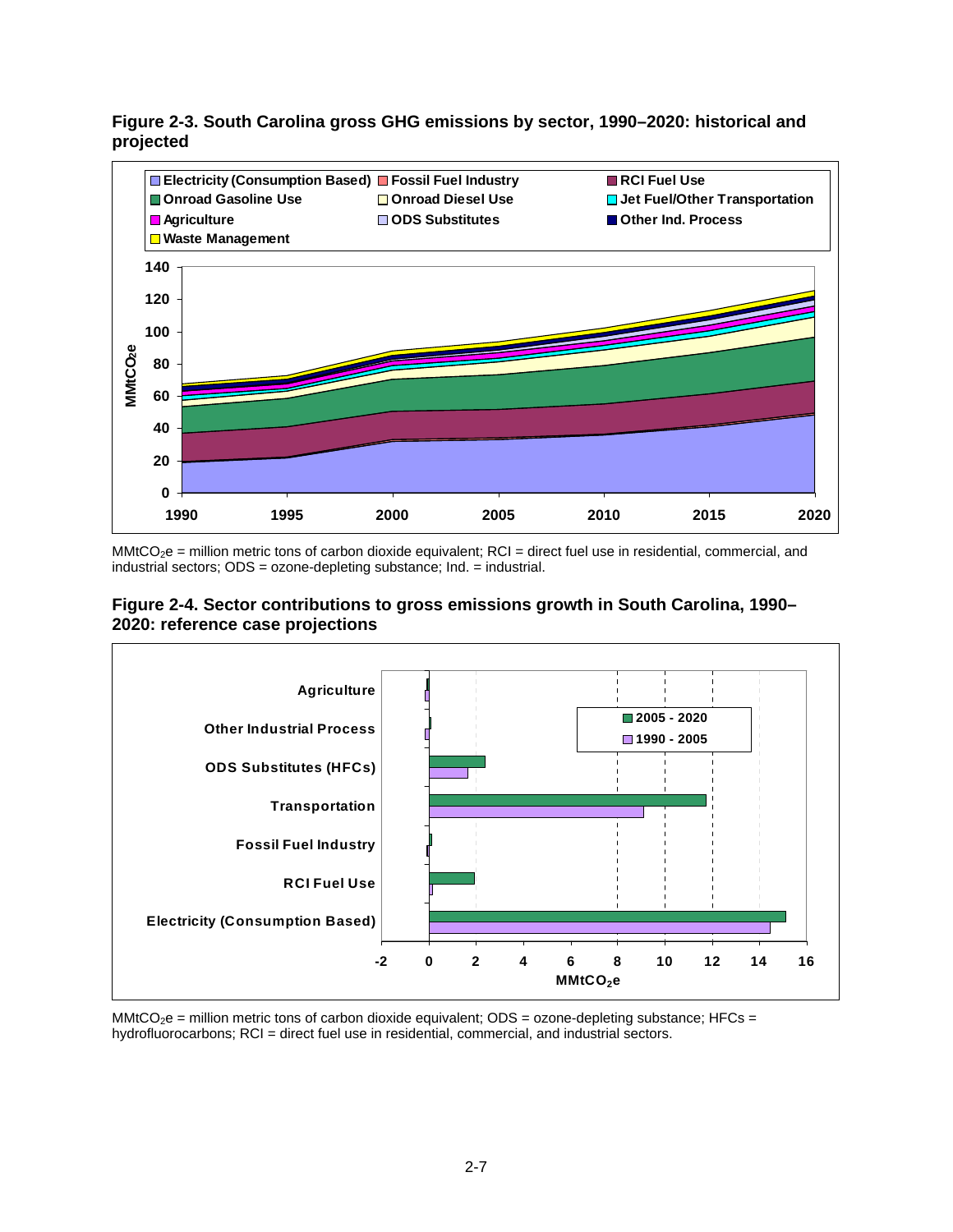|                                                                               |                | 1990-2005   2005-2020 | <b>Sources</b>                                                                                                                                                                                                                                                                                                                      |
|-------------------------------------------------------------------------------|----------------|-----------------------|-------------------------------------------------------------------------------------------------------------------------------------------------------------------------------------------------------------------------------------------------------------------------------------------------------------------------------------|
| Population <sup>a</sup>                                                       | 1.3%           | 1.0%                  | South Carolina Budget and Control Board, Office of Research and<br><b>Statistics</b>                                                                                                                                                                                                                                                |
| Employment <sup>a</sup><br>Goods<br>Services                                  | $N/A^b$<br>N/A | 0.2%<br>1.7%          | Growth rates based on employment data for 2000-2010<br>available from the South Carolina Employment Security<br>Commission, Labor Market Information Online, Economic Data,<br>South Carolina Data, Current Employment Statistics,<br>Projections, Industry Projections (http://www.sces.org/lmi/<br>data/project/projections.asp). |
| <b>Electricity Sales</b><br>Total sales <sup>c</sup><br>SC sales <sup>d</sup> | 2.26%<br>2.57% | 1.58%<br>1.79%        | US DOE Energy Information Administration (EIA) data for 1990-<br>2003. Reference case sales based on data provided by South<br>Carolina utilities for 2003-2020.                                                                                                                                                                    |
| <b>Vehicle Miles</b><br>Traveled                                              | 2.4%           | 2.0%                  | South Carolina Department of Transportation                                                                                                                                                                                                                                                                                         |

**Table 2-2. Key annual growth rates for South Carolina, historical and projected** 

<sup>a</sup> For the RCI fuel consumption sectors, population and employment projections for South Carolina were used together with U.S. DOE EIA's Annual Energy Outlook 2006 (AEO 2006) projections of changes in fuel use for the EIA's South Atlantic region on a per-capita basis for the residential sector, and on a per-employee basis for the commercial and industrial sectors.<sup>10</sup> For instance, growth in South Carolina's residential natural gas use is calculated as the South Carolina population growth times the change in per-capita natural gas use for the South Atlantic region.

<sup>b</sup> NA – Not available; historical employment data for South Carolina for the goods producing and services providing sectors could not be identified.

 $\textdegree$  Represents annual growth in total sales of electricity by generators in South Carolina to RCI sectors located within and outside of South Carolina.

<sup>d</sup> Represents annual growth in total sales of electricity by generators in South Carolina to RCI sectors located within South Carolina.

### **A Closer Look at the Two Major Sources: Electricity Supply and Transportation**

As shown in Figure 2-2, electricity use in 2005 accounted for 35% of South Carolina's gross GHG emissions (about 33 MMtCO<sub>2</sub>e), which is slightly higher than the national share of emissions from electricity generation (34%). On a per-capita basis, South Carolina's GHG emissions from electricity consumption are lower than the national average (in 2005, 7.8 tCO<sub>2</sub>e per capita in South Carolina, versus  $8.1 \text{ tCO}_2$ e per capita nationally). Electricity generation in South Carolina is dominated by steam units, which are primarily powered by coal and nuclear fuel. In 2003, electricity generated by nuclear power accounted for 55% of the in-state net generation. Coal-fired power plants in South Carolina accounted for another 40% of in-state net generation. The remaining in-state generation came from a mix of hydroelectric, natural gas, oil, and refuse-derived fuel facilities. $11$ 

As noted above, these electricity emission estimates reflect the GHG emissions associated with the electricity sources used to meet South Carolina's demand for electricity, corresponding to a consumption-based approach to emissions accounting. For many years, South Carolina power plants have produced more electricity than is consumed in the state. In 2005, for example,

<sup>10</sup> U.S. Department of Energy, Energy Information Administration. *Annual Energy Outlook 2006: With Projections to 2030.* IDOE/EIA-0383(2006). February 2006. Available at: http://www.scag.ca.gov/rcp/pdf/publications/1\_2006AnnualEnergyOutlook.pdf.

 $11$  Percentages are based on net generation (excluding plant fuel use) associated with the electricity produced by facilities in South Carolina, and include generation associated with electricity exported to other states.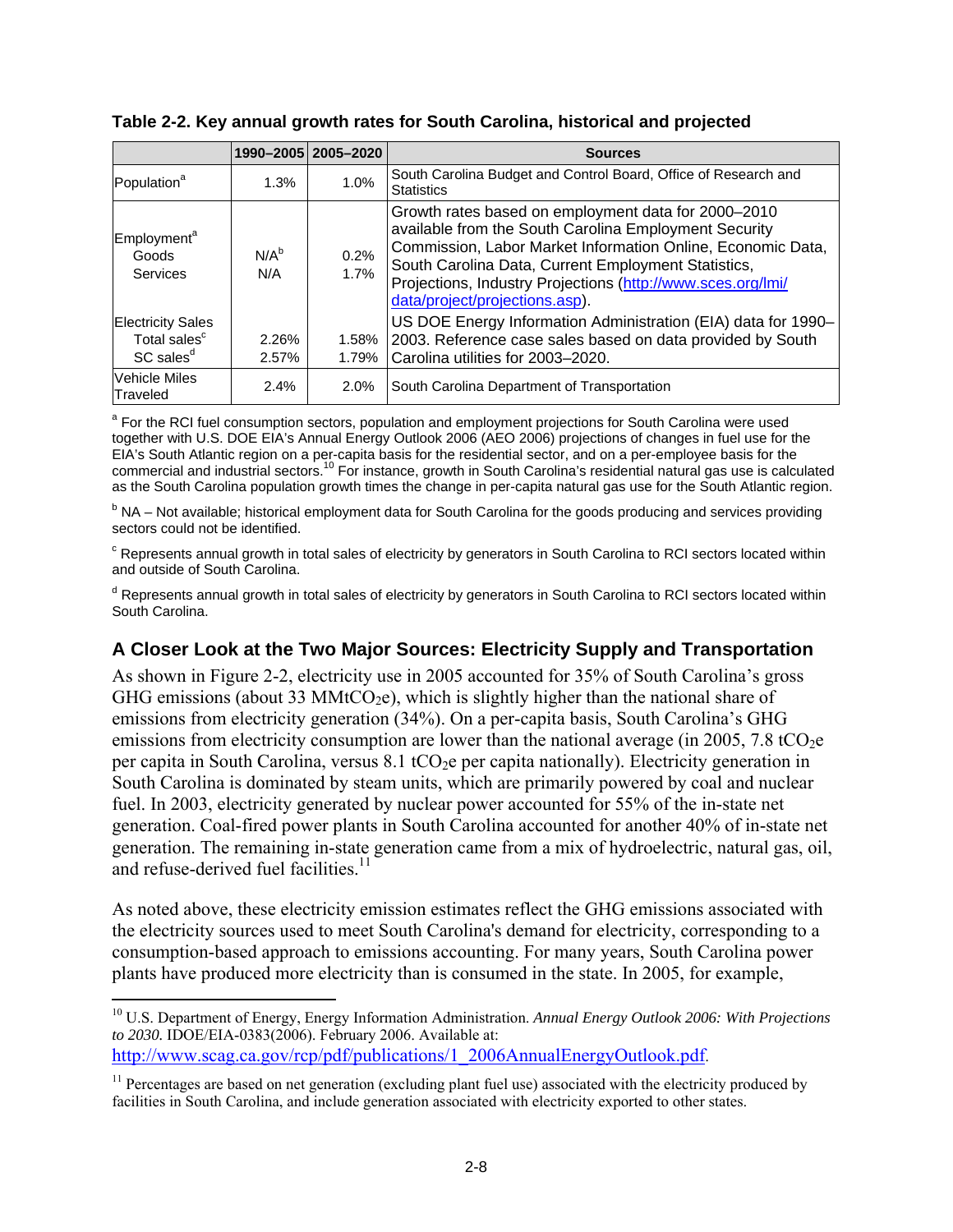emissions associated with South Carolina's electricity consumption  $(33 \text{ MMtCO}_2e)$  were lower than those associated with electricity production  $(38 \text{ MMtCO}_2e)$ . The higher level for generationbased emissions reflects GHG emissions associated with net exports of electricity to meet the electricity demand of other states.<sup>12</sup> Estimates of electricity sales for 2005 through 2020 indicate that South Carolina will remain a net exporter of electricity.

While estimates are provided for emissions from both electricity production and consumption, unless otherwise indicated, tables, figures, and totals in this report reflect electricity consumption emissions. The consumption-based approach can better reflect the emissions (and emission reductions) associated with activities occurring in the state, particularly with respect to electricity use (and efficiency improvements), and is particularly useful for decision making. Under this approach, emissions associated with electricity exported to other states would need to be covered in those states' inventories in order to avoid double counting or exclusions.

Like electricity emissions, GHG emissions from transportation fuel use have risen steadily from 1990 to 2005, at an average annual rate of 2.3%. In 2005, gasoline-powered on-road vehicles accounted for about 68% of transportation GHG emissions; on-road diesel vehicles for 24%; marine vessels for 6%; aviation fuels for 2%; and rail and other sources (natural gas- and liquefied petroleum gas-fueled vehicles used in transport applications) accounted for the remaining 1%. As a result of South Carolina's population and economic growth and an increase in total vehicle miles traveled (VMT), emissions from on-road gasoline use grew at a rate of 1.9% annually between 1990 and 2005. Meanwhile, emissions from on-road diesel use rose by 4.2% per year from 1990 to 2005, suggesting an even more rapid growth in freight movement within or across the state. Emissions from on-road gasoline vehicles in 2020 are projected to increase by 1.7% annually from 2005 levels, and emissions from on-road diesel vehicles are projected to increase by 3.2% annually from 2005 to 2020, with total transportation emissions expected to reach nearly 44 MMtCO<sub>2</sub>e by 2020.

## **CECAC Revisions**

The CECAC made the following revisions that to the inventory and reference case projections, which explain the differences between the final Inventory and Projections report and the draft initial assessment completed during June 2007:

- *Energy Supply*: Incorporated 2003 baseline generation and fuel mix data, sales forecast data for 2003 through 2020, and transmission and distribution line loss data used in the North Carolina GHG emissions inventory and projections supplied by utilities that serve both North Carolina and South Carolina.
- *RCI Direct Fuel Use*: Included State Energy Data (SED) for South Carolina that was [were?] published by the U.S. Department of Energy's Energy Information Administration (EIA) after the draft Inventory and Projections report was prepared; included EIA SED for 2004 and 2005 for natural gas, oil, and coal and 2003 through 2005 data for wood for each of the RCI sectors.

<sup>1</sup>  $12$  Estimating the emissions associated with electricity use requires an understanding of the electricity sources (both in-state and out-of-state) used by utilities to meet consumer demand. The current estimates reflect some very simple assumptions, as described in Appendix A of the Inventory and Projections report.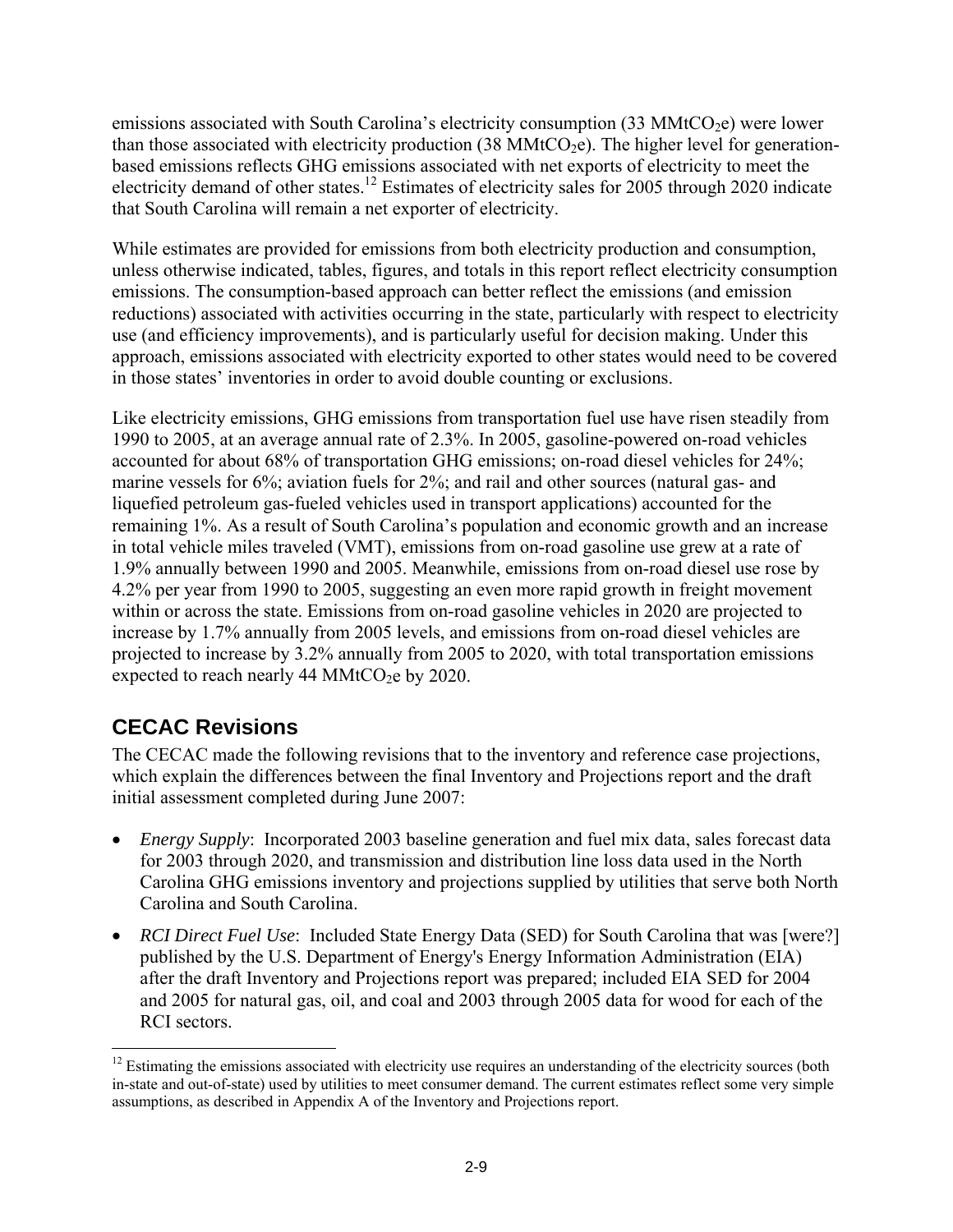- *Transportation*:
	- Incorporated the VMT forecast developed from data provided by the South Carolina Department of Transportation.
	- Included SED for 2003 through 2005 published by EIA after the draft Inventory and Projections report was prepared.
	- Revised the fuel economy values used to convert VMT to fuel consumption. The preliminary draft forecast was based only on new vehicles but this forecast should have included fuel economy associated with existing vehicles in the fleet mix. Thus, the revised forecast is based on new and existing vehicle mix for South Carolina resulting in an increase in emissions associated with a lower overall fleet fuel economy by including older, existing vehicles.
- *Fossil Fuel Production and Distribution Industry*: Added estimates for combustion of natural gas consumed by internal combustion engines to operate pipeline systems in South Carolina, based on SED data for 1990 through 2005, and projecting 2005 emissions using a - 1.0% annual rate of decline, representing the state trend in pipeline fuel use during 1990– 2005.
- *Industrial Processes*: For the ODS substitutes and electric power transmission and distribution categories, updated the forecasts using average annual growth rates developed from more recent national forecasts prepared by the U.S. Environmental Protection Agency (EPA). For electric power transmission and distribution, use EPA's national "no action" scenario as the basis for developing average annual growth rates to forecast emissions.
- *Forestry*: Added estimates for urban forests based on EPA default methods that were released after the draft inventory and forecast was prepared.

## **Key Uncertainties**

Some data gaps exist in this inventory, particularly in the reference case projections. Key tasks for future refinement of this inventory and projections include review and revision of key drivers, such as the transportation, electricity demand, and RCI fuel use growth rates that will be major determinants of South Carolina's future GHG emissions (see Table 2-2). These growth rates are driven by uncertain economic, demographic, and land-use trends (including growth patterns and transportation system impacts), all of which deserve closer review and discussion.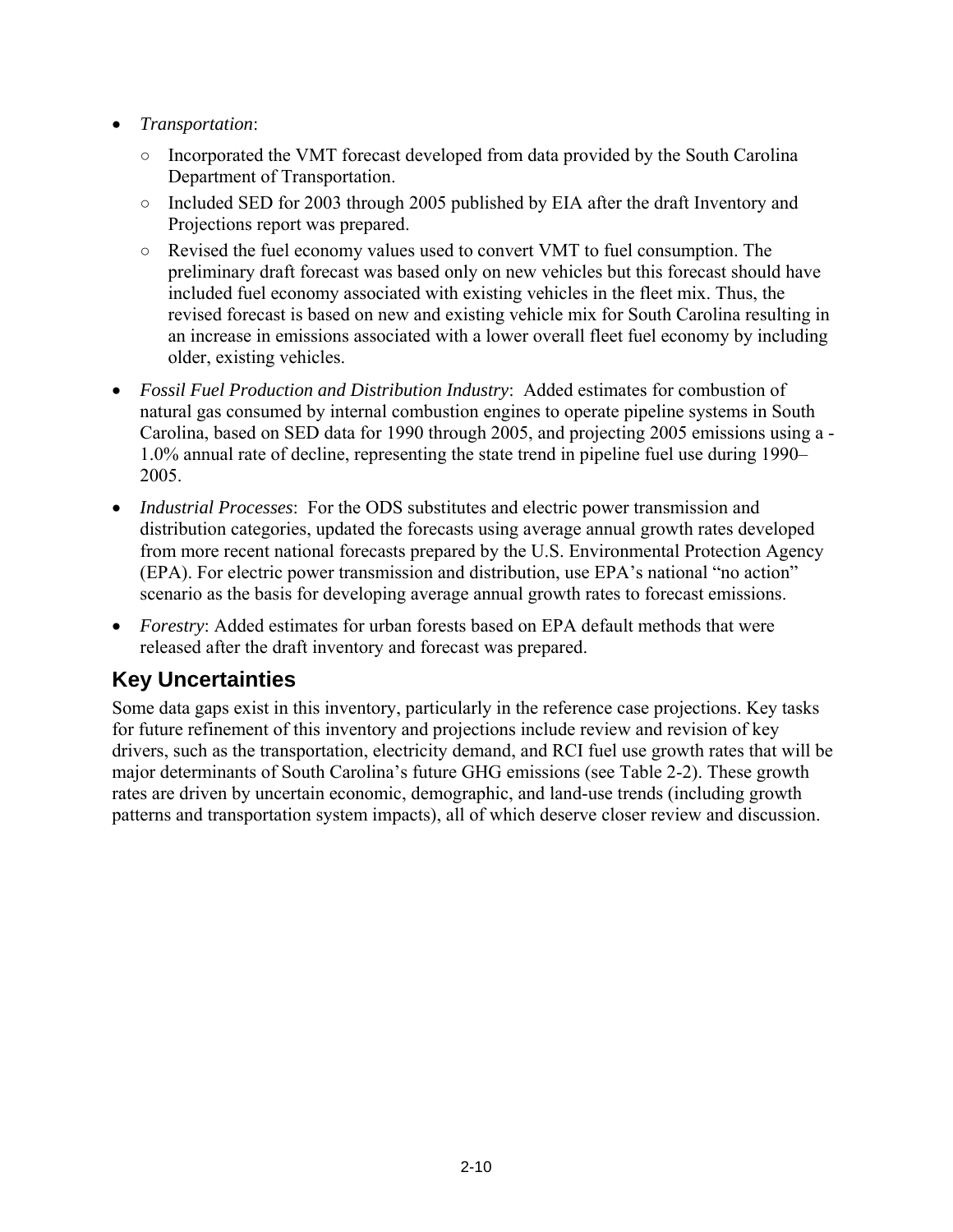# **Chapter 3 Cross-Cutting Issues**

## **Overview of Cross-Cutting Issues**

Some issues relating to climate policy cut across multiple, or even all, sectors. The Climate, Energy, and Commerce Advisory Committee (CECAC) addressed such issues explicitly in a separate Cross-Cutting Issues (CC) Technical Work Group (TWG). Cross-cutting recommendations typically encourage, enable, or otherwise support emission mitigation activities and/or other climate actions. The types of policies considered for this sector are not readily quantifiable in terms of greenhouse gas (GHG) reductions and costs or cost savings. Nonetheless, if successfully implemented, they would most likely contribute to GHG emission reductions and implementation of the CECAC's policy recommendations described in Chapters 4–7 of this report.

The CC TWG developed recommendations for each of six policies (see Table 3-1) that were then reviewed, revised, and ultimately adopted unanimously by the CECAC members present and voting. Five of the recommendations are focused on enabling GHG emission reductions; the sixth addresses adaptation to the changes expected from the effects of gases that will remain in the atmosphere for decades. These recommendations include: (1) inventorying and forecasting South Carolina's GHG emissions; (2) voluntary reporting and registration of GHG emissions and emission reductions by companies, the state, and other entities; (3) developing a state plan to address a wide variety of public education and outreach opportunities regarding climate change and healthy life styles; (4) establishing a "Blue Ribbon" Commission to develop a state Climate Change Adaptation Plan to identify and address potential climate change impacts on South Carolina's citizens, public health, and natural and wildlife resources; (5) a "lead-by-example" initiative by state government agencies and school districts to control GHG emissions associated with their own facilities and activities; and (6) and an initiative for local government agencies to develop plans, with assistance from the state, to control GHG emissions in part by implementing the CECAC's recommendations at the local level.

Some initiatives are already under way in South Carolina for voluntarily reporting and registering GHG emissions. South Carolina is also leading by example through its participation in The Climate Registry, which will help ensure that South Carolina's interests are adequately represented in the development of broader regional and national initiatives that are likely to ultimately frame national climate change policy outcomes.

## **Key Challenges and Opportunities**

Establishing a GHG inventory and forecast function within state government is an essential element of understanding where emission reduction opportunities lie, identifying what emission trends are developing, and tracking the effectiveness of policies that the state adopts and implements to reduce GHG emissions. The preparation of periodic inventories and forecasts will most likely require additional resources. These resources are minimized but not eliminated by adding implementation of this recommendation to the existing emissions inventory duties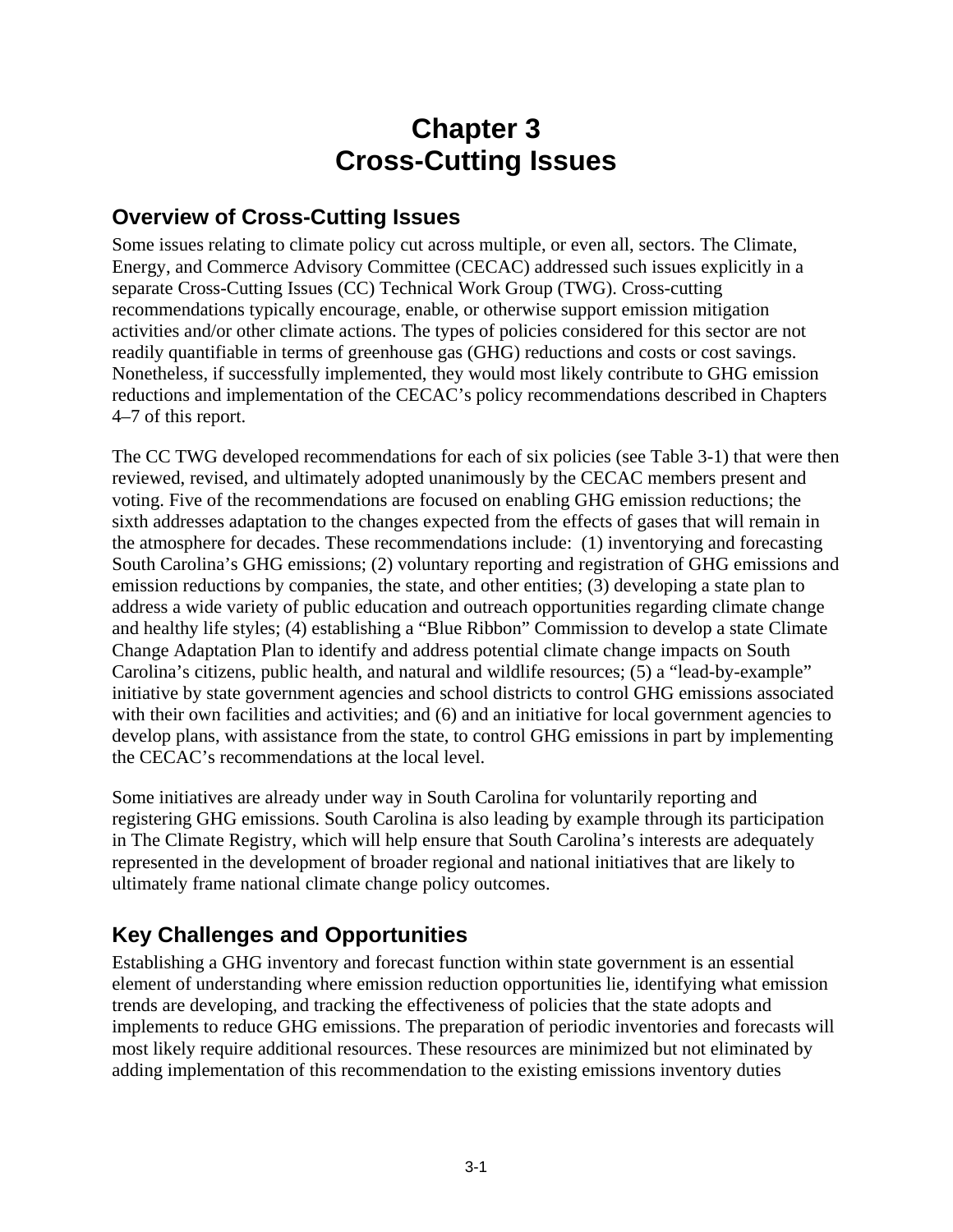currently assigned to the South Carolina Department of Health and Environmental Control (DHEC).

|        |                                                                                 | <b>GHG Reductions</b><br>(MMtCO <sub>2</sub> e) |                |                                  | <b>Net</b><br><b>Present</b>       | Cost-<br><b>Effective-</b>      |                            |
|--------|---------------------------------------------------------------------------------|-------------------------------------------------|----------------|----------------------------------|------------------------------------|---------------------------------|----------------------------|
| No.    | <b>Policy Recommendation</b>                                                    |                                                 | 2012 2020      | <b>Total</b><br>$2008 -$<br>2020 | Value<br>2008-2020<br>(Million \$) | ness<br>(\$/tCO <sub>2</sub> e) | Level of<br><b>Support</b> |
| $CC-1$ | Inventories and Forecasting                                                     |                                                 |                |                                  | Not quantified                     |                                 | Unanimous                  |
| $CC-2$ | <b>GHG Reporting and Registry</b>                                               |                                                 |                |                                  | Not quantified                     |                                 | Unanimous                  |
| CC-3   | State Government GHG Emissions (Lead by<br>Example)                             |                                                 |                | Unanimous                        |                                    |                                 |                            |
| $CC-4$ | Comprehensive Local Government Climate<br>Action Plans (Counties, Cities, etc.) |                                                 | Not quantified |                                  |                                    |                                 | Unanimous                  |
| $CC-5$ | <b>Public Education and Outreach</b>                                            |                                                 |                |                                  | Not quantified                     |                                 | Unanimous                  |
| $CC-6$ | <b>Adaptation &amp; Vulnerability</b>                                           |                                                 |                |                                  | Not quantified                     |                                 | Unanimous                  |
|        | <b>Sector Total After Adjusting for Overlaps</b>                                |                                                 |                |                                  |                                    |                                 |                            |
|        | <b>Reductions From Recent Actions</b>                                           |                                                 |                |                                  |                                    |                                 |                            |
|        | <b>Sector Total Plus Recent Actions</b>                                         |                                                 |                |                                  | Not quantified                     |                                 |                            |

**Table 3-1 Cross-Cutting Issues Policy Recommendations** 

GHG = greenhouse gas; MMtCO<sub>2</sub>e = million metric tons of carbon dioxide equivalent;  $\frac{6}{2}$ c = dollars per metric ton of carbon dioxide equivalent.

The numbering used to denote the above policy recommendations is for reference purposes only; it does not reflect prioritization among these policy recommendations.

South Carolina has joined The Climate Registry as a charter member.<sup>1</sup> Being a charter state in this effort will help ensure that South Carolina's needs and priorities are addressed in the course of The Climate Registry's development. The CECAC recommends that GHG sources (e.g., state and local governments, academic and nonprofit institutions, and businesses and regulated industries) in South Carolina volunteer to participate in The Climate Registry, but also recommends that the state avoid duplication of reporting requirements on sources of GHG emissions.

The CECAC further recommends that all South Carolina state agencies, authorities, quasi-state entities, and school districts lead by example by reducing their own GHG emissions by at least an amount consistent with the voluntary, economy-wide GHG emission reduction goal recommended by the CECAC. State agencies and school districts are currently required under

<sup>&</sup>lt;sup>1</sup> The Climate Registry ( $\frac{http://www.theclimate registry.org/}{http://www.theclimate registry.org/}$ ) is a collaboration between states, provinces, and tribes aimed at developing and managing a common GHG emissions reporting system with high integrity that is capable of supporting various GHG emission reporting and reduction policies for its member states and tribes and reporting entities. It will provide an accurate, complete, consistent, transparent, and verified set of GHG emissions data from reporting entities, supported by a robust accounting and verification infrastructure. As of June 2008, 40 U.S. states, three Tribal Authorities, seven Canadian Provinces, and six Mexican states have joined The Climate Registry.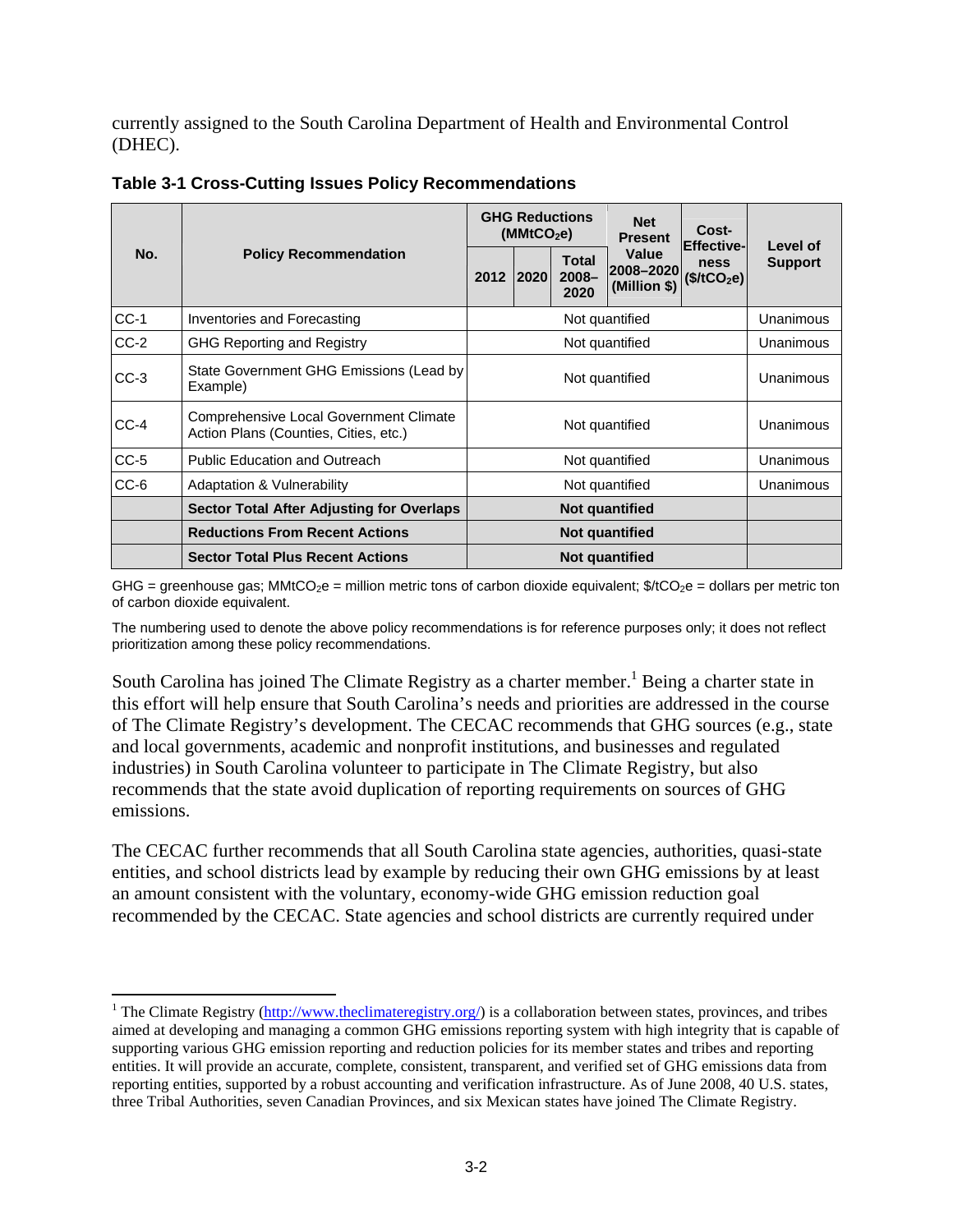state law to report their energy use to the state. $<sup>2</sup>$  This provides the opportunity for these entities to</sup> use this information to evaluate opportunities for reducing energy use and associated GHG emissions.

Ultimately, many strategies for reducing GHG emissions will need to be developed and implemented by local communities. Thus, the CECAC has included in its set of CC recommendations a policy to encourage and support local governments and communities in efforts to develop plans to address GHG emissions. In so doing, these local governments and communities are encouraged to consider including the CECAC's recommendations in their planning efforts. This recommendation provides the state with the opportunity to support building capacity at the local level through education and outreach efforts, developing a model plan for local governments to follow, and organizing an annual workshop for sharing information and success stories.

Public education and outreach will be the foundation for the long-term success of many efforts to reduce GHGs. The CECAC recommends that South Carolina adopt and implement a Public Education and Outreach Plan for Climate Change and Public Health as soon as possible. The goals of this plan should be to inform, motivate, and simulate citizens of South Carolina to join together to protect the environment and the health of present and future generations by helping to mitigate GHG emissions. To achieve this goal, the state should appoint a statewide coordinator and a committee for public education and outreach to address climate change and related issues. In addition, the CECAC recommends that the state legislature provide funding for the basic operations of the committee and the coordinators. Funding should be structured in such a way as to take maximum advantage of established mechanisms for education of each of eight target audiences. Arrangements can be made on behalf of the committee with one of the state institutions of higher education or the Commission for Higher Education for financial management of grants, awards, and private funding of specific programs.

The changes South Carolina will face in the long term will be more manageable if it begins now to reduce emissions, but now is also the time to begin preparing to deal with the changes that are already underway and likely to become more dramatic. Recognizing that these adaptation efforts are urgent and essential, the CECAC recommends that the state empanel a "Blue Ribbon" commission to develop a state Climate Change Adaptation Plan within one year of establishment of the commission. The commission should also enlist the expertise of all appropriate state and local agencies, organizations, and institutions in developing and implementing measures for mitigating these impacts. Recognizing that this is a significant planning effort, the CECAC recommends that the state legislature provide funding to support development and ongoing revision to the state Climate Change Adaptation Plan, including funds to support the analyses needed to guide and inform the development and implementation of the plan and to cover expenses incurred by the commission and its members.

 $2^2$  The 1992 South Carolina Energy Efficiency Act requires state agencies and public school districts to consider energy efficiency and report on energy consumption (South Carolina Code of Laws Section 48-52-10 et seq. (http://www.scstatehouse.net/code/t48c052.htm).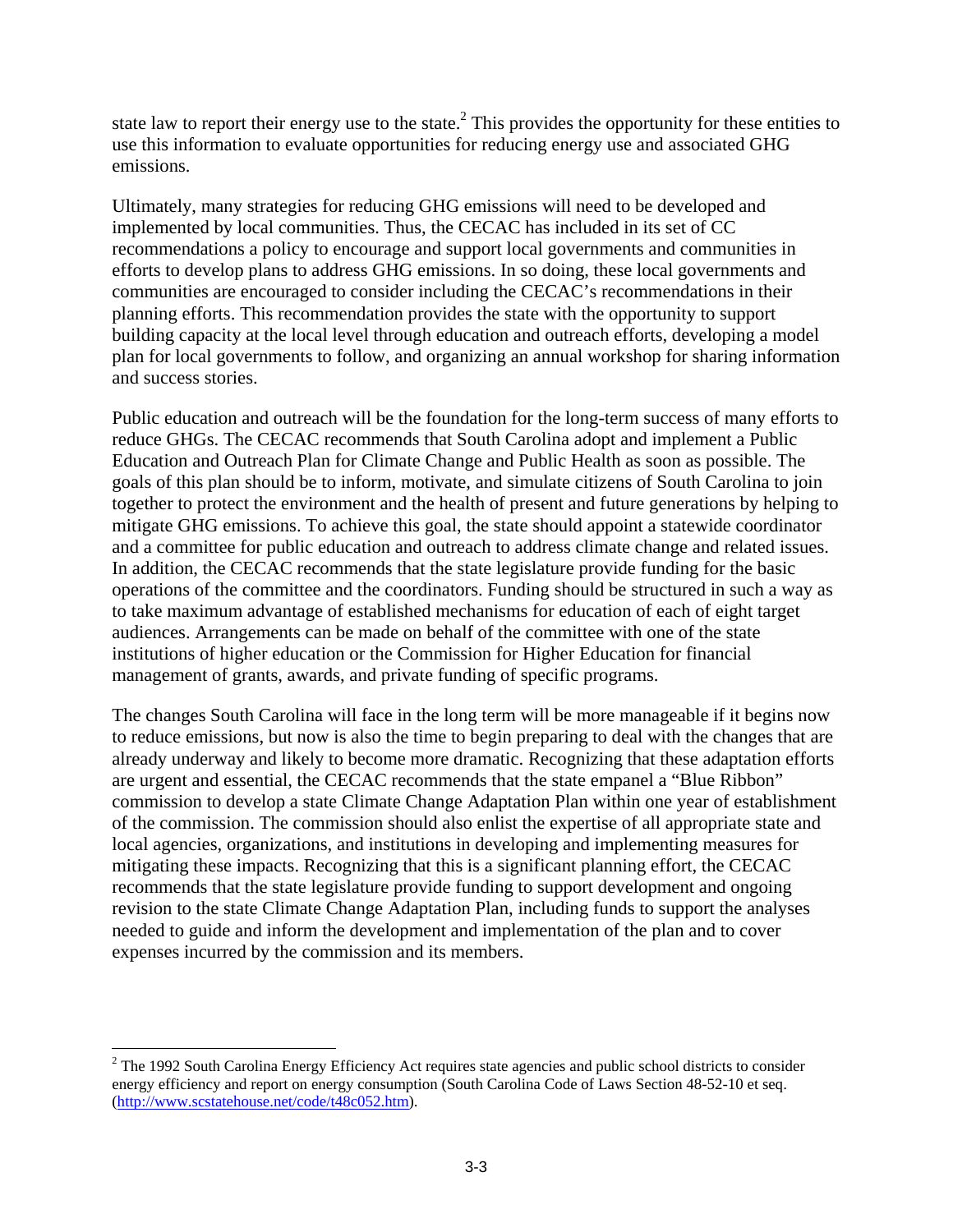## **Overview of Policy Recommendations and Estimated Impacts**

Cross-cutting issues include policies that apply across the board to all sectors and activities. Cross-cutting recommendations typically encourage, enable, or otherwise support emissions mitigation activities and/or other climate actions. The CECAC recommends that six such policies be adopted and implemented by South Carolina. All are enabling policies that are not quantified in terms of tons of GHG reduction or costs.

Detailed descriptions of the individual CC policy recommendations as presented to and approved by the CECAC can be found in Appendix F of this report.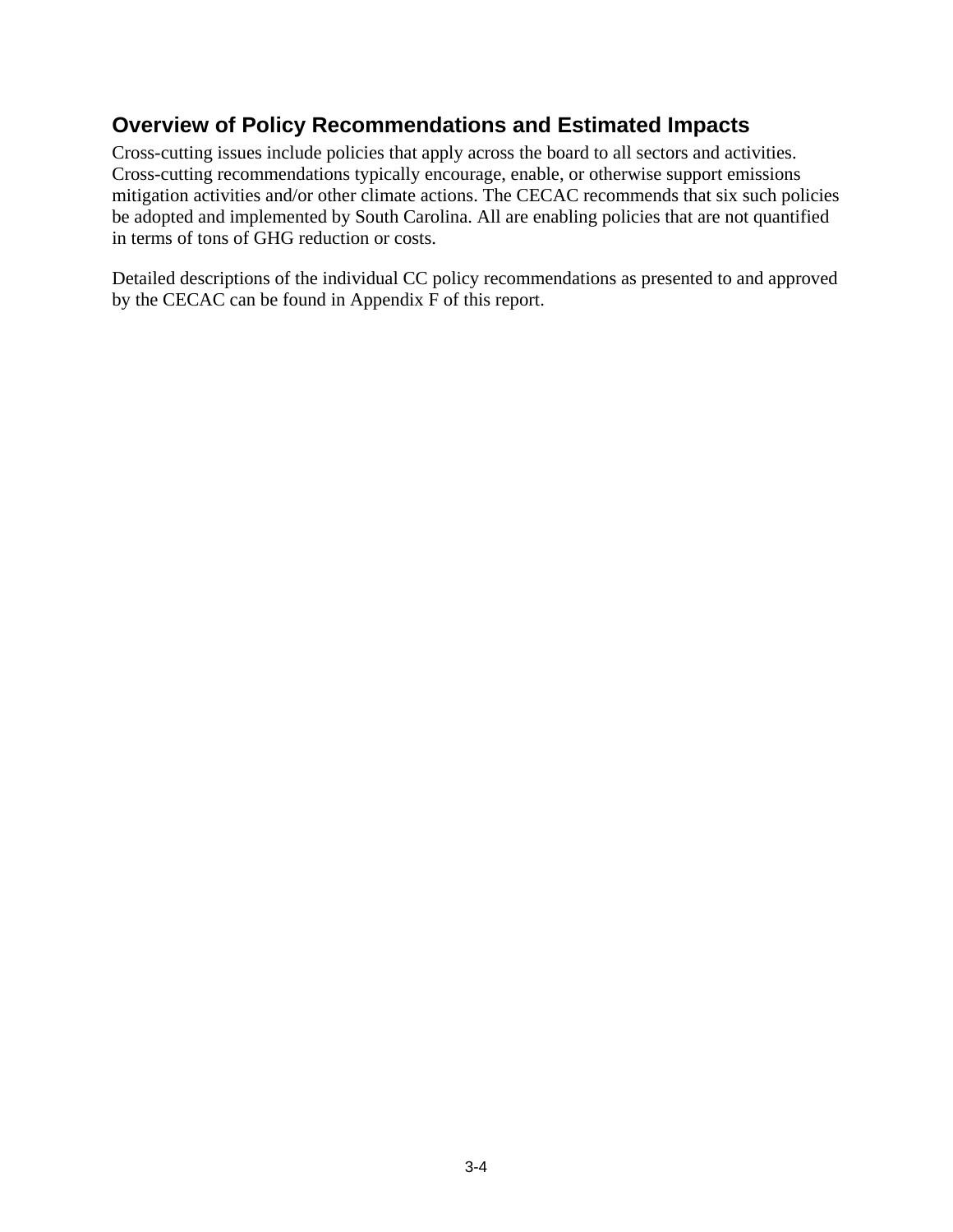### **Cross-Cutting Issues Policy Descriptions**

### **CC-1. Inventories and Forecasting**

GHG emissions inventories and forecasts are essential to understanding the magnitude of all emission sources and sinks (both natural and those resulting from human endeavors), the relative contribution of various types of emission sources and sinks to total emissions, and the factors that affect trends over time. Inventories and forecasts help to inform state leaders and the public on statewide trends, opportunities for mitigating emissions or enhancing sinks, and verifying GHG reductions associated with implementation of the CECAC's policy recommendations.

The CECAC recommends that the state implement an inventory and forecast function as soon as possible, as allowed by funding, that includes all GHG emission sources and sinks (both manmade and natural). The function should be integrated with existing related functions, such as those carried our by DHEC, which develops inventories for the criteria air pollutants. The state should develop consistent protocols for preparing the inventory and forecast that clearly define emission source sectors and sinks, methods for estimating emissions, data sources, and uncertainties. The GHG inventory and forecast should be prepared on a periodic and consistent basis. GHG forecasts, built on solid inventories, help to predict likely impact scenarios, identify the factors that affect trends over time, and highlight opportunities for mitigating emissions or enhancing sinks. South Carolina's forecast should be prepared for 5-year increments extending at least 20 years into the future. The GHG forecast should reflect projected growth, as well as the implementation of scheduled mitigation measures, and should, through differences year to year, provide a basis for documenting and illuminating trends in state GHG emissions.

### **CC-2. State GHG Reporting and Registry**

GHG reporting reflects the measurement and reporting of GHG emissions to support tracking and management of emissions. GHG reporting can help sources identify emission reduction opportunities and reduce the risks associated with possible future GHG mandates by moving "up the learning curve." Tracking and reporting of GHG emissions can also help in the construction of periodic state GHG inventories. GHG reporting is typically a precursor for sources to participate in GHG reduction programs, opportunities for recognition, and a GHG emission reduction registry, as well as to secure "baseline protection" (i.e., credit for early reductions).

A GHG registry enables recording of GHG emission reductions in a central repository with "transaction ledger" capacity to support tracking, management, and "ownership" of emission reductions; establishes baseline protection; enables recognition of environmental leadership; and/or provides a mechanism for regional, multistate, and cross-border cooperation. Properly designed registry structures also provide a foundation for possible future trading programs.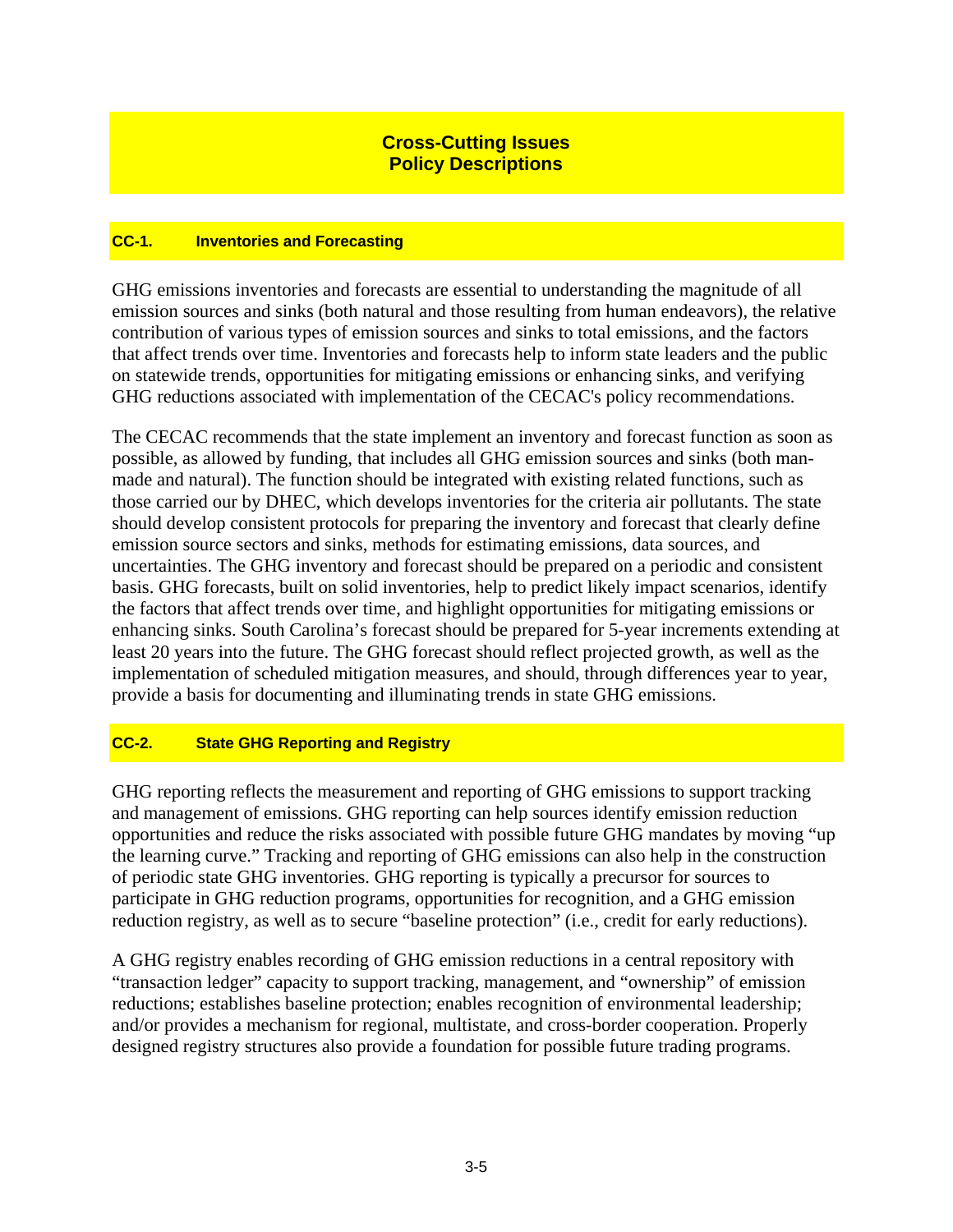South Carolina has joined the effort to develop a national GHG registry through The Climate Registry.<sup>3</sup> The Governor delegated DHEC to act on his behalf as a founding member of The Climate Registry and as a member of the Board of Directors. DHEC's leadership role will help ensure that South Carolina's needs and priorities are addressed during The Climate Registry's development. Accordingly, the CECAC recommends that the state implement a program to facilitate and encourage South Carolina GHG reporting through The Climate Registry as quickly as possible, with supplemental reporting protocols developed if necessary to meet South Carolina's needs, particularly with regard to carbon sequestration and offsets. GHG-emitting entities include state and local governments, academic and nonprofit institutions, and businesses and industries. To the extent that South Carolina's needs may not be fully met by The Climate Registry, the state may consider developing supplemental or ancillary registry capacity or opportunities. This may be particularly true for the state's agricultural and forestry sectors.

The state should make every effort to avoid duplication of reporting requirements on owners or operators of emission sources or sinks by relying on the use of data that emission sources already report under existing state and federal programs, and seek opportunities to participate with the U.S. Environmental Protection Agency in developing federal requirements for reporting of GHG emissions.

### **CC-3. State Government GHG Emissions (Lead by Example)**

State government agencies are responsible for providing a multitude of public services that are delivered through very diverse operations and result in wide-ranging GHG emission activities. Because of this role, they have the opportunity to model a diverse array of GHG emission reduction activities for a wide variety of clients. State government can also encourage and/or provide incentives to reduce GHG emissions by others in a variety of ways. One of the most important is to link GHG reductions to energy expenditures, and demonstrate that reduction in one leads to reduction in the other.

Recognizing the state's responsibility to lead by example, the CECAC recommends that the state government agencies and school districts control their GHG emissions by at least an amount consistent with the voluntary, economy-wide GHG emission reduction goal recommended by the CECAC. Adopting this goal will be helpful in setting an example for nongovernmental entities and will help agencies to focus on doing the necessary analysis. Reductions should be reported at the agency level. The state's efforts to lead by example in reducing its own GHG emissions should start immediately. The first annual report by agencies should be due one year from approval by the CECAC, and will necessarily reflect initial agency-level emission inventories. The second annual report should reflect initial progress in reducing GHG emissions, as agencies begin to plan and implement operational changes. Agency and/or department reports could be aggregated into a summary report reflecting state GHG emissions.

All state agencies and school districts should make continual progress toward the goal, regardless of their starting point. The CECAC recommends that the South Carolina Budget and Control Board coordinate implementation of this recommendation through the South Carolina Energy

 $\overline{a}$ <sup>3</sup> See http://www.theclimateregistry.org/.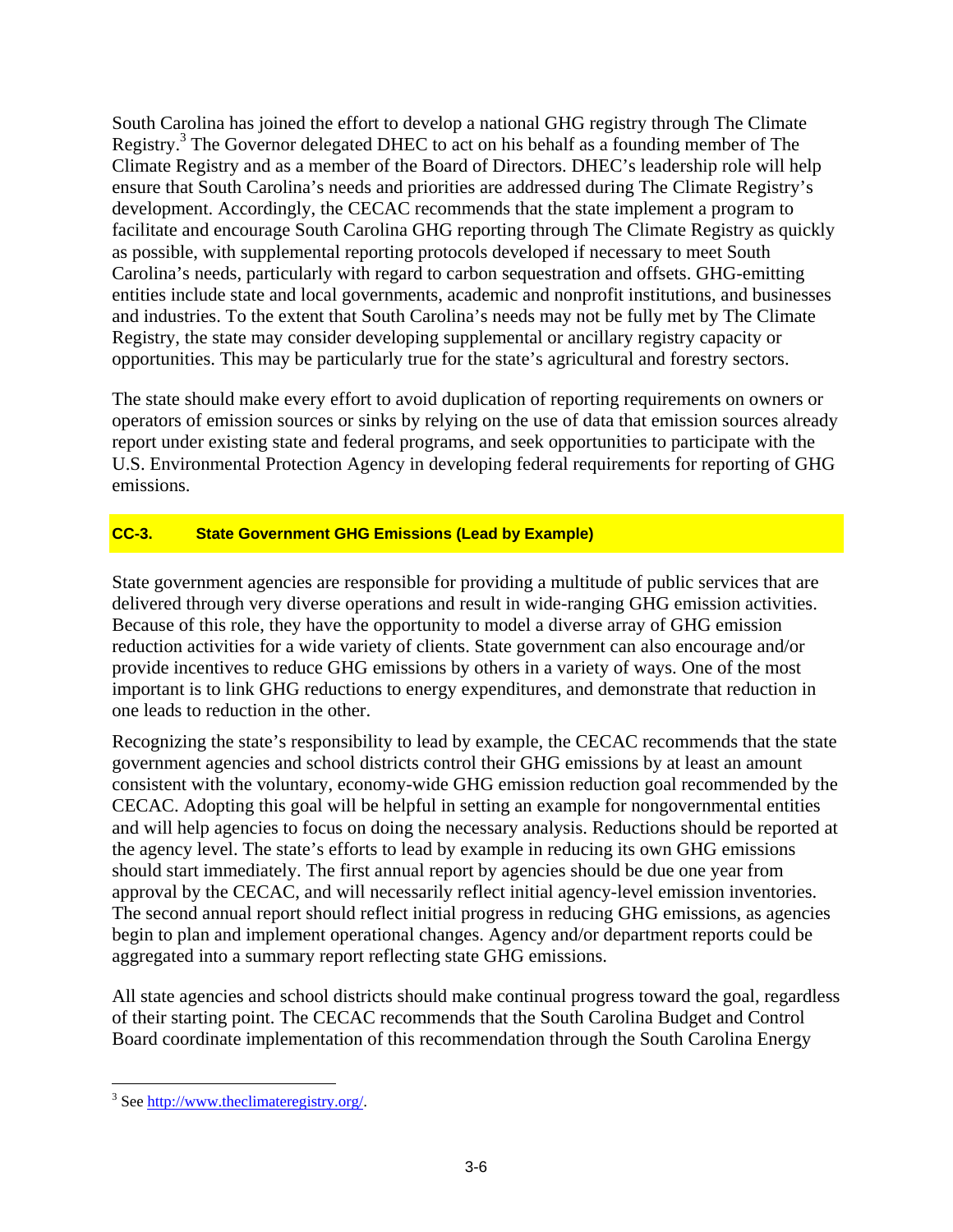Office. DHEC should assist the South Carolina Budget and Control Board and South Carolina Energy Office in developing a consistent design and methodology for measurement.

### **CC-4. Comprehensive Local Government Climate Action Plans (Counties, Cities, etc.)**

The CECAC recommends that South Carolina promote adoption of community climate action plans by all local government entities to set and achieve local GHG reductions and to help achieve the voluntary, economy-wide GHG emission reduction goal recommended by the CECAC. These locally adopted plans should be used to stimulate equivalent GHG reduction initiatives by the private sector and nongovernmental entities in each community. These initiatives can be considered economic development opportunities, as well as adaptation-oriented strategies. The CECAC recommends that local climate action plans include an assessment of opportunities for reducing GHG emissions at the community scale, specific goals or target values and a timeline for the emission reductions, and adoption of local strategies to adapt to climate change. The CECAC believes that community plans will be an effective mechanism for implementing recommendations that the CECAC approves for inclusion in the statewide Action Plan for South Carolina, and encourages communities to consider and include, to the extent possible, the CECAC's recommendations.

Every effort should be made to develop community climate action plans as rapidly as possible. To facilitate development of local plans, the CECAC recommends that an annual workshop be organized and held by the state government, associations of local governments, and/or individual cities that have developed climate action plans to help local governments initiate and strengthen their local climate protection efforts. Development of a model plan by a consortium of state and local agencies and districts could help to facilitate implementation of this recommendation as well as promote consistency and reduce costs to local agencies and districts. The state government should also provide technical assistance to local agencies and districts (specifically, DHEC should be given the resources to assist municipalities with emission inventories and forecasts) and help local agencies and districts secure funding (e.g., grants) to develop their climate action plans.

### **CC-5. Public Education and Outreach**

South Carolina should adopt and implement a Public Education and Outreach Plan for Climate Change and Public Health as soon as possible to accomplish the following goals:

- Inform the citizens of South Carolina about climate change and their critical role in actions to mitigate and adapt to climate change.
- Motivate citizens of South Carolina to actively participate in the process of mitigation of and adaptation to climate change.
- Stimulate citizens of South Carolina to join together to protect the environment and the health of present and future generations by helping to prevent uncontrolled climate change.

The plan must address the CECAC's recommendations, as approved by the state; should be based upon the philosophy and principles of individual responsibility, community action, conservation,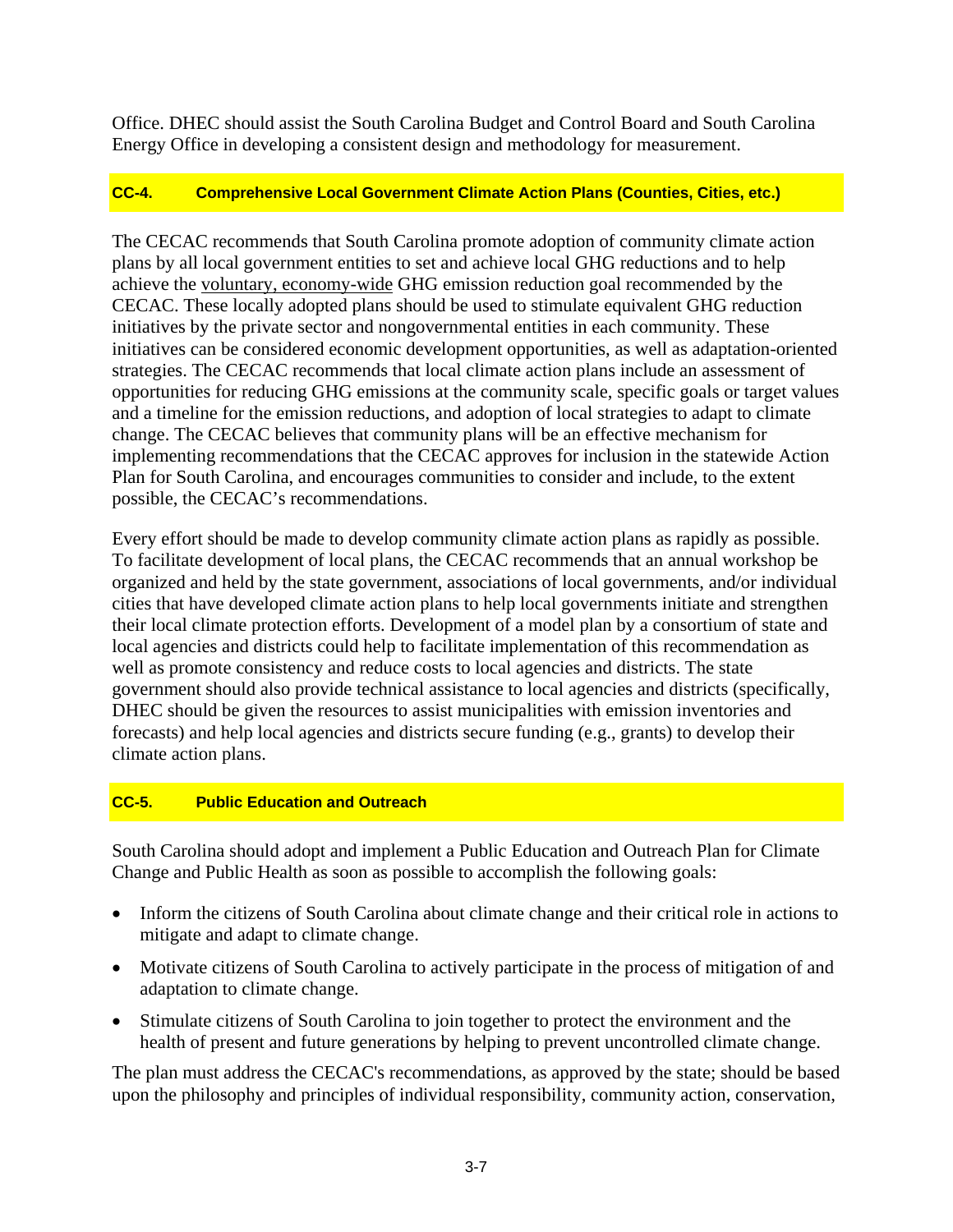and prevention; and should establish lines of communication with other states to keep abreast of best practices and to create efficiencies. The plan should be designed to accommodate the needs and conditions of the following target audiences: (1) state employees, (2) policymakers, (3) future generations, (4) community leaders and community-based organizations, (5) the general public, (6) industrial and economic sectors, (7) federal agencies, and (8) the media.

To effectively develop and implement this plan, the state should appoint a statewide coordinator and a committee for public education and outreach to address climate change and related issues. The coordinator should be a recognized educator, and appointments to the committee should be credible with each of the target audiences. The coordinator, with the direction and approval of the committee, will draft and implement the detailed plan, appoint coordinators for each of the target audiences, present annual reports to the Governor and legislature, and review and update the plan periodically.

The CECAC recognizes that healthy lifestyles are healthy for the environment and vice versa. Thus, the CECAC recommends integrating climate change and healthy lifestyle issues into educational curricula, post-secondary degree programs, and professional licensing to emphasize the common basis and goals of response to climate change with protecting the environment and achieving optimum health for all people. The CECAC recommends that the state consider creating the South Carolina Health Corps (as outlined in Annex B to Appendix F of this document), to empower younger and future generations to embrace and implement this concept.

### **CC-6. Adaptation and Vulnerability**

While taking action to reduce GHG emissions in South Carolina, the CECAC recommends that the state empanel a "Blue Ribbon" Commission on Adaptation to Climate Change to develop a state Climate Change Adaptation Plan within one year of establishment of the commission. The commission should involve and coordinate with all appropriate state and local agencies, organizations, and institutions (e.g., universities) to ensure that all potential impacts are identified in the plan, including (1) potential short-term, mid-term, and long-term impacts of climate change scenarios likely to affect the state, and (2) implementation mechanisms for addressing these impacts. The commission should also enlist the expertise of all appropriate state and local agencies, organizations, and institutions in developing and implementing measures for mitigating these impacts. At a minimum, the Climate Change Adaptation Plan should include:

- Comprehensive identification of potential short-term, mid-term, and long-term impacts associated with climate change in South Carolina (see Appendix F for list of potential impacts).
- Recommended steps to respond to the identified impacts, so as to minimize risk in South Carolina to humans, natural and economic systems, water resources, temperature-sensitive populations and systems, energy systems, transportation systems, communications systems, vital infrastructure and public facilities, natural lands (such as coastal areas, wetlands, forests, and farmland).
- Coordination of response efforts through the appropriate state, local, and federal agencies, organizations, or other entities or initiatives.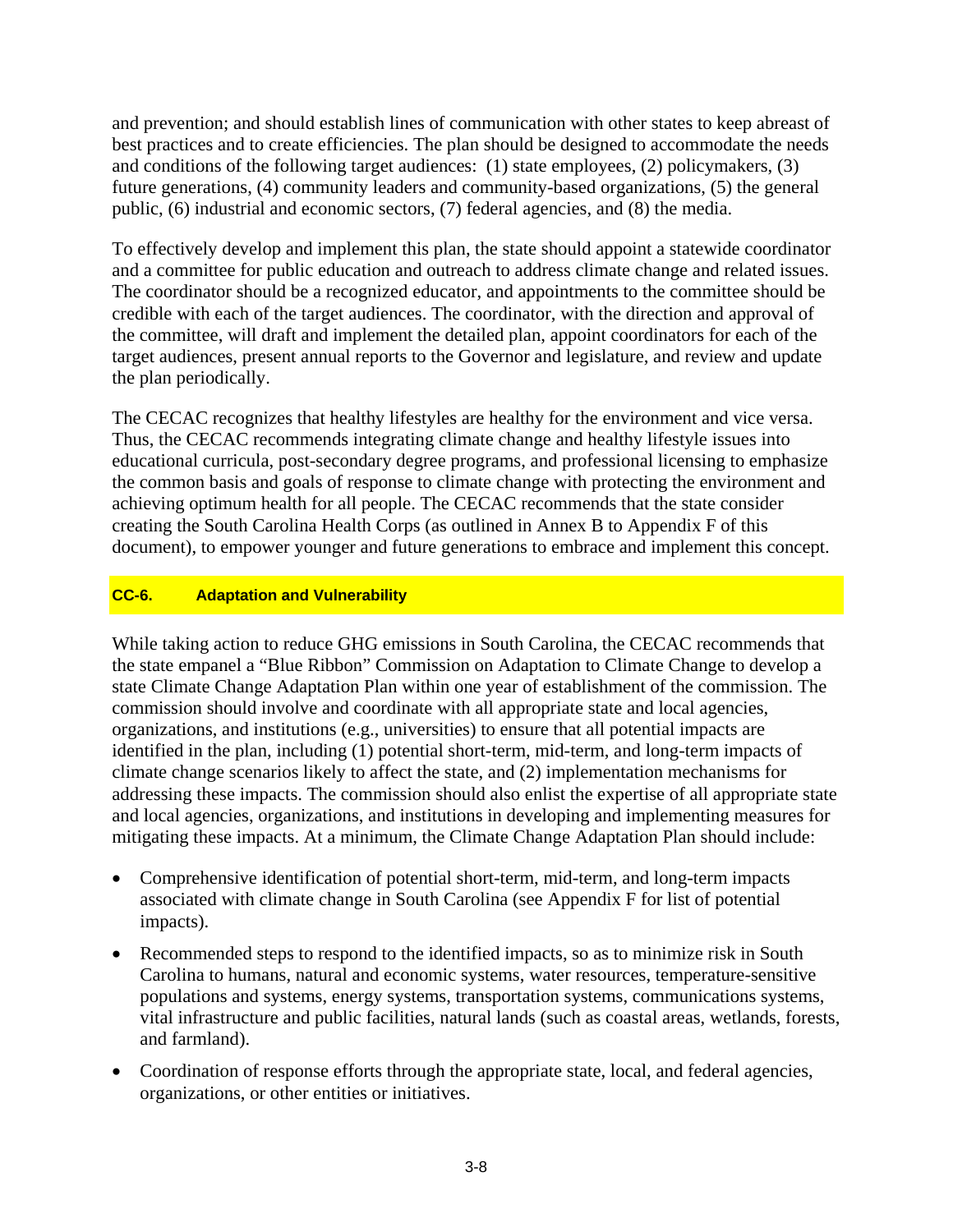- Characterization of the potential risks and costs of inaction; characterization of the potential costs, benefits, and co-benefits associated with specific policy and program actions; and establishment of time- and program-based goals.
- Periodic, regular review and update of the Adaptation Plan (at least every 5–10 years, or as needed based on increasing understanding of impacts) to expand or refine the plan as necessary, to improve implementation of the plan, and to incorporate new information as it becomes available.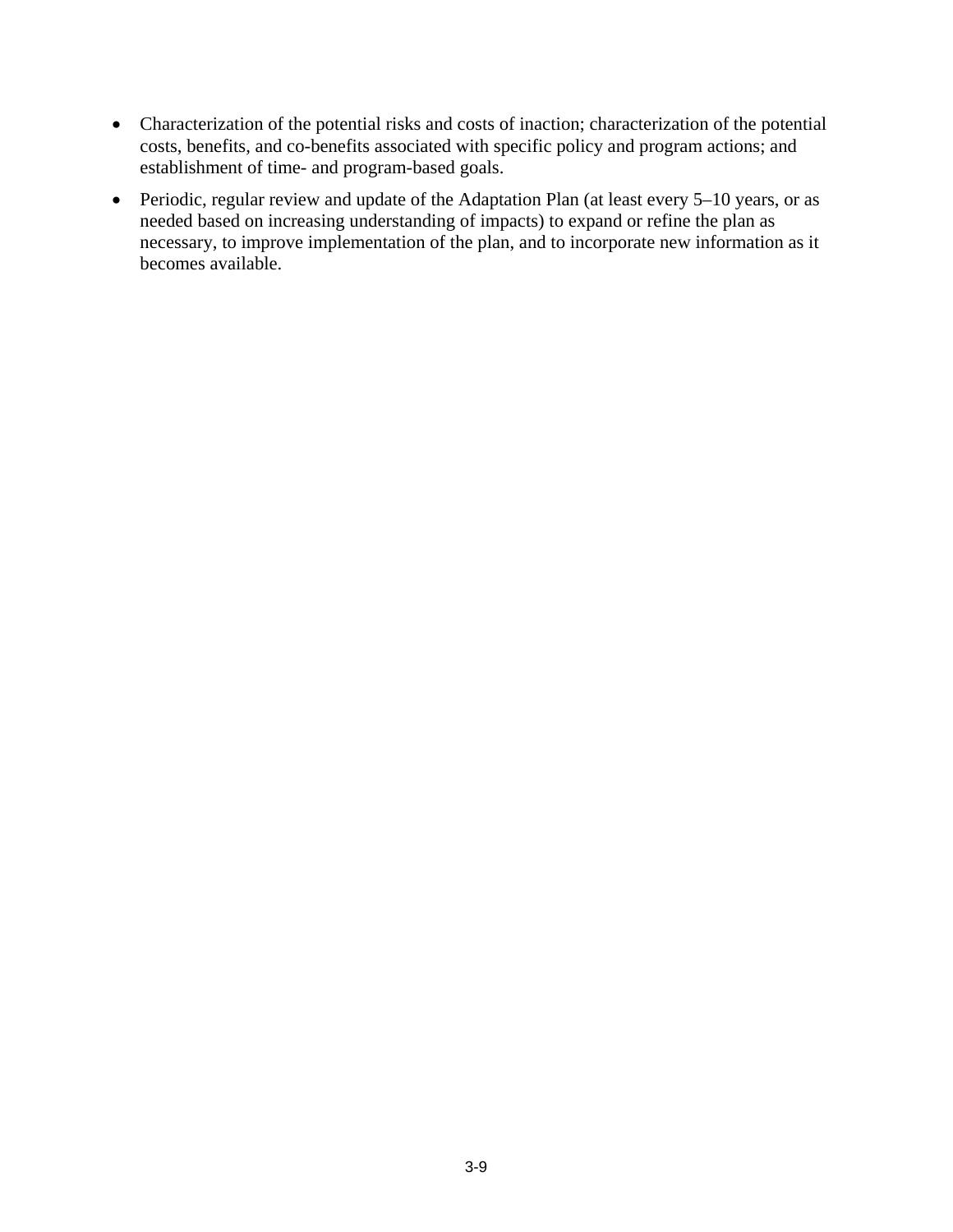# **Chapter 4 Residential, Commercial, and Industrial Sectors**

## **Overview of Greenhouse Gas Emissions**

1

The residential, commercial, and industrial (RCI) sectors are between them the third largest direct source of gross greenhouse gas (GHG) emissions in South Carolina, accounting for about 19% of gross GHG emissions in 2005, if emissions from the generation of the electricity they consume are not included. Direct use of oil, natural gas, coal, and wood in the RCI sectors accounted for an estimated 17.9 million metric tons of carbon dioxide equivalent (MMtCO<sub>2</sub>e) (19%) gross GHG emissions in 2005.<sup>1</sup> Energy-related direct emissions result principally from the on-site combustion of oil and natural gas, with a smaller contribution by on-site combustion of coal. The release of CO<sub>2</sub> and fluorinated gases (hydrofluorocarbons [HFCs] and perfluorocarbons  $[PFCs]$ ) during industrial processing, the use of sulfur hexafluoride  $(SF<sub>6</sub>)$  in the utility industry, and the leakage of HFCs from refrigeration and related equipment accounted for an additional 4.14 MMtCO<sub>2</sub>e in 2005.<sup>2</sup> Including industrial process emissions, the RCI sectors are directly responsible for almost one-quarter of South Carolina's current gross GHG emissions (22.0  $MMtCO<sub>2</sub>e$  in 2005).

Considering only the direct emissions that occur within buildings and industries, however, ignores the fact that nearly all electricity sold in the state is consumed as the result of RCI activities.<sup>2</sup> If the emissions associated with producing the electricity consumed in South Carolina are considered, RCI activities are associated with over half (about 59%) of the state's gross GHG emissions in 2005.<sup>3</sup> Therefore, the state's future GHG emissions will depend heavily on future trends in the consumption of electricity and other fuels in these sectors.

Figure 4-1 shows historical and projected RCI GHG emissions by sector. On a percentage basis, emissions associated with the residential and commercial sectors are forecasted to experience rapid growth—on the order of 50% and 47%, respectively. Forecasted industrial GHG emissions growth is sizable, with a 20% increase from 2005 to 2020.

Figure 4-2 shows historical and projected RCI GHG emissions by fuel and source, and illustrates the large fraction of RCI emissions associated with electricity consumption. RCI emissions associated with electricity use are expected to rise by about 46% between 2005 and 2020, from 33 MMtCO<sub>2</sub>e in 2005 to about 48 MMtCO<sub>2</sub>e in 2020. While GHG emissions from the direct use of petroleum remain flat, emissions from the direct use of coal, wood, and natural gas are

<sup>&</sup>lt;sup>1</sup> Emission estimates from wood combustion include only nitrous oxide  $(N_2O)$  and methane (CH<sub>4</sub>). Carbon dioxide emissions from biomass combustion are assumed to be "net zero," consistent with U.S. Environmental Protection Agency (EPA) and Intergovernmental Panel on Climate Change (IPCC) methodologies, and any net loss of carbon stocks due to biomass fuel use should be accounted for in the land-use and forestry analysis.

 $2^2$  Emissions associated with the electricity supply sector (discussed in chapter 5) have been allocated to each of the RCI sectors for comparison of those emissions to the emissions associated with direct fuel consumption. Note that this comparison is provided for information purposes and that emissions estimated for the electricity supply sector are not double counted in the total emissions for the state.

 $3$  Gross emissions here denote GHG emissions from activities in South Carolina, adjusted for exports of electricity, oil, and gas, but not including consideration of estimated "sinks" of GHGs in the forestry and land-use sectors.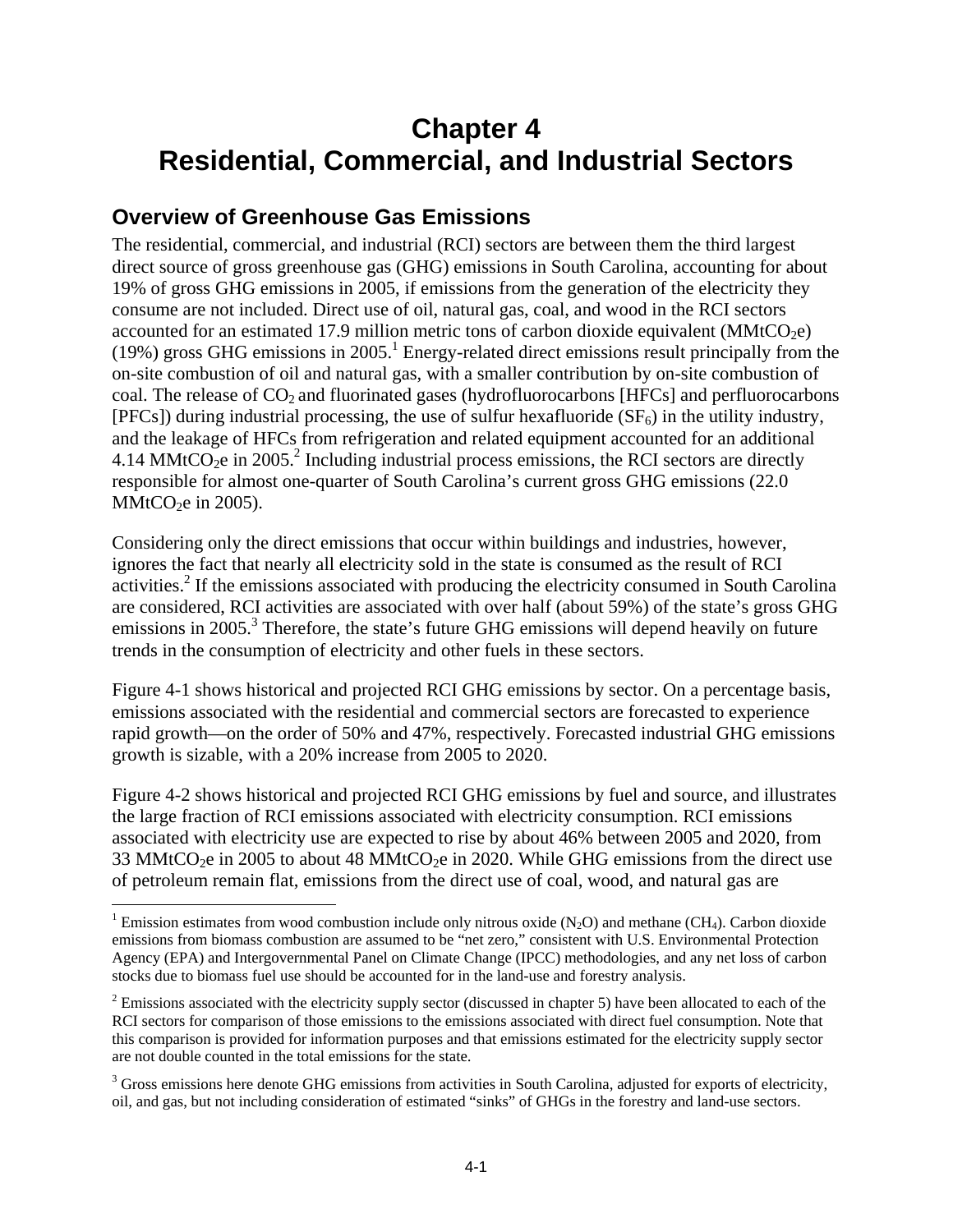projected to increase moderately (13%, 13%, and 21%, respectively) from 2005 to 2020. For the residential sector, emissions associated with the generation of electricity to meet energy consumption demand are projected to increase by 58% from 2005 to 2020, while emissions associated with the direct use of natural gas are projected to increase by 26% over this 15-year period. Residential sector emissions associated with the direct use of petroleum and wood are projected to decline by 14% and 7%, respectively, from 2005 to 2020. The residential sector has not consumed any coal since 1999, and is not projected to use any coal over the forecast period.

Commercial sector emissions associated with the generation of electricity to meet residential energy consumption demand are projected to increase by 52% from 2005 to 2020, while emissions associated with the direct use of natural gas are projected to increase by 29% over this 15-year period. Commercial sector emissions associated with the direct use of petroleum are not expected to increase during the 15-year forecast period. Commercial sector emissions associated with the direct use of wood are projected to decline by 6% from 2005 to 2020. The commercial sector has not consumed any coal since 1999, and is not projected to use any coal over the forecast period. Industrial sector emissions associated with the generation of electricity to meet residential energy consumption demand are projected to increase by 32% from 2005 to 2020. Emissions associated with the direct use of natural gas, wood, coal, and petroleum are projected to increase by 17%, 20%, 13%, and 2% over the 15-year forecast period.





\* Emissions associated with the direct use of natural gas, petroleum, coal, and wood and the consumption of electricity.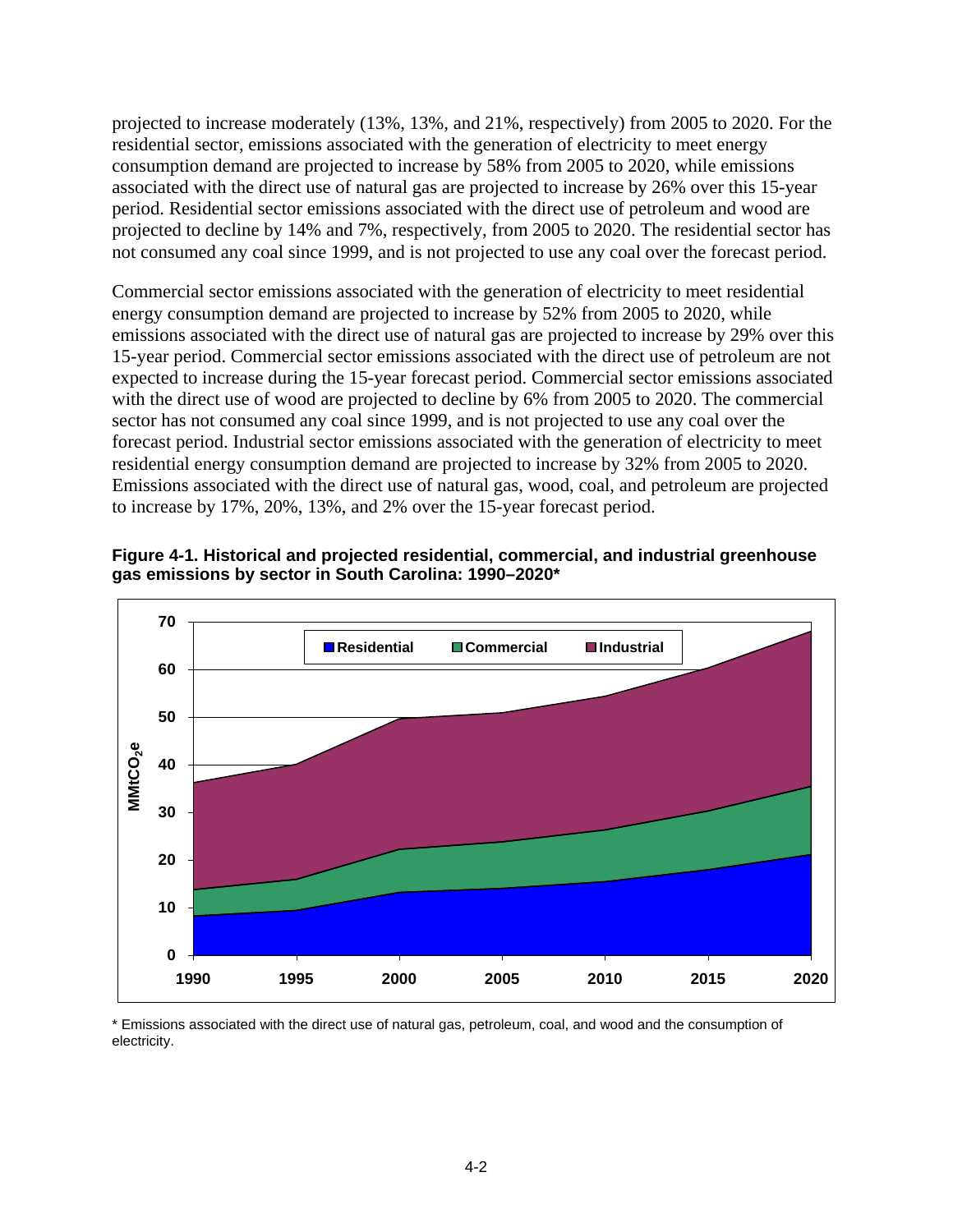

**Figure 4-2. Historical and projected residential, commercial, and industrial (RCI) GHG emissions by type of fuel in South Carolina, 1990 to 2020** 

\* Emissions associated with the direct use of natural gas, petroleum, coal, and wood and the consumption of electricity.

# **Key Challenges and Opportunities**

The principal means to reduce RCI emissions include improving energy efficiency, substituting electricity and natural gas with lower-emission energy resources (such as solar water heating and cooling), and various strategies to decrease the emissions associated with electricity production (see Chapter 5, Energy Supply). The state's limited pursuit of energy efficiency until recent years offers abundant opportunities to reduce emissions through programs and initiatives to improve the efficiency of buildings, appliances, and industrial practices.

South Carolina has already taken important steps in this direction. Several pieces of legislation introduced in the 2007–2008 legislative session and signed by the Governor are particularly relevant for the RCI sectors: H. 3034, H. 3395, and H. 4766. The Energy Independence and Sustainable Construction Act of 2007 (H. 3034) requires application of "green building" or comparable standards to buildings to be constructed on state property with budgets greater than \$15 million. H. 3395 requires the South Carolina Energy Office and the Office of Regulatory Staff to recommend process and procedures for establishing net metering programs at all distribution electric utilities in the state. H. 4766 creates specific energy reduction and reporting requirements for state agencies and exempts agencies that implement all available cost-effective energy conservation measures from annual reporting requirements; it also requires incandescent light bulbs used by a state agency to be replaced with compact fluorescent bulbs when the incandescent bulb needs replacing, and establishes a wind energy production farms feasibility study committee, among other things. Non-legislative efforts are also taking off. For example, a partnership of the South Carolina Energy Office, local homebuilder associations, and Southface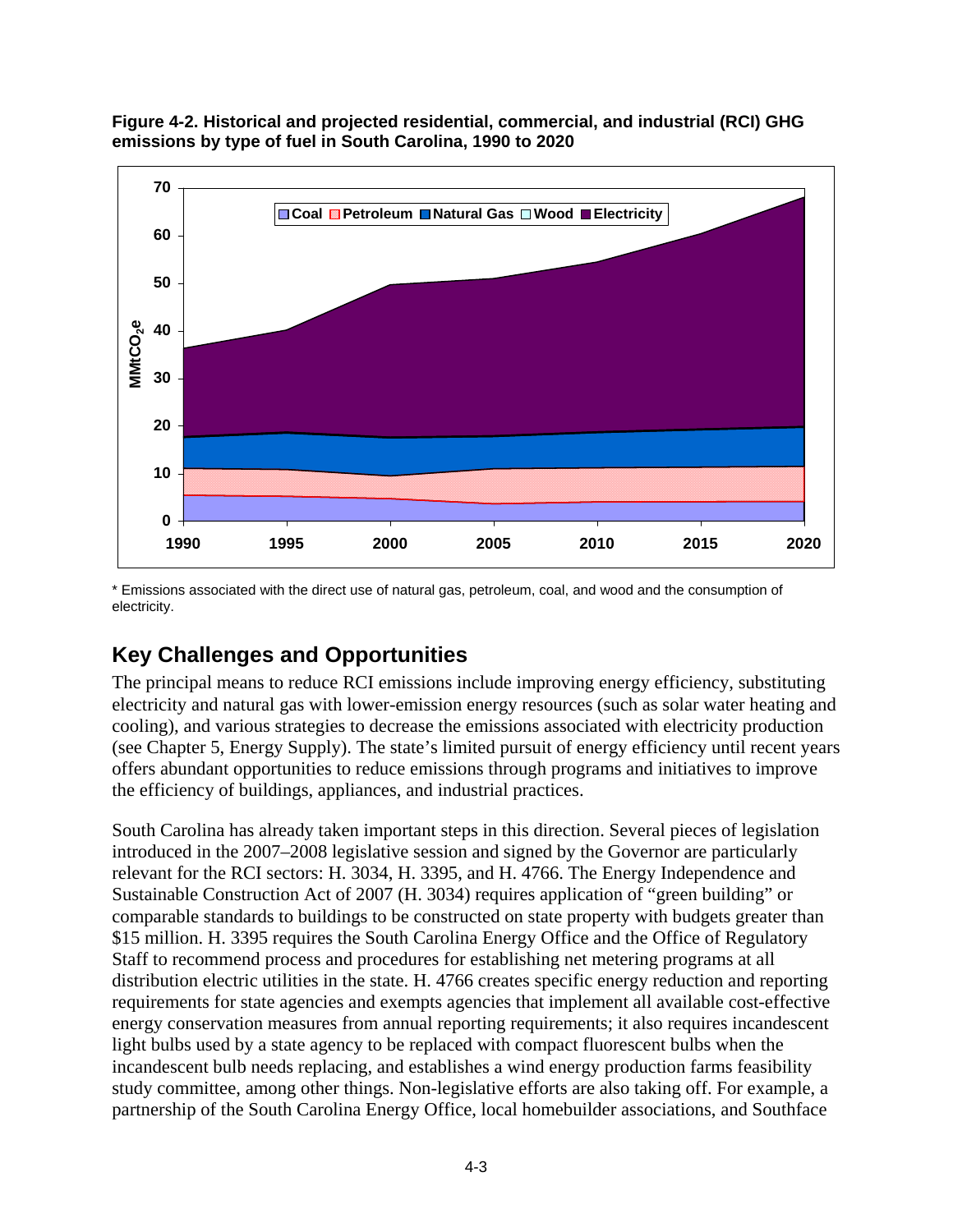Energy Institute is piloting an EarthCraft house program for Charleston and Greenville, through which over 100 EarthCraft homes have been built. These actions indicate growing momentum for improving energy efficiency and reducing GHG emissions in the state.

The South Carolina Climate, Energy and Commerce Advisory Committee (CECAC) has identified significant opportunities for reducing GHG emissions growth attributable to the RCI sectors in South Carolina. These include expanding or launching energy efficiency programs for electricity, natural gas, and other direct-use fuels; regularly updating building codes; requiring state and local governments to implement beyond-code building practices and green power purchase/generation; and actively promoting adoption of combined heat and power in the state. The CECAC has also identified significant opportunities to reduce GHG emissions through policies addressing electricity production, such as tapping into the state's offshore wind potential and developing nuclear generation (detailed in Chapter 5).

# **Overview of Policy Recommendations and Estimated Impacts**

The CECAC recommends by unanimous consent a set of nine policies for the RCI sectors that offer the potential for significant GHG emission reductions in the state. These recommendations and results are summarized in Table 4.1. The GHG emission reductions for eight of these policies were quantified, and the costs per ton of GHG avoided were quantified for seven. The eight policy recommendations with estimates for potential avoided GHG emissions could lead to emissions savings from reference case projections of:

28 MMtCO<sub>2</sub>e per year by 2020, and

 $\overline{a}$ 

Cumulative savings of  $142 \text{ MMtCO}_2$ e from 2009 through 2020.

The seven recommended policies for which costs were quantified could result in net cost savings of over \$2.9 billion through 2020 on a net present value (NPV) basis.<sup>4</sup> The weighted-average cost of these policies is a net savings of \$21 per MMtCO<sub>2</sub>e.

Recommended policies RCI-1, -2, -4, -6, part of RCI-7 (the state and local buildings portion), and RCI-9 are all focused on efficient energy use, but are distinguished by their different approaches, their focus on varied types of energy use, or the specific energy users they target. RCI-1 (targeting electricity use) and RCI-2 (focused on natural gas, propane, and fuel oil consumption) both involve implementing general energy efficiency programs on a widespread basis. RCI-4 and RCI-6 seek to reduce energy use by buildings in all sectors but take distinct approaches toward achieving their goals. RCI-4 focuses on educating South Carolinians and building human capital in energy-efficient building management and operation. RCI-6 draws on existing building code enforcement infrastructure to implement efficiency measures, and also implements incentives to increase penetration of ENERGY STAR manufactured homes. In contrast to RCI-1, -2, -4, and -6, which affect a wide range of energy uses, RCI-9 focuses on a specific end use through adoption of appliance standards. RCI-7 targets a set of energy users state and local governments—that are in a good position to demonstrate the benefits of energyefficient building design and operations to the general public.

<sup>&</sup>lt;sup>4</sup> The net cost savings, based on fuel expenditures, operations, maintenance, and administrative costs, and amortized, incremental equipment costs, are shown in constant 2005 dollars. All NPV analyses here use a 5% real discount rate.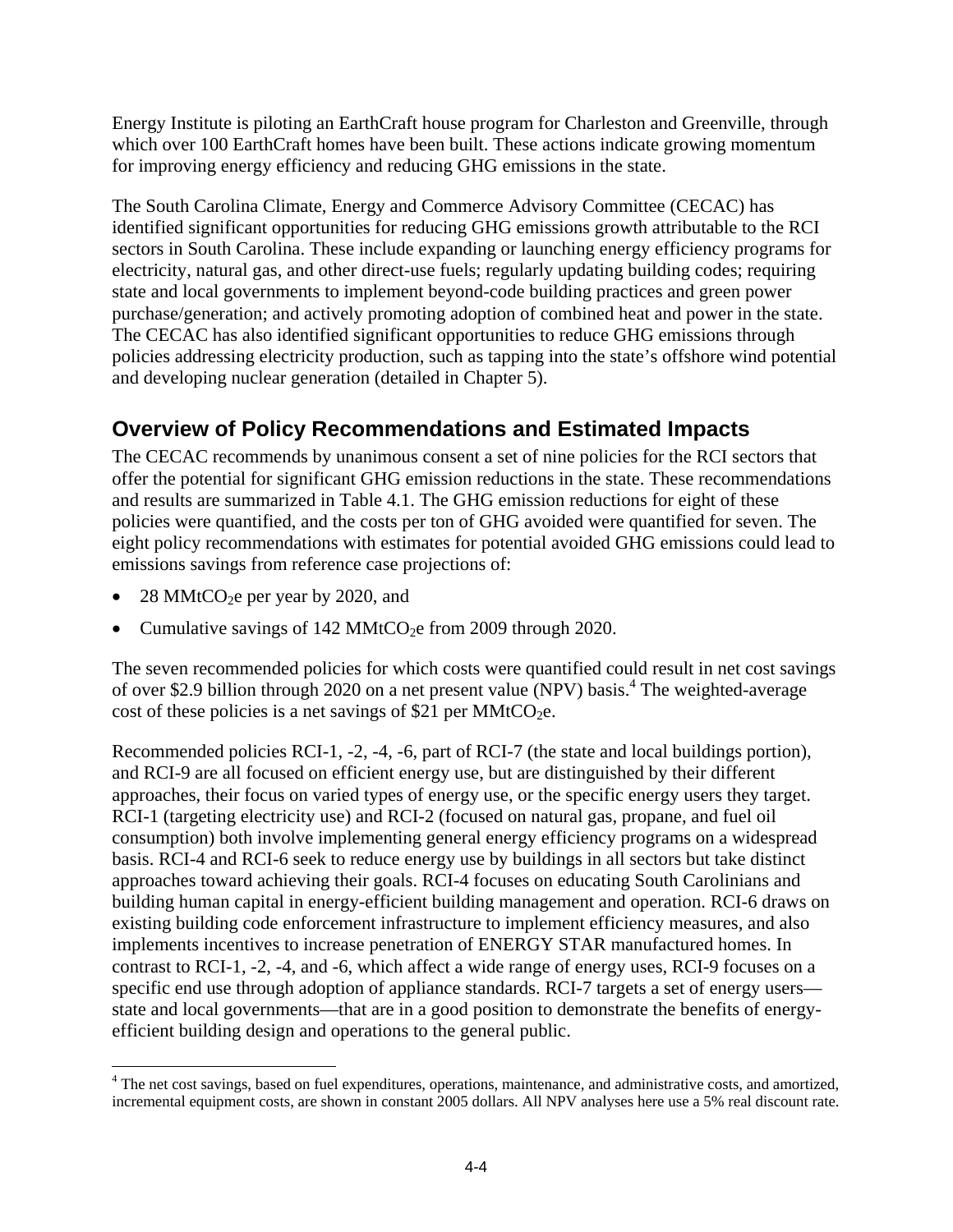|       | <b>Policy Recommendation</b>                                                                                                                                             |                    | <b>GHG Reductions</b><br>(MMtCO <sub>2</sub> e) |                                  | <b>Net</b><br><b>Present</b>       | Cost-                                                | Level of<br><b>Support</b> |  |
|-------|--------------------------------------------------------------------------------------------------------------------------------------------------------------------------|--------------------|-------------------------------------------------|----------------------------------|------------------------------------|------------------------------------------------------|----------------------------|--|
| No.   |                                                                                                                                                                          | 2012               | 2020                                            | <b>Total</b><br>$2009 -$<br>2020 | Value<br>2009-2020<br>(Million \$) | <b>Effective-</b><br>ness<br>(\$/tCO <sub>2</sub> e) |                            |  |
| RCI-1 | Energy Efficiency Programs, Funds, or<br>Goals for Electricity (Residential,<br>Commercial, and Industrial)                                                              | 1.5                | 8.2                                             | 43.0                             | $-$1,127$                          | $-$ \$26                                             | <b>Unanimous</b>           |  |
| RCI-2 | Demand-Side Management/Energy<br>Efficiency Programs, Funds, or Goals<br>for Natural Gas, Propane, and Fuel Oil                                                          | 0.2                | 0.8                                             | 4.5                              | $-$ \$379                          | $-$ \$85                                             | Unanimous                  |  |
| RCI-3 | Incentives and Regulatory Reform To<br>Promote Implementation of Renewable<br>Energy Systems, Including Solar Hot<br>Water (Residential, Commercial, and<br>Industrial)* | 0.2                | 0.6                                             | 4.0                              | \$164                              | \$41                                                 | Unanimous                  |  |
| RCI-4 | <b>Energy Management Training/Training</b><br>of Building Operators                                                                                                      |                    | Not quantified                                  |                                  |                                    |                                                      |                            |  |
| RCI-5 | Incentives, Resources, and Regulatory<br>Reform To Promote Energy Recycling,<br>Including Combined Heat and Power                                                        | 1.0                | 8.2                                             | 39.5                             | $-$ \$332                          | $-$ \$8                                              | Unanimous                  |  |
| RCI-6 | Incentives and Policies for Improving<br>Building Efficiency, Including Building<br><b>Energy Codes</b>                                                                  | 1.6                | 7.2                                             | 40.4                             | $-$ \$665                          | $-$ \$16                                             | Unanimous                  |  |
| RCI-7 | Improved Design and Construction in<br>New and Existing State and Local<br>Government Buildings, "Government<br>Lead by Example"                                         | 0.5                | 5.0                                             | 24.6                             | $-$ \$800                          | $-$ \$33                                             | Unanimous                  |  |
| RCI-8 | Participation in Voluntary Industry-<br>Government Partnerships (Including<br>Incentives)                                                                                | 0.0                | 0.0                                             | 0.05                             | Not quantified*                    | Unanimous                                            |                            |  |
| RCI-9 | Incentives and Policies for Improving<br>Appliance Efficiency, Including Appliance<br>Standards                                                                          | 0.3                | 0.9                                             | 5.6                              | $-$ \$94                           | $-$17$                                               | Unanimous                  |  |
|       | <b>Sector Total After Adjusting for</b><br><b>Overlaps (excluding RCI-8)t</b>                                                                                            | 4.3                | 27.7                                            | 141.6                            | $-$2,941$                          | $-$ \$21                                             |                            |  |
|       | <b>Reductions From Recent Actionstt</b>                                                                                                                                  | 2.2<br>12.6<br>0.5 |                                                 |                                  |                                    | <b>Not quantified</b>                                |                            |  |
|       | <b>Sector Total Plus Recent Actions</b>                                                                                                                                  | 4.9                | 29.9                                            | 154.2                            | $-$2,941$                          | $-$ \$21                                             |                            |  |

Negative values in the Net Present Value and the Cost-Effectiveness columns represent net cost savings.

GHG = greenhouse gas; MMtCO2e = million metric tons of carbon dioxide equivalent; \$/tCO2e = dollars per metric ton of carbon dioxide equivalent.

The numbering used to denote the above policies is for reference purposes only; it does not reflect prioritization among these policies.

\*The costs of RCI-8 have not been quantified, due to lack of publicly available data. Refer to discussion of Key Uncertainties under RCI-8 for more information.

† The benefits and costs of RCI policies overlap as follows: between residential and commercial new construction in RCI-1 and RCI–6; between residential and commercial new construction in RCI-2 and RCI–6; between RCI–7 and energy efficiency efforts in government and schools within RCI-1 and RCI-2; and between RCI-9 and parts of RCI-1, RCI-2, and RCI-7. Overlaps also occur between RCI-1 and the energy efficiency component of the energy supply (ES) sector ES-1, and between the electricity load reductions from RCI policies in general and ES-1; adjustments for these overlaps are made in the ES totals. Benefits and costs of renewable energy in RCI-7 overlap with ES renewable energy policies and are not included.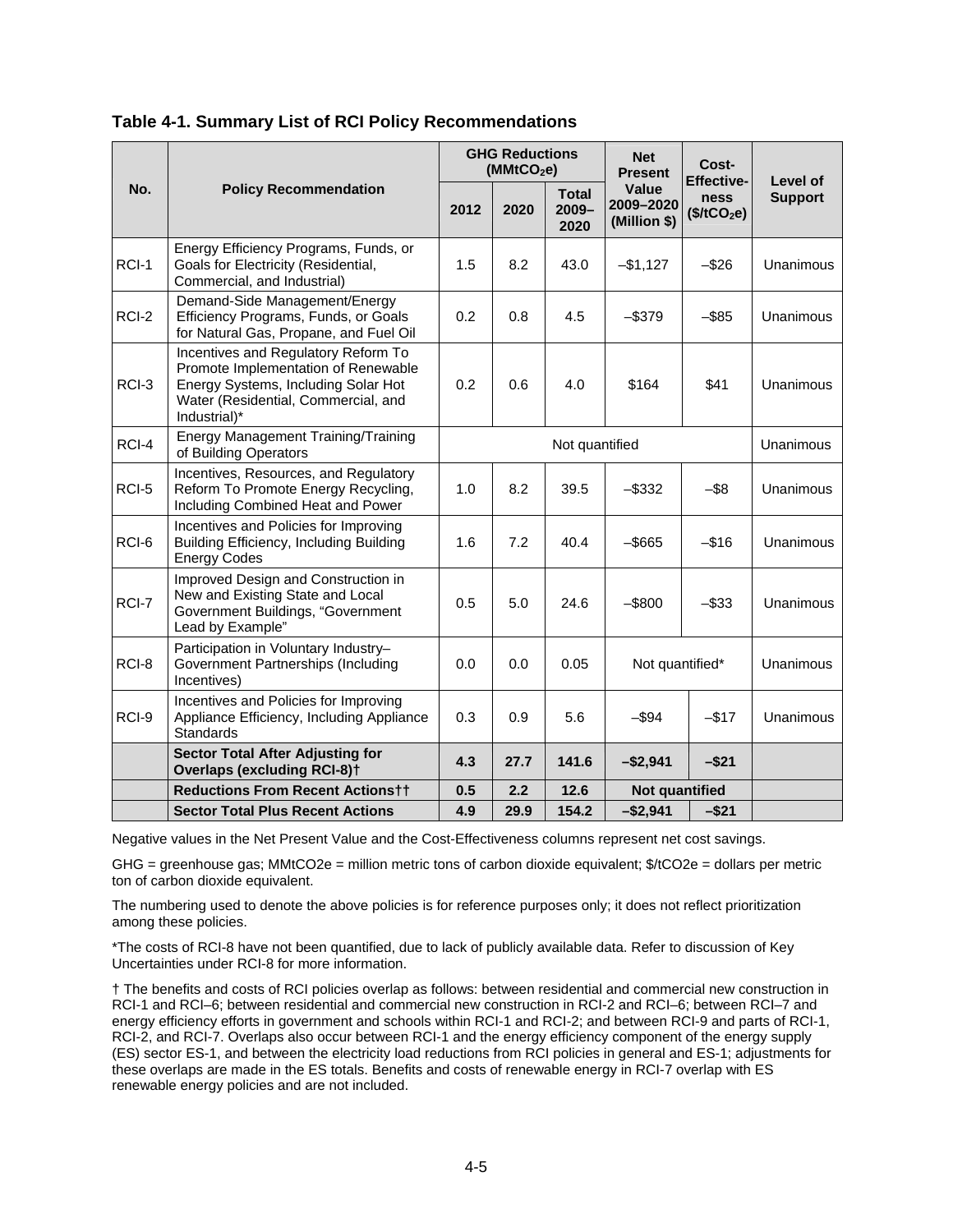†† Reductions from recent actions include the Energy Independence and Security Act of 2007, Title III. Refer to Annex 1 to Appendix G for more information. GHG reductions from Titles IV and V of this Act have not been quantified because of the uncertainties in how they will be implemented. It is expected that Titles IV and V measures will overlap with RCI policies, especially RCI-5, RCI-6, RCI-7, and RCI-8.

RCI-3, RCI-5, and part of RCI-7 involve energy production. The green power component of RCI-7 requires purchase or production of green power by state and local facilities. RCI-3 and RCI-5 both focus on energy production at the site of use: RCI-3 involves promoting solar hotwater and cooling systems, and RCI-5 focuses on increased implementation of combined heat and power in the state.

RCI-8 takes a multifaceted approach to reducing emissions from the industrial sector. In addition to promoting the efficient use of energy, this policy seeks emission reductions through process changes, switching to lower-carbon fuels, or implementation of other measures.

Policies RCI-1, -2, -3, -5, part of RCI-6 (the manufactured homes portion), and RCI-8 are all structured to provide incentives for energy efficiency or other measures to reduce GHG emissions. RCI-4 (energy management training), RCI-6 (the building codes portion), RCI-7 (government lead by example), and RCI-9 (appliance standards) involve mandatory implementation of measures to reduce energy consumption.

There is overlap in the expected emission reductions and costs among some of the policies within the RCI sectors, as well as between policies in the RCI and energy supply (ES) sectors. Some of the RCI policies target the same type of energy use and implement similar energy reduction strategies. For example, RCI-9 focuses on highly efficient appliances, either by instituting statewide appliance standards or by increasing market penetration of ENERGY STAR appliances. The energy efficiency programs in RCI-1 and RCI-2 and energy efficiency efforts by state and local governments under RCI-7 would most likely include replacement of old appliances with energy-efficient ones, which would overlap with the results for RCI-9. Another instance of overlap occurs between broad energy efficiency programs in RCI-1 and RCI-2 on the one hand, and energy efficiency measures required by building codes under RCI-6 for new construction in the residential and commercial sectors. RCI-7 focuses on government and school buildings and overlaps with the cumulative GHG emission reductions from energy efficiency in the government sector under RCI-1 and RCI-2.

Some policies are expected to have no overlaps, or negligible ones, with other RCI policies. Solar hot water and cooling (RCI-3) and combined heat and power (RCI-5) are rarely included as measures in gas or electric utility energy efficiency portfolios (RCI-1 and RCI-2). RCI-8 is intended to go above and beyond the measures that an industrial user would implement within RCI-1 and RCI-2 (e.g., by targeting process emissions, which are not taken into account in any other policy).

There are two primary interactions between the RCI and ES sector policies, both concerning the clean energy portfolio components in policy ES-1. First, ES-1 includes a requirement that some of the electricity demand in the state be met with energy efficiency measures. In addition, a number of the RCI policies (RCI-1, -3, -5, -6, and -7) decrease overall electricity demand. As the clean energy portfolio requirements are based on meeting a percentage of load with specific clean energy or nuclear resources, the impact of ES-1 would be reduced by reducing energy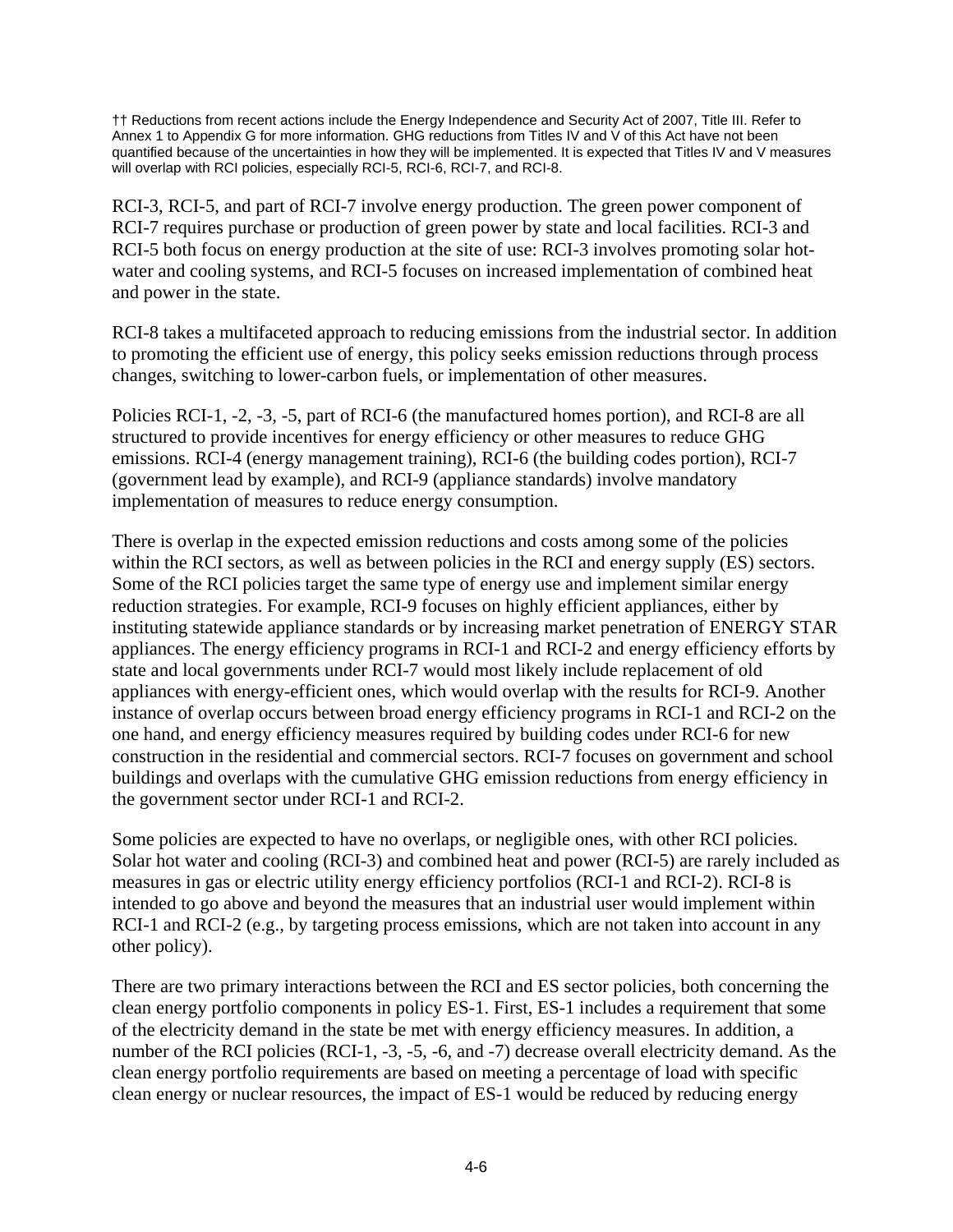demand through these RCI policies. A smaller interaction involves green power purchasing under RCI-7 and renewable energy generation under ES-1. Finally, an additional feedback is that certain ES policies (including ES-1) will have the effect of reducing the GHG emissions associated with energy production, so that RCI policies that target electricity use will have a reduced impact on overall emissions. However, this impact is small and has not been reflected in the analysis.

The policy recommendations described briefly below, and in more detail in Appendix G, result not only in significant emission reductions and costs savings, but offer a host of additional benefits as well. These benefits include savings to consumers and businesses on energy bills, which can have macroeconomic benefits; reduction in spending on energy by low-income households; reduced peak demand, electricity system capital and operating costs, risk of power shortages, energy price increases, and price volatility; improved public health as a result of reduced pollutant and particulate emissions by power plants; reduced dependence on imported fuel sources; and green collar employment expansion and economic development. In addition, several of these policies will have water conservation benefits, not only through reductions in demands from power plants for cooling, but also by reducing water consumption by the end users (e.g., RCI-9).

Figure 4-3 shows the breakdown of the projected impacts of the recommended RCI policies, taken together, in terms of avoided GHG emissions.



**Figure 4-3. Aggregate GHG Emission Reductions, 2009–2020**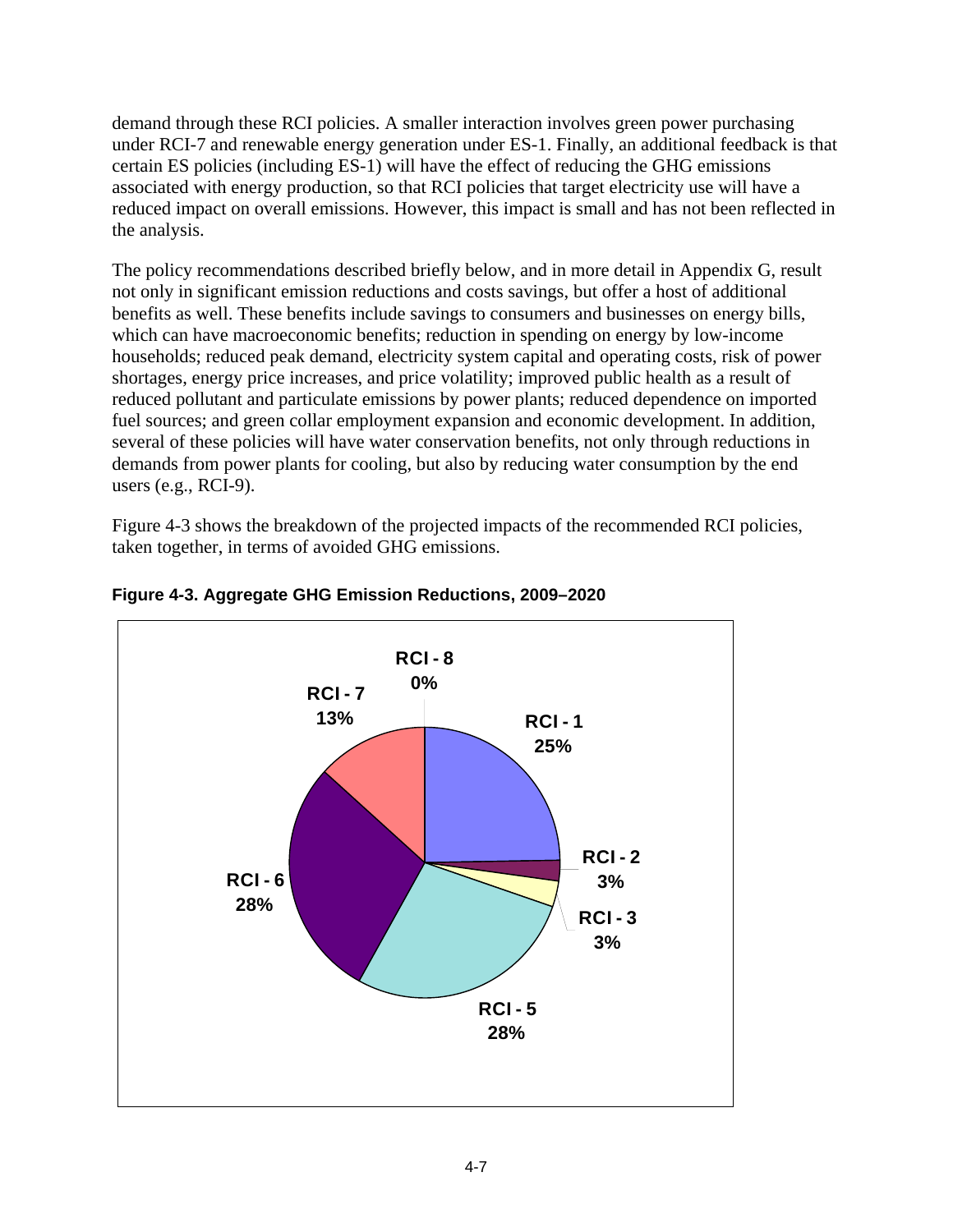For the RCI policies recommended by the CECAC to yield the levels of savings described here, the policies must be implemented in a timely, aggressive, and thorough manner. This means, for example, not only putting the policies themselves in place, but also attending to the development of "supporting policies" that are needed to help make the recommended policies effective. While the adoption of the recommended policies can result in considerable benefits to South Carolina's environment and consumers, careful, comprehensive, and detailed planning and implementation, as well as consistent support, of these policies will be required if these benefits are to be achieved.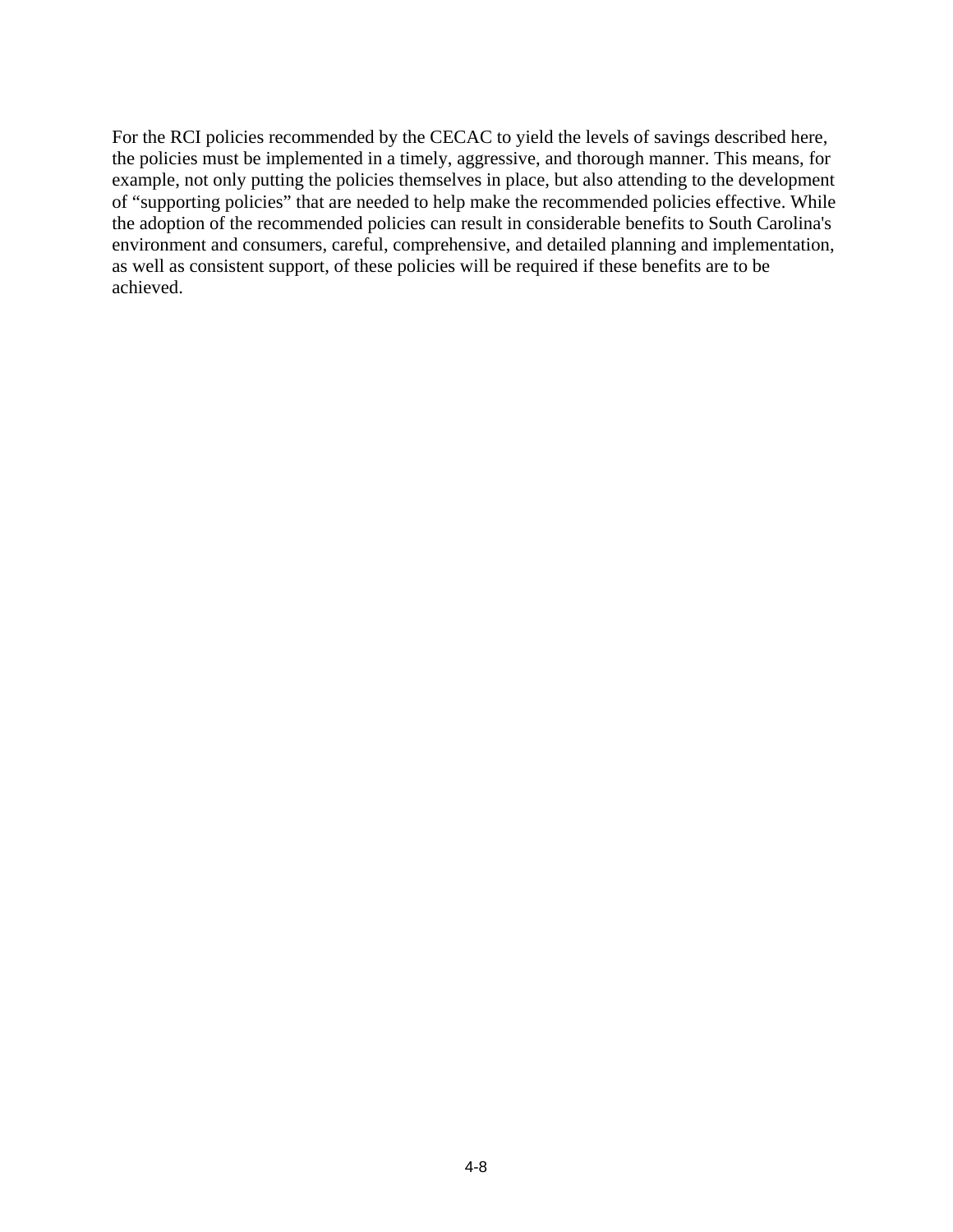#### **Residential, Commercial, and Industrial Sectors Policy Descriptions**

#### **RCI-1 Energy Efficiency Programs, Funds, or Goals for Electricity (Residential, Commercial, and Industrial)**

The CECAC unanimously recommends that South Carolina increase the efficiency of electricity use ("energy efficiency") in the state through increased investment in energy efficiency programs run by utilities or others, energy efficiency funds, and/or energy efficiency goals. This policy would take a two-pronged approach to increasing the efficiency of electricity use in the state: implementing new or expanding existing electric utility energy efficiency programs for all sectors, and conducting consumer outreach on the value inherent in performance contracting and energy management programs for commercial, industrial, and institutional entities. To implement expanded electric energy efficiency programs, South Carolina could revise existing statutes to clarify support and provide incentives for utility investments in cost-effective energy efficiency.

The efficiency with which electricity is used today can be improved in countless applications across all sectors and throughout the state. These efficiency improvements can lead to increased productivity for a fixed amount of electricity input, or can produce the same results using less electricity. South Carolina's efforts to date offer substantial room for improvement. As a result, the state has "low-hanging fruit" compared to states with well-established energy efficiency programs. National studies suggest that South Carolina has substantial potential to improve the efficiency of its energy use.

The goals of this policy are to reduce electricity use, adjusted for growth, by 1% per year by 2015 and by 1.5% per year by 2020. The policy would apply to all electric utilities (public and private), and would affect customers in all sectors (residential, commercial, industrial, and institutional/government). This policy would also implement an educational awareness campaign showing the value inherent in performance contracting and energy management programs for commercial, industrial, and institutional entities.

#### **RCI-2 Demand-Side Management/Energy Efficiency Programs, Funds, or Goals for Natural Gas, Propane, and Fuel Oil**

The CECAC unanimously recommends that South Carolina implement programs or policies to increase investment in demand-side management (DSM) programs for natural gas, propane, fuel oil, and other combustion fuels. Energy efficiency has been shown to be an extremely costeffective resource for reducing natural gas use. The high costs of propane and fuel oil point to the potentially significant value of implementing DSM for these fuels.

The goals of this policy are to reduce natural gas use, adjusted for growth, by 1% per year by 2015, and sustain annual savings through 2020 through implementation of energy efficiency programs. The policy would apply to natural gas utilities (public and private) and customers in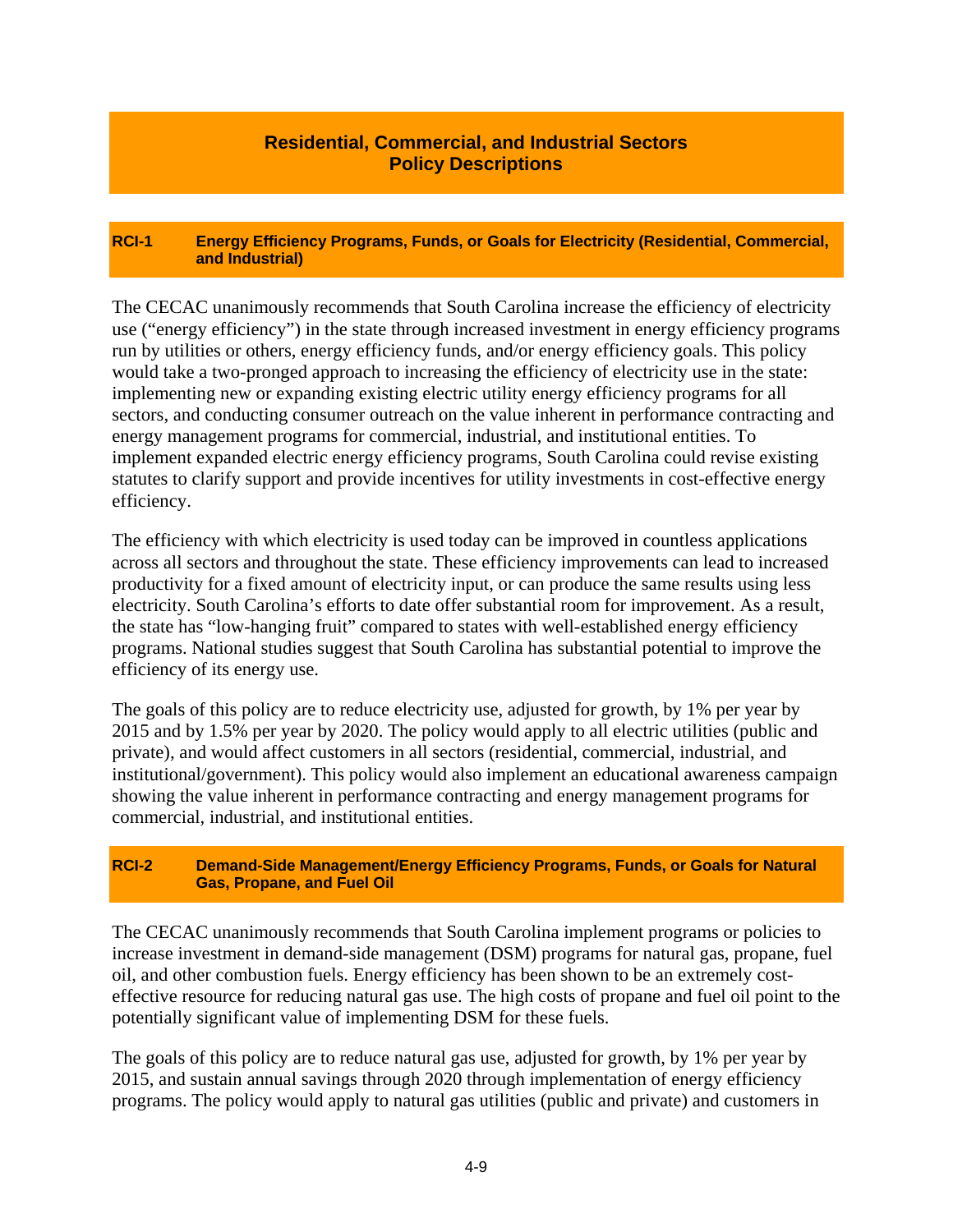all sectors. Similar goals should be set for other fuels, although they may need to be modified by the South Carolina Public Utility Commission due to the smaller number of affected parties who may have special circumstances. The goals may be accomplished through programs run by utilities or others, energy efficiency funds, and/or energy efficiency goals, and should be designed to complement RCI-1. To implement expanded DSM programs, South Carolina could revise existing statutes to clarify support for utility investments in cost-effective energy efficiency at the levels indicated in this policy.

Like RCI-1, this policy would also conduct consumer outreach on the value of performance contracting and energy management programs for commercial, industrial, and institutional entities. This policy also considers efficiency gains to be achieved through fuel neutrality, which refers to encouraging fuel switching where it results in reduced GHG emissions, lower energy use, economic savings, or some other metric.

#### **RCI-3 Incentives and Regulatory Reform To Promote Implementation of Renewable Energy Systems, Including Solar Hot Water (Residential, Commercial, and Industrial)**

South Carolina is endowed with good, useful solar resources for water heating throughout the state. The CECAC unanimously recommends leveraging that potential through programs and policies that encourage consumers to switch from using fossil fuels to using solar energy for water-heating applications.

The goals of this policy are that, beginning in 2009, 1% per year of all South Carolina homes and suitable business facilities will have solar hot water installations, reaching 10% of all South Carolina homes by 2020. This policy also seeks to encourage businesses to adopt solar cooling technologies, which would have significant benefits in terms of reducing peak electricity demand.

#### **RCI-4 Energy Management Training/Training of Building Operators**

In many facilities, utility bills can be significantly decreased through more efficient equipment and building operation. The CECAC unanimously recommends the development and implementation of a statewide Energy Conservation Education and Training Program for energy managers and facility operators, to learn techniques for improving the efficiency of their steam, process heat, pumping, compressed air, motors, and other systems. Classes would be conducted at the state's Technical College Facilities, and could draw on or expand preparation classes available from the South Carolina Energy Office. Energy management training would include instruction in and demonstration of successful energy management programs throughout the state, using Winthrop University and other government projects as models. The South Carolina Energy Office would develop the course curricula (to include instruction in and demonstration of successful energy management programs) and requirements for licensing, as well as maintain a database of licensed professionals.

Starting in 2018, successful completion of this training would be required for energy managers and facility operators in all sectors (residential, commercial, industrial, and institutional) by a licensing requirement, and continuing education credits would be required annually. Companies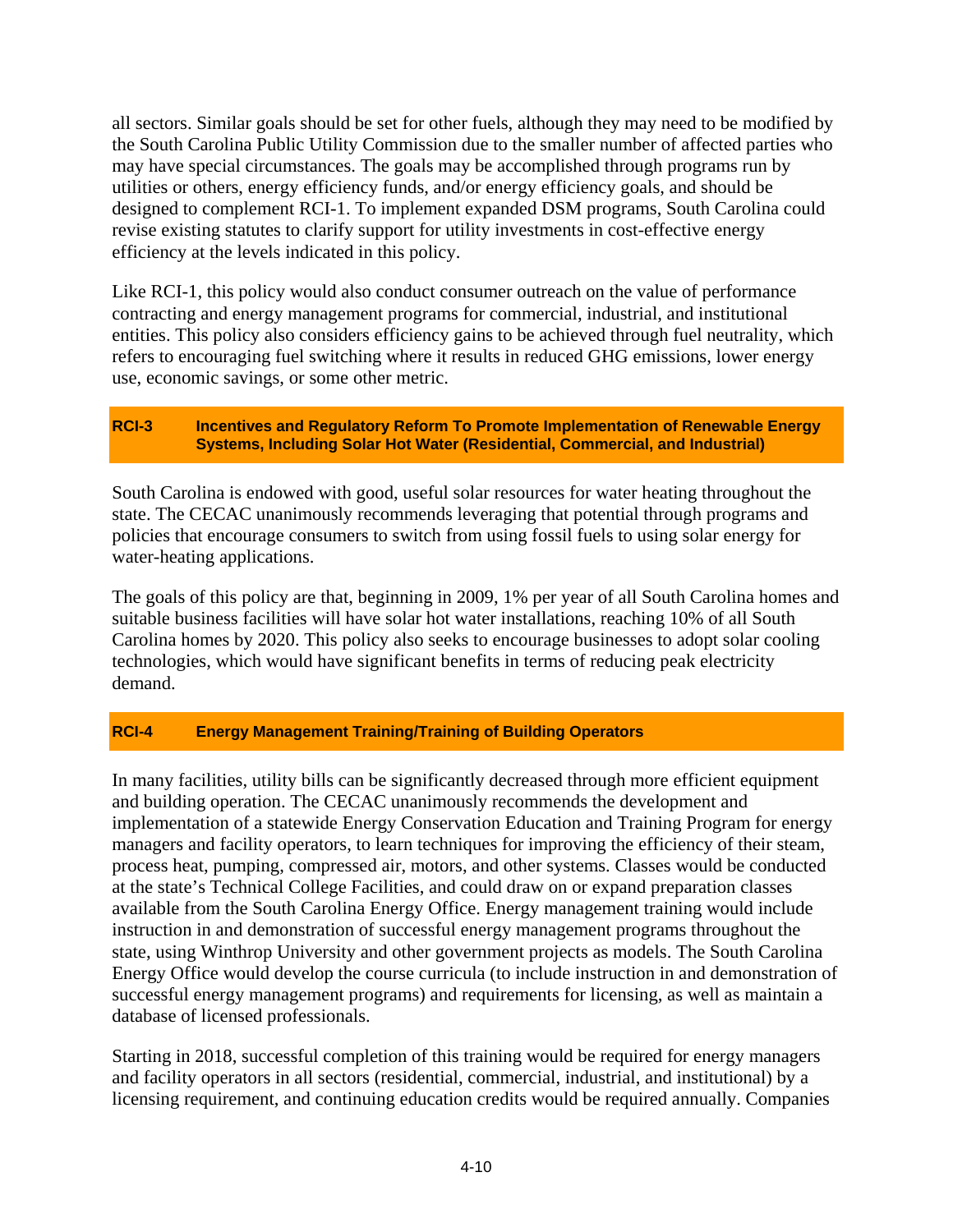could outsource energy management, energy planning, and facility operations, or they could retain licensed staff to oversee operations.

#### **RCI-5 Incentives, Resources, and Regulatory Reform To Promote Energy Recycling, Including Combined Heat and Power**

Combined heat and power (CHP) refers to any system that simultaneously or sequentially generates electric energy and utilizes the thermal energy that is normally wasted, significantly increasing efficiency over separate generation of electricity and thermal energy. Many CHP systems are capable of an overall efficiency of over 80%—double that of conventional systems. Another significant advantage is the reduced transmission and distribution losses associated with centralized power generation.

Existing data suggest the existence of a very large unrealized potential for CHP in South Carolina. However, energy recycling, including CHP, is challenged by several non-economic factors, such as regulatory and environmental permitting complexity or uncertainty, utility resistance to CHP because of potential loss of expected revenue, and increased complexity of facility design and operations. Additional installations of new CHP systems by residential, commercial, institutional, and industrial energy consumers, and continued operation or expansion of existing systems, could be encouraged through a combination of regulatory changes (starting with a review of state and regional policies on permitting, net metering, standby rates, interconnection, and other issues affecting CHP), education and information transfer, and incentive programs.

The CECAC unanimously recommends increased effort toward tapping into the unrealized potential for CHP and waste heat recovery in South Carolina, with a goal of installing 100 megawatts in 2011 and realizing 40% of the additional technical potential by 2020. (Existing CHP installations are not included in the 40% goal but should be kept in service.)

#### **RCI-6 Incentives and Policies for Improving Building Efficiency, Including Building Energy Codes**

Almost half of all U.S. GHG emissions annually are associated with the operation of RCI buildings, along with the embodied energy of building materials.<sup>5</sup> Improving the energy efficiency of state and/or local buildings—for example, by strengthening building energy codes—will have a considerable immediate and ongoing impact on reducing building-sector GHG emissions. Although South Carolina law requires statewide use of the most up-to-date building codes as defined by the International Energy Conservation Code (IECC), conflicts between these codes and other provisions of state law have severely weakened the effectiveness of the codes.

Manufactured housing is exempt from South Carolina's building energy code. Instead, manufactured homes are subject to standards established by the U.S. Department of Housing and

1

<sup>&</sup>lt;sup>5</sup> U.S. Department of Energy, Energy Information Administration. "U.S. Energy Consumption by Sector." Available at: http://www.architecture2030.org/building\_sector/index.html.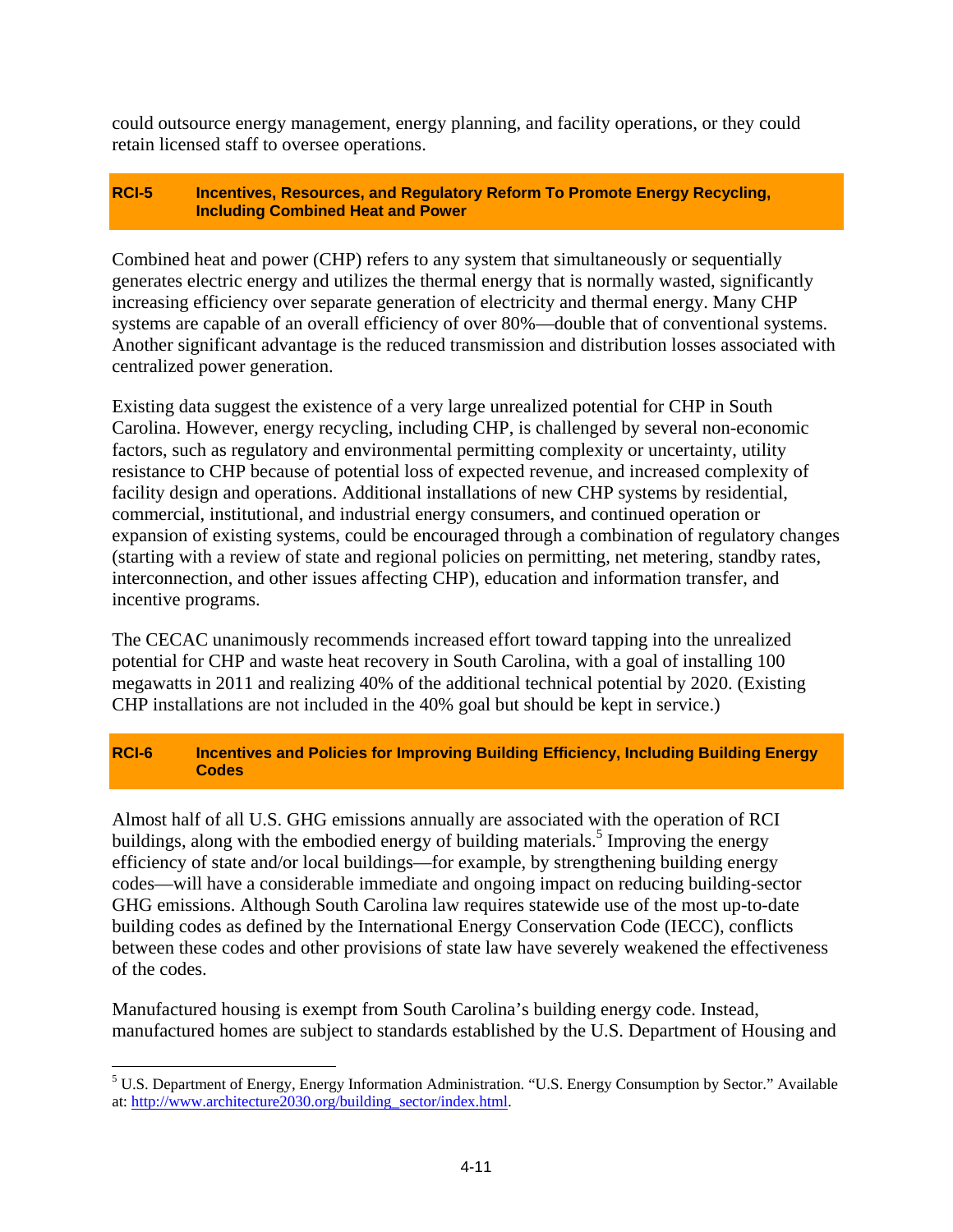Urban Development. A significant percentage of South Carolinians reside in manufactured housing.

The CECAC unanimously recommends that the state take action to remove provisions of state law that conflict with IECC codes and address obstacles to renewable energy use, daylighting, and nonconventional energy-efficient building materials in buildings; improve statewide enforcement of both existing and new building codes at all levels; update South Carolina energy codes regularly; consider advanced codes (i.e., beyond IECC) as appropriate for the state; implement requirements and incentives for ENERGY STAR-certified manufactured housing and manufactured nonresidential buildings; and lobby for more stringent codes for manufactured housing at the federal level.

The goals of this policy are twofold: that 100% of South Carolina's local governments adopt and fully enforce the 2006 IECC in 2009 and the 2012 IECC in 2015; and, that ENERGY STARcertified manufactured homes achieve 25% market penetration for new manufactured homes by 2010 and 75% by 2020.

#### **RCI-7 Improved Design and Construction in New and Existing State and Local Government Buildings, "Government Lead by Example"**

The CECAC unanimously recommends that the state undertake government-led, or "lead by example," initiatives and requirements that both help state and local governments achieve substantial energy cost savings and promote the adoption of clean energy technologies for significant GHC emission reductions in new and existing state and local government buildings. This policy achieves GHG reductions by setting a goal for green power purchasing by state and local facilities, as well as conducting audits of energy performance and operations of state and other government buildings and using audit results to target and prioritize investments in improving government building energy efficiency. Other elements include developing green procurement strategies (such as state bulk purchase of high-efficiency appliances and equipment); providing financial and technical assistance and incentives for implementation of energy-saving projects in existing buildings and facilities; requiring that all state and local facilities implement an energy management program; implementing design features to reduce energy use within state-funded and other government buildings through incorporation of proven planning guides and regulations; and expanding A88 to include South Carolina school buildings.<sup>6</sup> The effectiveness of this policy will be determined in part by sustained efforts to review and improve efficiency goals over time.

The goals of this policy are to procure and carry out a program to audit energy use and identify energy efficiency opportunities in state and local government buildings (existing, undergoing renovation, and under design), at a rate of 15% of these buildings per year over a 5-year period. In addition, this policy sets a goal that, by 2018, a minimum of 20% of electricity consumed by state and local facilities and schools should come from in-state renewable resources. The policy would apply to state government agencies, local governments, schools, and universities.

1

<sup>6</sup> South Carolina General Assembly, 117th Session, 2007\_2008. *Energy Efficiency Act*. Available at: http://www.scstatehouse.net/sess117\_2007-2008/bills/30\34.htm.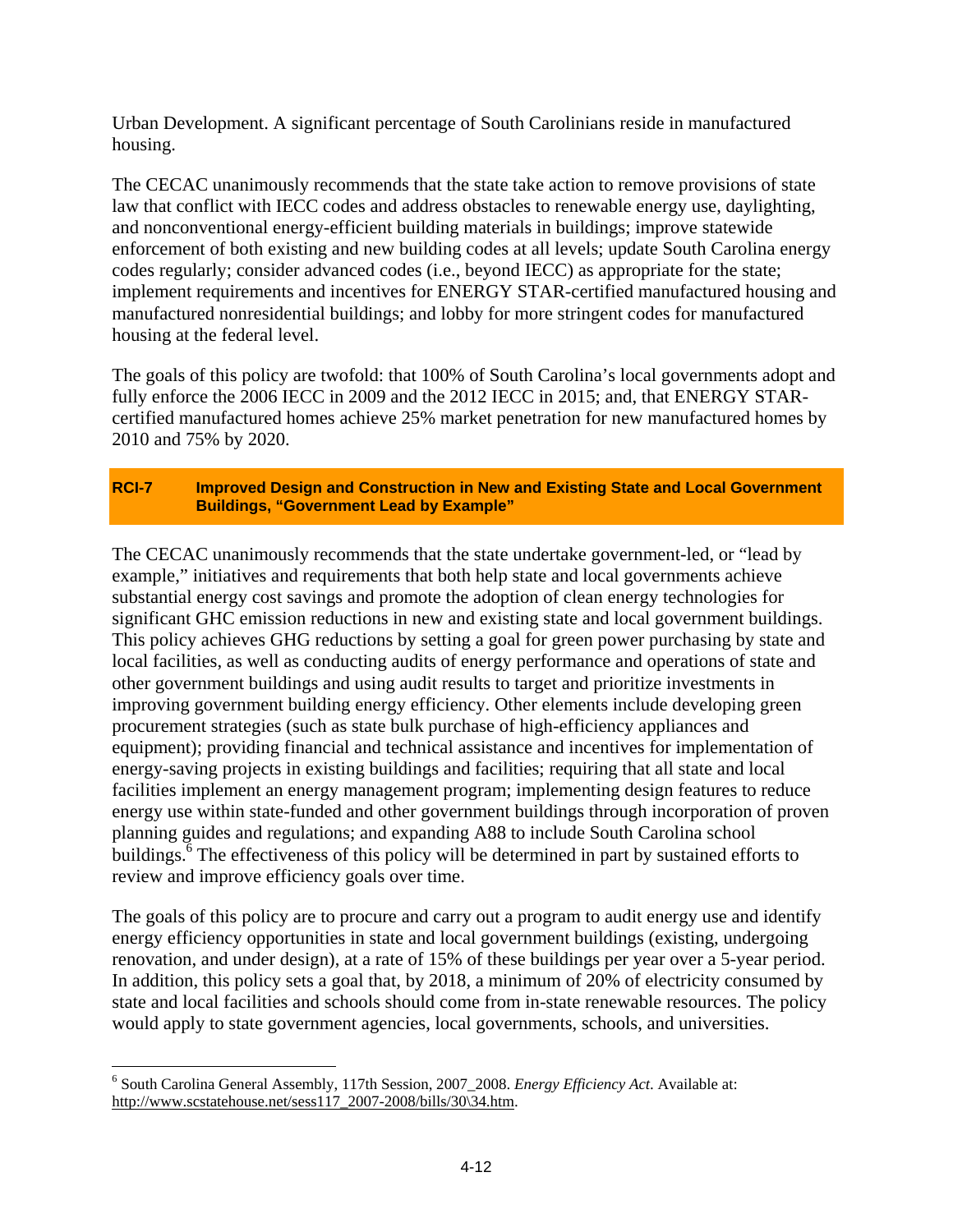#### **RCI-8 Participation in Voluntary Industry–Government Partnerships (Including Incentives)**

The CECAC unanimously recommends creating a voluntary program in which businesses, government, and industry become partners in reducing the emission of process gases that have high global warming potentials. The program would be administered by state agencies and would provide technical assistance, networking, best practices exchange, and rewards and recognition (including tax incentives). Verification of emission reductions would be a critical element of this program.

The goals of this policy are to establish partnerships with industrial and other large users of energy (and/or of process gases that are GHGs) to encourage them to set emission reduction targets to return to 2000-level emissions by 2012 and 10% below 2000-level emissions by 2020, or to meet or exceed state goals. The largest emitters would be approached first. The technical assistance, networking, reward, and recognition aspects of the program would be set up by 2009. This may be accomplished through expansion and modification of already-established programs.

#### **RCI-9 Incentives and Policies for Improving Appliance Efficiency, Including Appliance Standards**

The CECAC unanimously recommends a policy to ensure high energy efficiency of appliances in the state. First, this policy would establish and regularly update appliance efficiency standards at the state level, thereby reducing the market cost of energy efficiency improvements by incorporating technological advances into base appliance models. Second, this policy involves the creation of state sales tax exemptions or income tax credits for purchase of products certified as ENERGY STAR (a joint program of the U.S. Environmental Protection Agency and the U.S. Department of Energy), designed to promote products exceeding the energy efficiency levels mandated by minimum federal and state standards in the marketplace.

The goals of this policy include implementing the efficiency standards for appliances not covered by federal standards, as recommended by the Appliance Standards Awareness Project; doubling market penetration of ENERGY STAR appliances in purchases made in the RCI sectors, where applicable, up to 100% by 2015; and achieving 100% market penetration of ENERGY STAR appliances in purchase transactions in which state funds are involved (state purchasing contracts, state grants or loans, etc.) by 2010.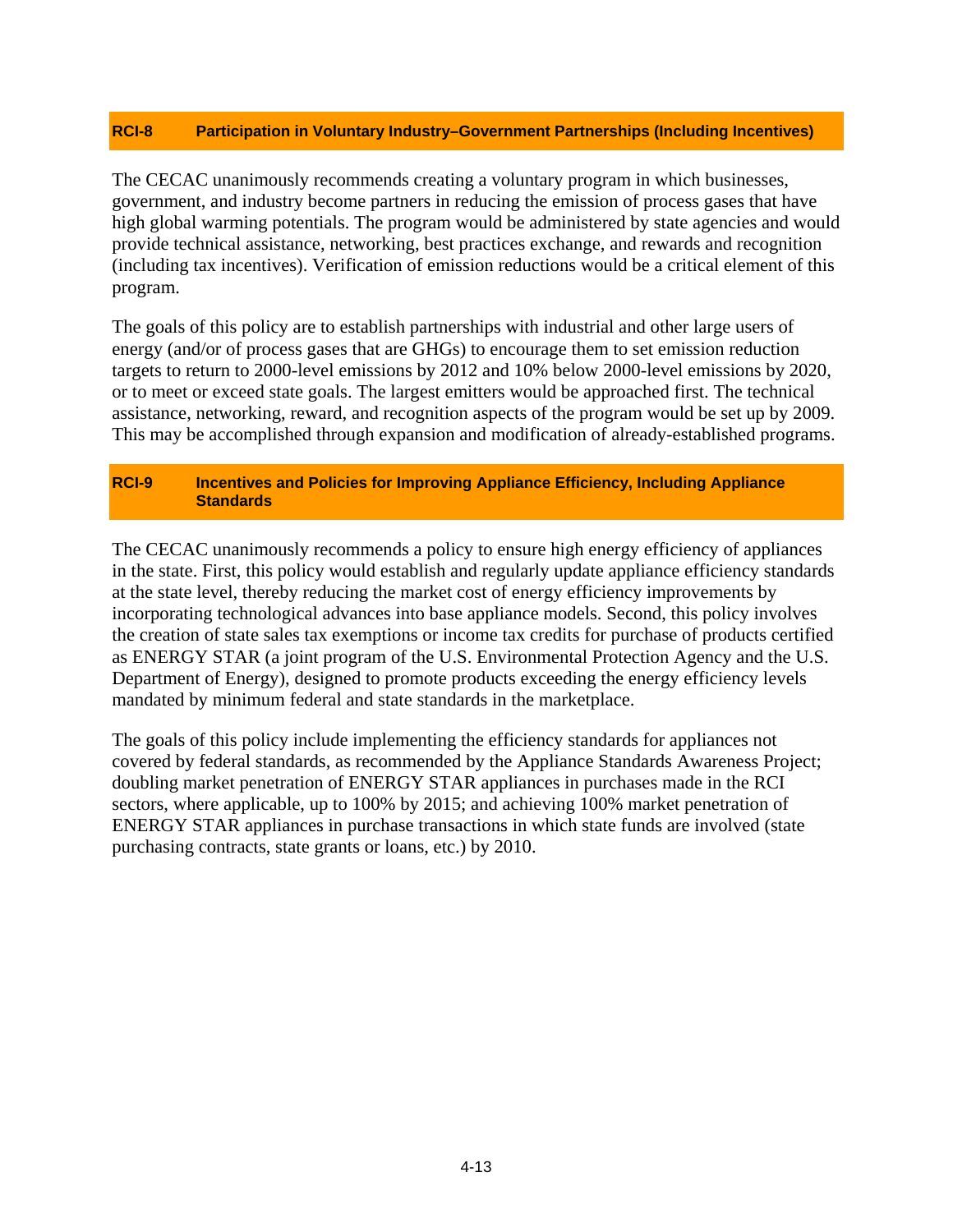# **Chapter 5 Energy Supply Sector**

### **Overview of Greenhouse Gas Emissions**

Greenhouse gas (GHG) emissions from the energy supply (ES) sector in South Carolina include primarily emissions from electricity production and delivery, with a small contribution from the transmission and distribution of natural gas. Electricity consumption produces the largest source of GHG emissions in South Carolina, accounting for 35% of South Carolina's gross GHG emissions in 2005.

The GHG emissions associated with South Carolina's electricity sector increased by 15 million metric tons of carbon dioxide equivalent ( $MMLCO<sub>2</sub>e$ ) between 1990 and 2005, accounting for 55% of the state's growth in gross GHG emissions during this period. Looking forward, by 2020 ES emissions are expected to increase from 2005 levels by approximately 43% on a production basis, from roughly 38 MMtCO<sub>2</sub>e in 2005, to about 54 MMtCO<sub>2</sub>e in 2020. On a consumption basis, total GHG emissions to meet the state's electricity demand are expected to rise from about 33 MMtCO<sub>2</sub>e in 2005 to about 48 MMtCO<sub>2</sub>e in 2020. The higher emissions total under the production-based approach reflects South Carolina's role as a net exporter of electricity.<sup>1</sup> Projections for 2005 through 2020 indicate that South Carolina will remain a net exporter of electricity. Figure 5-1 shows the electricity generation resource mix upon which the emissions inventory and reference case projections are based.

## **Key Challenges and Opportunities**

 $\overline{a}$ 

There are significant opportunities to reduce GHG emissions growth associated with energy production and supply in South Carolina, such as promoting distributed renewable generation, investing in technology research and development in the state, and diminishing the carbon intensity of electrical generation through greater use of renewable energy and nuclear power.

There are also significant opportunities to reduce GHG emissions through policies addressing electricity consumption, and these can often provide cost savings as well as GHG mitigation benefits. The CECAC has identified two energy efficiency and conservation policies within Energy Supply: the energy efficiency component of the Efficiency and Renewable Portfolio Standard and Statement of Support for Nuclear Energy, and a regulatory model to equalize utility earnings on energy efficiency with earnings on traditional power supply. Several other opportunities to promote and develop energy efficiency and conservation measures are identified in the residential, commercial, and industrial (RCI) sector, discussed in Chapter 4.

 $<sup>1</sup>$  Accounting for electricity emissions on a production basis considers the GHG emissions produced by electricity</sup> generation facilities in South Carolina. This perspective is useful because the state may have policies it can use to influence electricity suppliers within the state different from those used to influence out-of-state suppliers. Emission estimates provided elsewhere in this report (including the inventory and forecast in Chapter 2) reflect the GHG emissions associated with the electricity sources used to meet South Carolina's demands, corresponding to a consumption-based approach. The consumption-based approach can better reflect the emissions (and emission reductions) associated with activities occurring in the state that affect energy use.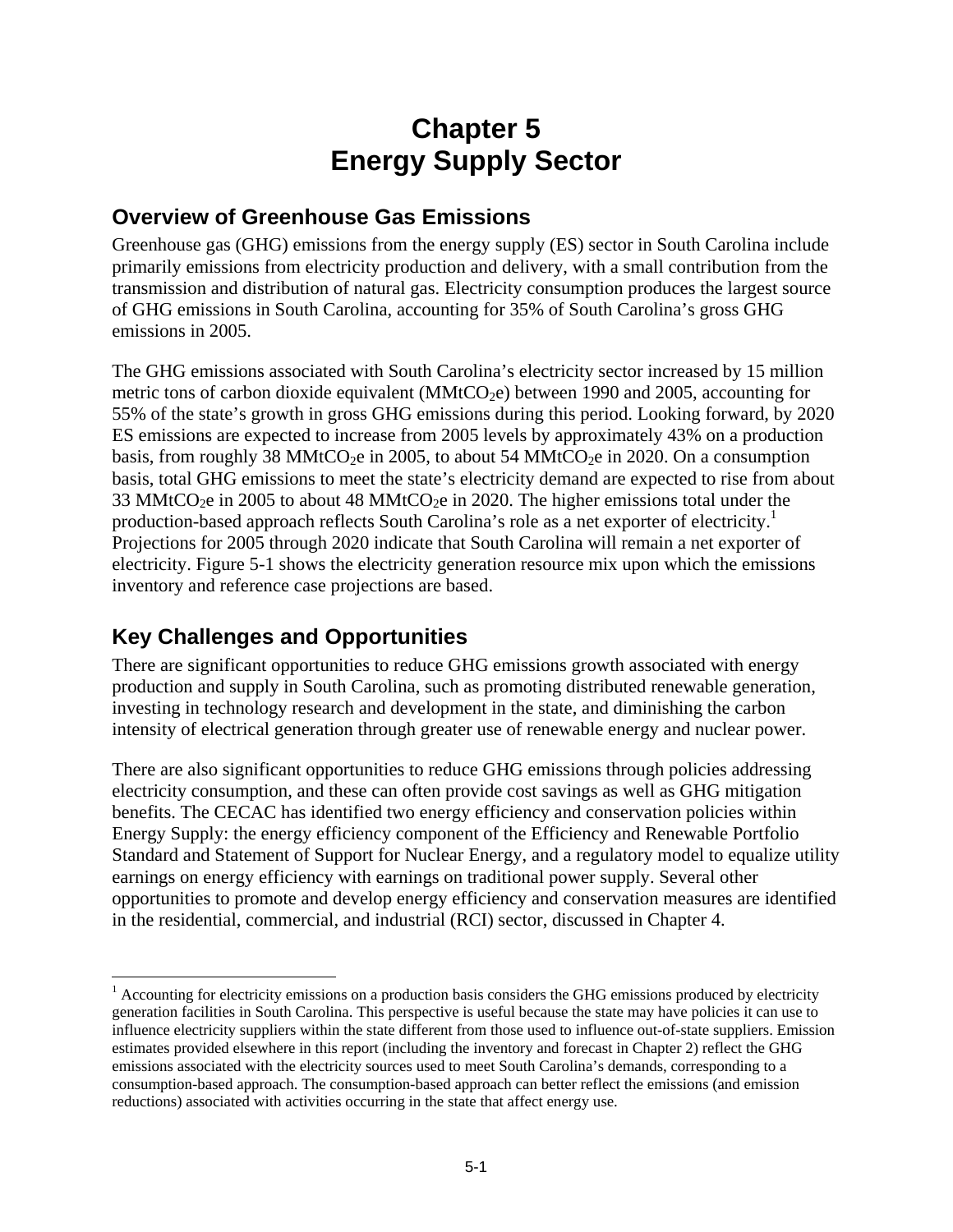

**Figure 5-1. Historical and projected GHG emissions from South Carolina power plants: 2003–2020** 

South Carolina has substantial renewable energy resource potential in the form of biomass and both on-shore and off-shore wind energy. The CECAC recommends that South Carolina promote the development of these resources through a number of policies designed to address the various barriers to realizing the potential for renewable resources. Implementation of utility-scale renewable resources can be encouraged through feed-in tariffs, direct financial support for biomass and other resources, and an Energy Portfolio Standard, which mandates that a certain percentage of delivered energy in the state come from renewable resources and energy efficiency, and makes a statement of support for increasing the share of nuclear energy in the state. Smaller, distributed resources are specifically targeted through actions to reduce financial, permitting, and interconnection barriers. Green power marketing programs and state efforts to attract companies that specialize in this industry would likely boost adoption of all types of renewable resources. Technology research and development (R&D) can encourage market acceptance of a variety of technologies by lowering the cost or improving performance of renewable generation, and by encouraging collaboration between R&D, government, academic, and commercial sectors. R&D activities also produce employment and economic development benefits in the state.

### **Overview of Policy Recommendations and Estimated Impacts**

The CECAC recommends a set of eight policies for the ES sector that offer the potential for significant GHG emission reductions in South Carolina. Four of these have been quantified to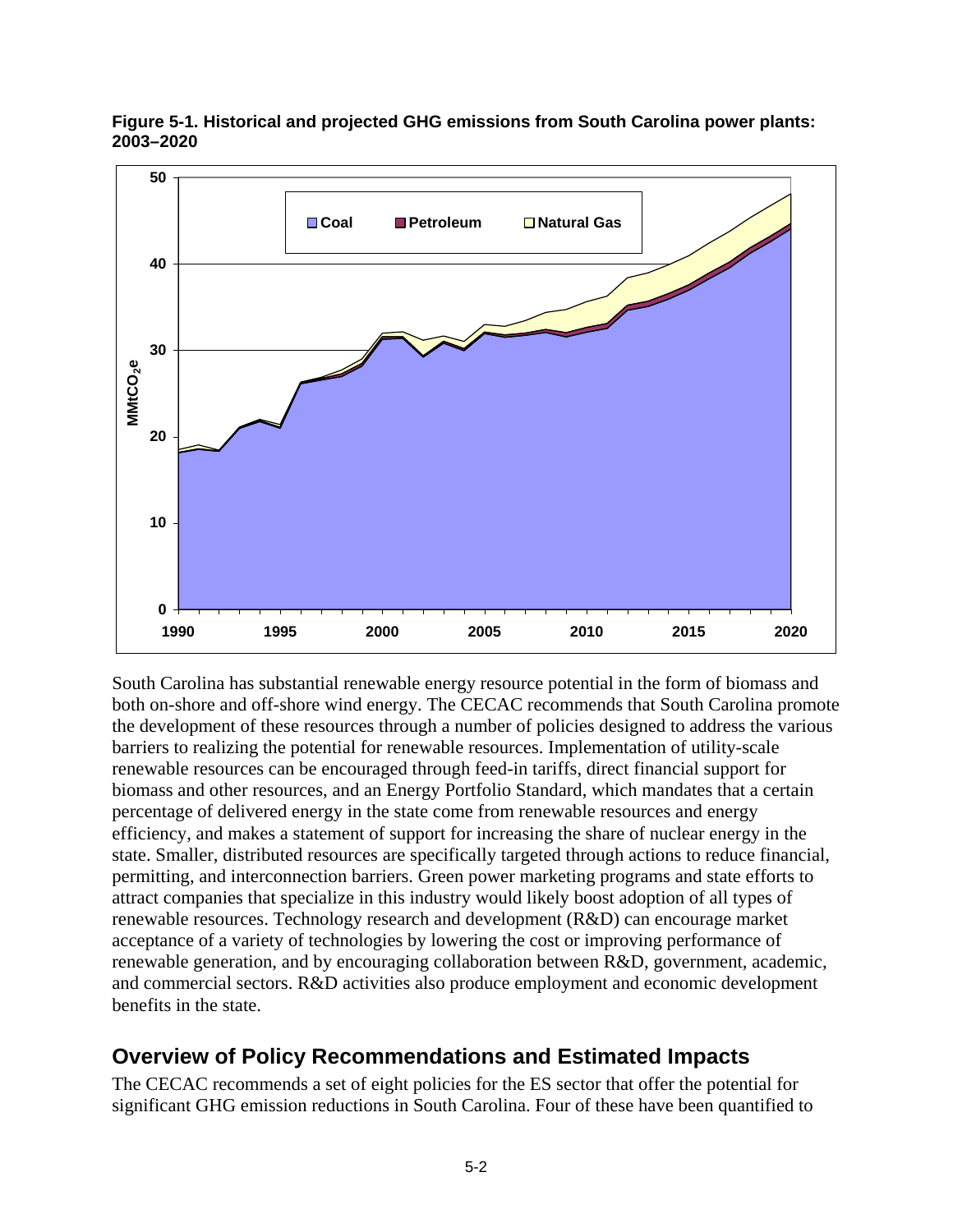estimate the potential for avoided GHG emissions. If implemented together with all of the policy recommendations from each of the sectors represented in the CECAC process, these four policy recommendations could lead to emissions reductions of:

 $3$  MMtCO<sub>2</sub>e per year by 2020, and

 $\overline{a}$ 

22.5 MMtCO<sub>2</sub>e cumulative savings from 2008 through 2020.

The net cost of these four policies is estimated at \$1.2 billion through the year 2020 on a net present value (NPV) basis.<sup>2</sup> The weighted-average cost of these policy recommendations is \$53 per metric ton of  $CO<sub>2</sub>e$ .

Six recommendations were accepted by unanimous consent of the CECAC, and two were accepted by super majority (5 or fewer objections). These recommendations and results are summarized in Table 5.1. The explanations of the objections are included in the detailed policy recommendations in Appendix H.

Recommended policies ES-1, ES-2, ES-3, ES-6, ES-7, and ES-8 are initiatives that would lead to increased reliance on renewable energy resources in the state. Policy ES-1 also requires utilities to increase the share of energy efficiency in their electricity resource portfolios, as well as providing a statement in support of increased investment in nuclear power in South Carolina. Policy ES-4 would address the financial disincentive utilities face towards investing in energy efficiency. Policy ES-5 concerns investigation into the technical, economic, and environmental feasibility of in-state nuclear fuel reprocessing, which may significantly reduce the volume of high-level radioactive waste created by new and existing nuclear resources.

The totals reported in Table 5-1 take into account overlaps in the expected emissions reduction and cost among some of the policies within the ES sector, as well as between policies in the ES, RCI, and agricultural, forestry, and waste management (AFW) sectors. Care was taken in the determination of benefits from each of the sectors to ensure that the combined calculated impact of the policies would not "double count" benefits that overlap.

In the case of the ES policies, the renewable energy component of the energy portfolio standard recommended under ES-1 overlaps with the incentives for utility-scale renewable energy projects under ES-3. The distributed energy incentives in ES-3 would overlap with promotion of distributed renewable energy in ES-8.

Figure 5-2 shows the breakdown of impacts of the recommended ES policies, taken together, in terms of avoided GHG emissions (2008–2020). The figure takes into account overlaps within the energy supply sector but not overlaps with policies from other sectors.

 $2^2$  The net cost savings are based on fuel expenditures, operations, maintenance, and administrative costs, and amortized, incremental equipment costs. All NPV analyses here use a 5% real discount rate.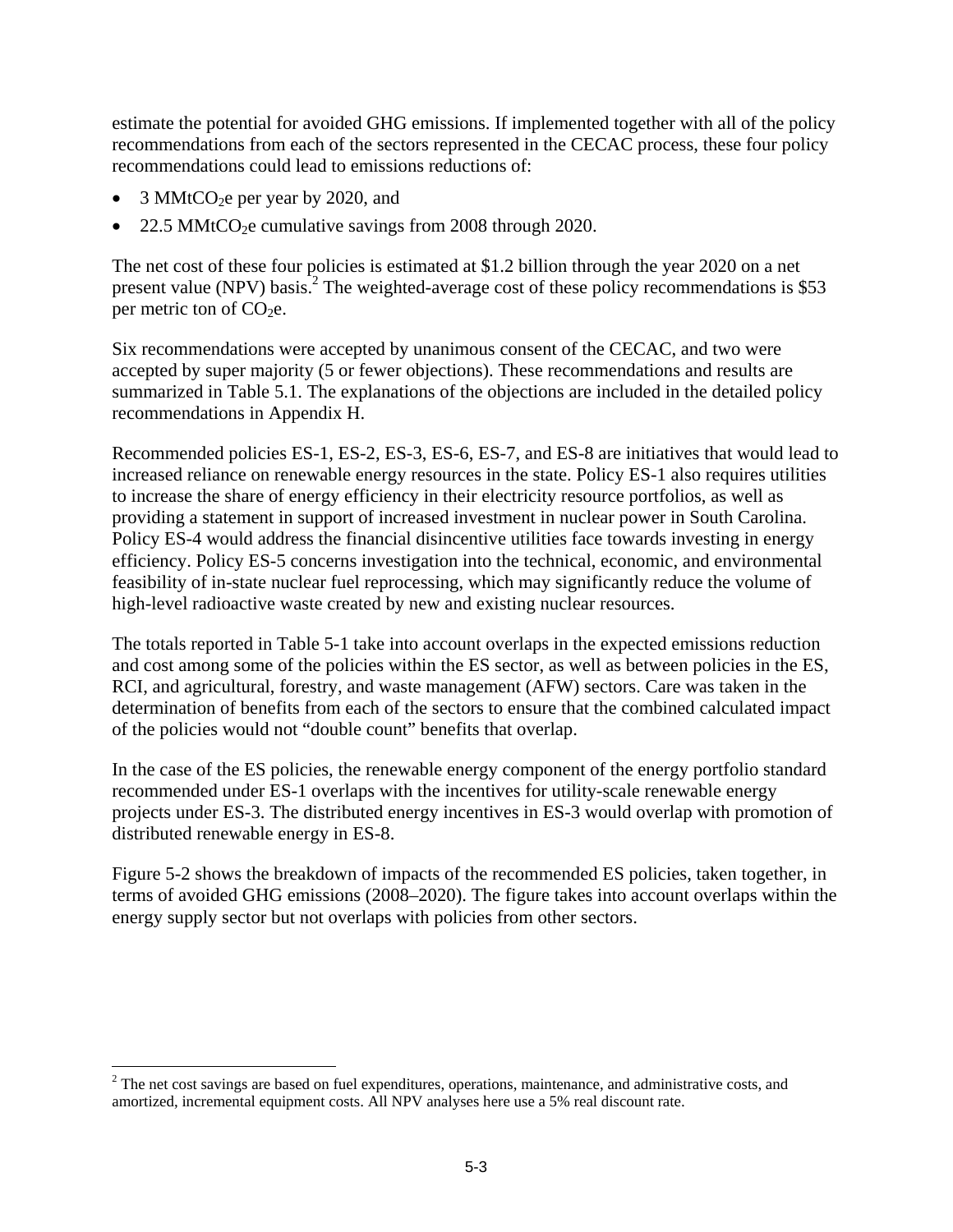|                         | <b>Policy</b>                                                                                                      |                                    | <b>GHG Reductions</b><br>(MMtCO <sub>2</sub> e) |                               | <b>Net</b><br><b>Present</b>                   | Cost-<br><b>Effective-</b> | Level of<br><b>Support</b>                  |
|-------------------------|--------------------------------------------------------------------------------------------------------------------|------------------------------------|-------------------------------------------------|-------------------------------|------------------------------------------------|----------------------------|---------------------------------------------|
| <b>Policy</b><br>$No.*$ |                                                                                                                    |                                    | 2020                                            | <b>Total</b><br>2008-<br>2020 | <b>Value</b><br>2008-2020<br>(Million $$)^{7}$ | ness<br>$($/tCO_2e)^1$     |                                             |
| $ES-1$                  | Efficiency and Renewable Portfolio Standard<br>and Statement of Support for Nuclear Energy                         | 1.9                                | 12.6                                            | 66.5                          | \$689                                          | \$10                       | Super-<br>majority<br>(Three<br>objections) |
| $ES-1a$                 | Energy Efficiency: 5% of energy met with<br>energy efficiency resources by 2020                                    | 0.8                                | 4.2                                             | 22.4                          | $-$ \$586                                      | $-$ \$26                   |                                             |
| $ES-1b$                 | Renewables: 5% of energy served by<br>new renewable resources by 2020                                              | 1.1                                | 3.8<br>25.3                                     |                               | \$489                                          | \$19                       |                                             |
| $ES-1c$                 | Nuclear: 6% of energy served by new<br>nuclear resources by 2020                                                   | 0.0                                | 4.6<br>18.9                                     |                               | \$786                                          | \$42                       |                                             |
| $ES-2$                  | Technology Research and Development,<br>Including State Funding                                                    | Not quantified                     |                                                 |                               |                                                | Unanimous                  |                                             |
| $ES-3$                  | Renewable Energy Financing, Tax<br>Incentives, Loans                                                               | 0.4<br>0.9<br>7.1<br>\$591<br>\$84 |                                                 |                               | Unanimous                                      |                            |                                             |
| $ES-4$                  | Regulatory Model To Equalize Utility<br>Earnings on Energy Efficiency With Earnings<br>on Traditional Power Supply | Not quantified                     |                                                 |                               |                                                |                            | Super-<br>majority<br>(One<br>objection)    |
| $ES-5$                  | <b>Nuclear Fuel Reprocessing</b>                                                                                   | Not quantified                     |                                                 |                               |                                                |                            | Unanimous                                   |
| ES-6                    | Green Power Purchases and Marketing, 1%<br>Participation by 2012                                                   | 0.2<br>0.2<br>1.7                  |                                                 | \$46                          | \$27                                           | Unanimous                  |                                             |
| ES-7                    | Attract Renewable Energy Technology<br><b>Businesses to South Carolina</b>                                         | Not quantified                     |                                                 |                               |                                                | Unanimous                  |                                             |
| $ES-8$                  | Distributed Renewable Energy Incentives<br>and/or Barrier Removal (Including<br>Interconnection Rules)             | 0.05                               | 0.1                                             | 0.8                           | \$42                                           | \$50                       | Unanimous                                   |
|                         | <b>Sector Total After Adjusting for Overlaps</b>                                                                   | 0.3                                | 3.0                                             | 22.5                          | \$1,201                                        | \$53                       |                                             |
|                         | <b>Reductions From Recent Actions</b>                                                                              | 0.0                                | 0.0                                             | 0.0                           | 0                                              | $\bf{0}$                   |                                             |
|                         | <b>Sector Total Plus Recent Actions</b>                                                                            | 0.3                                | 3.0                                             | 22.5                          | \$1,201                                        | \$53                       |                                             |

**Table 5-1. Summary list of energy supply policy recommendations** 

Negative values in the Net Present Value and the Cost-Effectiveness columns represent net cost savings.

GHG = greenhouse gas; MMtCO2e = million metric tons of carbon dioxide equivalent; \$/tCO2e = dollars per metric ton of carbon dioxide equivalent.

The numbering used to denote the above policies is for reference purposes only; it does not reflect prioritization among these policies.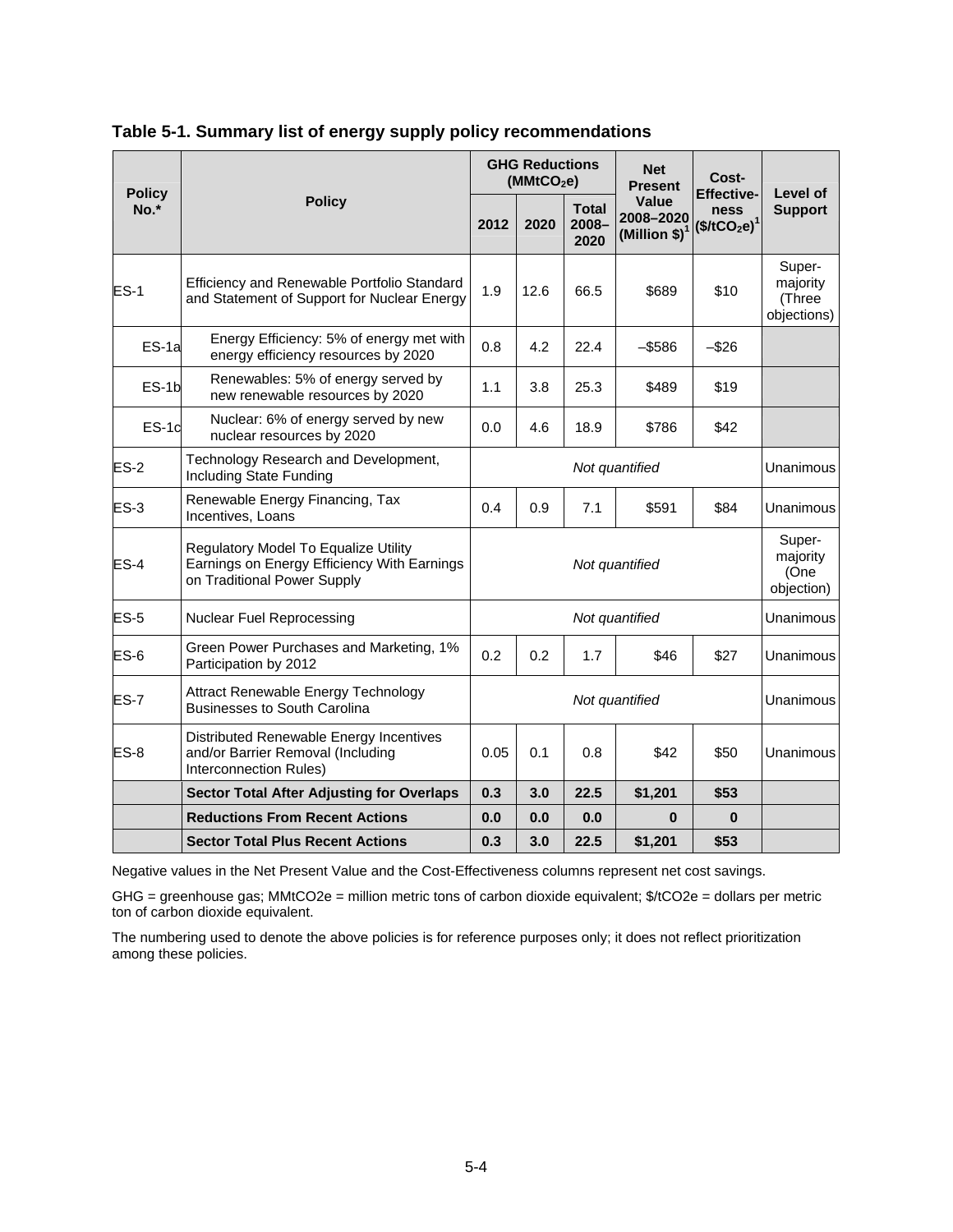

**Figure 5-2. Percentage of avoided greenhouse gas emissions by energy supply policy: 2008–2020** 

Two primary interactions between policies in the ES and RCI sectors concern the efficiency and renewable energy portfolio components in policy ES-1. First, ES-1 includes a requirement that some of the electricity demand in the state be met with energy efficiency measures and would overlap with the energy efficiency policy under RCI-1. In addition, a number of the RCI policies (RCI-1, RCI-3, RCI-5, RCI-6, and RCI-7) decrease overall electricity demand. As ES-1 sets a goal for meeting a fixed percentage of load with renewable energy, as well as a policy statement supporting new nuclear resources for a fixed percentage of load, the impact of this policy would be affected by reducing energy demand through these RCI policies. A smaller interaction involves green power purchasing under RCI-7 and renewable energy generation under ES-1. Finally, an additional feedback is that certain ES policies (including ES-1) will reduce the GHG emissions associated with energy production, so that RCI policies that target electricity use will have a reduced impact on overall emissions. This impact is small and has not been reflected in the analysis.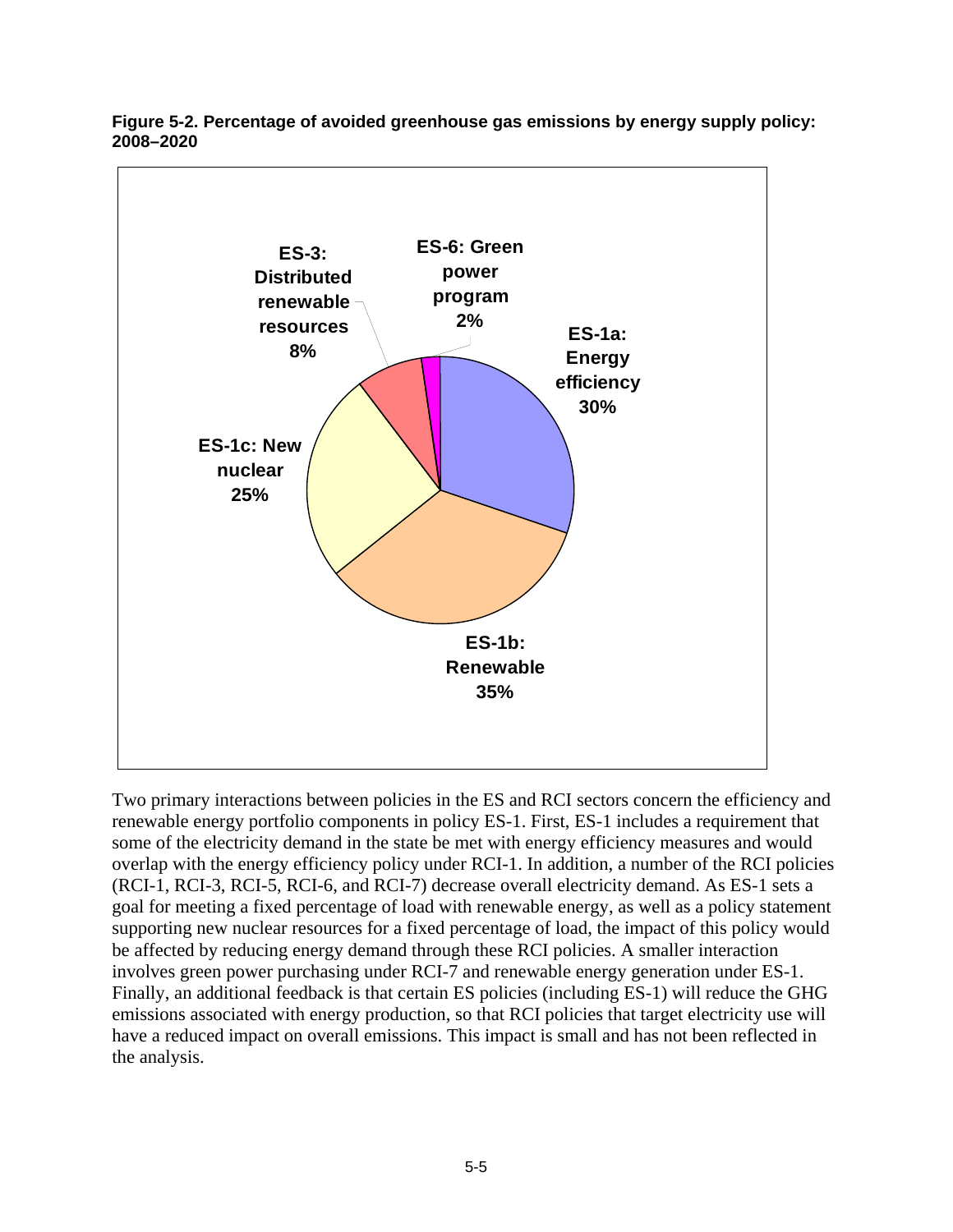In addition, ES-1, ES-3, and ES-6 rely on a limited supply of biomass feedstock in the state to replace fossil-based electricity generation. These policies overlap with AFW-2, AFW-5, and AFW-9, which also rely on the use of biomass for both electricity production and other energyrelated uses. See Appendix E, Methods of Quantification, for additional description of overlaps among sectors and of analyses of the cumulative GHG reductions from the combined effects of the CECAC policy recommendations that were quantified.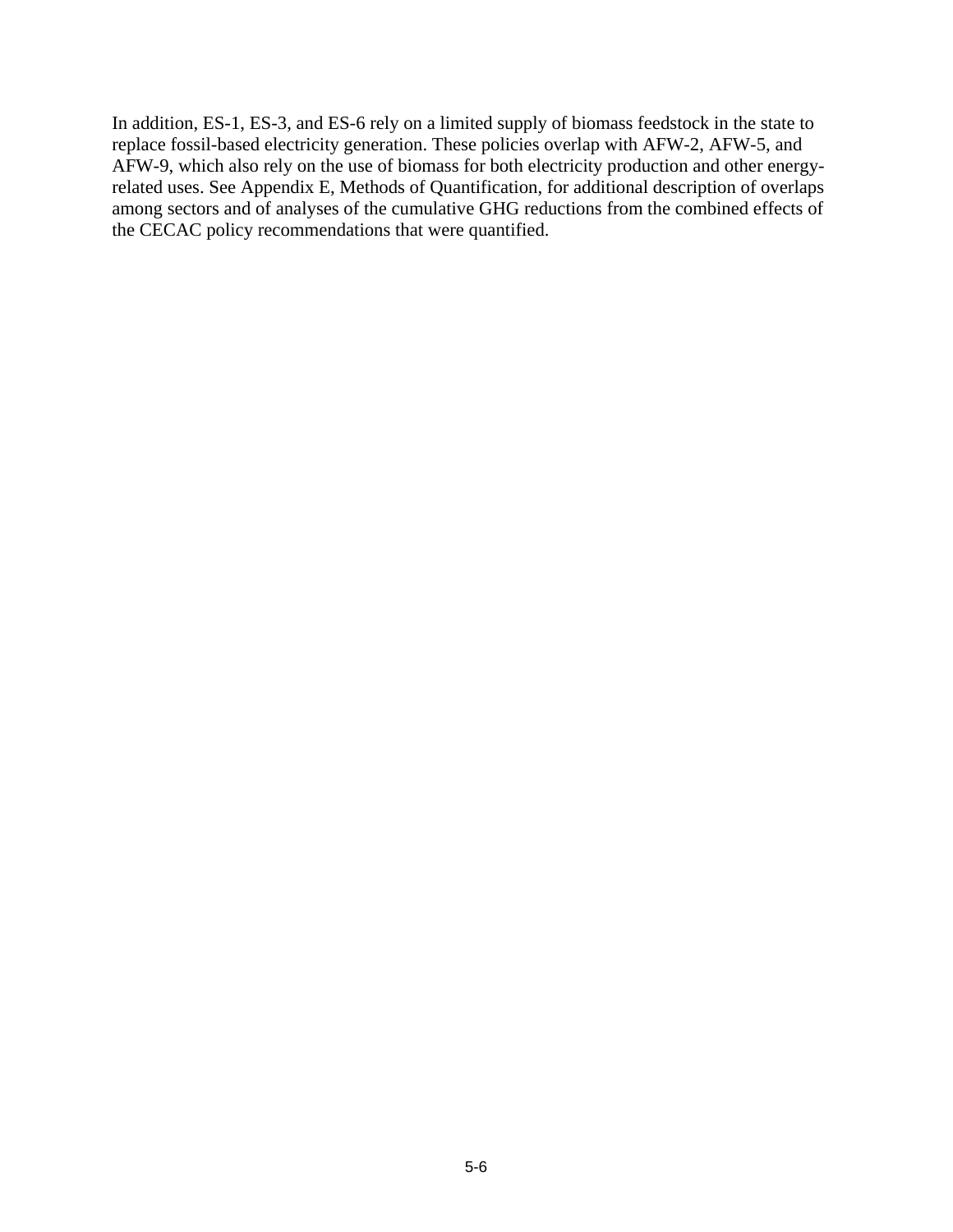#### **Energy Supply Sector Policy Descriptions**

#### **ES-1. Efficiency and Renewable Portfolio Standard and Statement of Support for New Nuclear Energy**

Electricity demand is increasing each year in South Carolina, requiring the development of additional supply- or demand-side resources to meet that need. Certain resources can meet this demand without producing incremental GHG emissions, including energy efficiency resources, renewable energy, and nuclear power. (The construction and decommissioning of both nuclear and renewable resources produce GHG emissions, as do the production and transport of fuel. These have not been taken into account in this analysis.)

The CECAC recommends, by super majority, that the state develop energy portfolio standards, including renewable technologies and energy efficiency programs, and adopt a statement of policy supporting development of new nuclear power. The portfolio standards should be implemented such that the short-term and long-term demands for electricity in South Carolina are met without causing undue economic harm to its citizens, the quality of the environment in South Carolina is protected and enhanced, and the clean energy resources with the greatest economic potential in the state are developed.

The goals of this policy include a mandate on public and private utilities that energy efficiency programs and new renewable energy on the utility's retail distribution system each meets 5% of its South Carolina retail customers' electricity needs by 2020, for a total of 10% of electricity needs. Additionally, the policy provides a statement of support for new nuclear energy, with a goal that by 2020 at least 6% of the total electricity in South Carolina will be from new nuclear energy.

#### **ES-2. Technology Research and Development, Including State Funding**

Technology research and development  $(R&D)$  can encourage adoption of new, clean energy technologies by lowering their cost or improving their performance. R&D funding can be structured in various ways to move toward certain goals. For example, funding can be targeted toward a particular technology or group of technologies as part of a state initiative to build or expand an industry or core technical competency and to set the stage for adoption of the technology for use in the state; alternatively, it can focus on demonstration projects to help commercialize technologies that have already been developed but are not yet in widespread use. A number of energy technology R&D programs are already underway at organizations and academic facilities throughout South Carolina, and the state is poised through its strength in hydrogen research to become a national leader in the hydrogen economy.

The CECAC unanimously recommends that the state establish an energy technology roadmap to focus its efforts on technologies that have the greatest potential for achieving reduced GHG emissions, economic development opportunities, national security, and energy independence for the state (including offshore wind energy, hydrogen infrastructure, and nuclear energy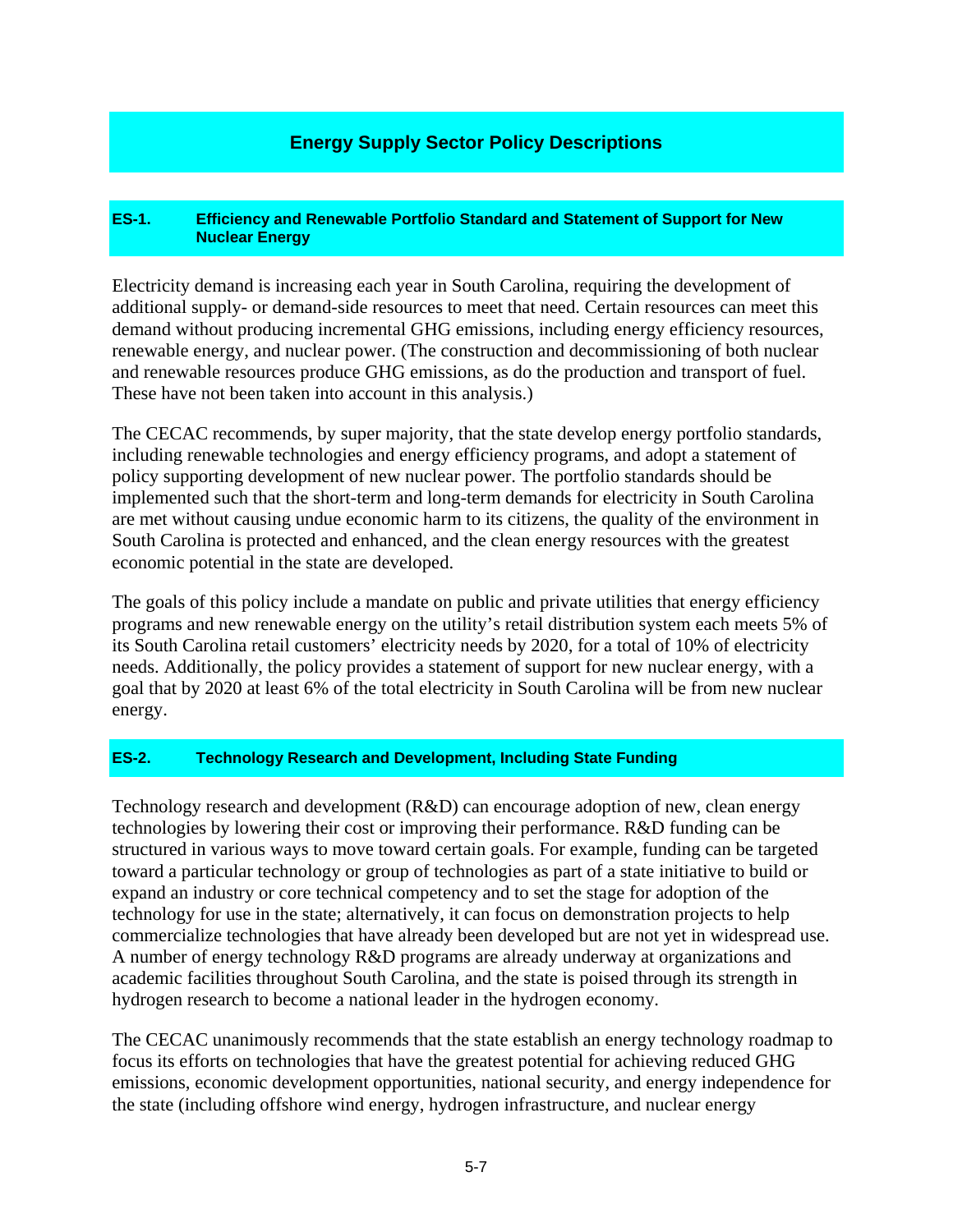resources). Furthermore, the state should provide additional funding of \$20 million for clean energy initiatives that encourage collaborations among R&D, government, academic, and commercial sectors. The policy would also seek to showcase alternative energies in highvisibility R&D demonstrations and create a technology advisor position in the Governor's office. In addition to the Governor's office, academic institutions, and R&D firms, parties involved include the South Carolina Department of Commerce, economic development organizations, utilities, and state technology providers.

#### **ES-3. Renewable Energy Financing, Tax Incentives, Loans**

This recommendation concerns financial incentives to encourage investment in the full range of renewable energy resources and to help overcome barriers to their development. Institutional and market barriers include price distortions, inadequate information, institutional barriers to grid interconnection, high transaction costs for small projects, and high financing costs because of lender unfamiliarity and perceived risk. These can be overcome through a suite of financial and regulatory redresses, as well as through information and public education campaigns. Financial obstacles can also be addressed through property tax exemptions, exclusions, and credits; personal income tax credits or deductions to cover the expense of purchasing and installing renewable energy equipment; loan programs to aid in financing the purchase of renewable energy equipment; and grant programs designed for R&D or to help a project achieve commercialization.

The CECAC unanimously recommends a multilateral strategy of several different types of financial incentives to represent the range of opportunities. Available from 2009 through 2025, tax credits and subsidies would be provided as follows: removing legislative caps on current tax incentives for renewable fuel use; expanding the existing 25% income tax credit for solar and biomass equipment to include micro-hydro and small wind power projects and offering tax credits of \$3,500/kilowatt (kW)-equivalent for small solar photovoltaic, micro-hydro, and small wind power projects up to 50 kW; and providing a subsidy to renewable energy generators of 1 cent/kilowatt-hour for electricity generated from a renewable resource, unless that electricity is used to meet a federal or state renewable energy standard. In addition, this policy would establish feed-in tariffs for large-scale, zero-pollution renewable generation projects, providing a guaranteed price for electricity or the market rate (if higher) for the lifetime of a project, up to 25 years, for projects brought on line between 2009 and 2015. Finally, this policy would include low-interest loans for feasible and desirable biomass generation brought on line between 2009 and 2015 that meets exemplary environmental performance standards.

#### **ES-4. Regulatory Model To Equalize Utility Earnings on Energy Efficiency With Earnings on Traditional Power Supply**

Utilities generate a predictable long-term earnings stream from investments in new supply resources that are needed to meet customer demand. Energy efficiency (EE) and distributedgeneration (DG) renewable energy not only reduce sales, they also reduce the predictable earnings stream that Wall Street expects for the future earnings of the utility. This policy is designed to ensure that alternative methods of meeting customer demand provide the opportunity for an equivalent earnings stream to achieve investment parity.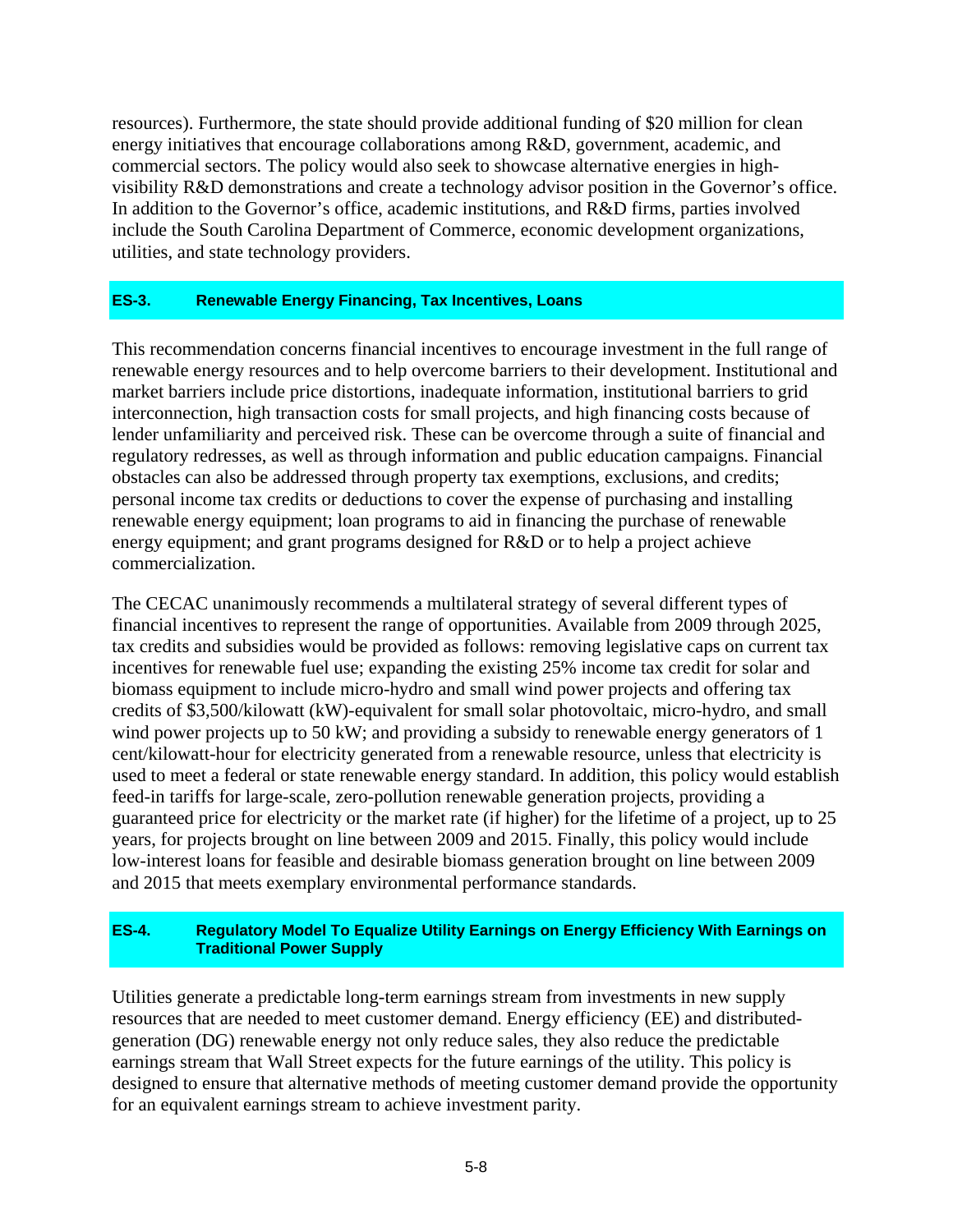Under traditional ratemaking, costs incurred by utilities, including a return on investment, are recovered through the sales of electricity. Because EE and DG renewable energy sources can decrease the volume of electricity sales, traditional cost-recovery mechanisms have created a financial disincentive to utility support for EE and DG renewable energy. In the short run (between rate cases), lost sales due to EE programs reduce revenue by the full tariffed rate, thereby undermining the utility's recovery of costs. When this net lost revenue is taken into account, utilities may be unable to recover costs and may face profit losses for EE and renewable DG measures.

The CECAC recommends, by super majority, implementing a regulatory model that equalizes the incentive for utilities to invest in cost-effective EE and renewable DG with the incentive to invest in new supply resources. The contemplated regulatory model would provide for timely recovery of all costs (including program costs, lost margins, and incentives) associated with the implementation of DSM and EE programs through an annual adjustment clause and rider; recovery of lost revenues experienced by the utility as a result of the implementation of DSM/EE programs; and provision of a financial incentive for the implementation of DSM/EE programs. Incentives may include sharing of savings achieved by the DSM/EE programs, or could be based on the capitalization of a percentage of avoided costs achieved by the programs. The CECAC has not endorsed any particular formula for sharing of avoided cost benefits between the utility and consumers.

#### **ES-5. Nuclear Fuel Reprocessing**

Nuclear power accounts for approximately 50% of the electricity produced in South Carolina. South Carolina currently has seven nuclear reactors, and new units are in the planning stages. Reprocessing spent nuclear fuel could significantly reduce the volume of high-level radioactive waste. Through reprocessing, the recovered uranium and plutonium can be recycled into new fuel for use in light-water-reactor fuel assemblies. This approach offers the benefits of significantly reducing the inventories of commercial spent nuclear fuel and plutonium, as well as reducing the total volume of waste requiring geologic disposal. However, a number of technical, economic, environmental, and other hurdles must be evaluated and overcome before nuclear waste reprocessing is a viable alternative for South Carolina.

Compared to most other states, South Carolina bears a burden for the environmental and health risks associated with the disposal of nuclear reprocessing waste. The state currently has a significant amount of nuclear waste for which there is no designated disposal site. South Carolina's support for in-state nuclear reprocessing should be contingent on the shipment of the waste out-of-state to an operating facility that is actively receiving nuclear waste for long-term disposal.

The CECAC unanimously recommends evaluation of the economic, environmental, waste reduction, national security, and other implications of nuclear waste reprocessing-recycling in South Carolina. If this evaluation shows that reprocessing and recycling of spent nuclear fuel are cost-effective and viable for South Carolina, this policy calls for expeditious implementation of applicable regulatory and legislative actions to support the construction of such facilities. South Carolina's support for in-state nuclear reprocessing should be contingent on a plan for the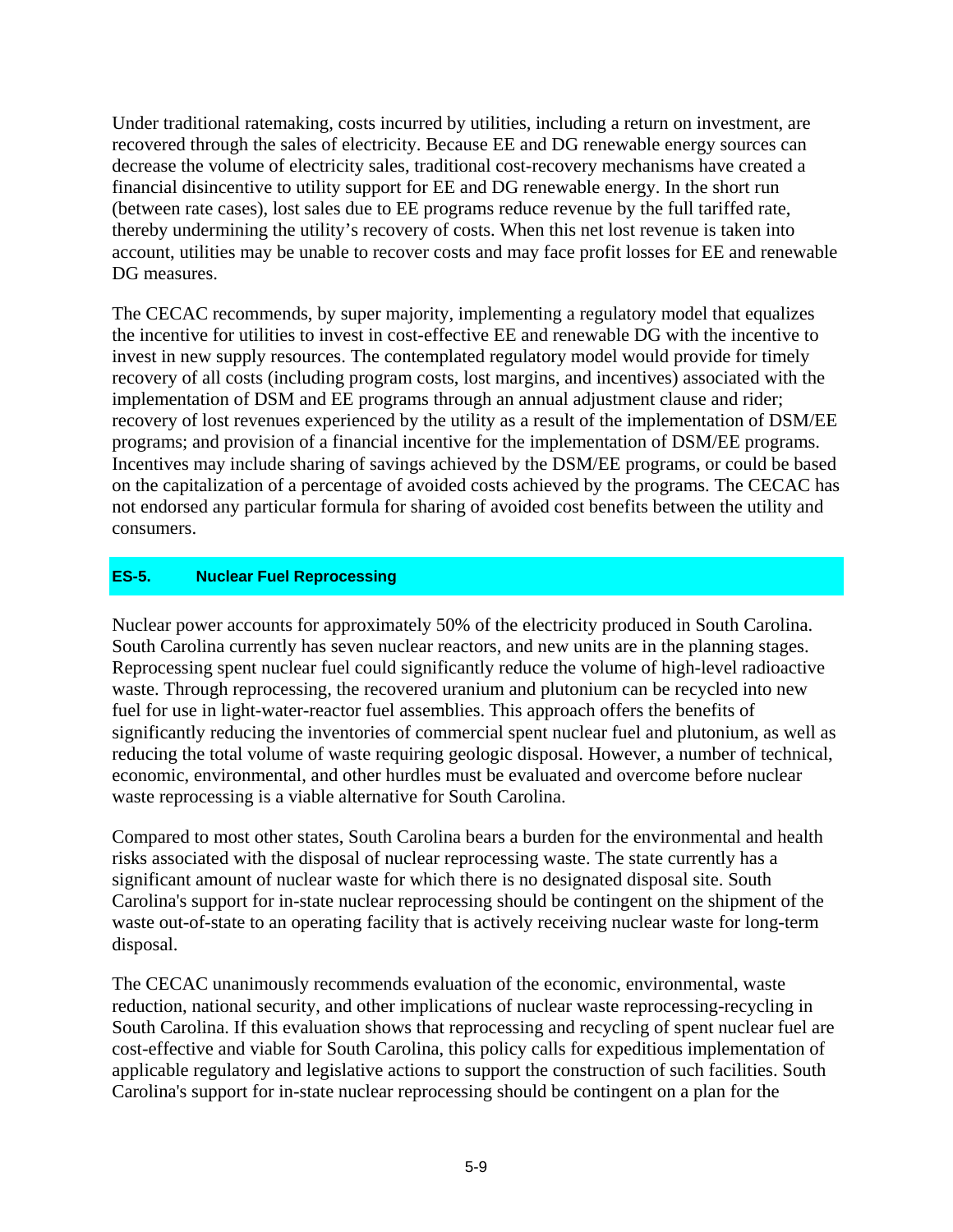shipment of the waste out of state to an operating facility that is actively receiving nuclear waste for long-term disposal.

#### **ES-6. Green Power Purchases and Marketing, 1% Participation by 2012**

The CECAC unanimously recommends establishing a voluntary program that offers a green power option to consumers throughout the state, supplementing the activities of existing voluntary green power programs in South Carolina (Palmetto Clean Energy and Santee Cooper Green Power). The green power purchases would be comprised of a variety of consumer-driven strategies to increase the production and delivery of low-GHG power sources. Participation in the program would provide support for marketing green power to consumers as well as financial incentives for the developers of renewable generation through state-funded green power initiatives coordinated by the South Carolina Energy Office.

The goals of this policy include educating consumers about the power (fuel) sources and emissions associated with the electricity they use; establishing a Voluntary Green Power Utility Program, to achieve 1%–5% participation of retail customers by 2012; and providing marketing and renewable resource development assistance through state-funded green power initiatives coordinated by the South Carolina Energy Office.

#### **ES-7. Attract Renewable Energy Technology Businesses to South Carolina**

Renewable energy has recently developed into an immediate and long-term growth industry. South Carolina can capitalize on this economic potential by working to attract companies that specialize in this industry. Incentives to attract renewable energy businesses should be designed to create South Carolina as a partner in the renewable energy market. Luring these types of businesses has become a primary economic target for many states, so competition will be tough.

The CECAC unanimously recommends that South Carolina develop a plan to attract businesses to the state, with the goal of creating an internationally respected renewable energy business cluster and becoming an obvious destination point for company facilities. Also, this policy seeks to create a strong local market for renewables, placing South Carolina in the top-five U.S. states for the number of new renewable energy installations per year per capita by 2012. Finally, this policy aims to place South Carolina as a leader in higher education and technical education for R&D and implementation of renewable technologies.

#### **ES-8. Distributed Renewable Energy Incentives and/or Barrier Removal (Including Interconnection Rules)**

Distributed renewable generation is energy generated at or near the sites of consumption by naturally replenishing resources, avoiding GHG emissions and the costs associated with conventional electricity supply and electricity losses during transmission and distribution. However, institutional and market barriers to distributed renewable energy are numerous, including inadequate information, institutional barriers to grid interconnection, high transaction and financing costs (e.g., due to lender unfamiliarity and perceived risk), interconnection rules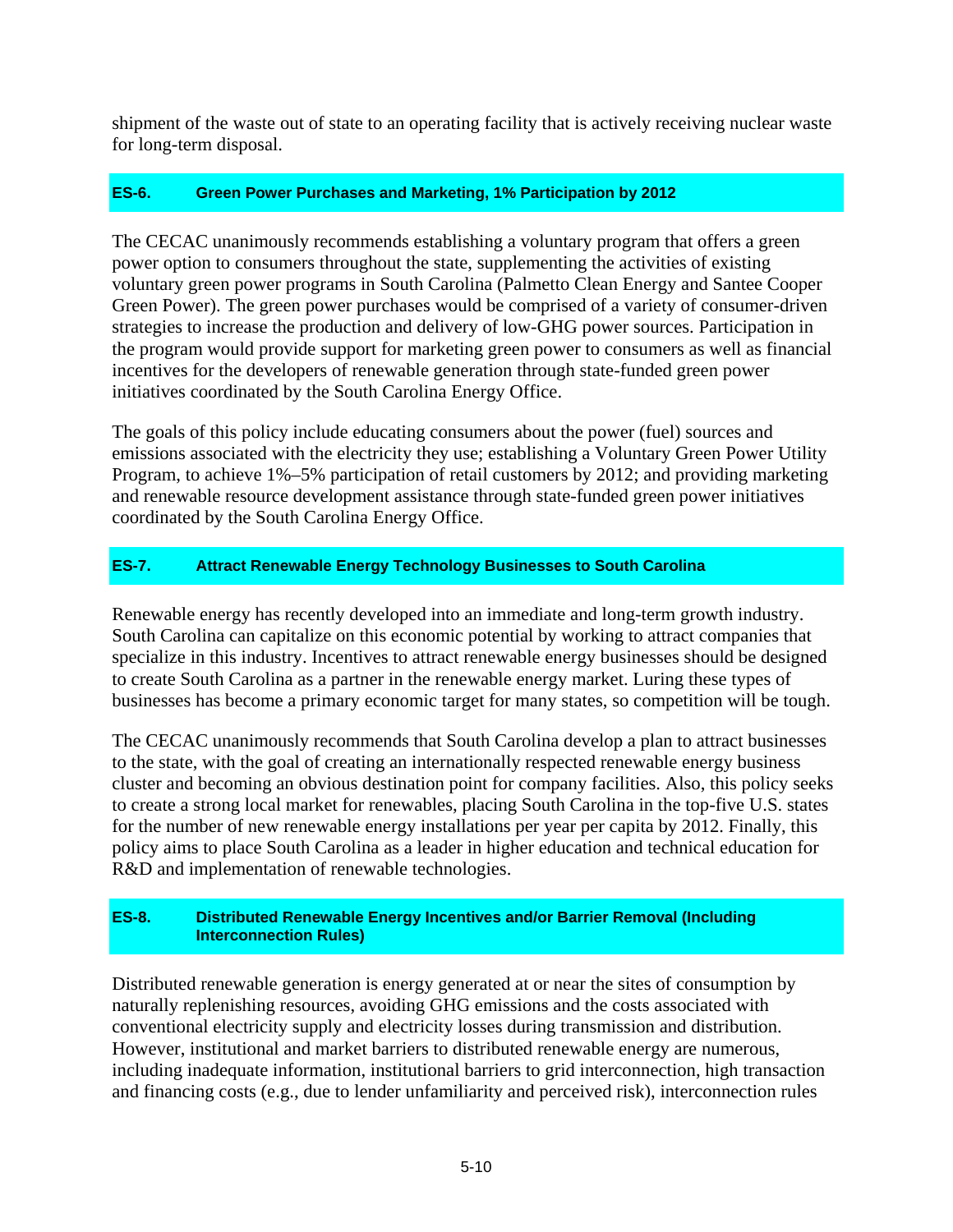(e.g., standby fees, exit fees), pricing of net generation, and failure of the market to value the public benefits of renewable technologies and the social cost of fossil fuel technologies. While some of these barriers have been or are being addressed through recent or current financial and regulatory redresses and through information and public education campaigns, more remains to be done.

The CECAC unanimously recommends state action to identify all renewable energy sources that could lead to possible distributed generation options for residences and commercial and industrial facilities, as well as the uncertainties and risks associated with greater adoption of these resources. An additional goal of this policy is to identify and examine current and potential barriers impeding current and potential participants. Finally, this policy should provide specific incentives or policies that would eliminate or limit barriers and expand distributed generation in South Carolina.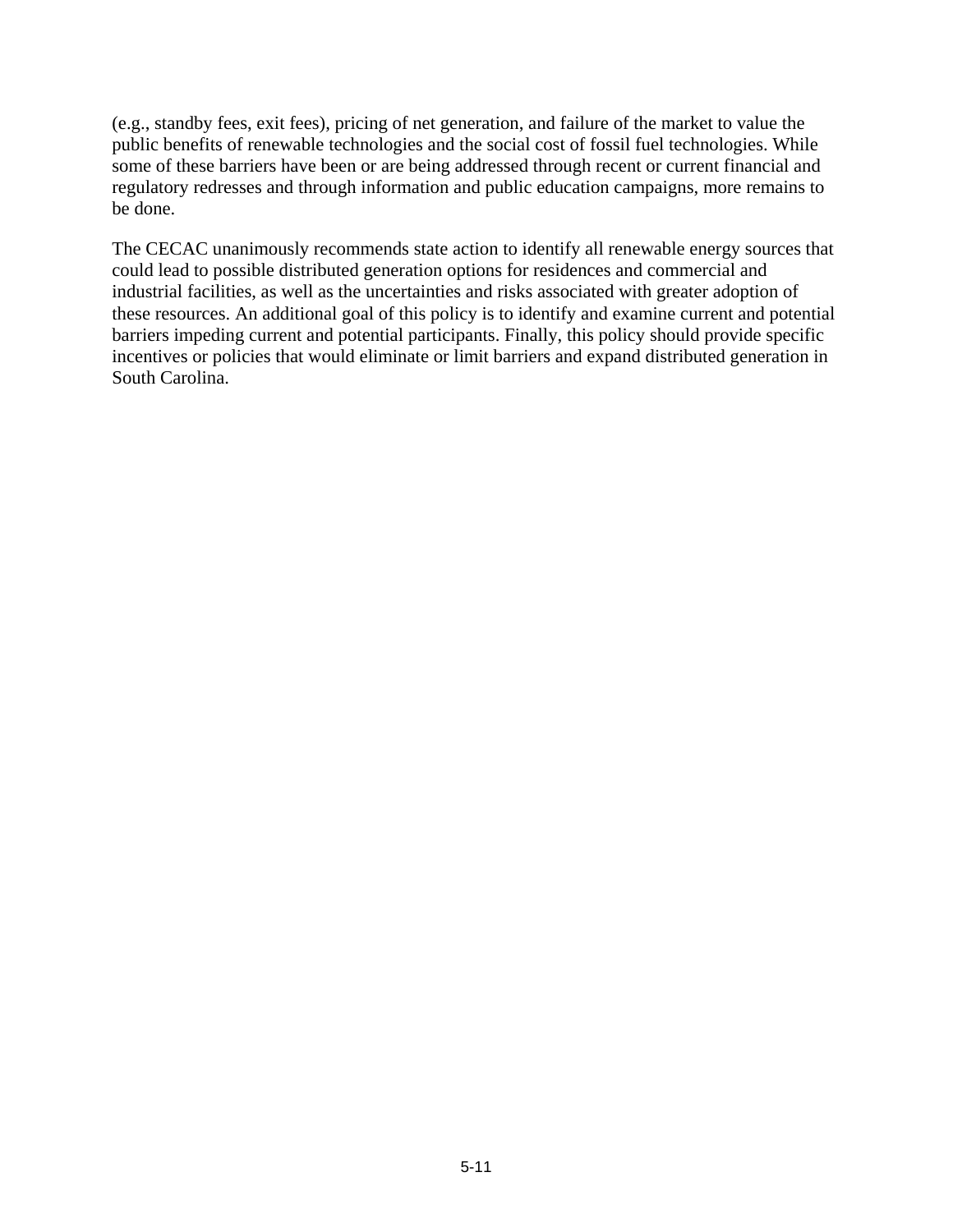# **Chapter 6 Transportation and Land Use Sectors**

## **Overview of Greenhouse Gas Emissions**

The transportation sector is the second largest contributor to South Carolina's gross GHG emissions. In 2005, the sector accounted for 34%, or about 32 million metric tons of carbon dioxide equivalent ( $MMtCO<sub>2</sub>e$ ), of South Carolina's gross greenhouse gas (GHG) emissions. Emissions from the sector increased by 9.1 MMtCO<sub>2</sub>e between 1990 and 2005. Transportation's share of total GHG emissions has remained relatively constant over this period, accounting for about 35% of the state's net growth in gross GHG emissions. On-road gasoline vehicles account for the largest share of transportation emissions—about 68% in 2005. On-road diesel vehicles account for another 24% of emissions, and marine vessels account for roughly 6%. Air travel, rail, and other sources produce the remaining emissions.

Figure 6-1 shows historic and projected transportation GHG emissions by fuel and source. As a result of South Carolina's population and economic growth and an increase in total vehicle miles traveled (VMT), on-road gasoline consumption grew by 35% between 1990 and 2005. Meanwhile, on-road diesel use rose by 85% during that period, suggesting an even more rapid growth in freight movement within or across the state. In the absence of significant increases in vehicle fuel economy, on-road gasoline and diesel emissions are expected to continue to grow at roughly historical rates to 2020. Total transportation emissions are projected to grow by 37%, or 11.8 MMtC0<sub>2</sub>e, between 2005 and 2020.



**Figure 6-1. Transportation GHG emissions by fuel source, 1990–2020** 

The Energy Independence and Security Act of 2007 contains a provision to increase the corporate average fuel economy (CAFE) of light-duty vehicles (passenger cars and light trucks) to 35 miles per gallon by 2020. The Center for Climate Strategies (CCS) performed an analysis of this new policy to determine the resulting reduction in the business-as-usual (BAU) projected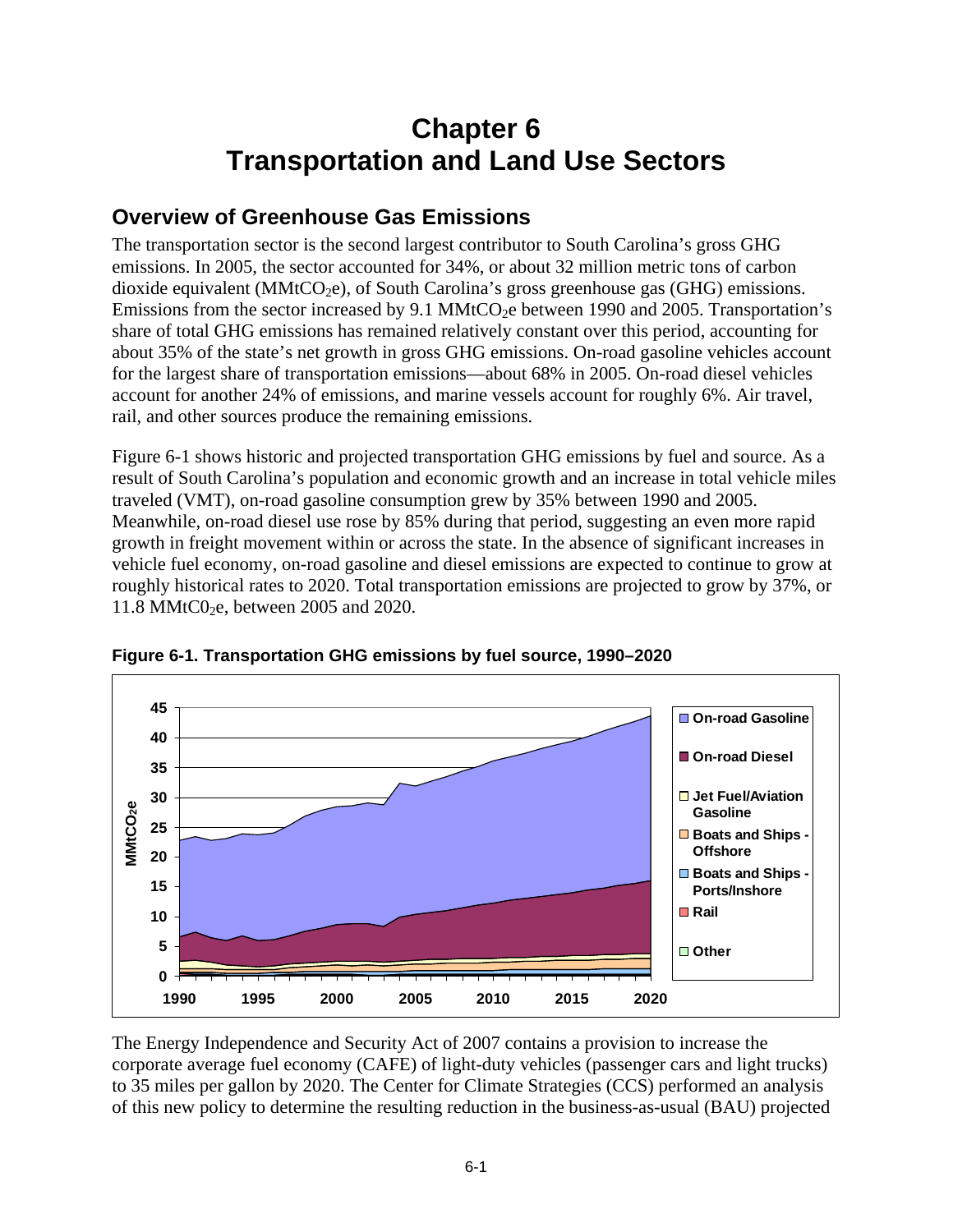transportation emissions in South Carolina, represented in Figure 6-1. This analysis estimated the number of vehicles on the road that would be affected by the new CAFE requirements, and then determined the amount of fuel saved by the efficiency improvements.

Table 6-1 compares the BAU emissions from on-road vehicles to emissions under the new CAFE requirements. By 2010, the new requirement will result in a decrease in emissions of  $0.20 \text{ MMtCO}_2$ e annually. By 2020, the fuel efficiency improvements will reduce transportation emissions by 3.51 MMtCO<sub>2</sub>e annually, or 8.1% of total transportation GHG emissions.

| <b>Transportation Mode</b>    | 1990  | 1995  | 2000  | 2005  | 2010  | 2015  | 2020  |
|-------------------------------|-------|-------|-------|-------|-------|-------|-------|
| On-road gas and diesel (BAU)  | 20.28 | 22.08 | 25.77 | 29.11 | 33.03 | 36.00 | 39.79 |
| On-road gas and diesel (CAFE) | 20.28 | 22.08 | 25.77 | 29.11 | 32.83 | 34.71 | 36.28 |
| <b>Emission reductions</b>    | 0.00  | 0.00  | 0.00  | 0.00  | 0.20  | 1.29  | 3.51  |
| Jet fuel/average gas          | 1.19  | 0.46  | 0.77  | 0.68  | 0.72  | 0.74  | 0.77  |
| Boats and ship-ports/inshore  | 0.27  | 0.35  | 0.51  | 0.66  | 0.75  | 0.88  | 1.01  |
| Boats and ships-offshore      | 0.57  | 0.59  | 1.02  | 1.12  | 1.33  | 1.53  | 1.74  |
| Rail                          | 0.30  | 0.07  | 0.16  | 0.12  | 0.12  | 0.12  | 0.12  |
| Other                         | 0.13  | 0.12  | 0.13  | 0.12  | 0.13  | 0.14  | 0.15  |
| Total (BAU)                   | 22.74 | 23.66 | 28.35 | 31.82 | 36.08 | 39.42 | 43.57 |
| Total (CAFE)                  | 22.74 | 23.66 | 28.35 | 31.82 | 35.88 | 38.13 | 40.06 |

**Table 6-1. Historic and projected emissions for the transportation sector, including the**  impact of the new CAFE requirements (MMtCO<sub>2</sub>e)

# **Key Challenges and Opportunities**

South Carolina has substantial opportunities to reduce transportation emissions. The principal means to reduce emissions from transportation and land use (TLU) are:

- Improving vehicle fuel efficiency,
- Substituting gasoline and diesel with lower-emission fuels, and
- Reducing total VMT.

In South Carolina and in the nation as a whole, vehicle fuel efficiency has improved little since the late 1980s, yet many studies have documented the potential for substantial increases in efficiency while maintaining vehicle size and performance. Automobile manufacturers typically oppose dramatic increases in fuel economy. Key points of contention include the cost to manufacturers and cost to consumers. Even with the adoption of the new federal CAFE requirements, there may still be opportunities for further increases in fuel efficiency while maintaining vehicle size and performance.

The use of fuels with lower per-mile GHG emissions is growing in South Carolina, and larger market penetration is possible. Conventional gasoline- and diesel-fired vehicles can use lowlevel blends of biofuels. Alternative-technology vehicles can also use higher-level blends, as well as other types of alternative fuels, such as natural gas and hydrogen. The type of fuel used is a crucial determinant of impact on emissions, as some alternative fuels have relatively little GHG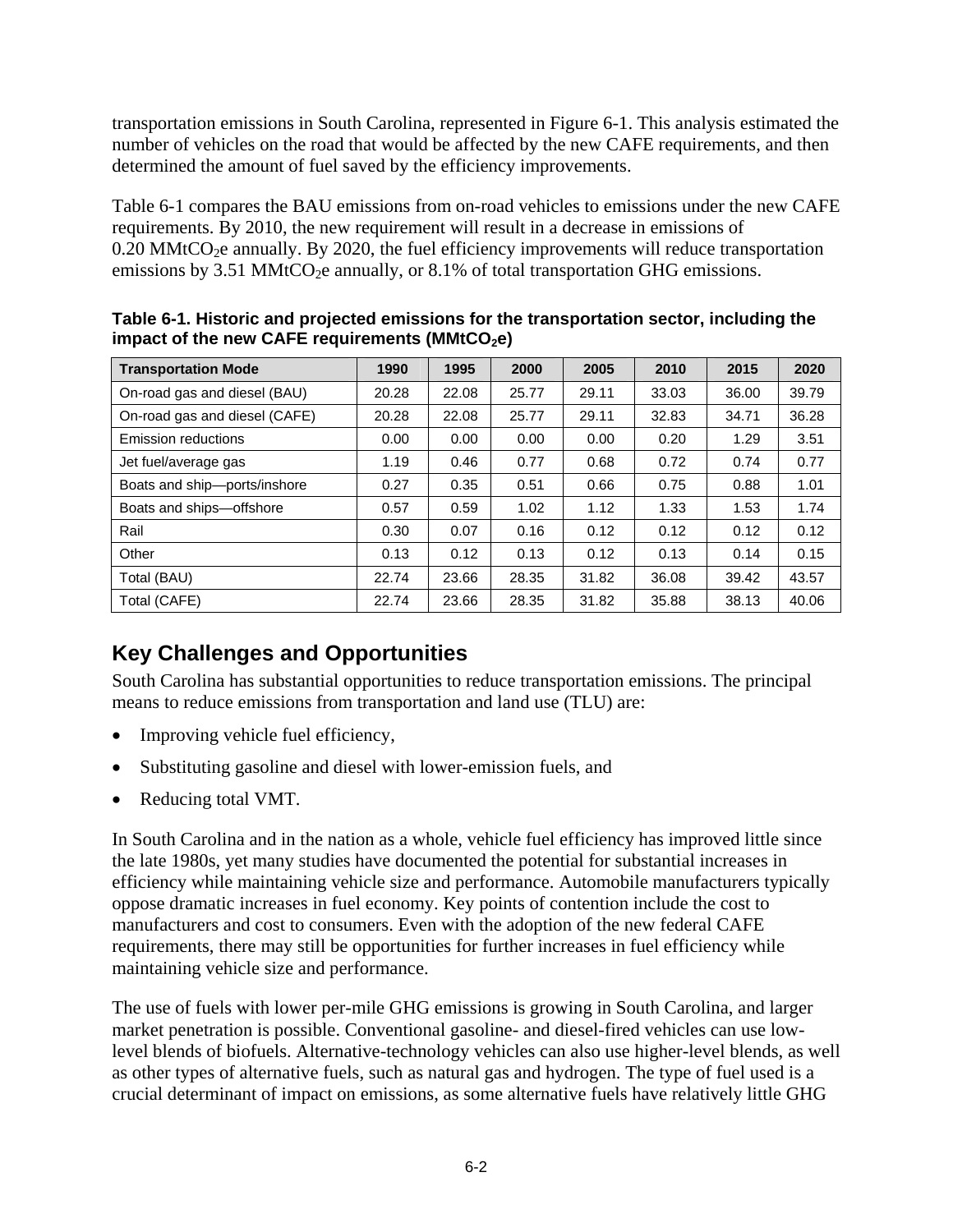benefit. Currently, the most prevalent biofuel in South Carolina is corn-based ethanol, which has minimal GHG benefit from a life-cycle perspective. Key determinants of impact will be the development and deployment of fuel types. At present, fuel distribution infrastructure is a constraining factor. South Carolina already offers incentive payments to retailers of alternative fuels. The state will also begin offering tax credits to purchasers of alternative-fuel and highfuel-economy vehicles in the near future.

Reducing VMT is crucial to mitigating GHG emissions from transportation. Developing smarter land-use and transportation development patterns that reduce trip length and support transit, ridesharing, biking, and walking can contribute substantially to this goal. A variety of pricing polices and incentive packages can also help to reduce VMT. Developing better planning methods and regulations, and increasing funding of multiple modes of transportation will be key components in achieving these goals.

# **Overview of Policy Recommendations and Estimated Impacts**

The South Carolina Climate, Energy, and Commerce Advisory Committee (CECAC) recommends a set of 12 policies for the TLU sector that offer the potential for major economic benefits and emission savings. Implementing these policy recommendations could lead to emission reductions of:

- 5.5 MMtCO<sub>2</sub>e per year by 2020, and
- 29.3 MMtCO $2$ e cumulative savings from 2008 through 2020.

The weighted-average cost of the recommended policies is  $$88/MMtCO<sub>2</sub>e$ . This average value includes policies that have both much lower and much higher likely costs per ton.

The estimated impacts of the individual policies are shown in Table 6-2. The CECAC policy recommendations are described briefly here and in more detail in Appendix I of this report. The recommendations not only result in significant emission reductions, but offer a host of additional benefits as well. These benefits include reduced local air pollution, more livable, healthier communities, and economic development and job growth from in-state biofuel production. To yield the levels of savings described here, the recommended policies need to be implemented in a timely, aggressive, and thorough manner.

Technology options are an important component of the recommended policies. Notably, the Clean Car standards (TLU-1) must clear several hurdles before South Carolina or any other state can adopt it, including U.S. Environmental Protection Agency (EPA) approval of the original California Clean Car standards (that other states can then opt into). If for any reason South Carolina is not able to implement the Clean Car standards, other technology-based policy recommendations could play a larger role. For example, Tax Credits for Efficient Vehicles (TLU-3) can encourage consumers to buy the most efficient vehicles available on the market.

Some policies can improve the fuel economy of existing vehicles by changing their operating conditions. Transportation System Management (TLU-2) and Stricter Enforcement of Speed Limits (TLU-8) would help vehicles to travel closer to optimal speeds and thereby burn less fuel.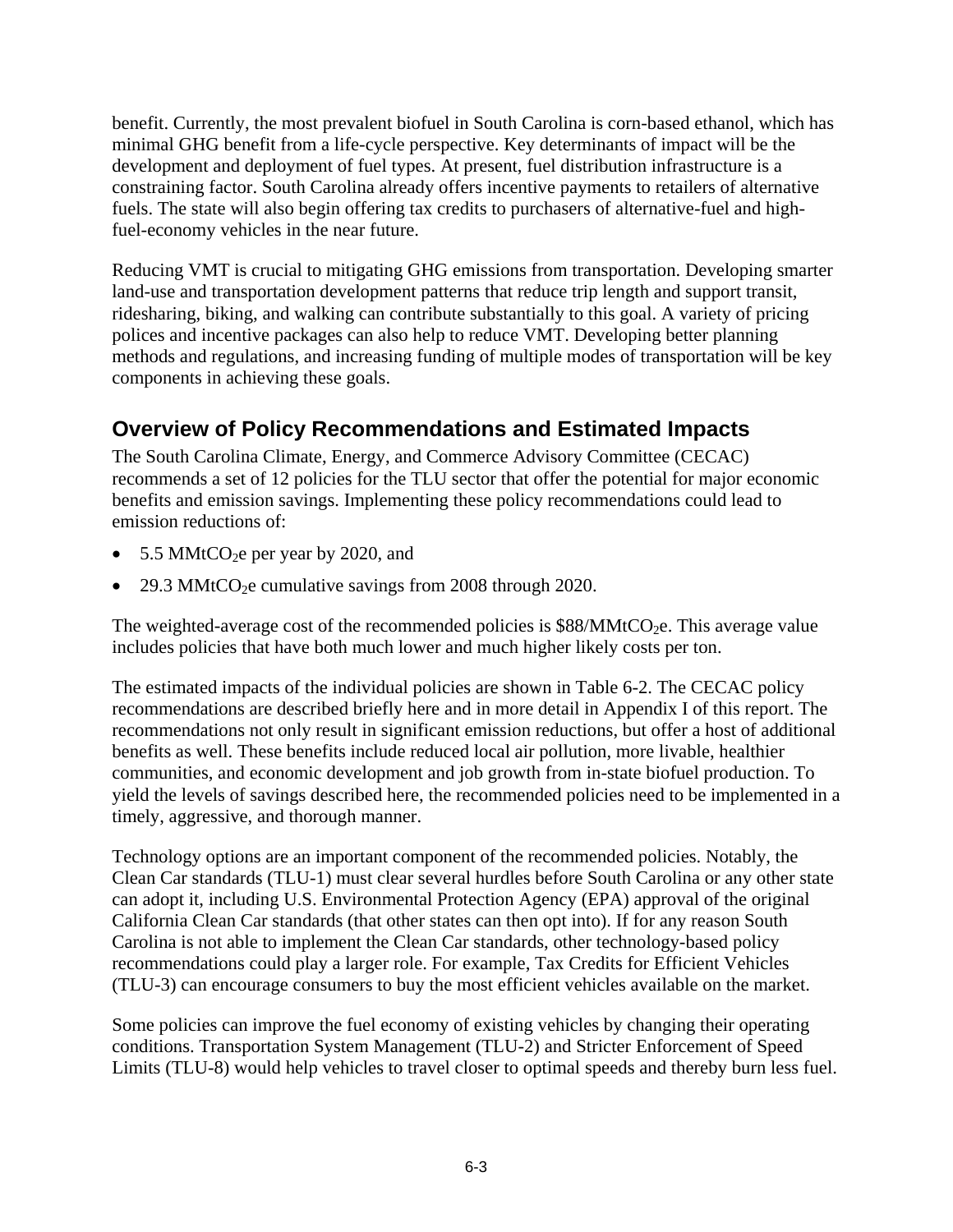Other policies can promote technological improvements in the heavy-duty diesel fleet. TLU-7, Diesel Engine Emission Reductions and Fuel Efficiency Improvements, would regulate unnecessary idling by these vehicles and would promote technological alternatives to extended idling. Less idling means less fuel consumed.

|                | <b>Policy Recommendation</b>                                                          |                                              | <b>GHG Reductions</b><br>(MMtCO <sub>2</sub> e) |      |                                  |                                 | <b>Net</b><br><b>Present</b>                         |                                    | Cost-<br><b>Effective-</b> |                                 |                                          |
|----------------|---------------------------------------------------------------------------------------|----------------------------------------------|-------------------------------------------------|------|----------------------------------|---------------------------------|------------------------------------------------------|------------------------------------|----------------------------|---------------------------------|------------------------------------------|
| No.            |                                                                                       |                                              | 2012                                            | 2020 | <b>Total</b><br>$2008 -$<br>2020 |                                 |                                                      | Value<br>2008–2020<br>(Million \$) |                            | ness<br>(\$/tCO <sub>2</sub> e) | Level of<br><b>Support</b>               |
| TLU-1          | Adopt South Carolina Clean Car<br>Standards                                           |                                              | 0.21                                            | 1.14 |                                  | $-$ \$323 to<br>7.04<br>\$1,598 |                                                      |                                    | $-$ \$46 to<br>\$227       |                                 | Super<br>Majority<br>(Two<br>objections) |
| <b>TLU-2</b>   | <b>Transportation System Management</b>                                               |                                              | 0.01                                            | 0.04 |                                  | 0.22                            |                                                      | $~<$ \$0                           |                            | $~<$ \$0                        | Unanimous                                |
| <b>TLU-3</b>   | Tax Credits for Efficient Vehicles                                                    |                                              | 0.02                                            | 0.12 |                                  | \$244<br>0.68                   |                                                      |                                    | \$359                      |                                 | Unanimous                                |
| <b>TLU-4</b>   | Improve Development Patterns                                                          |                                              | 0.41                                            | 2.31 |                                  | 14.02<br>$~<$ \$0               |                                                      |                                    |                            | $~<$ \$0                        | Unanimous                                |
| <b>TLU-5</b>   | Transit & Bike-Pedestrian                                                             |                                              | 0.02                                            | 0.02 | 0.22                             |                                 | $-$1$                                                |                                    | $-$1$                      |                                 | Unanimous                                |
| TLU-6          | Alternative-Fuel Infrastructure                                                       |                                              | 0.02                                            | 0.24 | 0.77                             |                                 | \$54                                                 |                                    | \$70                       | Unanimous                       |                                          |
| <b>TLU-7</b>   | Diesel Engine<br>Emission<br><b>Reductions and Fuel</b><br>Efficiency<br>Improvements | Efficiency<br>Improvements                   | 0.03                                            | 0.19 | 0.96                             |                                 | $-$ \$110                                            |                                    | $-$ \$114                  |                                 | Unanimous                                |
|                |                                                                                       | <b>Biodiesel</b>                             | 0.05                                            | 0.38 | 1.95                             |                                 | $-$ \$291 to<br>\$319                                |                                    | $-$ \$15 to<br>\$164       |                                 | Super<br>Majority<br>(Two<br>objections) |
| TLU-8          | <b>Stricter Enforcement of Speed Limits</b>                                           |                                              | 0.10                                            | 0.12 | 1.18                             |                                 | <b>Not</b><br><b>Not</b><br>quantified<br>quantified |                                    | Unanimous                  |                                 |                                          |
| TLU-9          | Make Full Use of CMAQ Funds                                                           |                                              |                                                 |      |                                  |                                 |                                                      | Not quantified                     |                            |                                 | Unanimous                                |
| <b>TLU-10</b>  | Programs                                                                              | <b>Commuter Choice and Commuter Benefits</b> | 0.12                                            |      | 0.43                             |                                 | 2.63                                                 | -\$631                             |                            | $-$240$                         | Unanimous                                |
| <b>TLU-12*</b> | Low-GHG Fuel Standard                                                                 |                                              | 0.38                                            |      | 3.67                             |                                 | \$20 to<br>17.89<br>\$3,276                          |                                    |                            | \$1 to<br>\$183                 | Super<br>Majority<br>(Two<br>objections) |
| <b>TLU-14</b>  | Rail                                                                                  |                                              |                                                 |      |                                  |                                 | Not quantified                                       |                                    |                            |                                 | Unanimous                                |
|                | <b>Sector Total Before Adjusting for</b><br><b>Overlaps</b>                           |                                              | 1.37                                            |      | 8.64                             |                                 | 47.57                                                |                                    | <b>Not quantified</b>      |                                 |                                          |
|                | <b>Sector Total After Adjusting for</b><br>Overlaps**                                 |                                              | 0.75                                            |      | 5.53                             |                                 | 29.29                                                |                                    | \$2,582<br>\$88            |                                 |                                          |
|                | <b>Reductions From Recent Actions</b>                                                 |                                              | 0.45<br>3.51                                    |      |                                  | 16.37                           |                                                      | <b>Not quantified</b>              |                            |                                 |                                          |
|                | <b>Sector Total Plus Recent Actions</b>                                               |                                              | 1.20                                            |      | 9.04                             |                                 | 45.66<br>\$2,582                                     |                                    |                            | \$88                            |                                          |

**Table 6-2. Summary list of TLU policy recommendations** 

GHG = greenhouse gas; MMtCO2e = million metric tons of carbon dioxide equivalent; \$/tCO2e = dollars per metric ton of carbon dioxide equivalent; CMAQ = Congestion Mitigation and Air Quality; NQ = not quantified.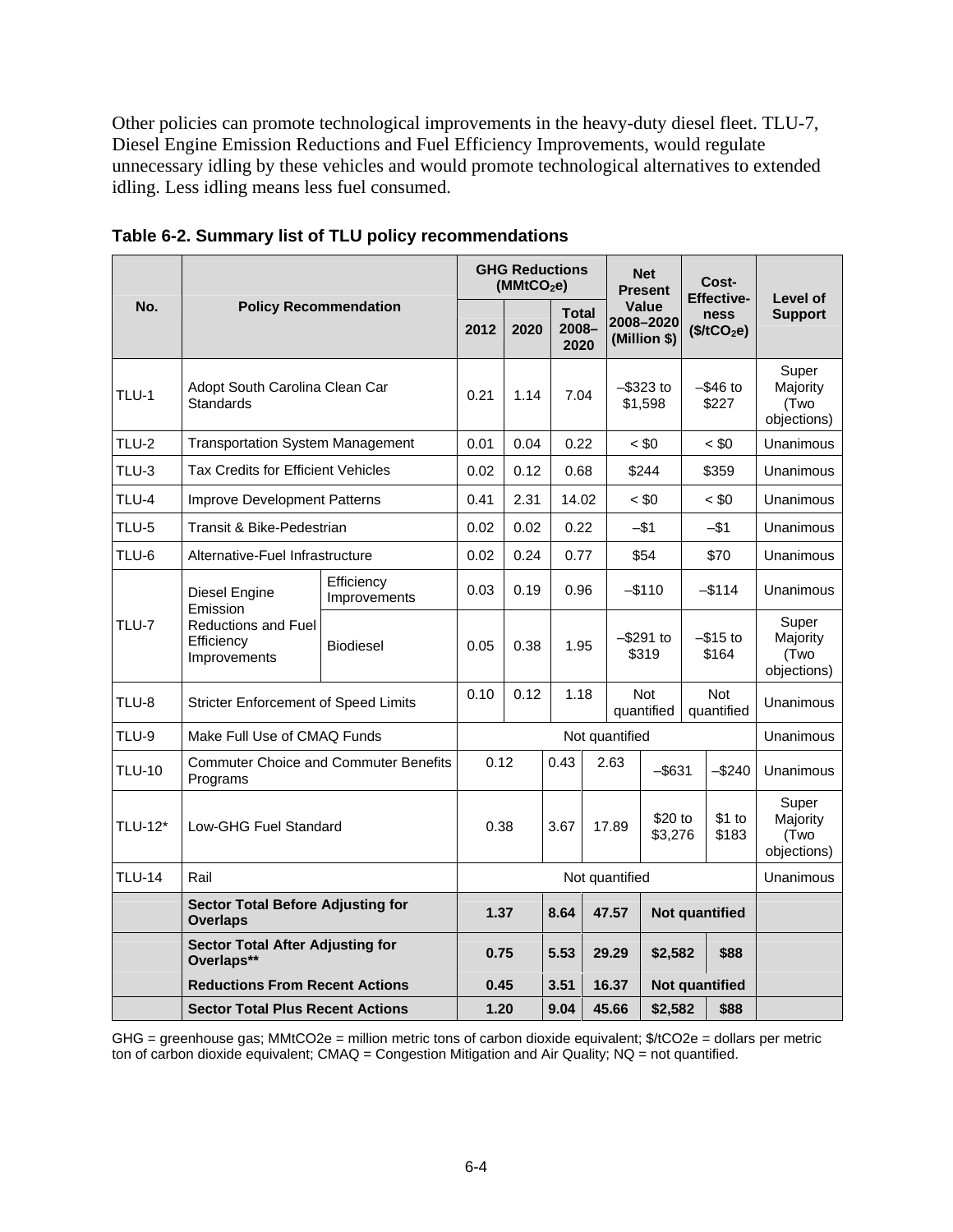South Carolina can achieve greater alternative fuel use through a combination of voluntary and mandatory measures. The Low-GHG Fuel Standard (TLU-12) can increase the use of ethanol and biodiesel, and the policies recommended in Chapter 7 (Option AFW-4) can promote in-state production of these fuels through methods with lower lifecycle GHG emissions. The Low-GHG Fuel Standard would also promote the use of vehicles powered by electricity or hydrogen. When produced from renewable sources, these fuels can dramatically reduce GHG emissions. Tax Credits for Efficient Vehicles (TLU-3) and the promotion of expanded Alternative Fuel Infrastructure (TLU-6) would offer incentives to consumers and retailers to use more alternative fuels.

A number of policies would work together to reduce VMT by increasing the viability of multiple modes of travel and providing incentives to use modes other than single-occupant vehicles (SOVs). These policies will require increased coordination between state government, local government, and businesses in many cases. TLU-4 (Improve Development Patterns) presents the greatest institutional challenge. The promotion of more compact and mixed-use development patterns requires significant reform in local planning practices. Yet implementation of this policy is essential to make travel by walking, biking, and transit more feasible. In fact, transit use is on the rise nationwide and can be increased in many areas. TLU-5 (Transit & Bike-Pedestrian) and TLU-14 (Rail) would expand the infrastructure that supports travel by transit and other alternative modes. Commuter Choice and Commuter Benefits Programs (TLU-10), offered by employers to their employees, also promote use of transit as well as other alternatives to driving to work. Together these policies address the built environment, transportation infrastructure, and the behavior of individuals to reduce per capita VMT.

Finally, funding is always a challenge for transportation strategies and infrastructure improvements. TLU-9 (Make Full Use of CMAQ Funds) would ensure that South Carolina makes better use of federal funding to support some of the other options mentioned above.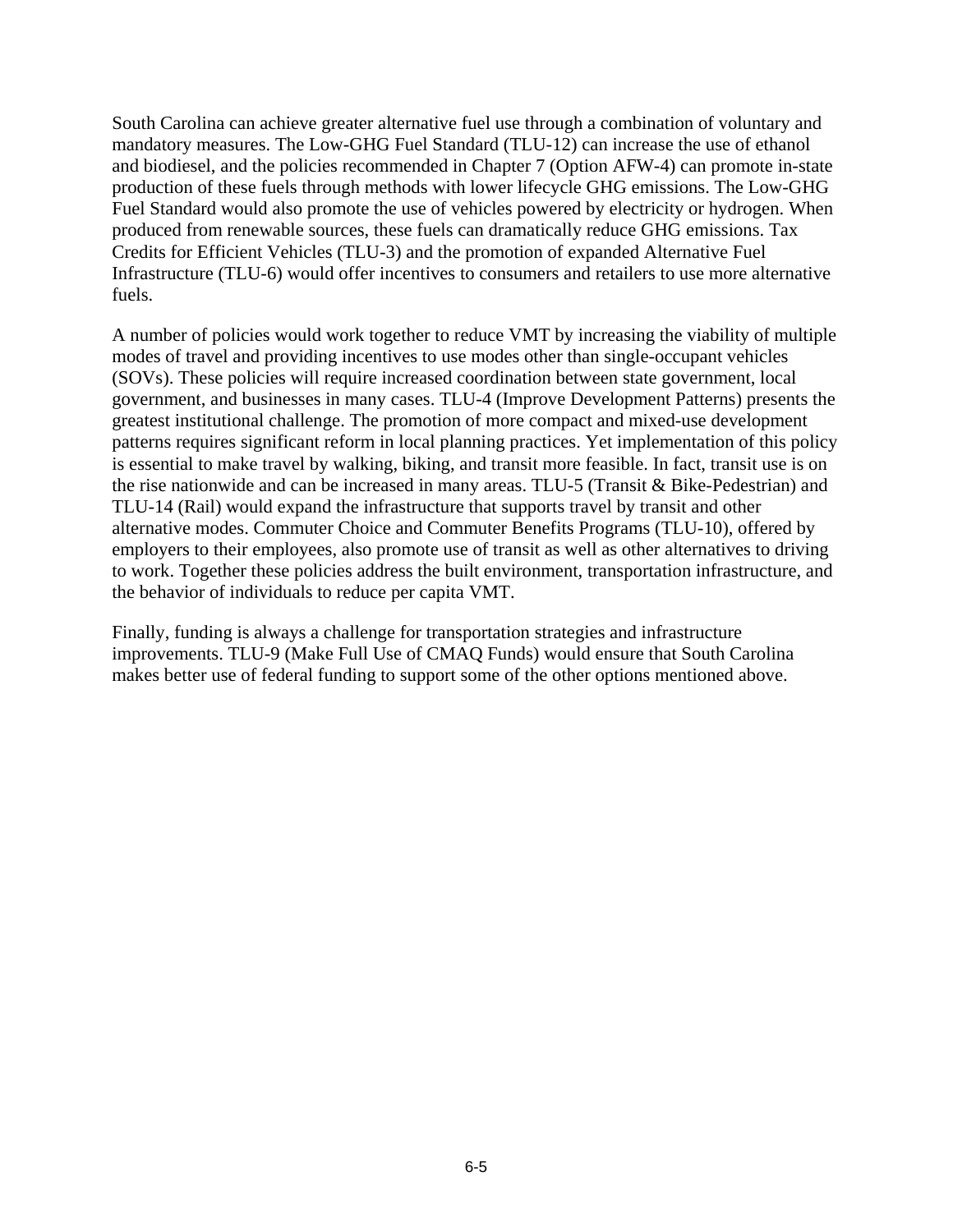#### **Transportation and Land Use Policy Descriptions**

The policy recommendations described briefly here not only result in significant emission reductions and cost savings but also offer a host of additional benefits, such as reduced local air pollution, more livable, healthier communities, and increased transportation choices.

#### **TLU-1. Adopt South Carolina Clean Car Standards**

This policy would reduce GHG emissions from new light-duty vehicles sold in South Carolina by adopting legislation to require a reduction in GHG emissions from new cars and light trucks sold in the state. The goal is to work with neighboring states and encourage participation in a regional clean car initiative that would incorporate the four main global warming pollutants: carbon dioxide  $(CO_2)$ , methane, and nitrous oxide resulting directly from the operation of the vehicle (tailpipe emissions), as well as hydrofluorocarbon emissions resulting from leakage from or operation of the air conditioning system.

#### **TLU-2. Transportation System Management**

Transportation system management (TSM) improves vehicle flow on the roadway system, which can reduce fuel use and GHG emissions. Coordinated operation of the regional transportation network can improve system efficiency, reliability, and safety. Tools to reduce traffic congestion include high-occupancy vehicle lanes, improved mass transit services, roundabouts at intersections, synchronized signals, incident management, variable message signs, varying work schedules, and other forms of intelligent transportation systems.

This policy seeks to reduce emissions by 10% by 2020 in the most congested corridors in each of South Carolina's three largest metro areas—Charleston, Columbia, and Greenville. The goal would be achieved by implementing pilot TSM projects, including installation of fiber optic cable and computerized traffic control systems to coordinate signal timing in the corridor and transit service improvements like limited-stop or express bus service with traffic signal preemption equipment.

#### **TLU-3. Tax Credits for Efficient Vehicles**

The goal of this policy is to improve tax incentives in place for alternative-fuel and energyefficient vehicles. Currently, two sales tax rebate programs are available in South Carolina: one is directed at in-state purchases of new, used, or leased low-GHG vehicles, while the other targets EPA-certified equipment that converts conventional vehicles to alternative-fuel vehicles. There are also two income tax credit programs in place: one is for in-state purchases of plug-in hybrid vehicles; the other is for alternative-fuel and hybrid vehicles, and is equal to 20% of the federal credit.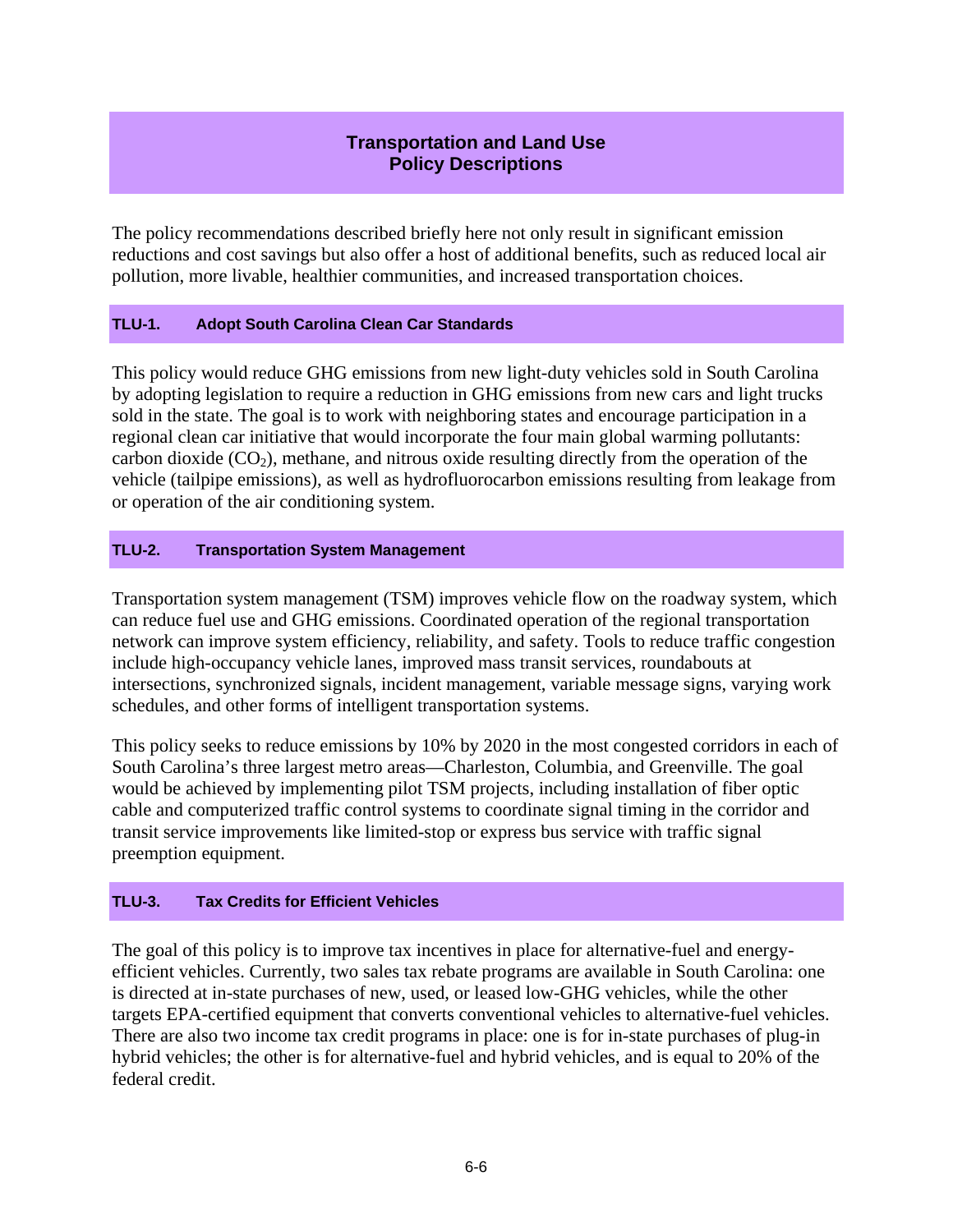All of the available sales and income tax credits currently have annual cost caps. While these limits may not present a problem in the short run, as these vehicles become more common, it will be difficult to determine which buyers will be able to claim the rebate. This policy recommends removing the caps and phase-in periods associated with the sales and income tax programs mentioned above. Additionally, the income tax credit programs are to be restricted to vehicles that exceed the new federal CAFE requirements by at least 10%. This specification will ensure that the program incentivizes the purchase of vehicles that are more fuel efficient than the statewide average.

#### **TLU-4. Improve Development Patterns**

South Carolina is growing rapidly, and the location and design of development have substantial impacts on GHG emissions. Growth can be accommodated in a variety of ways that reduce emissions. The overall goal of this policy option is to help South Carolina grow in a way that protects the state's environment, climate, economy, and quality of life. Specifically, the effort will be to stabilize statewide VMT at today's levels by 2010 ("2010 VMT") by working with local governments. Each local government would be free to implement land-use tools that it determines are best suited for managing VMT within its respective jurisdiction. Such tools would be designed to promote more efficient development patterns by encouraging and promoting highly connected street networks, higher residential and employment densities, and mixed land uses in new and existing development.

#### **TLU-5. Transit & Bike-Pedestrian**

The goal of this policy recommendation is to enable personal trip making to move from SOVs to lower-GHG-emitting transportation options, such as walking, bicycling, ridesharing, and mass transit. Its implementation would ensure that the state's transportation system is fully integrated with and appropriately serves the development patterns called for under TLU-4. The goal will be accomplished by undertaking the following suite of activities:

- Expanding and improving bicycle and pedestrian networks and related facilities both as feeders and as stand-alone modes of travel in all areas of the state.
- Promoting and creating rideshare programs within the public and private sectors.
- Improving and expanding the state's existing network of mass transit systems and services.
- Implementing "complete streets" policies to ensure that all new roadways and streets accommodate all modes of personal transportation where practical and feasible.

#### **TLU-6. Alternative-Fuel Infrastructure**

This policy seeks to increase market penetration of alternative fuels in South Carolina through accelerated development of an alternative-fuel infrastructure. Potential measures include establishing storage and distribution systems, connecting key corridors in the Southeast to offset the expense of equipment and installation, and establishing stations offering alternative fuels at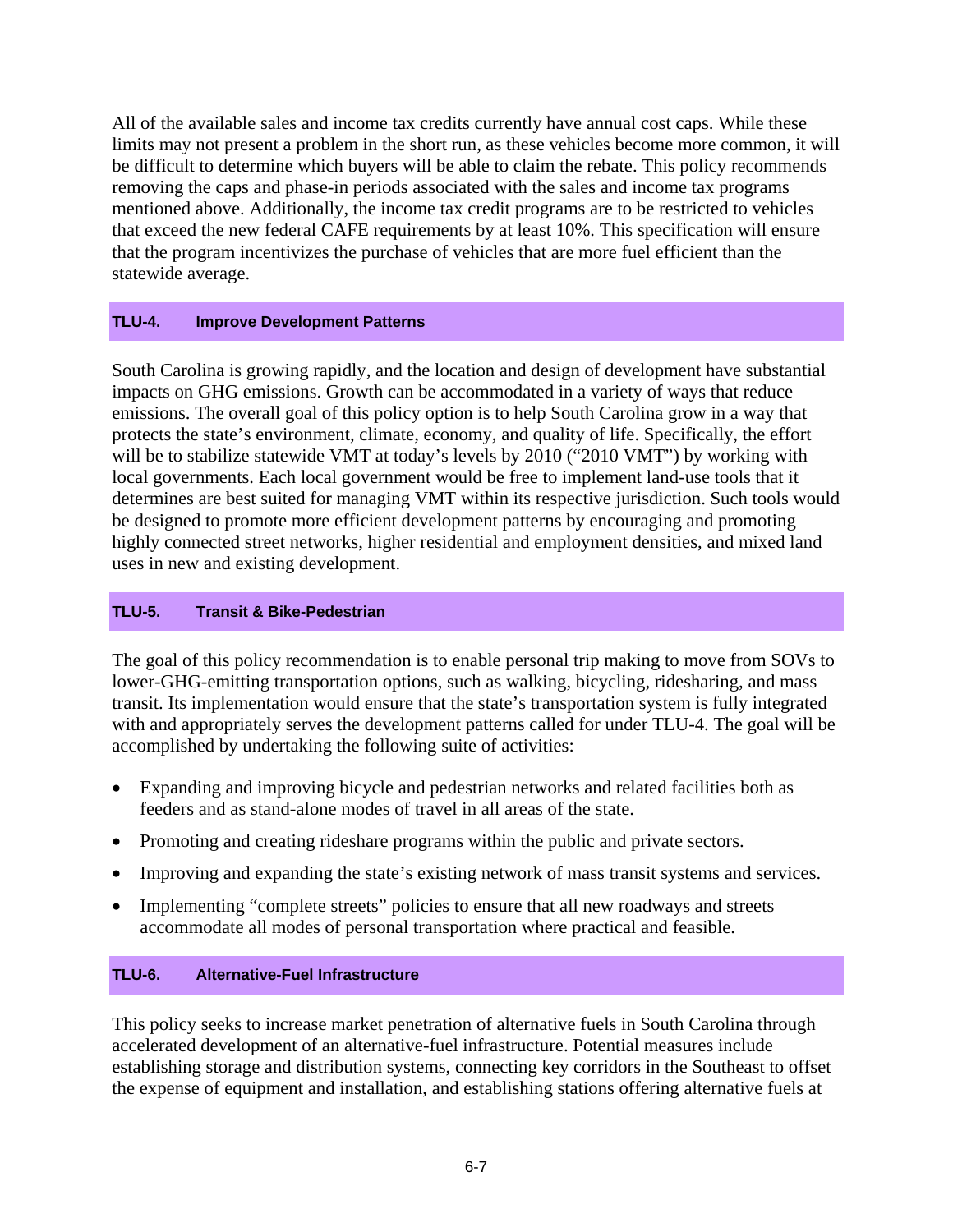competitive prices in convenient locations. Alternative fuels include ethanol, biodiesel, compressed natural gas, propane, electricity, and hydrogen. This policy will reduce GHG emissions by providing consumers increased access to cleaner-burning alternative fuels.

This recommendation supports the implementation of the TLU-12 (Low-GHG Fuel Standard) goal of decreasing the net life-cycle carbon in South Carolina's total transportation fuels by 10% in 2020.

#### **TLU-7. Diesel Engine Emission Reductions and Fuel Efficiency Improvements**

This policy would reduce diesel emissions and the use of diesel fuel in the public and private sectors, both on- and off-road, by promoting a variety of technology practices that provide alternatives to or greater efficiency in diesel fuel use. This policy has the collateral benefits of improving air quality and reducing exposure to air toxics. Specifically, this it calls for continued implementation of existing state programs and the support of new state programs that are designed to

- Broaden use of anti-idling technologies currently available but not widely used for locomotives, trucks, and other diesel engines;
- Substitute engine rebuilds, repowers, and replacements with more fuel-efficient engines or add-on technologies;
- Develop technologies to reduce rolling resistance (such as single-wide tires), low-viscosity lubricants, weight reduction, and improvements to aerodynamics;
- Augment or replace petroleum fuel use with biodiesel, biogas, natural gas, or other lowcarbon fuels; and
- Replace freight-handling equipment with battery electric, hybrid, or plug-in electric hybrid equipment.

#### **TLU-8. Stricter Enforcement of Speed Limits**

 $\overline{a}$ 

Reduced vehicle speeds can improve fuel economy, reduce  $CO<sub>2</sub>$  emissions, and improve safety. In many cases, vehicle speeds could be reduced by increased enforcement of existing speed limits. Significant enforcement resources spread among multiple government units may be needed for this measure to achieve the expected reductions. South Carolina has a goal of reducing the average speed of speeding vehicles by 5 miles per hour (mph) on all highways and major speedways, thereby reducing emissions. Reducing speed to 55 mph on highways typically improves fuel efficiency in both light- and heavy-duty vehicles. $1,2$ 

<sup>&</sup>lt;sup>1</sup> Greg Dierkers et al. *CCAP Transportation Emissions Guidebook—Part One: Land Use, Transit & Travel Demand Management*. Guidebook Emissions Calculator. Washington, DC: Center for Clean Air Policy, Available at: www.ccap.org/guidebook.

 $2^2$  Cummins. "Every Drop: Secrets of Better Fuel Economy." 2006. Available at: http://www.kenworth.com.au/kenworth/pdf/Cummins\_Fuel\_Economy\_Guide.pdf.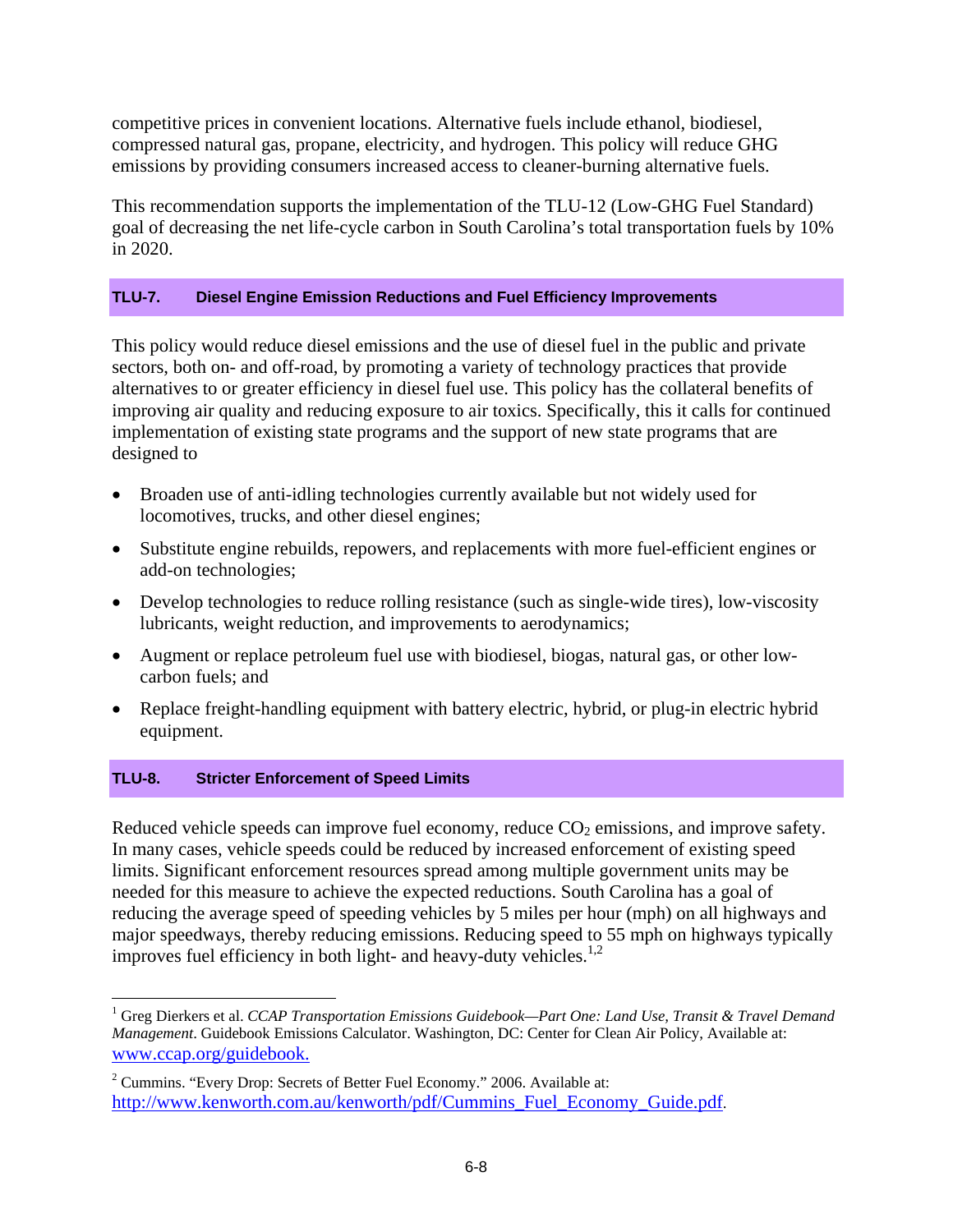#### **TLU-9. Make Full Use of CMAQ Funds**

This recommendation would fully allocate all Congestion Mitigation and Air Quality (CMAQ) funding to reduce transportation-related emissions and fund various emission reduction strategies with emphasis on projects that reduce GHGs. It would also facilitate funding of local matches to support selection and implementation of high-GHG-impact projects. This goal can be met by:

- Responsively expending all CMAQ funds allocated to the state to reduce emissions in accordance with federal guidelines;
- Investing in projects and programs that reduce air pollutants in nonattainment and maintenance areas: $3$
- Quantifying emission reductions to establish prioritization of projects;
- Including public participation in diversifying projects that reduce GHG emissions; and
- Increasing public awareness concerning statewide strategies to reduce congestion and emissions.

This policy has not been quantified because it does not specify any particular types of projects or programs. It is expected to support the achievements of emission reductions under other policies, including TLU-2 (Transportation System Management), TLU-4 (Improve Development Patterns), and TLU-5 (Transit & Bike Pedestrian).

#### **TLU-10. Commuter Choice and Commuter Benefits Programs**

This policy has a goal of enabling all employers in the state with over 50 employees to provide options for employees to reduce SOV commutes and GHG emissions. Commuter Benefits programs provide employees with alternative transportation options and incentives under programs, such as

- Employers contracting with transit agencies to provide service directly to employment centers,
- Carpools,

 $\overline{a}$ 

- Pre-tax transit fare programs,
- Parking cash-out programs, and
- Guaranteed ride-home service.

Under these Commuter Benefits options, the total number of employee commuter trips would not be reduced. Rather, the trips would be consolidated into fewer vehicles and thereby decrease total VMT.

 $3$  Nonattainment and maintenance areas are designated relative to pollutant thresholds set by the U.S. Environmental Protection Agency in compliance with the Clean Air Act.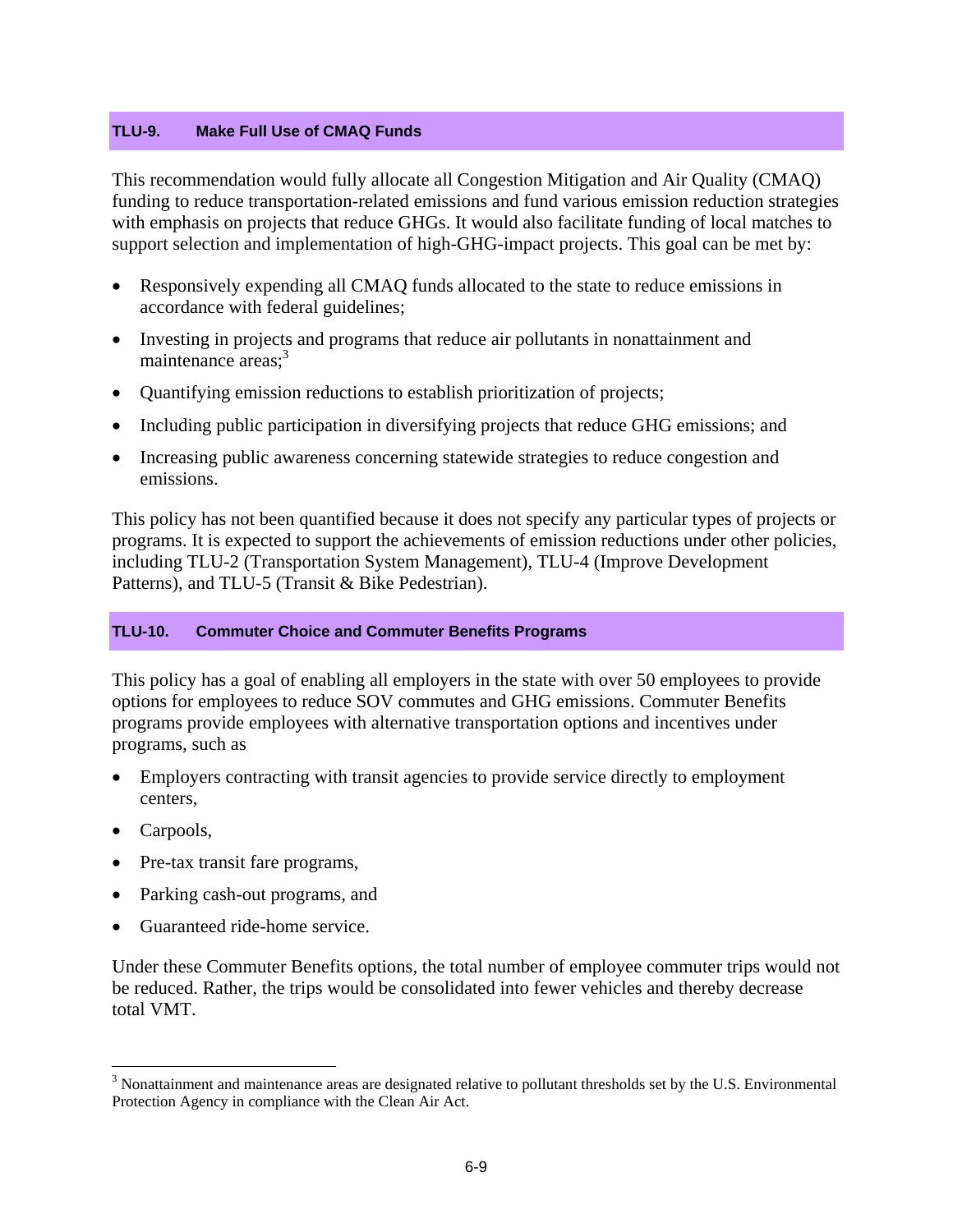Commuter Choice programs, on the other hand, are designed to reduce total employee trips by substituting telecommuting for trips to and from a place of employment. The telecommuting option includes the development and use of neighborhood telecommuting centers that offer office-type services in locations close to commuters' residences.

The programs and actions recommended under this policy complement the programs and actions recommended under TLU-4 (Improve Development Patterns) and TLU-5 (Transit & Bike-Pedestrian).

#### **TLU-12. Low-GHG Fuel Standard**

This policy seeks to reduce GHG emissions by decreasing the carbon intensity of all passenger vehicle fuels sold in the state. To this end, South Carolina should observe the California plan to reduce GHG fuel emissions as it is put into practice and note the real-world successes and failures of that template. Low-carbon fuels include biodiesel, cellulosic ethanol, hydrogen, compressed natural gas, liquefied petroleum gas, and electricity.

The California standard measures fuels' carbon impacts on a life-cycle basis, in order to include all emissions from fuel production to consumption. Fuel providers (defined as refiners, importers, and blenders of on-road vehicle fuels) will demonstrate annually that their fuel mixtures provided to the market meet the low-carbon standard. Options for compliance may include blending or selling increasing amounts of lower-carbon fuels, using previously banked credits, and purchasing credits from fuel providers who earned credits by exceeding the standard. Penalties for noncompliance will be determined during the implementation process.

A low-GHG fuel standard in South Carolina must take into consideration the state's dependence on Gulf Coast refineries and on the existing transportation system via two major pipelines originating in the Gulf and terminating in New York Harbor. Incentivizing the production, development, and marketing of low-GHG fuels should continue and will promote their availability and use. With respect to the state's dependence on Gulf Coast refineries and on existing transportation systems, producing alternative fuels within the state and encouraging further in-state production of these fuels as much as possible has multiple economic benefits (e.g. job creation).

There is also a need to acknowledge regional assets in the development of specific fuels and to use the state's resources to stimulate technological innovation to further develop these fuels.

#### **TLU-14. Plan for Enhanced Rail**

Rail transport is one of the most energy-efficient means to move people and freight over commonly traveled routes on land. Improved freight rail service and new passenger rail services have the potential to reduce overall GHG emissions, compared to movement by highway. Technology improvements, such as anti-idle devices and more efficient engines, can reduce direct emissions from locomotives operating on the rail network. A robust and efficient rail network can play a key role in sustaining South Carolina's economy under future carbon emission constraints, while providing many social, economic, and environmental benefits.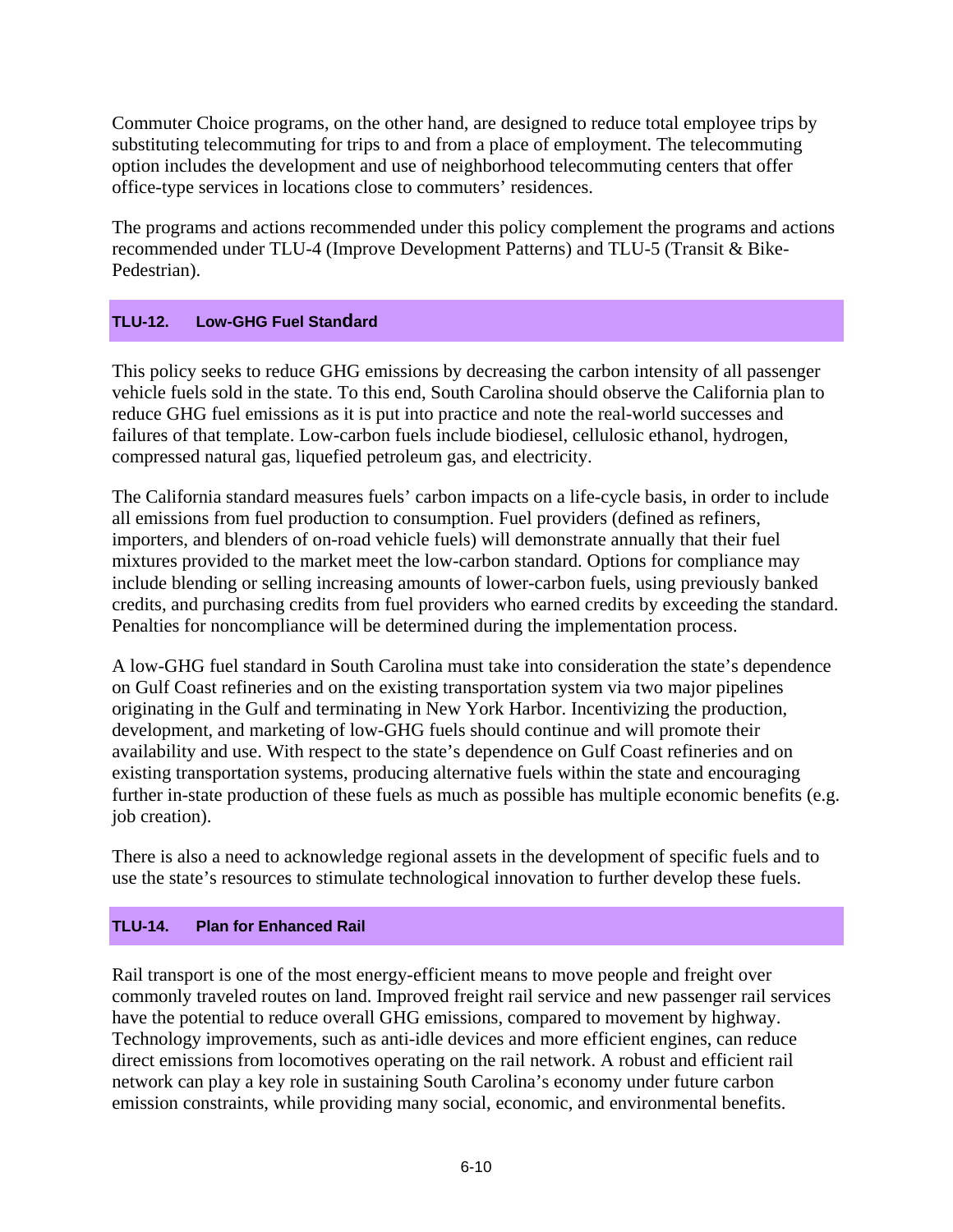Because a detailed and comprehensive analysis of South Carolina's rail system and its role in the movement of people and goods does not currently exist, the CECAC does not have sufficient information to develop specific policy recommendations for the rail system. Therefore, the CECAC recommends that South Carolina immediately undertake a detailed and comprehensive analysis of the state's rail system.

This policy is not quantified, as its goal is to determine the potential for expanding rail.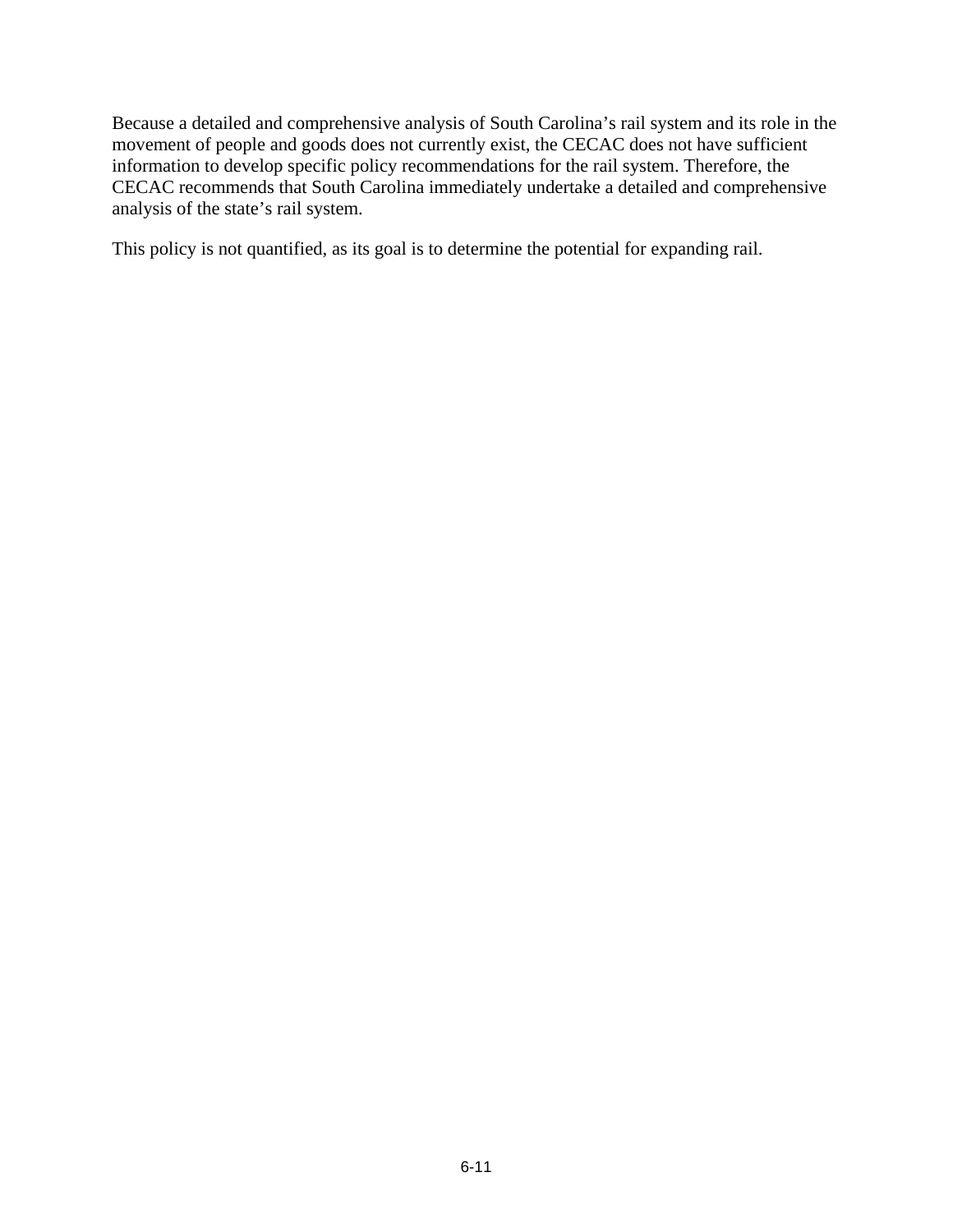# **Chapter 7 Agriculture, Forestry, and Waste Management Sectors**

## **Overview of Greenhouse Gas Emissions**

The agriculture, forestry, and waste management (AFW) sectors are directly responsible for moderate amounts of South Carolina's current greenhouse gas (GHG) emissions. However, it is important to note that emissions from fossil fuel combustion in the AFW sectors are included in the industrial fossil fuel combustion and transportation sectors; hence, the emissions included here are *primarily* noncombustion GHG emissions (with the exception of some combustion in the waste management sector).

The total agriculture sector contribution to carbon dioxide-equivalent  $(CO<sub>2</sub>e)$  gross emissions in 2005 was 3.0 million metric tons (MMt), or about 3% of the state's total. Agricultural emissions include methane (CH<sub>4</sub>) and nitrous oxide (N<sub>2</sub>O) emissions from enteric fermentation, manure management, agriculture soils, and agriculture residue burning. As shown in Figure 7-1, CH4 emissions from manure management and enteric fermentation both make significant contributions to the sector totals. Agriculture sector emissions shown in the chart also include N2O emissions resulting from activities that increase nitrogen in the soil, including fertilizer (synthetic, organic, and livestock) application, crop residues, and production of nitrogen-fixing crops (legumes). Not shown in the chart are  $CO<sub>2</sub>$  emissions from oxidized soil carbon (0.18)  $MMtCO<sub>2</sub>$  for all years based on a single 1997 estimate).

There is a very small amount of agricultural burning activity in South Carolina; however, the emissions are too small to be seen in Figure 6-1. Overall, emissions from the agriculture sector have declined slightly through the inventory period, and are estimated to remain fairly constant through the 2020 forecast period.

Forestland emissions refer primarily to the net  $CO<sub>2</sub> flux<sup>1</sup>$  from forested lands and urban forests in South Carolina (forests account for about 66% of the state's land area). As shown in Table 7-1, data suggest that South Carolina forests are net sinks of  $CO<sub>2</sub>$  and sequestered an average of over 30 MMtCO2e per year from 1990 to 2005. Hence, during this period in the forested landscape, carbon losses due to forest conversion, wildfire, and disease were estimated to be smaller than the CO2 sequestered in forest carbon pools, such as live trees, debris on the forest floor, and forest soils, as well as in harvested wood products (e.g., furniture and lumber) and the landfilling of forest products.

Note that, in keeping with U.S. Environmental Protection Agency (EPA) methods and international reporting conventions, the South Carolina inventory and forecast (I&F) report covers anthropogenic sources of GHGs.<sup>2</sup> There could be some natural sources of GHGs that are not represented in the I&F; however, these are not addressed in the Climate, Energy, and

 $\overline{a}$ 

<sup>&</sup>lt;sup>1</sup> "Flux" refers to both emissions of  $CO_2$  to the atmosphere and removal (sinks) of  $CO_2$  from the atmosphere.

<sup>2</sup> Center for Climate Strategies. *Final South Carolina Greenhouse Gas Inventory and Reference Case Projections: 1990–2020*. Prepared for the Climate, Energy, and Commerce Advisory Committee of the Office of the Governor of South Carolina. June 2008. Available at: http://www.scclimatechange.us/Inventory\_Forecast\_Report.cfm.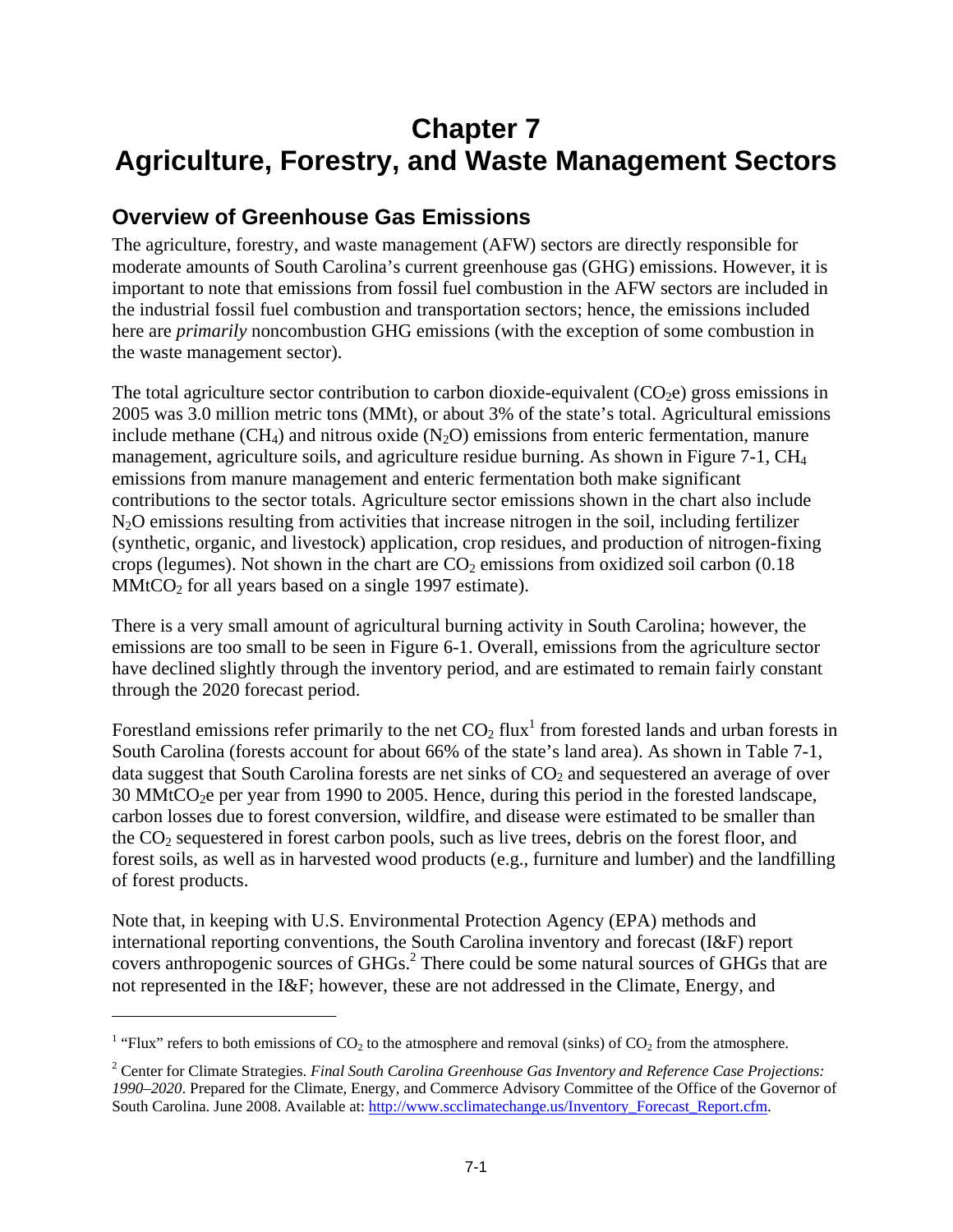Commerce Advisory Committee (CECAC) process. In the forestry sector, all emissions are treated as anthropogenic, since all of the state's forests are managed in some way (GHG reporting conventions are to treat all managed forests as anthropogenic sources). Such sources as  $CO<sub>2</sub>$  from forest fires and decomposing biomass are captured within the I&F (as part of the carbon stock modeling performed by the U.S. Forest Service [USFS]). However,  $CH_4$  emissions from anaerobic decomposition of biomass in forests are not currently captured due to a lack of data. Emissions of CH<sub>4</sub> and N<sub>2</sub>O from fires are estimated separately from  $CO_2$  emissions. As noted in the I&F report, these emissions were not estimated for South Carolina; however, they are expected to be small relative to the estimated carbon sequestration rates.



**Figure 7-1. Historical and projected emissions from the Agriculture Sector, 1990–2020** 

MMtCO<sub>2</sub>e = million metric tons of carbon dioxide equivalent; LF = landfill; WW = wastewater; LFGTE = landfill gas to energy.

Source: Calculations based on the approach described in *Final South Carolina Greenhouse Gas Inventory and Reference Case Projections: 1990–2020*. This chart does not show an additional 0.18 MMtCO<sub>2</sub>e in emissions due to soil carbon losses for each year based on available data.

Notes: Ag Soils–Crops category includes: incorporation of crop residues and nitrogen-fixing crops; Ag Soils– Fertilizers category includes emissions from commercial fertilizer application; Ag Soils–Livestock category includes emissions from manure application. Emissions for agricultural residue burning are too small to be seen in this chart.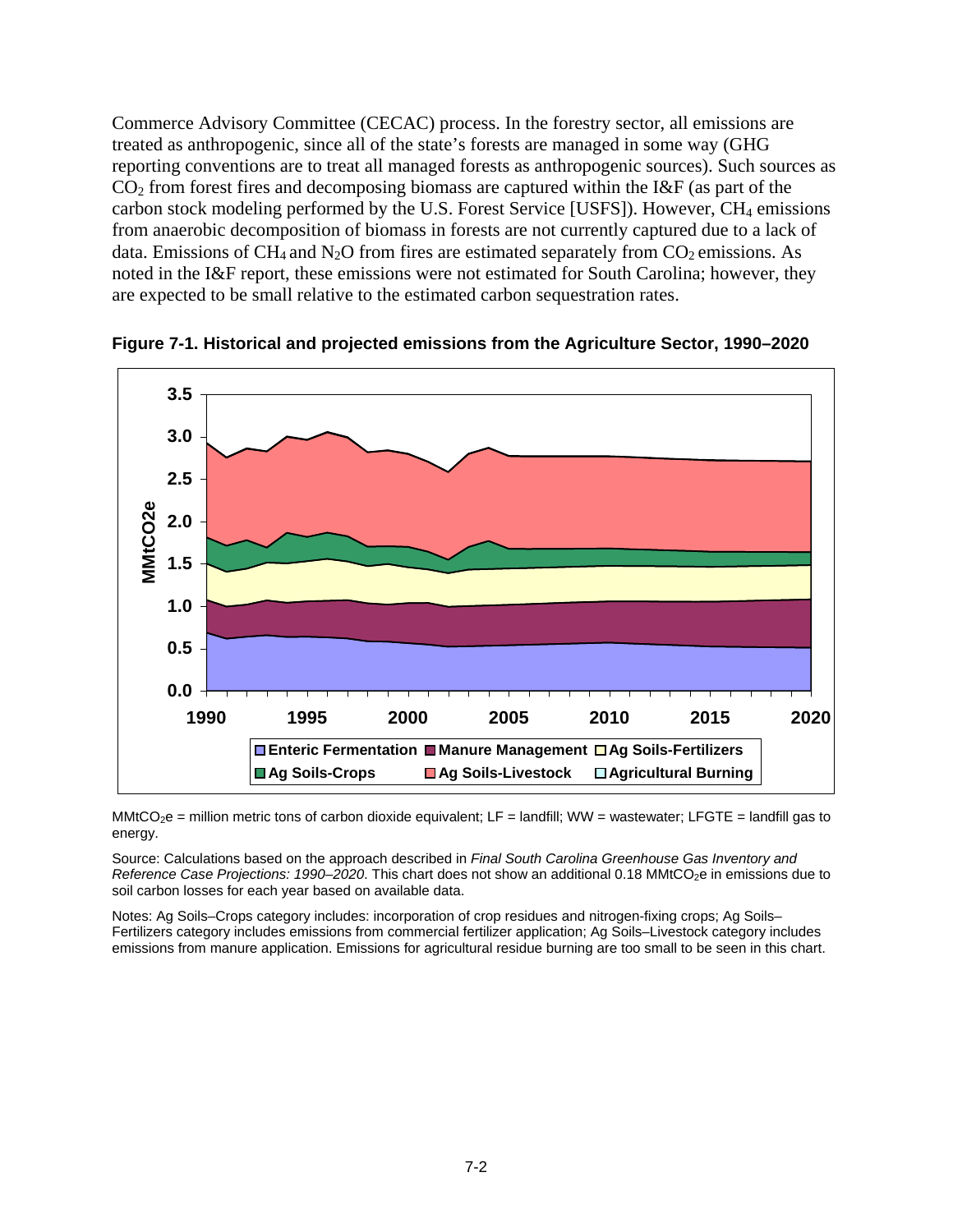| <b>Subsector</b>                           | 1990    | 1995    | 2000    | 2005    | 2010    | 2020    |
|--------------------------------------------|---------|---------|---------|---------|---------|---------|
| Forested landscape (excluding soil carbon) | $-28.8$ | $-28.8$ | $-28.8$ | $-28.8$ | $-28.8$ | $-28.8$ |
| Urban forestry and land use                | $-4.38$ | $-2.88$ | $-2.24$ | $-2.46$ | $-2.46$ | $-2.46$ |
| Sector total                               | $-33.2$ | $-31.7$ | $-31.0$ | $-31.2$ | $-31.2$ | $-31.2$ |

**Table 7-1. GHG emissions (sinks) from the forestry sector** 

Note: Negative numbers indicate net sequestration. Based on USFS input, emissions from soil organic carbon are left out of the forestry sector summary due to a high level of uncertainty.

Carbon is also estimated to be sequestered in South Carolina's urban forests. For the urban forestry and land-use sector, these include the net  $CO<sub>2</sub>e$  emissions from carbon stored in urban trees, carbon stored in landfilled yard and food wastes, and  $N<sub>2</sub>O$  emissions from fertilizer application. These rates of sequestration in the forestry sector (both urban and forested landscape) are assumed to remain constant through 2020. By including forestry sector sequestration in the inventory, total South Carolina gross GHG emissions in 2005 of 93.5 MMtCO<sub>2</sub>e are lowered to 62.3 MMtCO<sub>2</sub>e on a net basis.

Figure 7-2 shows estimated historical and projected emissions from the management and treatment of solid waste and wastewater. Emissions from waste management consist largely of  $CH<sub>4</sub>$  emitted from landfills, while emissions from wastewater treatment include both  $CH<sub>4</sub>$  and N<sub>2</sub>O. Smaller amounts of GHGs are also emitted during the combustion of solid waste. As shown in Figure 7-2, the largest contributions in the waste management sector come from uncontrolled landfills (about 64% in 2005), although these sites are projected to contribute lower levels in the future as more of the state's wastes are directed to controlled sites. Overall, the waste management sector accounts for about 3% of South Carolina's total gross emissions per year from 1990 through 2020.

The CECAC acknowledges that there are higher levels of uncertainty in the GHG emissions and forecasts in the AFW sectors compared to those in other GHG sectors (e.g., those where emissions are tied directly to energy consumption). There is a need for continued investment in research and measurement to refine the AFW I&F (details on key uncertainties are presented in the appendices of the I&F report).

Opportunities for GHG mitigation in the AFW sectors involve measures that can reduce emissions within the sector or reduce emissions in other sectors. For example, within the agriculture sector, changes in crop management practices can reduce GHG emissions by building soil carbon (indirectly sequestering carbon from the atmosphere). Similarly, additional collection and control of landfill methane can reduce emissions from the waste management sector, and reforestation projects can achieve GHG reductions by increasing the carbon sequestration capacity of the state's forests.

For GHG reductions outside of the AFW sector, actions taken within the sector, such as production of liquid biofuels, can offset fossil fuel emissions in the transportation sector, while biomass energy can reduce fossil fuel emissions in the energy supply (ES) or residential, commercial, and industrial (RCI) sectors. Similarly, actions that promote solid waste reduction or recycling can reduce emissions within the sector (future landfill  $CH<sub>4</sub>$ ), as well as emissions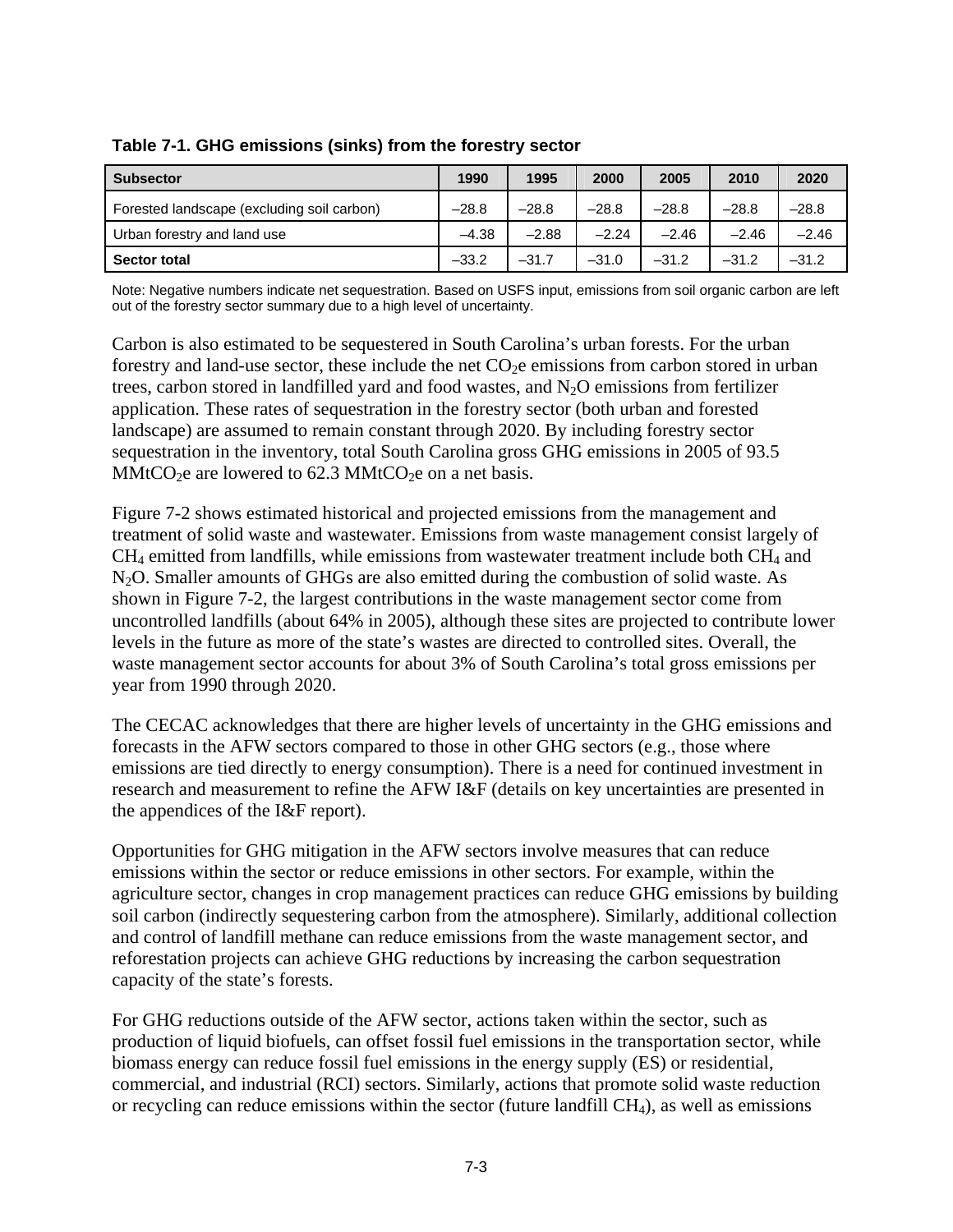associated with the production of recycled products (recycled products often require less energy to produce than similar products from virgin materials). Finally, urban forestry projects can reduce energy consumption within buildings through shading and wind protection. Many of the mitigation actions in the AFW sectors can achieve reductions both within and outside of both the AFW sector and state boundaries.



**Figure 7-2. Estimated historical and projected emissions from waste and wastewater management** 

MMtCO<sub>2</sub>e = million metric tons of carbon dioxide equivalent; LF = landfill; WW = wastewater; LFGTE = landfill gas to energy.

Following are primary opportunities for GHG mitigation identified by the CECAC.

- **Agricultural crop cultivation:** Implement programs that incentivize growers to utilize cultivation practices that build soil carbon and indirectly sequester  $CO<sub>2</sub>$  from the atmosphere. These practices, such as no-till cultivation, also often offer opportunities to reduce fossil fuel consumption.
- **Production of liquid biofuels:** Production of renewable fuels, such as ethanol from crop residue, forestry residue, or municipal solid waste, and biodiesel from crop seed oils can produce significant reductions, when they are used to offset consumption of fossil fuels (e.g., gasoline and diesel in the transportation and land use [TLU] and RCI sectors). This is particularly true when these fuels are produced using processes and/or feedstocks that emit much lower GHG emissions than those from conventional sources on a life-cycle basis.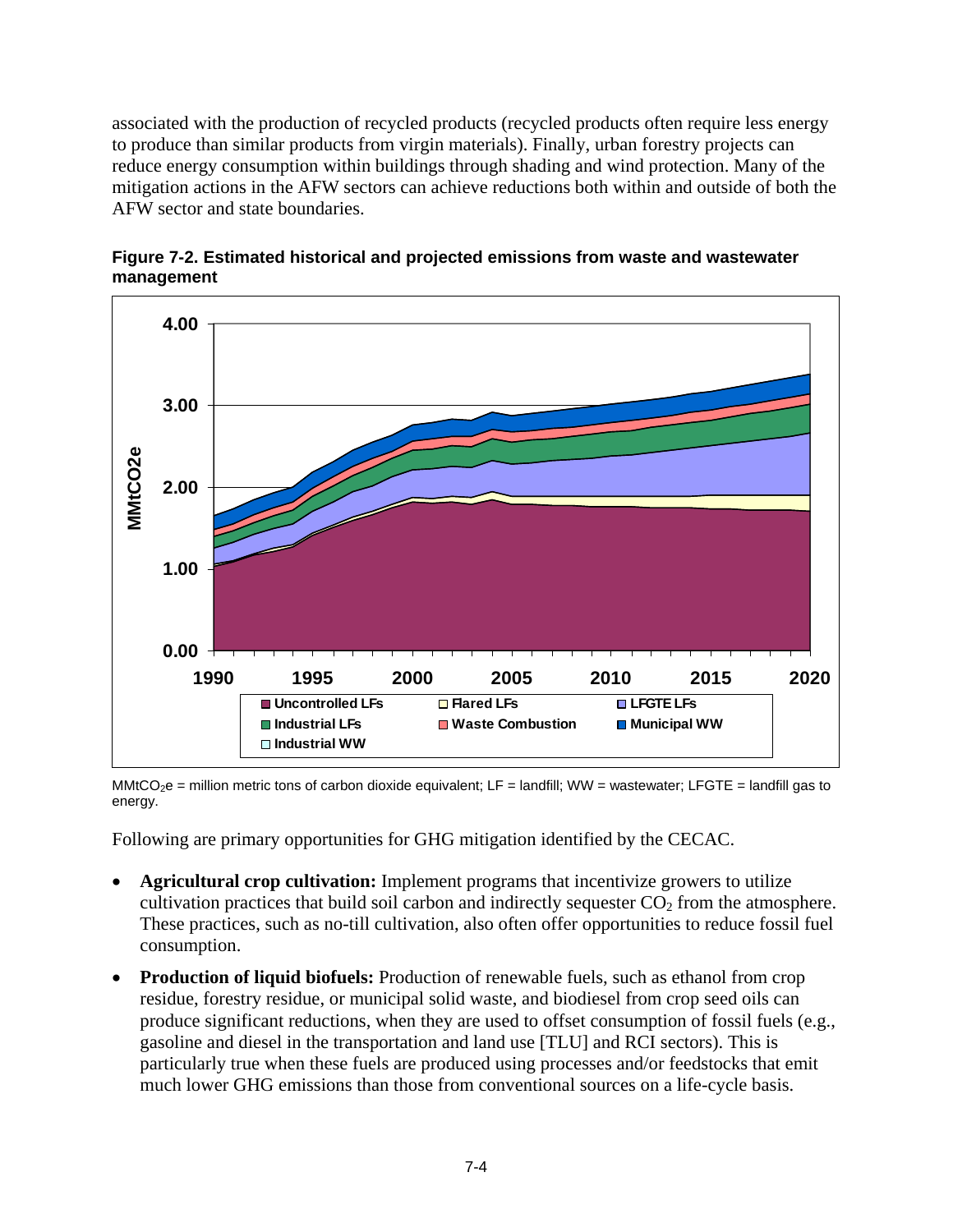Production incentives could position the state's future biofuels industry to supply states with low-carbon fuel standards, including potentially South Carolina (see TLU-12).

- **Expanded use of forest and agricultural biomass:** Expanded use of biomass energy from residue removed from forested areas during treatments to reduce fire risk, crop residues, or purpose-grown crops can achieve GHG benefits by offsetting fossil fuel consumption (to produce either electricity or heat/steam). Programs to expand sustainably procured biomass fuel production will most likely be needed to supply a portion of the fuel mix for the renewable energy goals of ES-1.
- **Enhancement/protection of forest carbon sinks:** Through a variety of programs, enhanced levels of CO2 sequestration can be achieved and carbon can be stored in the state's forest biomass. These include reforestation programs, management programs directed at increased sequestration and forest carbon protection, and urban tree programs. Programs aimed at reducing the conversion of forested lands to nonforest cover will also be important to maintain the sequestration capacity of these lands.
- **Changes in municipal solid waste management practices and wastewater treatment efficiency programs:** By concentrating on enhancing the recycling and composting practices in the state, significant GHG emission reductions can be achieved. Also, for waste remaining after full implementation of these "front-end" practices, additional projects are needed to collect and capture methane from biodegradable wastes that are still to be emplaced within the state's landfills. Beneficial use of this methane could achieve additional benefits by offsetting fossil fuel sources. Since wastewater treatment is an energy-intensive process, efficiency programs at wastewater treatment plants can achieve significant GHG reductions by lowering electricity consumption at these sites.

# **Key Challenges and Opportunities**

 $\overline{a}$ 

In the agriculture sector, the CECAC found significant opportunity in promoting biofuel production using feedstocks and production methods with superior GHG benefits (e.g., current conventional corn-based ethanol). When biofuels are used to displace fossil fuels with higher life-cycle carbon contents, net GHG benefits can be achieved. The combined benefits of AFW-4a (ethanol production) and 4b (biodiesel production) are cumulative reductions of more than 1.6 MMtCO<sub>2</sub>e annually by 2020.

It should be noted that the estimated GHG benefits did not include any indirect impacts associated with emissions resulting from land-use change.<sup>3</sup> For ethanol production, the recommendations include incentives only for cellulosic ethanol from biomass, not for starchbased ethanol production. Hence, the indirect impacts associated with potential land-use change don't appear to be an issue. For biodiesel production, some of the feedstocks are likely to come from crop oils that also serve as food (e.g., soybean oil, other vegetable oils), especially during

 $3$  Recent research has indicated that incorporating land conversion impacts into GHG analysis may remove any GHG benefits from biofuels production from crops (e.g., corn to ethanol in the United States leading to land conversion for planting crops in developing countries to make up for the loss of available export food crops). See: T. Searchinger et al. "Use of U.S. Croplands for Biofuels Increases Greenhouse Gases Through Emissions from Land Use Change." *Science* February 2008;319(5867):1238-1240. Available at: http://www.sciencemag.org/ cgi/content/abstract/1151861.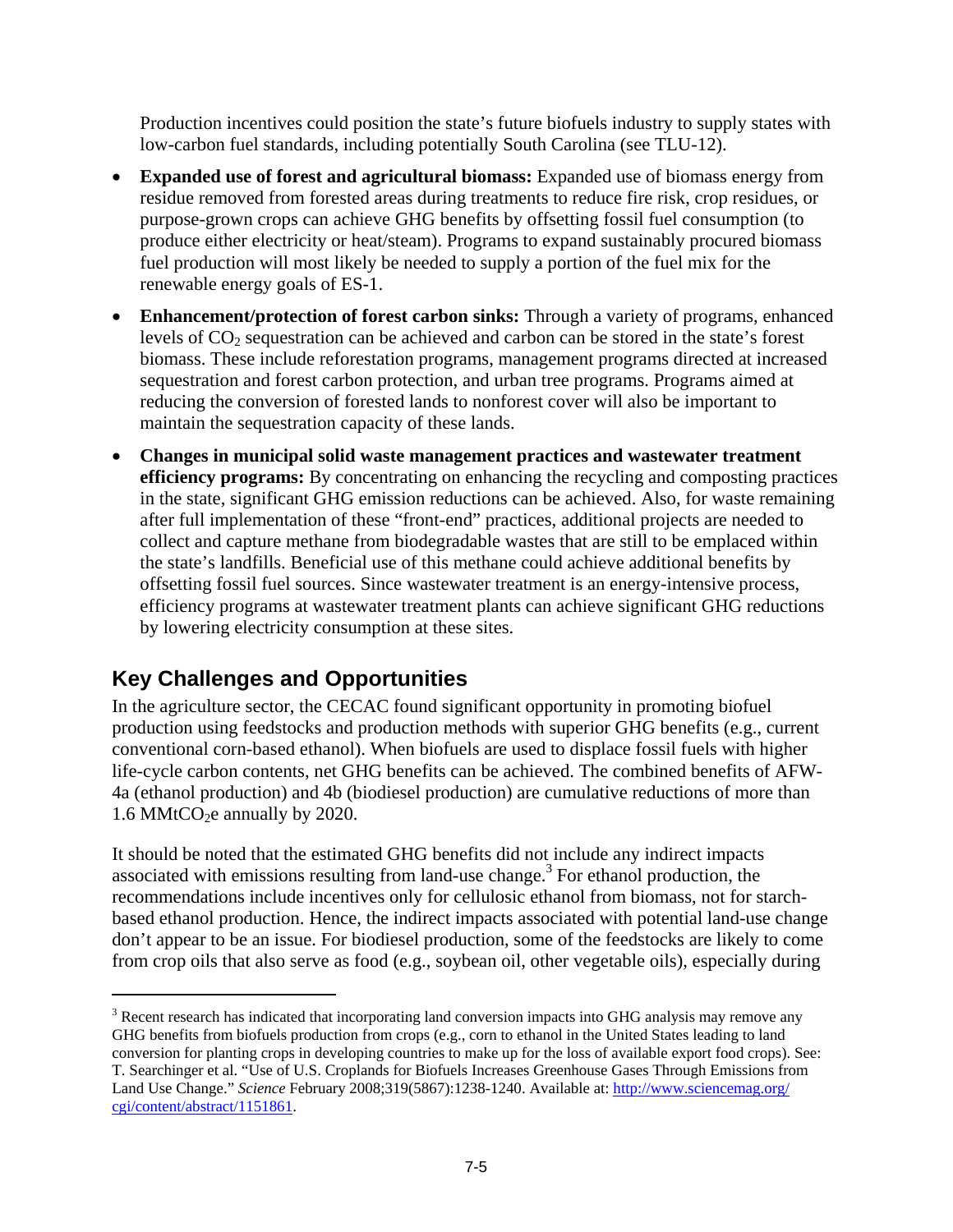the early years of implementation. To limit these potential impacts, incentives for research and development, pilot plants, and commercial-scale production will be needed to establish in-state production capacity from new and emerging technologies (cellulosic ethanol, algal biodiesel, gasification, etc.). For the purposes of estimating GHG benefits, it was assumed that these technologies are commercially viable during the policy period.

Future work on the biofuels recommendations should assess the potential for significant impacts on the availability of land, biomass, and water, as well as the consequences for food production, economic feasibility, and changes in overall fuel costs. These issues should be studied in coordination with the recommendations under TLU-12 on the low-GHG fuel standard.

It should be noted that there is significant overlap in benefits of AFW-4a and 4b with the TLU-12 low-GHG fuel standard. However, the CECAC recognizes the need for programs to promote in-state biofuels production (TLU-12 focuses more on the demand side of biofuels).<sup>4</sup> Examples of biofuels that could be produced with much better GHG impacts include ethanol from cellulosic hydrolysis of biomass. Feedstocks for the fiber needed for this recommendation could come from crop residue, energy crops, forestry residue, municipal solid waste biomass, or other sources. A major challenge for the success of AFW-3 is the production of a viable commercialscale cellulosic ethanol and biodiesel industry by 2015.

CECAC recommendation AFW-5 promotes the expanded use of biomass as an energy source for producing electricity, heat, or steam. Use of biomass to supplant fossil fuels was estimated to reduce almost 5 MMtCO<sub>2</sub>e annually by 2020. The CECAC conducted a limited assessment of the available biomass resources in the state, which indicated that sufficient resources were available through 2020 to achieve the goals for both the liquid biofuels recommendation above and this biomass for energy recommendation. Research on sustainable harvest standards is also needed with resulting yields potentially affecting the estimated available quantities. Although the initial assessments show sufficient resources to meet the CECAC's biomass policies, a number of variables are not taken into consideration, including the assumption that all land currently available for biomass production will still be available in 2012 and 2020, the assumption that all available biomass can actually collected feasibly, and the impact of future climate conditions. It will also be necessary to analyze the impact of biomass harvest on plant nutrient removal in both agricultural and forest systems.

Within both the agriculture and forestry sectors, the CECAC also recommends programs to promote terrestrial carbon sequestration (AFW-6). These recommendations cover soil carbon management programs in agriculture to increase soil carbon levels, thereby indirectly sequestering carbon from the atmosphere. Within the forestry sector, there are three separate recommendations covering forest management programs for carbon sequestration, afforestation/reforestation programs, and urban forestry. Combined with the agriculture soil carbon recommendation, these three forestry sector recommendations are estimated to deliver over 4.8 MMtCO<sub>2</sub>e in GHG reductions annually by 2020.

 $\overline{a}$ 

<sup>&</sup>lt;sup>4</sup> The overlap in GHG benefits between AFW recommendations and recommendations in other sectors has been removed in the sector-level totals used to estimate the overall reductions for the CECAC process.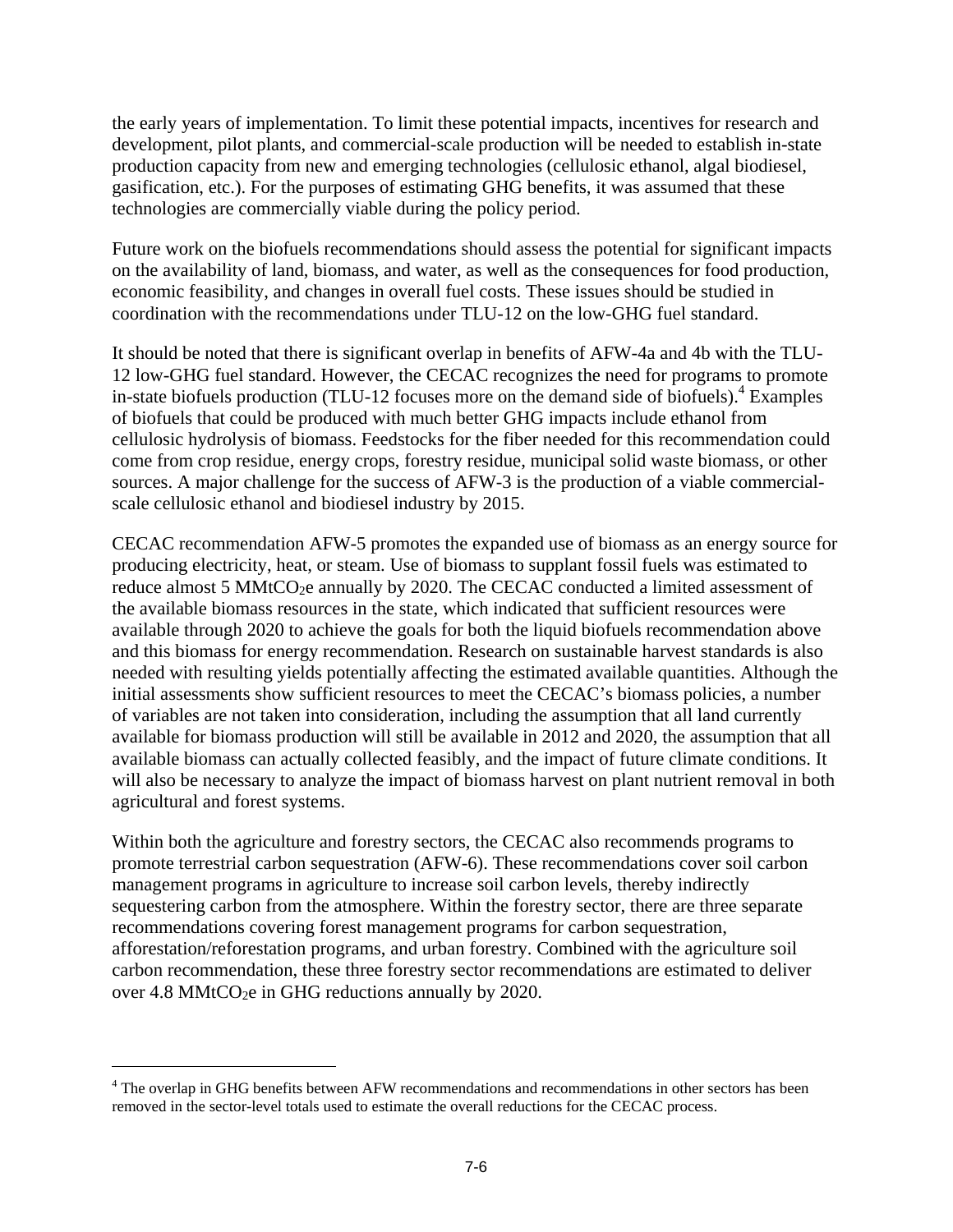The forest management recommendation to promote terrestrial carbon sequestration seeks to increase the rates of carbon sequestration in the state's forests through a variety of management approaches. These could include increased stocking of poorly stocked lands, age extension of managed stands, thinning and density management, fertilization and waste recycling, expanded short-rotation woody crops (for fiber and energy), expanded use of genetically preferred species, modified biomass removal practices, fire management and risk reduction, and pest and disease management. The afforestation/reforestation recommendation targets establishing forests on 1.4 million acres of land suitable for these projects. The key challenge with this recommendation is the identification of land both suitable and available for these projects. This recommendation along with the urban forestry recommendation will expand the state's forest base, leading to higher levels of future carbon sequestration. The urban forestry component also has the potential to reduce fossil fuel consumption through shading and wind protection of homes and commercial buildings.

Land use management approaches to carbon management in the agriculture and forestry sectors are also recommended to protect existing above- and below-ground carbon stocks (AFW-7a and b). By preserving agricultural and forested lands, the CECAC estimates GHG savings in 2020 of 3.3 MMtCO<sub>2</sub>e. To achieve these reductions, the state will need to work closely with local planning agencies, land owners, and nongovernmental organizations to identify lands suitable for acquisition/conservation easements and funding mechanisms. Another benefit from these policies, which was not quantified, is the reduction in vehicle miles traveled (VMT) due to more efficient development patterns that should result as the lands around the urban fringe are protected (see TLU-4).

AFW-8 and AFW-9 provide an integrated set of recommendations for future management of municipal solid waste in South Carolina. AFW-8 focuses on "front-end" waste management technologies: recycling and composting. AFW-8 focuses on reducing landfill methane emissions. The recommendations for AFW-8 represent a significant change from business-as-usual (BAU) waste management in the state: for recycling, a 35% recycling rate should be achieved by 2020, compared to current levels of about 25%; and for composting, a rate of 10% by 2020, compared to current levels of about 6%. The recycling and composting elements of AFW-7 are estimated to reduce GHGs by 3.0 MMtCO<sub>2</sub>e annually by 2020. These reductions include avoided landfill GHG emissions, as well as avoided product and packaging life-cycle GHG emissions from the use of recycled products and packaging versus those created from virgin materials. The landfill gas recommendations under AFW-8 are estimated to reduce GHGs by  $1.0 \text{ MMtCO}_2$ e by  $2020$ .

Although AFW-8 is estimated to achieve a net cost savings, successful implementation will require waste management infrastructure investment by communities in the form of material recovery facilities and composting operations. Cost savings result from avoided landfill fees and the addition of the value of recycled or composted materials. New markets for recycled commodities will need to be established.

Additional CECAC recommendations cover energy efficiency programs covering on-farm operations and wastewater treatment plants (AFW-1 and AFW-10). These recommendations will require sources of up-front capital for implementation, but are also estimated to result in a net cost savings, once energy reductions are taken into account. Combined GHG reductions for these energy efficiency options are estimated to be over  $0.3 \text{ MMtCO}_2$ e annually by 2020. A final set of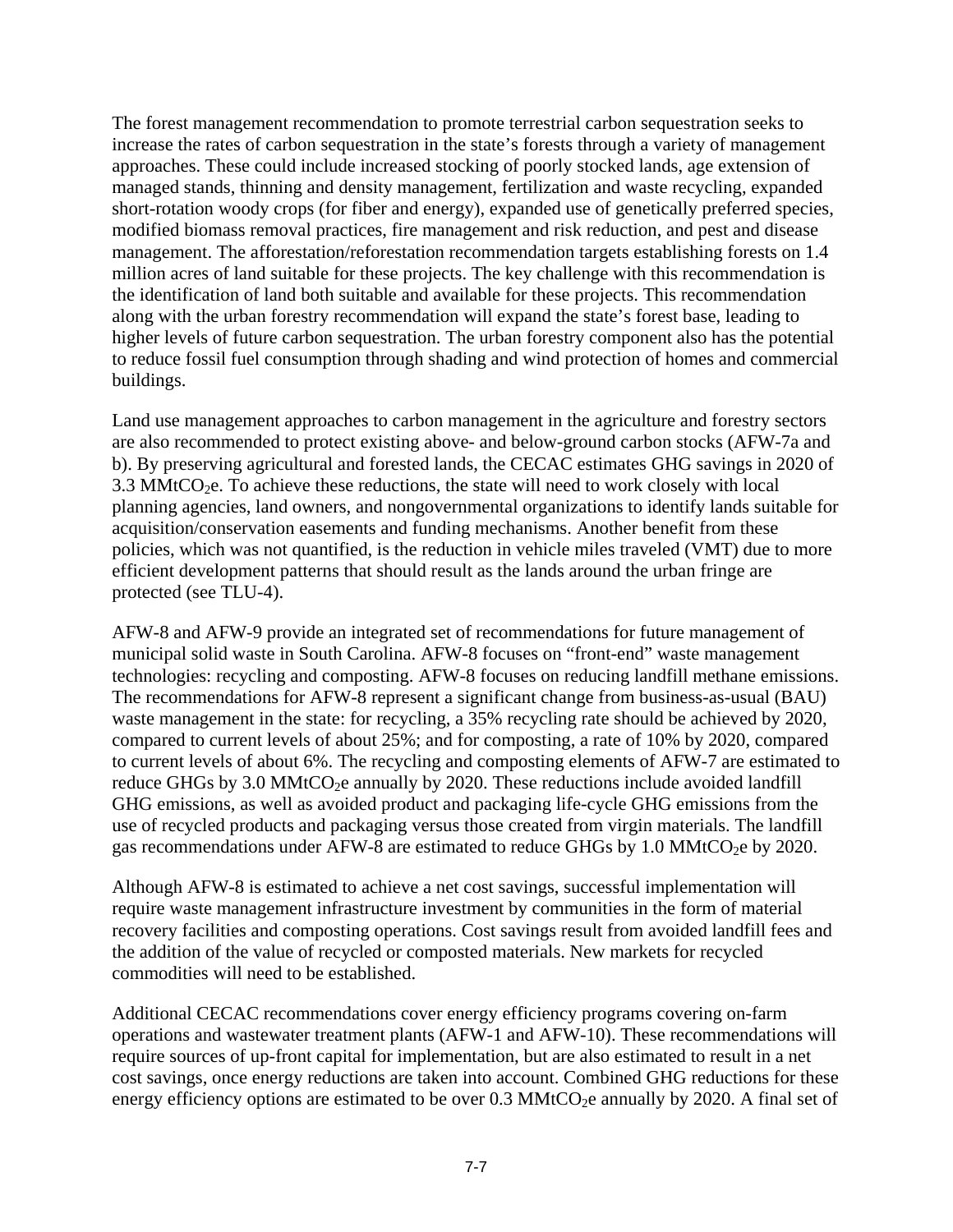recommendations covers energy recovery projects on swine, dairy, and poultry operations (AFW-2a and b). These recommendations are estimated to produce GHG reductions of 0.05 MMtCO<sub>2</sub>e, with low to negative societal costs.

# **Overview of Policy Recommendations and Estimated Impacts**

As noted above, the 10 policy recommendations for the AFW sector address a diverse array of activities. Taken as a whole, they offer significant cost-effective emission reductions, as shown in Table 7-2.

| No.                         | <b>Policy Recommendation</b>                                                            | <b>GHG Reductions</b><br>(MMtCO <sub>2</sub> e) |       |                                  | <b>Net Present</b>                 | Cost-                                                |                            |
|-----------------------------|-----------------------------------------------------------------------------------------|-------------------------------------------------|-------|----------------------------------|------------------------------------|------------------------------------------------------|----------------------------|
|                             |                                                                                         | 2012                                            | 2020  | <b>Total</b><br>$2008 -$<br>2020 | Value<br>2008-2020<br>(Million \$) | <b>Effective-</b><br>ness<br>(\$/tCO <sub>2</sub> e) | Level of<br><b>Support</b> |
| AFW-1*                      | On-Farm Energy Efficiency                                                               | 0.052                                           | 0.16  | 1.0                              | $-$ \$43                           | -\$41                                                | Unanimous                  |
| AFW-2a                      | On-Farm Waste Energy Recovery-Swine/Dairy                                               | 0.006                                           | 0.019 | 0.13                             | \$0.58                             | \$5                                                  | Unanimous                  |
| $AFW-2b^{\dagger}$          | On-Farm Waste Energy Recovery-<br><b>Poultry Litter</b>                                 | 0.010                                           | 0.031 | 0.20                             | $-$ \$3.2                          | $-$16$                                               | Unanimous                  |
| AFW-3                       | <b>Expanded Use of Local Agricultural Products</b>                                      | 0.012                                           | 0.030 | 0.21                             | Not<br>Quantified                  | Not<br>Quantified                                    | Unanimous                  |
| $AFW-4a^{\dagger,\ddagger}$ | In-State Liquid Biofuels Production-Biodiesel                                           | 0.12                                            | 0.13  | 1.5                              | \$26                               | \$17                                                 | Unanimous                  |
| $AFW-4b$ <sup>†</sup>       | In-State Liquid Biofuels Production-Ethanol                                             | 0.86                                            | 1.5   | 13                               | \$281                              | \$22                                                 | Unanimous                  |
| AFW-5                       | Expanded Use of Biomass Feedstocks for<br>Electricity, Heat, or Steam Production        | 2.7                                             | 4.9   | 41                               | \$156                              | \$4                                                  | Unanimous                  |
| AFW-6a                      | Terrestrial Carbon Sequestration-Agriculture                                            | 0.21                                            | 0.39  | 3.1                              | $-$ \$191                          | $-$ \$62                                             | Unanimous                  |
| AFW-6bi                     | Terrestrial Carbon Sequestration-Forestry:<br>Forest Management                         | 0.33                                            | 0.85  | 5.8                              | \$53                               | \$9                                                  | Unanimous                  |
| AFW-6bii                    | Terrestrial Carbon Sequestration-Forestry:<br>Afforestation/Reforestation               | 0.81                                            | 2.4   | 16                               | \$158                              | \$10                                                 | Unanimous                  |
| AFW-6biii <sup>1</sup>      | Terrestrial Carbon Sequestration-Forestry:<br><b>Urban Forestry</b>                     | 0.37                                            | 1.2   | 7.5                              | \$456                              | \$60                                                 | Unanimous                  |
| AFW-7a                      | Conservation and Restoration of Agriculture<br>Lands for Enhanced Carbon Sequestration  | 0.080                                           | 0.21  | 1.5                              | \$54                               | \$37                                                 | Unanimous                  |
| AFW-7b                      | Conservation and Restoration of Forestlands for<br><b>Enhanced Carbon Sequestration</b> | 0.42                                            | 3.1   | 16                               | \$117                              | \$7                                                  | Unanimous                  |
| AFW-8                       | Advanced Recycling and Composting                                                       | 1.18                                            | 3.0   | 20                               | $-$ \$44                           | $-$ \$2                                              | Unanimous                  |
| AFW-9 <sup>II</sup>         | Waste-to-Energy Reclamation                                                             | 0.41                                            | 1.0   | 7.2                              | \$0.23                             | \$0.03                                               | Unanimous                  |
| AFW-10*                     | Water and Wastewater Energy Efficiency<br>Improvements                                  | 0.16                                            | 0.18  | 1.6                              | $-$ \$33                           | $-$ \$21                                             | Unanimous                  |
|                             | Sector Total After Adjusting for Overlaps"                                              | 7.8                                             | 19.2  | 135                              | \$987                              | \$7                                                  |                            |
|                             | <b>Reductions From Recent Actions</b>                                                   |                                                 |       |                                  |                                    |                                                      |                            |
|                             | <b>Sector Total Plus Recent Actions"</b>                                                | 7.8                                             | 19.2  | 135                              | \$987                              | \$7                                                  |                            |

**Table 7-2. Summary list of policy recommendations** 

GHG = greenhouse gas; MMtCO<sub>2</sub>e = million metric tons of carbon dioxide equivalent; \$/tCO<sub>2</sub>e = dollars per metric ton of carbon dioxide equivalent.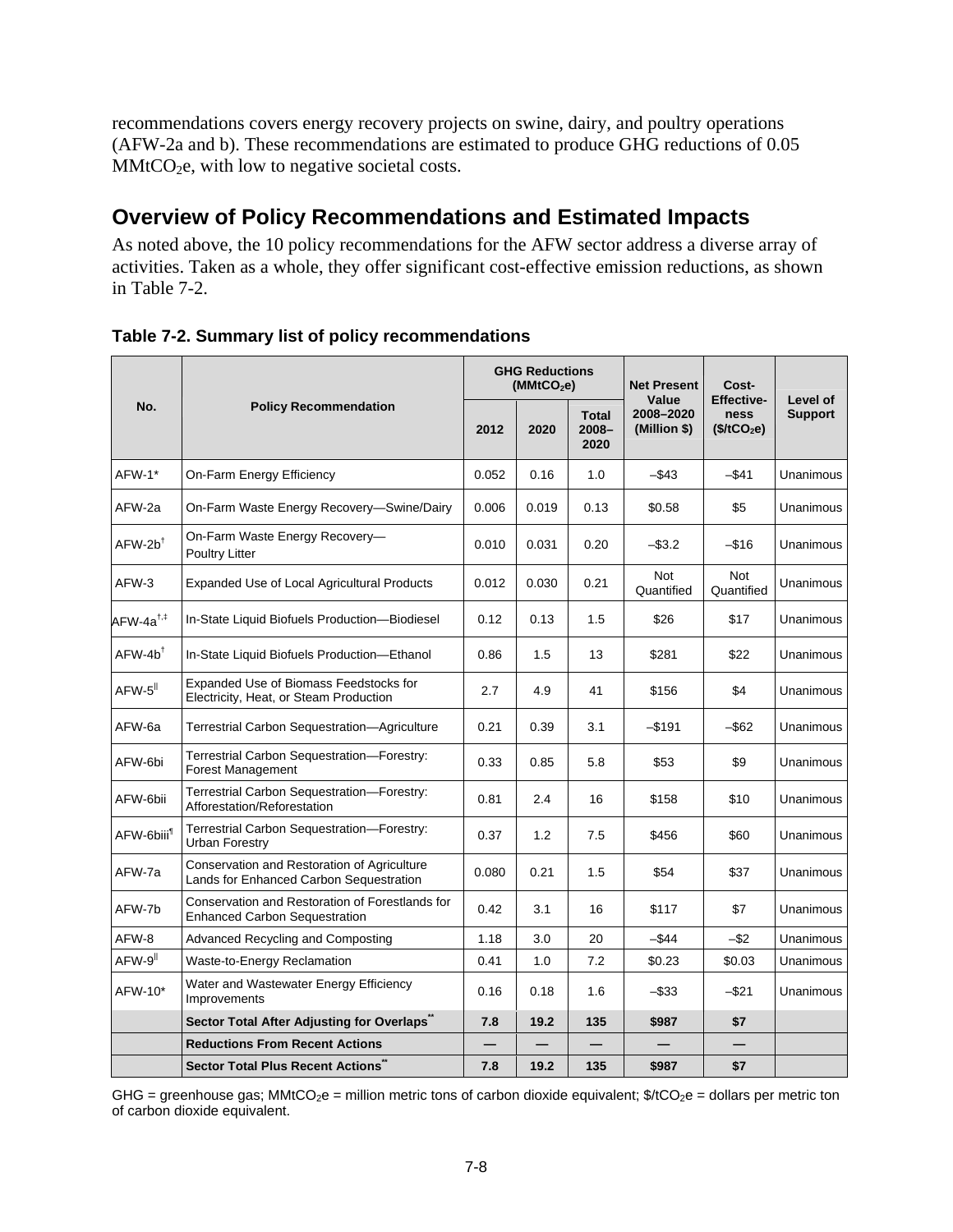All costs are reported in 2005 U.S. dollars, net present value as of January 1, 2009. Negative values in the Net Present Value and the Cost-Effectiveness columns represent net cost savings associated with the recommendations. Totals in some columns may not add to the totals shown due to rounding.

The numbering used to denote the above policy recommendations is for reference purposes only; it does not reflect prioritization among these policy recommendations.

\* AFW-1 and AFW-10 may overlap with RCI-6 (Residential, Commercial, and Industrial). However, for reasons stated in the documentation of AFW-1 and AFW-10, no overlap will be counted.

† AFW-4 overlaps with TLU-12 (Transportation and Land Use). This overlap will be accounted for in the cumulative analysis of the TLU options.

‡ AFW-4 biodiesel targets were unachievable with in-state feedstock supplies. These reductions and costs refer to modified goals based on in-state feedstock. See text under AFW-4.

|| AFW-2, AFW-5, and AFW-9 overlap with ES-1 (Energy Supply). These overlaps will be accounted for in the cumulative analysis of the ES options.

¶ AFW-6biii represents the combined costs and benefits of two elements of urban forestry: tree planting and avoided deforestation. The net cost of avoided deforestation was not quantified because of insufficient information regarding the costs of such programs.

\*\* The totals may not equal the sum of rows because of independent rounding. The cost-effectiveness totals represent the total net present value divided by the cumulative (2008–2020) GHG reductions for those options for which quantitative cost analyses were performed (i.e., excludes AFW-3).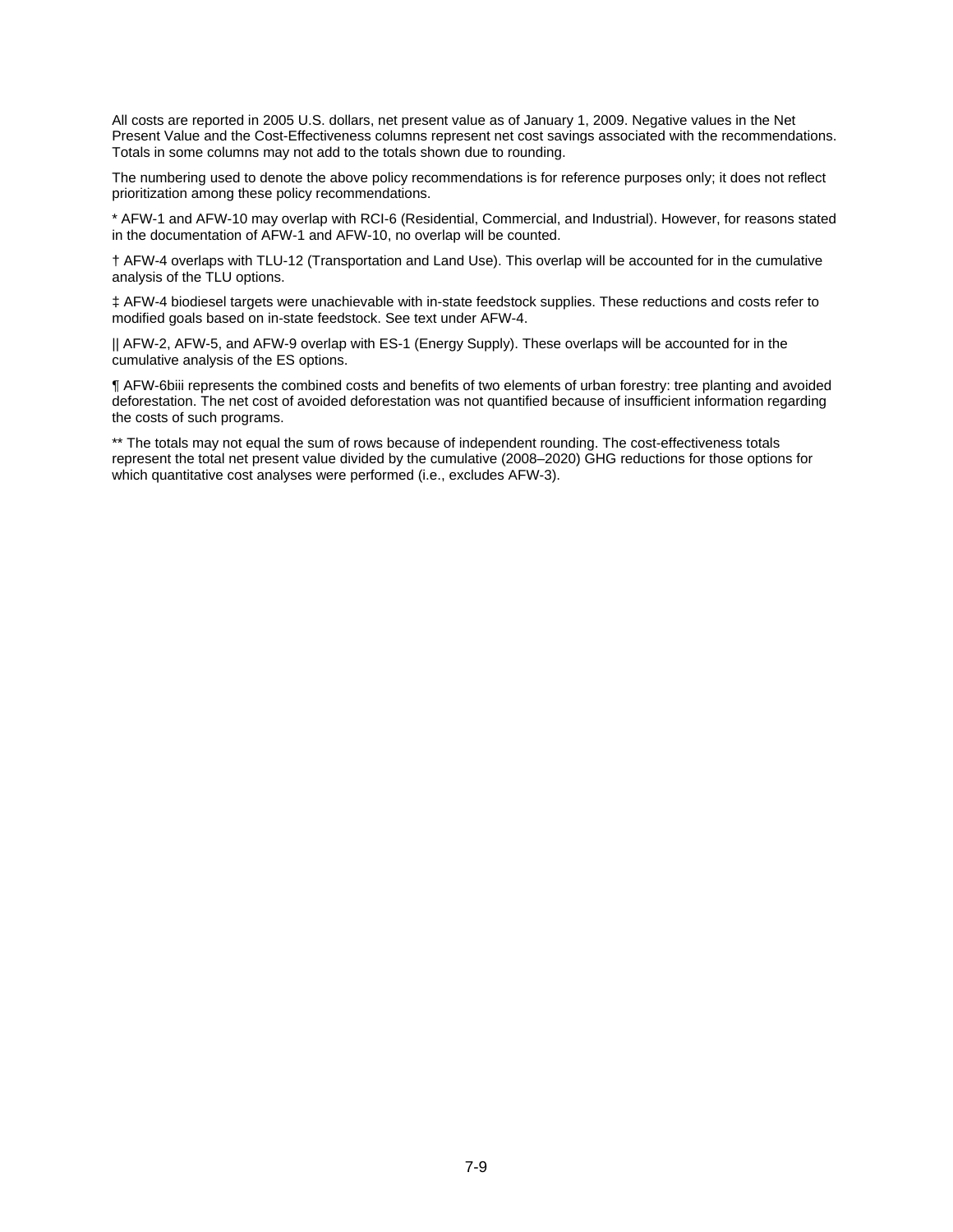# **Agriculture, Forestry, and Waste Management Sector Policy Descriptions**

The agriculture, forestry, and waste management sectors include emission mitigation opportunities related to the use of biomass energy, protection and enhancement of forest and agricultural carbon sinks, production of renewable liquid fuels, production of additional biomass energy, forestation on nonforested lands, and an increase in municipal solid waste recycling, composting, and landfill gas collection.

# **AFW-1. On-Farm Energy Efficiency**

Renewable energy may be produced and used on site at individual agricultural operations or regionally through farm cooperatives to achieve better economies of scale. For example, on-farm production and use of solar heating and biofuels will reduce  $CO<sub>2</sub>$  emissions by displacing the use of fossil-based fuels.

Energy conservation for agricultural operations will result in increased efficiency. For example, improved irrigation systems save both water and energy, and expanded use of precisionagriculture systems will also reduce fossil fuel use.

 GHG benefits can also be achieved indirectly through better use of organic fertilizers (manure) to offset commercial fertilizers, which require intensive energy inputs for production, transportation, and application. These indirect (life-cycle) benefits are covered within recommendation AFW-6a (Soil Carbon Management—Agriculture).

*Note: This AFW policy recommendation is related to RCI-6 (Incentives and Policies for Improving Building Efficiency, Including Building Energy Codes). However, as the AFW-1 mechanism is not prescriptive as to where the electricity reductions must come from, no overlap between these two options is counted.* 

# **AFW-2. Farm By-Products Energy Recovery**

This policy would reduce both methane emissions from livestock manure by installing manure digesters on livestock operations, and the amount of excess nitrogen applied to crops from poultry litter by promoting gasification, pyrolysis, and other thermochemical conversion methods for energy recovery.

Energy from manure digesters is used to create heat or power, which offsets fossil fuel-based energy production and the associated GHG emissions. Thermochemical conversion and other methods of waste-to-energy conversion may be more advantageous than anaerobic digestion. Energy from these processes will also reduce GHG emissions and may be used to produce synthesis gas and hydrocarbon fuels. As with AFW-1, these energy-recovery projects can be implemented at individual livestock operations or collectively at groups of operations to achieve better economies of scale.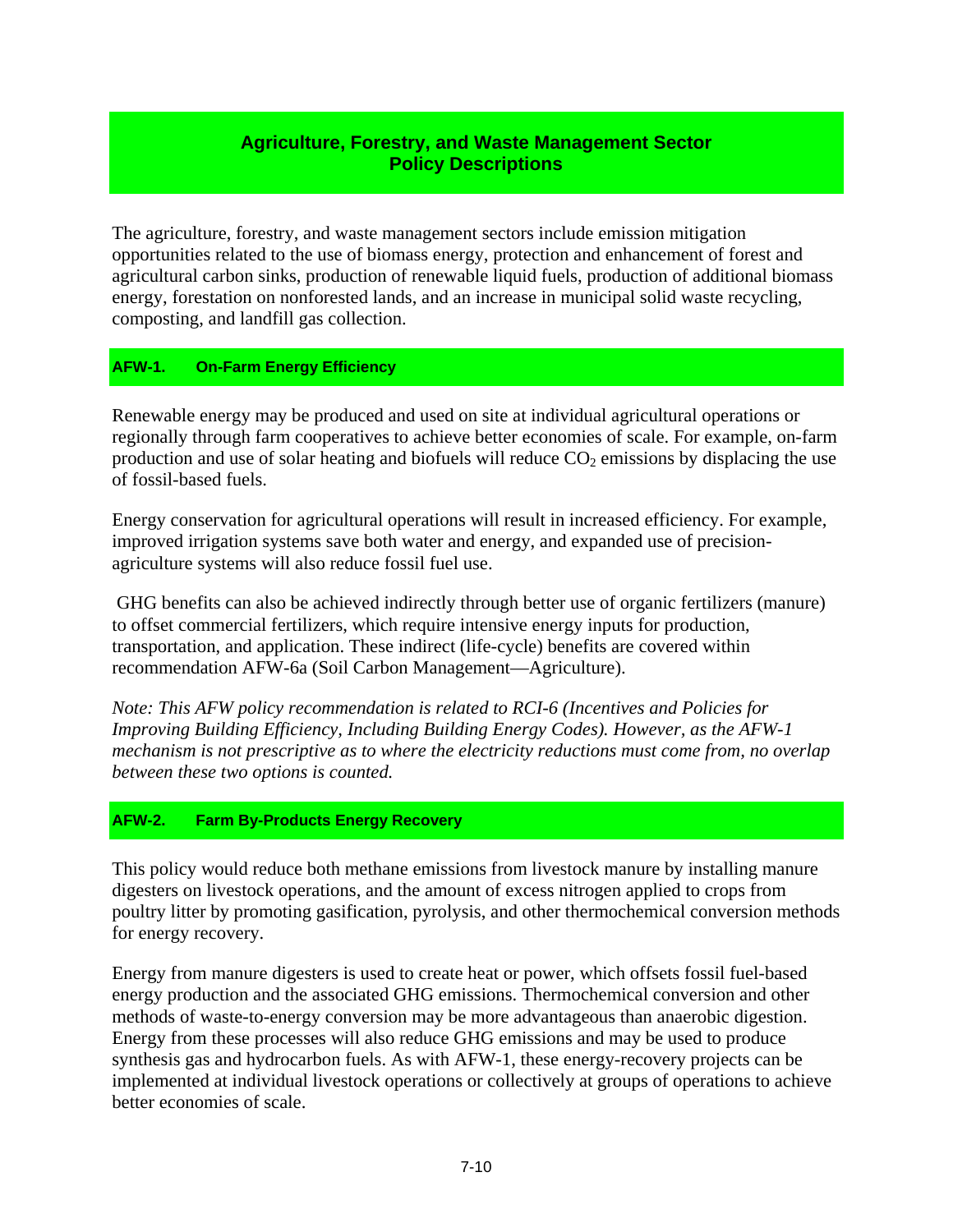*Note: This policy is related to ES-1 (Efficiency and Renewable Portfolio Standard and Statement of Support for New Nuclear Energy). Any overlap with the ES policy is addressed in the ES cumulative analysis. No GHG benefits have been subtracted from the AFW cumulative analysis.* 

# **AFW-3. Expanded Use of Local Farm Products**

This policy promotes the production and consumption of locally produced agricultural commodities, which displace the consumption of commodities transported from other states or countries. GHG reductions occur from reduced transportation-related emissions and from local farms that utilize GHG reduction practices that may not be instituted in other states or countries.

# **AFW-4. In-State Liquid Biofuels Production**

The ultimate goal of South Carolina is to take full advantage of resources available in the state through agriculture, forestry, or other biomass feedstocks to displace the use of fossil fuels. South Carolina is in an excellent position to develop an in-state alternative fuels industry that will provide economic opportunities for rural communities looking for alternatives to fading tobacco and cotton industries. Policies must be developed in South Carolina that will attract farmers, investors, retailers, and purchasers to produce and use the fuels in the state. The focus of this policy should be in-state biofuels production based on in-state feedstocks.

Efforts on the part of farmers in growing and processing biocrops into biodiesel fuel for on-farm use should be encouraged, and the farmers and/or those who make biodiesel on their behalf should qualify for available state fuel-making incentives.

In 2006 and 2007, South Carolina passed attractive incentives to promote and expand this industry. To date, the incentives have been effective, and have generated a great deal of interest within the alternative-fuels industry. Other potential incentives for alternative-fuel producers include expanding existing tax credits for biodiesel and ethanol to include other low-GHG future fuels, such as butanol and hydrogen.

*Note: This policy is related to TLU-12 (Low-GHG Fuel Standard) and TLU-6 (Alternative-Fuel Infrastructure), which promote public consumption of alternative fuels. This policy seeks to achieve incremental GHG benefits beyond the TLU policies by promoting in-state production of biofuels using feedstocks with greater GHG benefits than the likely BAU national production methods. Any overlap with the TLU policies is addressed in the TLU cumulative analysis. No GHG benefits have been subtracted from the AFW cumulative analysis for AFW-4.* 

# **AFW-5. Expanded Production of In-State Biomass for Electricity, Heat, or Steam Production**

This policy proposes to offset fossil fuel use with production of electricity, steam, and heat from biomass resources, and to provide incentives for the development of new biomass production and collection infrastructure, as well as incentives for energy end users that are equitable throughout the economy. Local electricity, heat, or steam production yields the greatest net energy payoff. According to a recent study for the Central Electric Power Cooperative, South Carolina currently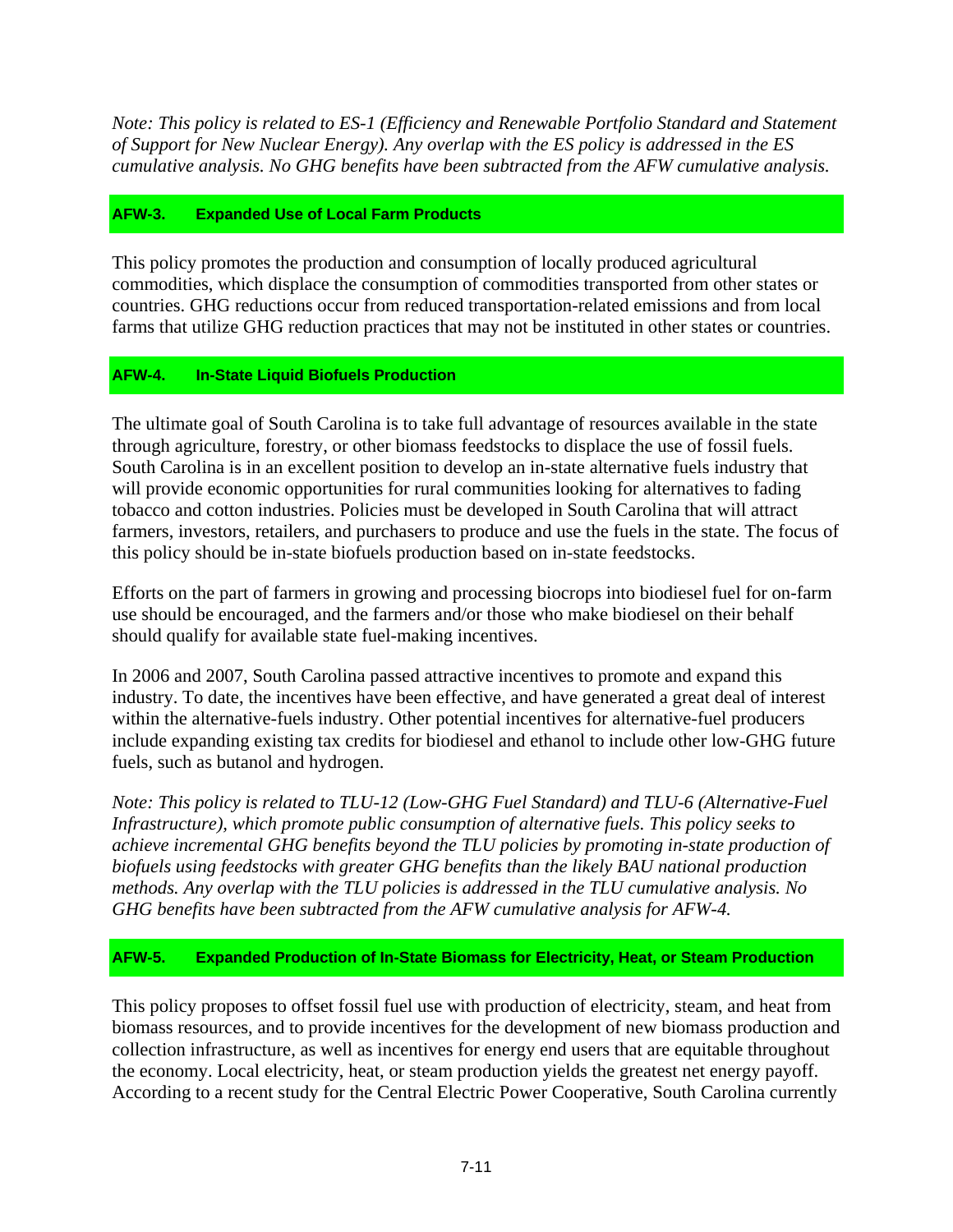has 360 MW of installed capacity for woody biomass.<sup>5</sup> Based on available wood and agriculture residue inventories, as well as energy crop production potential, South Carolina has the ability to more than double its current level of biomass production.

The focus of this policy is on programs needed to increase the availability of biomass feedstocks for in-state use. Policies to encourage use of this resource are addressed within the ES recommendations.

*Note: This policy is related to ES-1 (Study the Energy Options for Portfolio Standards). Any overlap with the ES recommendation is addressed in the ES cumulative analysis. No GHG benefits have been subtracted from the AFW cumulative analysis.* 

# **AFW-6. Terrestrial Carbon Sequestration**

 $\overline{a}$ 

#### **AFW-6a. Terrestrial Carbon Sequestration—Agriculture**

This policy considers four components of improved soil carbon management: alternative cultivation practices, manure management practices, crop conversion to increase sequestration potential, and rotational grazing.

The amount of carbon stored in the soil can be increased by adopting such practices as conservation-till and no-till cultivation, cover cropping, and application of biochar (i.e., charcoal) and compost. Reducing summer fallow and increasing winter cover crops are complementary practices that reduce the need for conventional tillage. The application of biochar and compost increases soil carbon content, stabilizes soil carbon, enhances drought resistance, and may improve production by boosting soil dynamics. By reducing mechanical soil disturbance, these practices reduce the oxidation of soil carbon compounds and allow more stable aggregates to form. Other benefits include reduced wind and water erosion, reduced fuel consumption, and improved wildlife habitat.

Additionally, manure management practices may reduce GHG emissions associated with manure handling and storage. Potential practices may include composting of manure (to reduce methane emissions) and improved methods of field application (for reduced nitrous oxide emissions). Application improvements include incorporating manure into the soil, instead of surface spraying or spreading it, spreader calibration, and manure management planning.

Another management practice involves converting marginal agricultural land used for annual crops to permanent cover, such as grassland/rangeland, orchard, perennial biocrops, or forest, where the soil carbon and/or carbon in biomass is higher under the new land use. This policy includes opportunities to keep U.S. Department of Agriculture Conservation Reserve Program lands covered in perpetuity. Increased demand for corn-based ethanol and biodiesel feedstocks can act as an incentive for converting grassland to cropland. Incentives could be offered to reduce returning acreage to conventionally tilled production or to suburban/urban development.

<sup>&</sup>lt;sup>5</sup> GDS Associates, Inc., and La Capra Associates, Inc. "Analysis of Renewable Energy Potential in South Carolina: Renewable Resource Potential—Final Report." Prepared for Central Electric Power Cooperative, Inc. September 12, 2007. Available at: http://www.ecsc.org/newsroom/RenewablesStudy.ppt.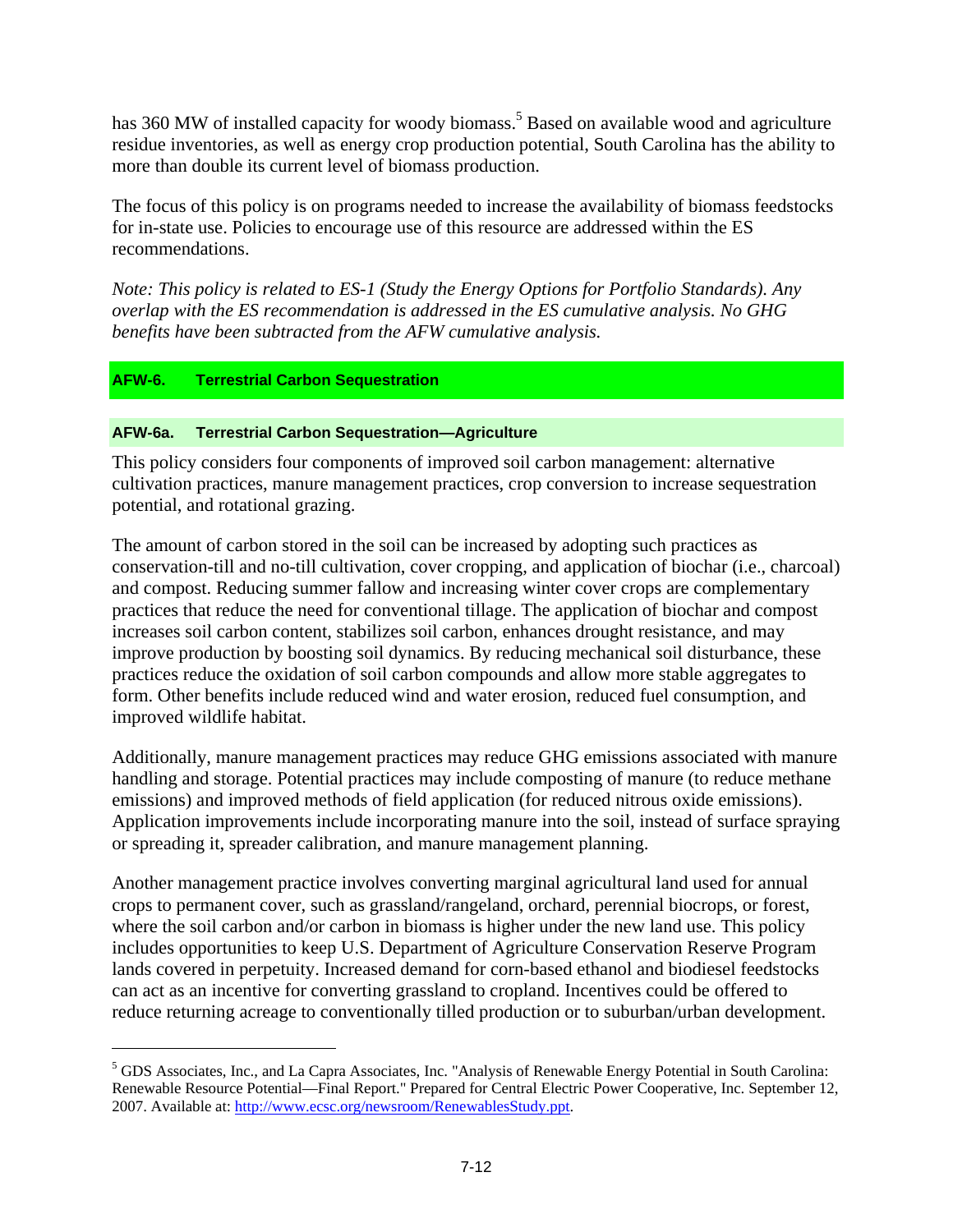Heavy grazing can cause significant soil disturbance and result in carbon losses from soils. Practicing rotational grazing, where animals are regularly moved from field to field, reduces soil disturbance, improves soil carbon levels, and can improve plant vigor.

# **AFW 6b. Terrestrial Carbon Sequestration—Forestry**

This policy establishes forests on land that has not historically been forested (e.g., agricultural land) ("afforestation"). It also promotes forest cover and associated carbon stocks by regenerating or establishing forests in areas with little or no present forest cover ("reforestation").

Forest management has significant potential to sequester  $CO<sub>2</sub>$ . Southern forests are capable of sequestering more than  $1 tCO_2/acre/year$ , and there are 12.9 million acres of forestland in South Carolina. Since 73% of South Carolina forestland is privately owned, the management decisions made by private landowners will ultimately determine carbon impacts.

Promoting forest management for carbon sequestration also has many additional benefits, such as wildlife habitat, clean air and water, recreational opportunities, and scenic beauty. Timber is South Carolina's highest-valued agricultural crop, and the forest industry leads the manufacturing sector in South Carolina with regard to employment and wages paid. Forest-based jobs, payroll, and capital investment are an important part of the state's economy.

This policy includes a range of forest management activities that promote productivity and increase the rate of  $CO<sub>2</sub>$  sequestration in biomass, soils, and harvested wood products. Practices may include soil preparation, erosion control, increased stocking of poorly stocked lands, age extension of managed stands, thinning and density management, fertilization and waste recycling, expanded short-rotation woody crops (for fiber and energy), expanded use of genetically preferred species, modified biomass removal practices, fire management and risk reduction, pest and disease management, and urban forestry, including urban tree planting and enhanced maintenance programs.

# **AFW-7. Conservation and Restoration of Forest and Agricultural Lands for Enhanced Carbon Sequestration**

#### **AFW-7a. Conservation and Restoration of Agricultural Lands for Enhanced Carbon Sequestration**

In agricultural lands, soil carbon levels can be higher than those converted to developed use. By conserving agricultural lands, GHG emissions can also be reduced indirectly by influencing more efficient development patterns (leading to lower VMT). Therefore, a suitable policy for carbon sequestration is to incorporate methodologies that reduce the rate at which the existing base of South Carolina agricultural acreages is cleared and converted to developed uses.

# **AFW-7b. Conservation and Restoration of Forestlands for Enhanced Carbon Sequestration**

Forests can play a substantial role in climate change by sequestering (or storing) carbon (by absorbing  $CO<sub>2</sub>$ ) as trees grow and releasing it as they decay. Trees are powerful, relatively lowcost concentrators of carbon. Young forests sequester carbon at a high rate, roughly proportional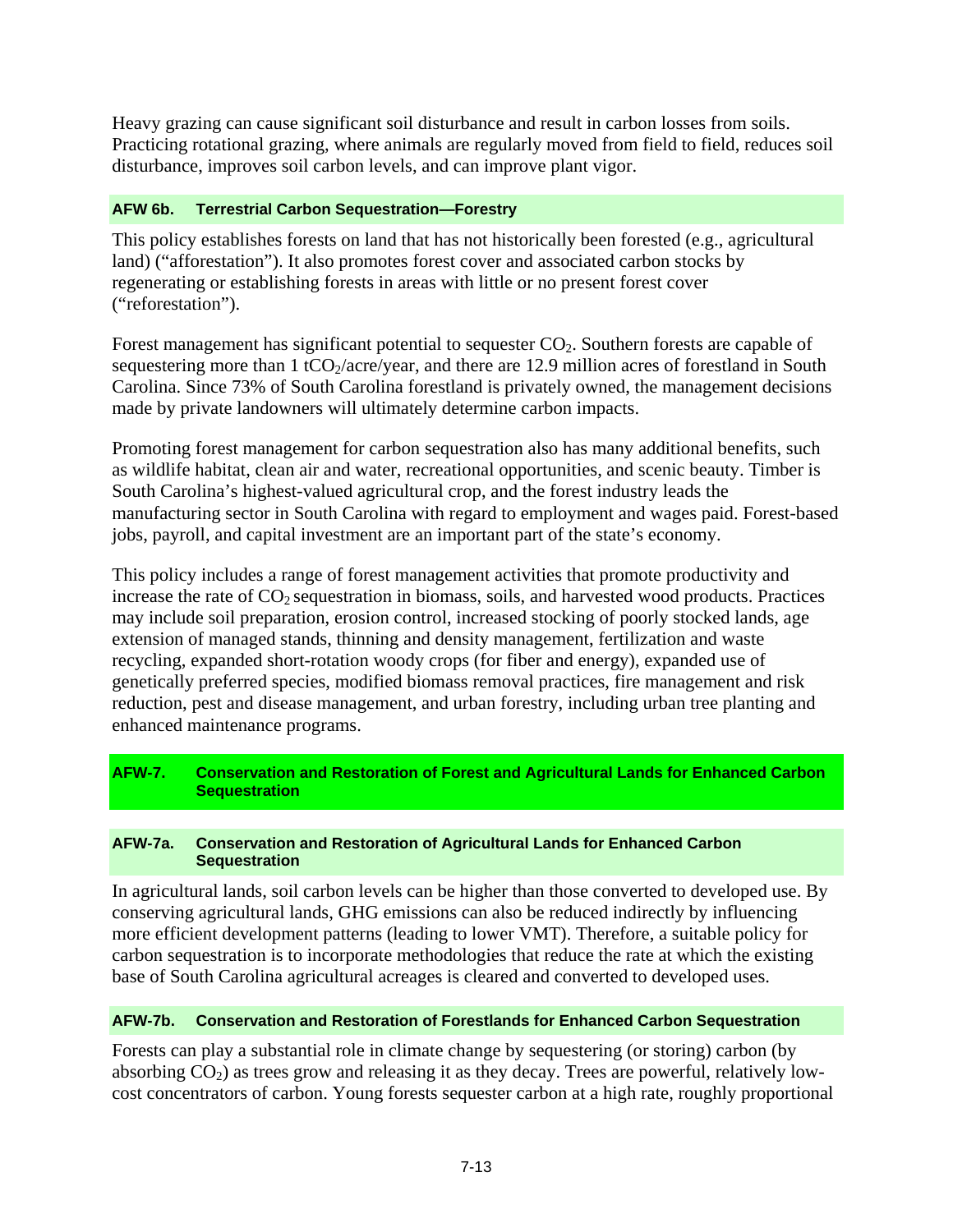to forest growth in biomass. Old-growth forests have a large balance of carbon stored over time in wood and soil.

Forests set aside to promote old growth result in long-term carbon storage balance due to a negligible rate of additional carbon sequestration because of natural loss and decay at about the same rate as they are growing. Land-use changes resulting in forest conversion to other uses are generally believed to be a secondary source of net carbon release. Much of the carbon stored in forest biomass and soils can be released as a result of such land-use conversion in addition to the loss in future carbon sequestration. Therefore, a suitable policy for carbon sequestration is to incorporate methodologies that promote long-term maintenance of the existing base of South Carolina forest acreages and support public policies that encourage and enhance carbon sequestration on those lands. Another appropriate policy to sequester carbon is to encourage the manufacture and use of durable wood products sequestering carbon over the life of the products.

Conversion of cropland acreage to forest acreage can produce GHG benefits by adding aboveand below-ground biomass (sequestering carbon) to the converted area. The converted area is also likely to sequester more carbon annually as forested area than as cropland. This option also covers programs aimed at protecting forested areas that were previously converted (e.g., returned to active cultivation).

# **AFW-8. Advanced Recycling and Composting**

This policy would increase the use of recycling and composting as waste diversion methods in order to limit GHG emissions associated with landfill methane generation and to increase production efficiencies of raw materials and new products. To achieve the goals of this policy, it will be necessary to increase awareness of the value of recycling, develop consistent recycling programs across counties, promote "best practices" comparisons across counties and between other states, increase and create new recycling programs, provide incentives for the recycling of construction and demolition waste, develop markets for recycled materials and compost, and increase average participation/recovery rates for all existing recycling and composting programs.

# **AFW-9. Waste-to-Energy Reclamation**

This policy promotes the use of anaerobic digesters and energy recapture for organic waste materials (e.g., food processing waste, yard waste, other organics). (Note the linkage to AFW-2, whereby some organics from this waste stream could be co-managed with livestock wastes, and to the AFW-8 composting goals.) For waste that is landfilled, this policy promotes the use of landfill gas-to-energy projects.

Anaerobic digesters make a two-fold contribution to climate protection: the usual unchecked discharge of methane into the atmosphere is prevented, and the burning of fossil fuels is replaced with clean, renewable energy (biogas). Under this policy, the clean, renewable energy created at landfills by anaerobic digesters is used to make electric power, space/process heat, and liquefied/compressed natural gas. Note that this policy is not promoting waste combustion-toenergy projects.